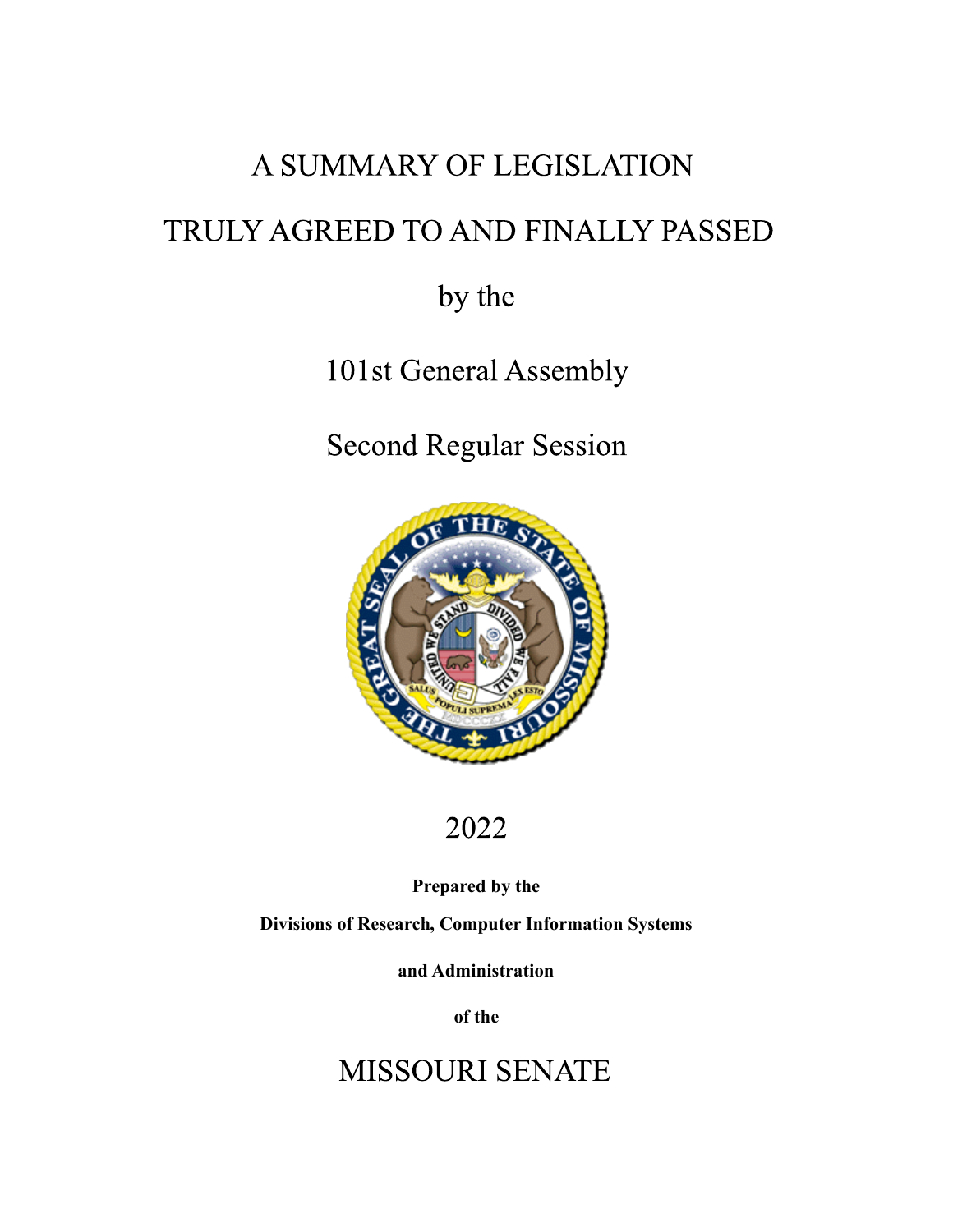SB 652 - Beginning June 1, 2026, and ending July 31, 2026, this act authorizes a sales tax exemption for the sale of tickets to matches of the 2026 FIFA World Cup soccer tournament held in Jackson County.

This act is identical to HB 2544 (2022) and to a provision in SB 743 (2022) and CCS/SS/SCS/HCS/HB 1606 (2022). JOSH NORBERG

### **\*\*\* SB 655 \*\*\***

SPONSOR: Crawford **HANDLER**: Pike

SB 655 - Currently, political subdivisions located in third class counties and Cape Girardeau County may, by majority vote of the governing body, elect to cover certain employee classes as public safety personnel members in the Local Government Employees' Retirement System ("LAGERS"). This act removes this restriction and allows any political subdivision to cover such employee classes.

This act is identical to a provision in the truly agreed to and finally passed CCS/SS/SCS/HCS/HB 1606 (2022), SB 634 (2022), HB 1473 (2022), in SCS/HB 1541 (2022), HB 1886 (2022), in HCS/HB 2799 (2022), and HB 1298 (2021). KATIE O'BRIEN

**\*\*\* SB 672 \*\*\***

SPONSOR: Hough HANDLER: Fitzwater

SS/SCS/SB 672 - This act modifies provisions relating to workforce development.

### JOINT COMMITTEE ON RURAL ECONOMIC DEVELOPMENT

This act establishes the Joint Committee on Rural Economic Development, which shall be composed of five members of the Senate to be appointed by the President Pro Tem, no more than three of which shall be from the majority party, and five members of the House of Representatives to be appointed by the Speaker of the House of Representatives, no more than three of which shall be from the majority party. The Committee shall investigate and examine issues relating to the economic development of rural areas of the state, as described in the act. The Committee may submit a report of its activities to the General Assembly, which shall include any recommendations for legislative action or administrative and procedural changes.

This provision is identical to a provision in SCS/SB 705 (2022), SCS/SB 750 (2022), CCS/SS/SCS/HCS/HB 1720 (2022), and HCS/HB 2203 (2022).

### FAST TRACK WORKFORCE INCENTIVE GRANT

This act modifies provisions relating to the Fast Track Workforce Incentive Grant program.

Under the act, an eligible student shall include an individual who is enrolled with an eligible training provider, as such term is defined in the act.

Occupations relating to eligible apprenticeships are added to the programs of study that the Coordinating Board for Higher Education shall annually review.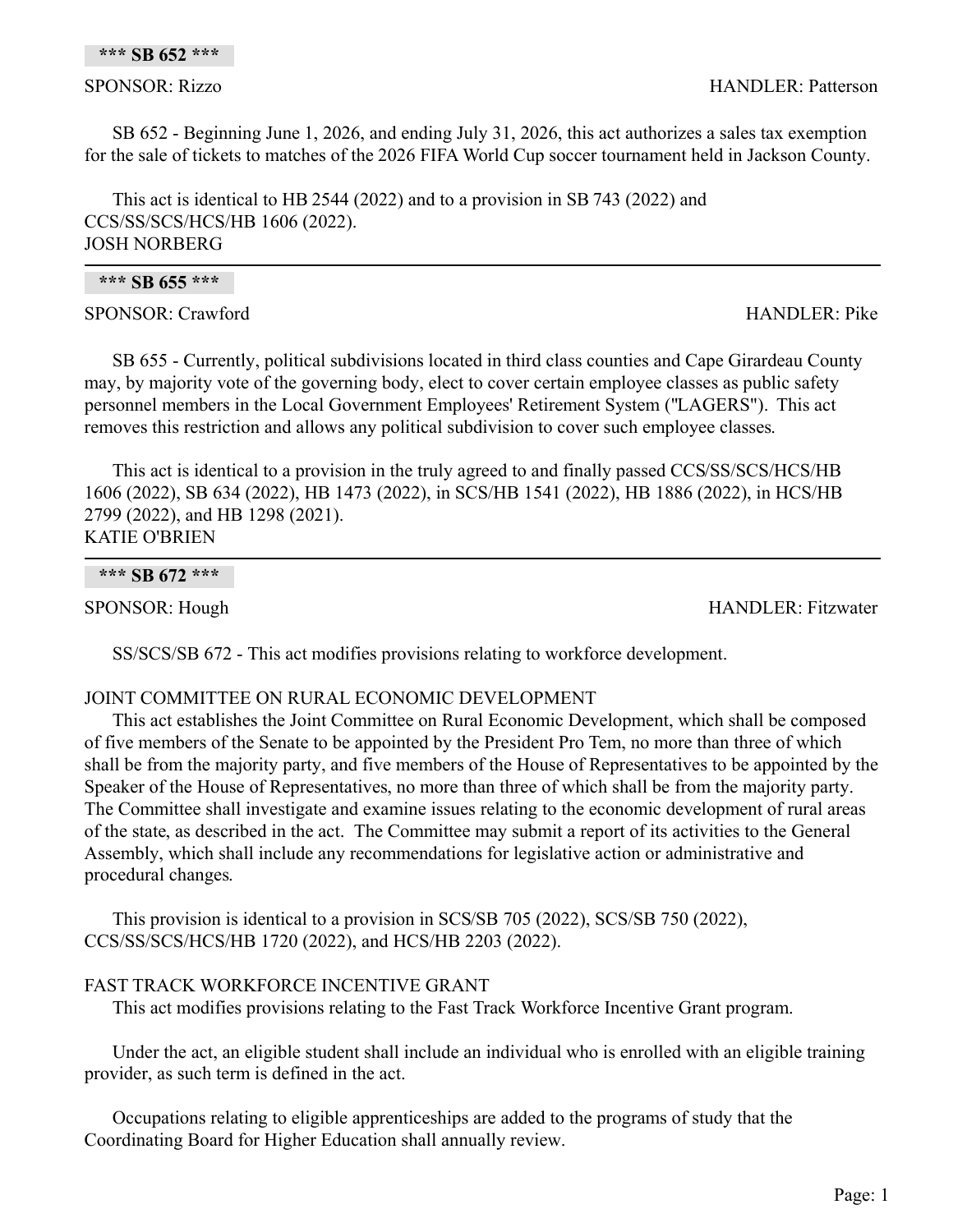### SPONSOR: Hough HANDLER: Fitzwater

Grants shall be awarded in an amount equal to the related educational costs for an eligible apprentice after all other governmental assistance provided for the apprenticeship has been applied.

This act repeals requirements that the eligible student complete counseling and execute a promissory note in order to be eligible for a grant. (Section 173.2553)

Current law allows a Fast Track grant to be converted into a loan if a student fails to meet certain conditions. This act repeals such ability. (Section 173.2554)

This act shall sunset on August 28, 2029, unless reauthorized by the General Assembly.

This provision is identical to a provision in HCS/HB 2203 (2022).

### TARGETED INDUSTRIAL MANUFACTURING ENHANCEMENT ZONES

This act establishes the "Targeted Industrial Manufacturing Enhancement Zones Act".

This act allows any two or more contiguous or overlapping political subdivisions, as defined in the act, to create targeted industrial manufacturing enhancement (TIME) zones for the purpose of completing infrastructure projects to promote economic development. Prior to the creation of a TIME zone, each political subdivision shall propose an ordinance or resolution that sets forth the names of the political subdivisions which will form the zone, the general nature of the proposed improvements, the estimated cost of such improvements, the boundaries of the proposed TIME zone, and the estimated number of new jobs to be created in the TIME zone. The political subdivisions shall hold a public hearing prior to approving the ordinance or resolution creating the TIME zone.

This act allows the zone board governing the TIME zone to retain twenty-five percent of withholding taxes on new jobs created within the TIME zone to fund improvements made in the TIME zone. Prior to retaining such withholding taxes, the zone board shall enter into an agreement with the Department of Economic Development. Such agreement shall specify the estimated number of new jobs to be created, the estimated average wage of new jobs to be created, the estimated net fiscal impact of the new jobs, the estimated costs of improvements, and the estimated amount of withholding tax to be retained over the period of the agreement. The Department shall not approve an agreement unless the zone board commits to the creation of a certain number of new jobs, as described in the act.

The term of such agreement shall not exceed ten years. A zone board may apply to the Department for approval to renew any agreement. In determining whether to approve the renewal of an agreement, the Department shall consider the number of new jobs created and the average wage and net fiscal impact of such new jobs, and the outstanding improvements to be made within the TIME zone, the funding necessary to complete such improvements, and any other factor the Department requires. The Department may approve the renewal of an agreement for a period not to exceed ten years. If a zone board has not met the new job creation requirement s by the end of the agreement, the Department shall recapture the withholding taxes retained by the zone board.

The zone board shall submit an annual report to the Department and to the General Assembly, as described in the act.

No political subdivision shall establish a TIME zone with boundaries that overlap the boundaries of an advanced industrial manufacturing (AIM) zone.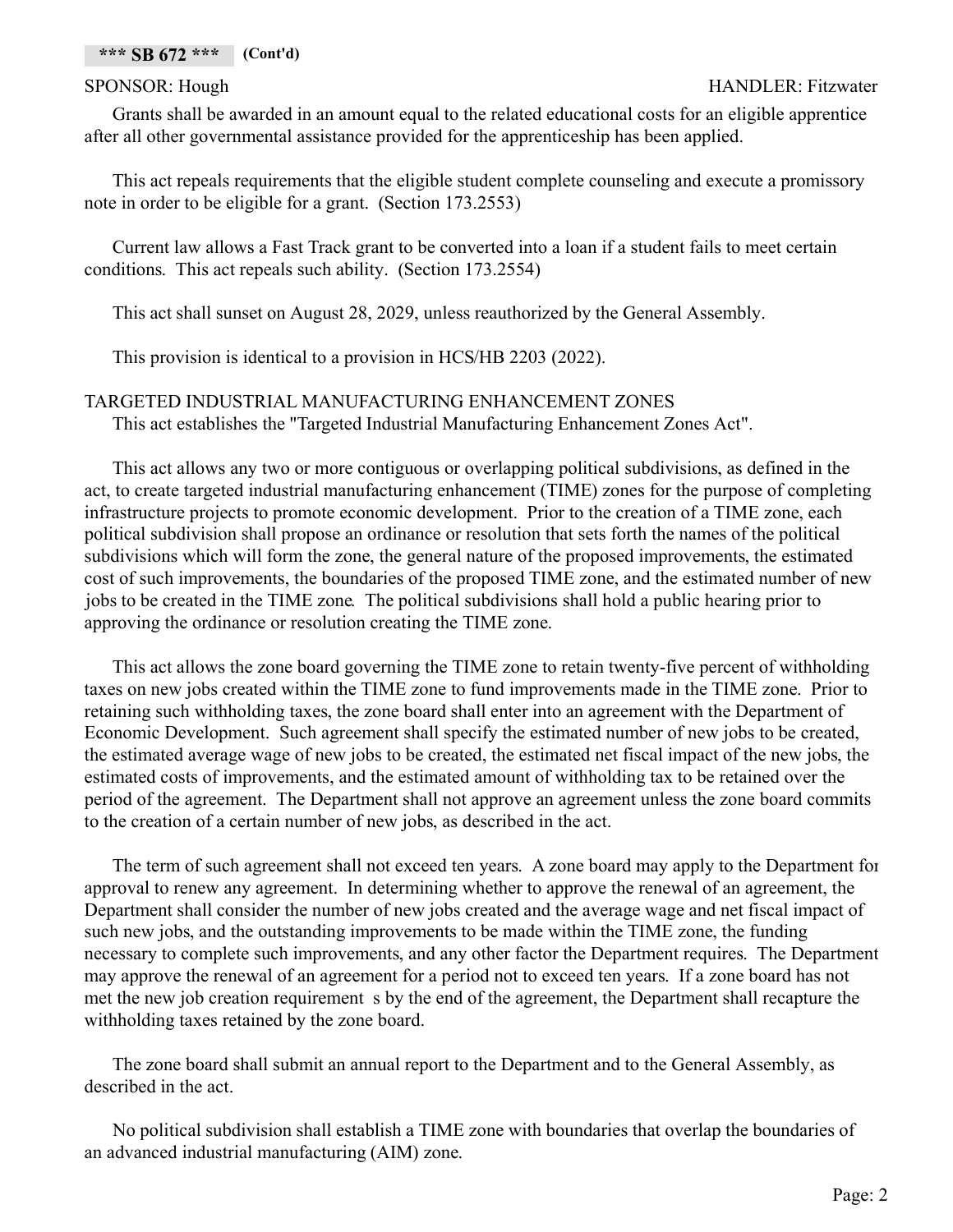**\*\*\* SB 672 \*\*\* (Cont'd)**

The total amount of withholding taxes retained by TIME zones under this act shall not exceed \$5 million per year.

No new TIME zone shall be created after August 28, 2025. (Section 620.2250)

This provision is identical to HB 1685 (2022) and to a provision in HCS/HB 2203 (2022), and is substantially similar to HCS/HB 379 (2021) and HCS/HB 1695 (2020), and to a provision contained in SCS/SB 174 (2021), CCS/HCS/SB 365 (2021), HCS/SS/SCS/SB 594 (2020), HCS/SS/SCS/SB 570 (2020), HCS/SCS/SB 725 (2020), and SS#2/SCS/HCS/HB 1854 (2020). JOSH NORBERG

**\*\*\* SB 678 \*\*\***

SPONSOR: Luetkemeyer HANDLER: Brown

SB 678 - Under current law, the city of Kansas City is required to provide one-fifth of its general revenue per fiscal year to fund the Kansas City Board of Police.

This act increases such funding to one-fourth of the city's general revenue.

This act contains an emergency clause. MARY GRACE PRINGLE

| *** SB 681 *** |  |
|----------------|--|
|----------------|--|

SPONSOR: O'Laughlin **HANDLER: Basye** 

CCS#2/HCS/SS/SCS/SBs 681 & 662 - This act modifies provisions relating to elementary and secondary education.

DRINKING WATER IN SCHOOLS (Section 160.077) This act establishes the "Get the Lead Out of School Drinking Water Act".

Beginning in the 2023-2024 school year and for each subsequent school year, each school shall provide drinking water with a lead concentration below five parts per billion (5 ppb).

On or before January 1, 2024, each school shall complete requirements outlined in the act including: conducting an inventory of all drinking water outlets and outlets used for dispensing water for cooking or cleaning utensils in each school building, develop a plan for testing each outlet and make such plan available to the public and providing general information on the health effects of lead contamination to employees and parents of children at each school.

Schools shall prioritize early childhood, kindergarten, and elementary school buildings in updating and filtering drinking water outlets for lead as stated in the act.

Before August 1, 2024, or the first day on which students will be present in the building, whichever is later, schools shall conduct testing for lead as stated in the act. Within 2 weeks after receiving test results, schools shall make all testing results and any remediation plans available on the school's website.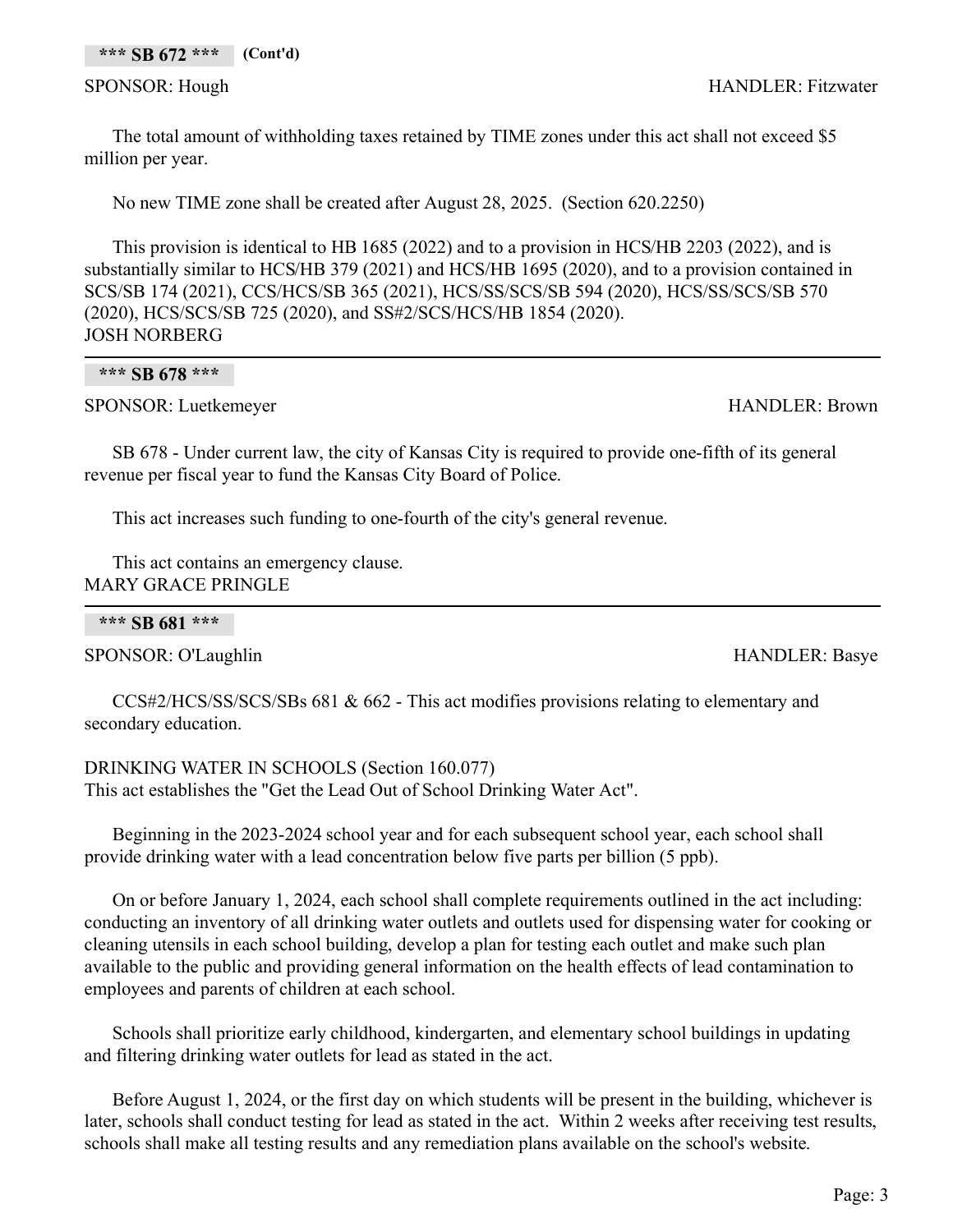The act outlines procedures to be undertaken if a sample draw shows a lead concentration of 5 ppb or greater. Affected schools with test results greater than 5 ppb shall contact parents and staff within 7 business days of receiving such result.

If, in the 10 years prior to the 2023-24 school year, a fixture tested above 5 ppb for lead, such fixture does not need repeat testing but instead shall be remediated.

Subject to appropriation, the Department of Natural Resources, with support from the Department of Elementary and Secondary Education and the Department of Health and Senior Services, is authorized to give schools additional funding for filtration, testing, and other remediation of drinking water systems.

A school district may seek reimbursement from several federal sources for costs associated with expenses districts may incur for compliance with the act.

The Department of Health and Senior Services, in conjunction with the Department of Elementary and Secondary Education, shall publish a report biennially based on the findings of the water testing conducted under the act.

No school building constructed after January 4, 2014, shall be required to install, maintain, or replace filters.

Finally, any school that tests and does not find a drinking water source with a lead concentration above 5 ppb shall be required to test such sources only every 5 years.

This provision is similar to SCS/SB 1075 (2022).

### CORPORAL PUNISHMENT (Section 160.261)

This act requires school districts notify parents and receive written permission before using corporal punishment. The act repeals language related to the jurisdiction of the Children's Division within the Department of Social Services and its ability to investigate reports of alleged child abuse by personnel of a school district, a teacher, or other school employee. It also repeals language related to how a school and school district are to handle reports of alleged child abuse.

This provision is identical to a provision in HCS/HB 1753 (2022).

### SHOW ME SUCCESS DIPLOMA PROGRAM (Section 160.560)

This act establishes the Show Me Success Diploma Program as an alternative pathway to graduation for high school students. A student may earn the Show Me Success Diploma beginning at the end of the 10th grade. By July 1, 2023, the Department of Elementary and Secondary Education shall develop detailed requirements for students to become eligible for the Show Me Success Diploma.

Students who earn a Show Me Success Diploma may elect to remain in high school. Alternatively, a student having earned the diploma may instead enroll in a qualifying postsecondary educational institution. For each student enrolled in such an institution, an amount equal to 90% of the pupil's proportionate share of the state, local, and federal aid that the district or charter school receives for such student shall be deposited into a higher education savings account that lists the student as the beneficiary.

These provisions are identical to provisions in HB 1956 (2022) and substantially similar to provisions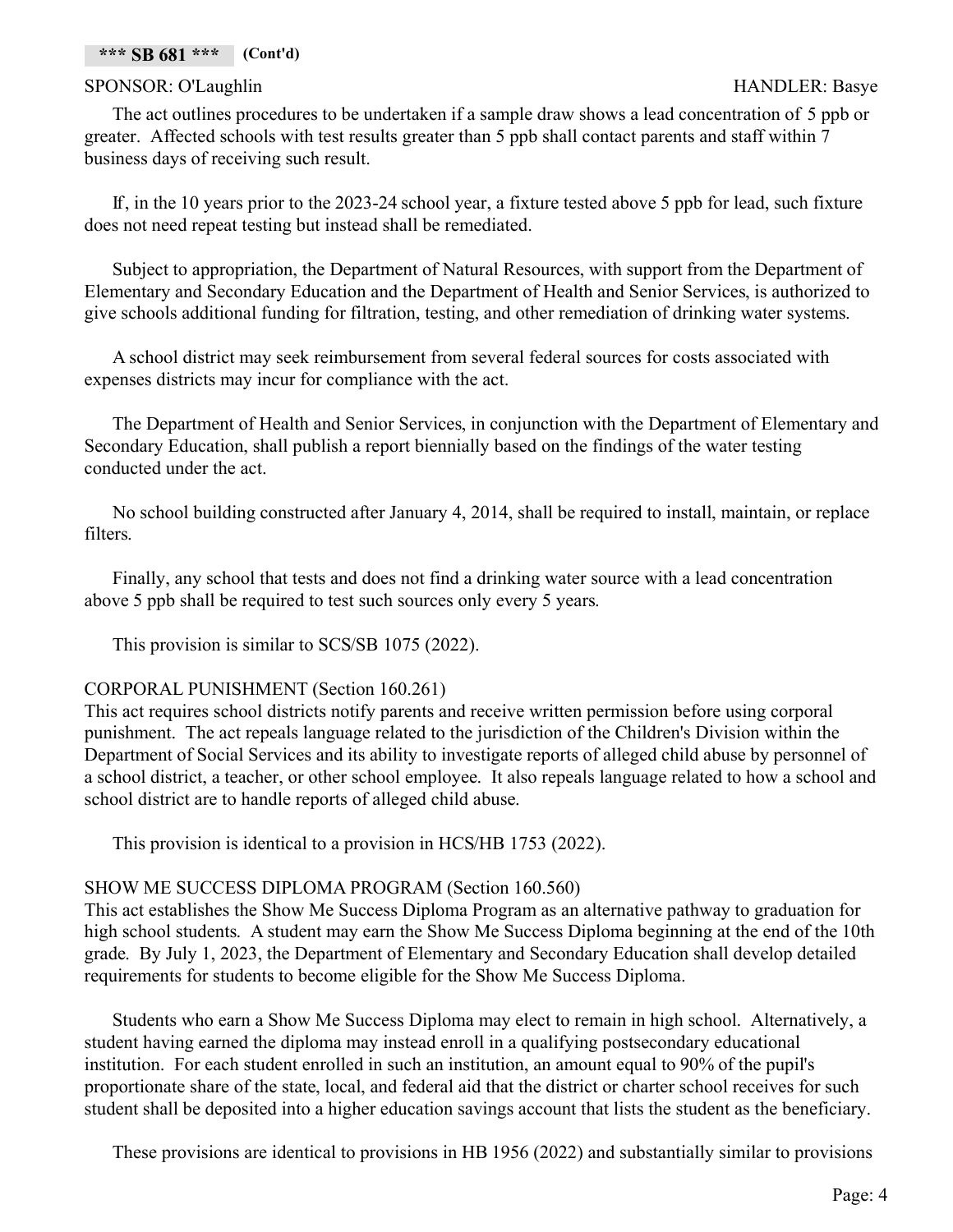SPONSOR: O'Laughlin HANDLER: Basye in SB 660 (2022).

### ADULT HIGH SCHOOLS (Sections 160.2700 & 160.2705)

For a school to meet the definition of "adult high school" under current law, the school shall offer on-site childcare for children of enrolled students, in addition to other requirements provided in current law. This act repeals the on-site requirement for such childcare.

Additionally, current law prohibits adult high schools from offering a majority of instruction online or remotely. This act provides that synchronous instruction connecting students to a live class at a Missouri adult high school shall be treated as in-person instruction.

Further, current law prohibits any person from establishing, operating, maintaining, or advertising a childcare facility without a license, with an exception for any private, elementary, or secondary school system providing childcare to children under school age. This act provides that adult high schools shall be deemed a "secondary school system" for purposes of such exception.

These provisions are identical to provisions in the perfected HB 2325 (2022) and HB 2492 (2022) and are substantially similar to SB 1052 (2022), HB 2618 (2022), HB 151 (2021), HB 624 (2021), HCS/HB 733 (2021), and HCS/SB 323 (2021).

MISSOURI ADVISORY BOARD FOR EDUCATOR PREPARATION (Section 161.097) Under this act, the Missouri Advisory Board for Educator Preparation (MABEP) shall include at least three active elementary or secondary classroom teachers and at least three faculty members within approved educator preparation programs. The MABEP shall hold regular meetings that allow members to share needs and concerns and plan strategies to enhance teacher preparation.

Under the act, the State Board of Education shall, in consultation with MABEP, align literacy and reading instruction coursework for teacher education programs. All reading and special education certificates shall include training as outlined in the act.

### SCHOOL INNOVATION WAIVERS (Section 161.214)

Under this act, a school intervention team, which shall mean a group of persons representing certain schools as set forth in the act, may submit a state innovation waiver plan to the State Board of Education for certain purposes, including improving student readiness for employment, higher education, vocational training, technical training, or any other form of career and job training; increasing the compensation of teachers; or improving the recruitment, retention, training, preparation, or professional development of teachers.

The State Board may grant school innovation waivers to exempt schools from requirements imposed by current law, or from any regulations promulgated by the State Board or the Department of Elementary and Secondary Education. If a school innovation waiver is granted to a school district or group of school districts, the waiver shall be applicable to every elementary and secondary school within the school district or group of school districts unless the plan specifically provides otherwise.

Any plan for a school innovation waiver shall contain certain information as described in the act, including the specific provision of law for which a waiver is being requested and an explanation for why such provision of law inhibits the goal stated in the plan. The plan shall also demonstrate that the intent of the law can be addressed in a more effective, efficient, or economical manner and that the waiver or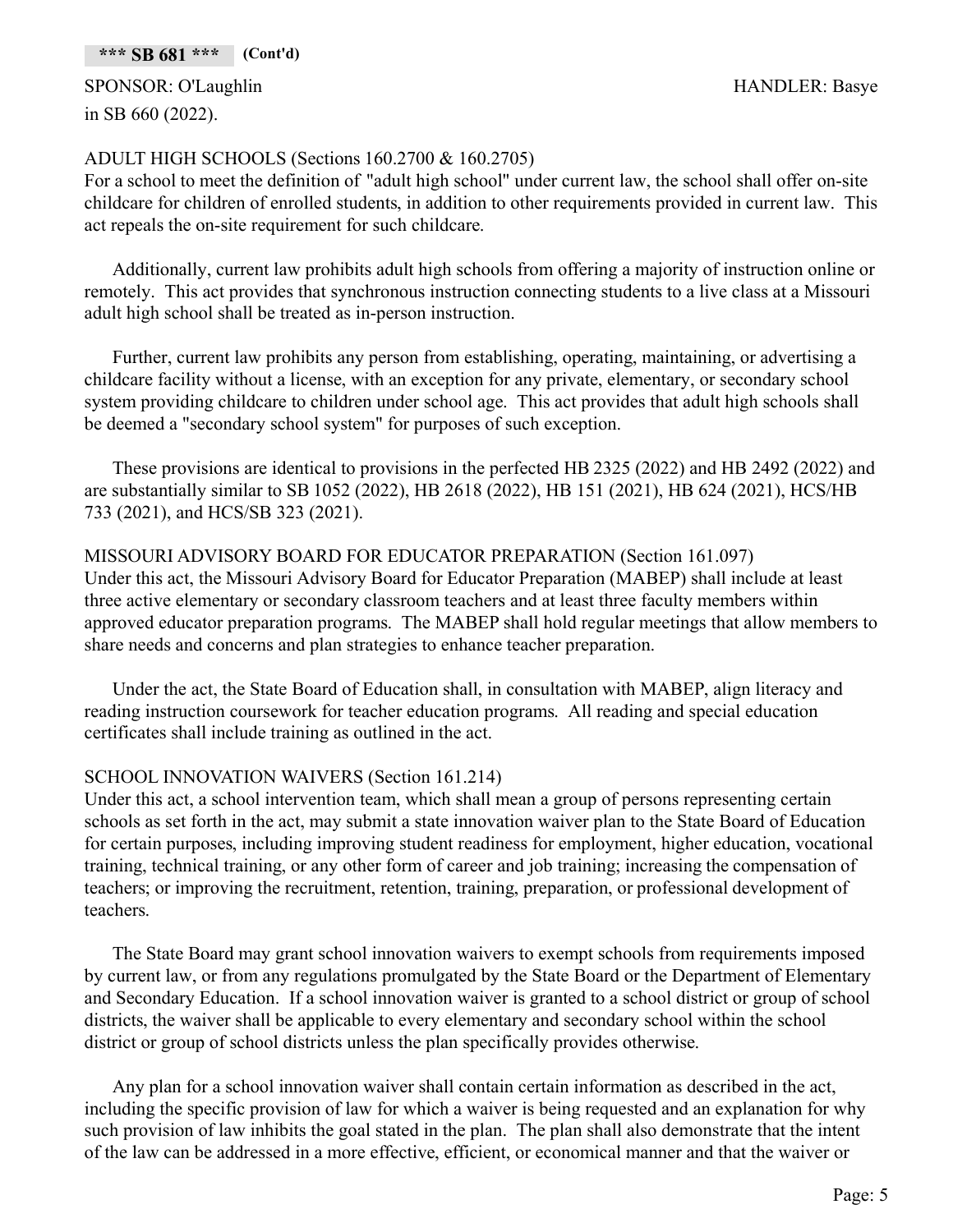### **\*\*\* SB 681 \*\*\* (Cont'd)**

### SPONSOR: O'Laughlin HANDLER: Basye

modification is necessary to implement the plan.

In evaluating a plan submitted by a school innovation team, the State Board shall consider whether the plan meets certain criteria set forth in the act. The State Board may propose modifications to the plan in cooperation with the school innovation team.

Any waiver granted under this act shall be effective for no longer than three school years, but school innovation waivers may be renewed. No more than one school innovation waiver shall be in effect with respect to any one elementary or secondary school at one time.

The State Board shall not authorize the waiver of any statutory requirements relating to teacher certification, teacher tenure, or any requirement imposed by federal law.

These provisions are identical to the perfected HB 2152 (2022) and similar to SB 662 (2022).

### READING INTERVENTION (Section 161.241)

The State Board of Education, in collaboration with the Coordinating Board for Higher Education and the Commissioner's Literacy Advisory Council established by the act, shall develop a plan to establish a comprehensive system of services for reading instruction. The State Board of Education shall also create an Office of Literacy and shall take other actions relating to improving literacy set forth in the act.

The act also creates the Evidence-based Reading Instruction Program Fund, to be used for purposes set forth in the act.

### COMPETENCY-BASED EDUCATION GRANT PROGRAM (Section 161.380)

This act establishes the Competency-Based Education Grant Program and Fund. By application, the Department of Elementary and Secondary Education shall award grants from the fund to eligible school districts for the purpose of providing competency-based education programs. The Department shall facilitate the creation, sharing, and development of course assessments, curriculum, training and guidance for teachers, and best practices for the school districts that offer competency-based education courses.

These provisions are identical to provisions in HB 1956 (2022) and similar to provisions in SB 660 (2022).

### COMPETENCY-BASED EDUCATION TASK FORCE (Section 161.385)

This act establishes the Competency-Based Education Task Force to study and develop competency-based education programs in public schools. The Task Force shall conduct interviews and at least three public hearings to identify promising competency-based education programs and obstacles to implementing such programs. By December 1st of each year, the Task Force shall present its findings and recommendations to the Speaker of the House of Representatives, the President Pro Tempore of the Senate, the Joint Committee on Education, and the State Board of Education.

These provisions are identical to provisions in HB 1956 (2022) and similar to provisions in SB 660 (2022).

### HOLOCAUST EDUCATION (Section 161.700)

Under this act, the second week in April shall be designated as "Holocaust Education Week".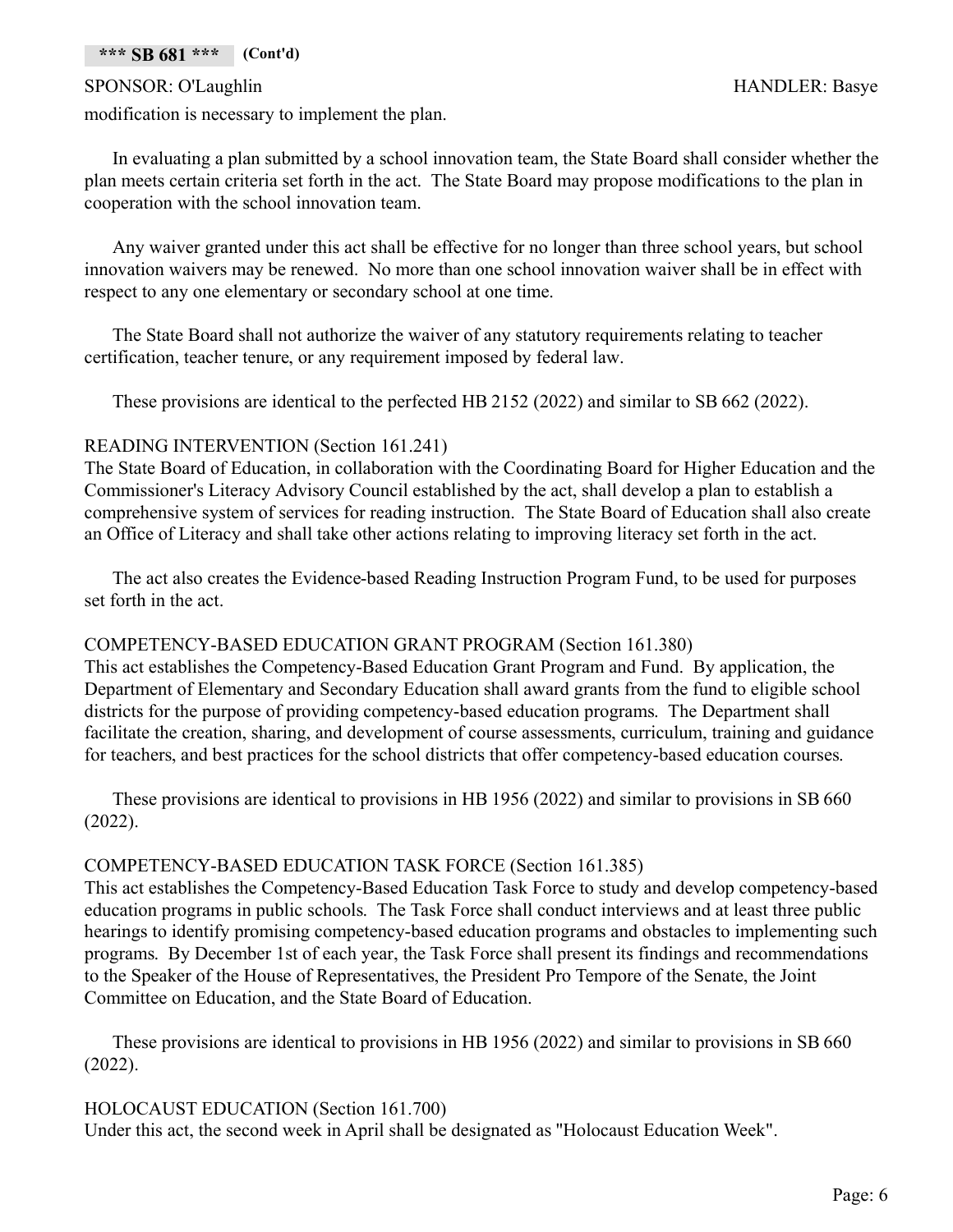Holocaust education shall include age-appropriate instruction to elementary school students in 6th grade and higher.

The Department of Elementary and Secondary Education shall develop a curriculum framework of instruction for studying the Holocaust. Such curriculum framework shall be made available to up to 25 school districts or schools within a district as a pilot program in consultation with the Holocaust Education and Awareness Commission beginning in the 2023-2024 school year.

Each participating school district shall provide a plan of professional development for teachers.

The pilot program shall start in participating school districts in the 2023-2024 school year and shall be expanded to include all school districts by the 2025-2026 school year.

The Department shall provide for an evaluation regarding the success and impact of the pilot program upon completion of the first year of the pilot program and shall report the results of such evaluation to the General Assembly.

This provision is substantially similar to SCS/HCS/HB 2000 (2022) and similar to SCS/SB 983 (2022).

### SCHOOL BOARD COMMUNITY ENGAGEMENT POLICY (Section 162.058)

Before July 1, 2023, school districts and charter schools shall adopt a community engagement policy based on community input that provides residents a method of communicating with the governing board of the school district or charter school. The policy creates a process for items related to educational matters to be added to the board agenda. The policy components are set forth in the act.

This provision is similar to a provision in HCS/HB 1753 (2022) and in the perfected HCS/HB 1750 (2022).

### PUBLIC SCHOOLS AND SCHOOL DISTRICTS (Section 162.084)

Under the act, any individual public elementary school, secondary school, charter school, or school district that is in the bottom 5% of scores on the annual performance report shall mail a letter to the parents and guardians of each student in such school or district informing the parents and guardians of the score and any options available to such students as a result of the school's or district's current status. Special school districts and any state operated schools in which all of the students enrolled are students with disabilities are exempted from this provision.

This provision is similar to a provision in HCS/HB 2652 (2022).

### SCHOOL BOARD DISTRICTS (Sections 162.261-162.563)

This act allows for any seven-director school district or an urban district to be divided into subdistricts, or a combination of subdistricts and at-large districts, and provides for the process for the election of subdistrict board members.

The act allows for the division process to be submitted to a vote of the district either by a majority vote of the school board or by an initiative petition signed by 10% of the number of votes cast in the most recent school board election. If the ballot measure to divide the district is passed, the act provides direction on conducting public hearings and the final development of plans to carryout the division of the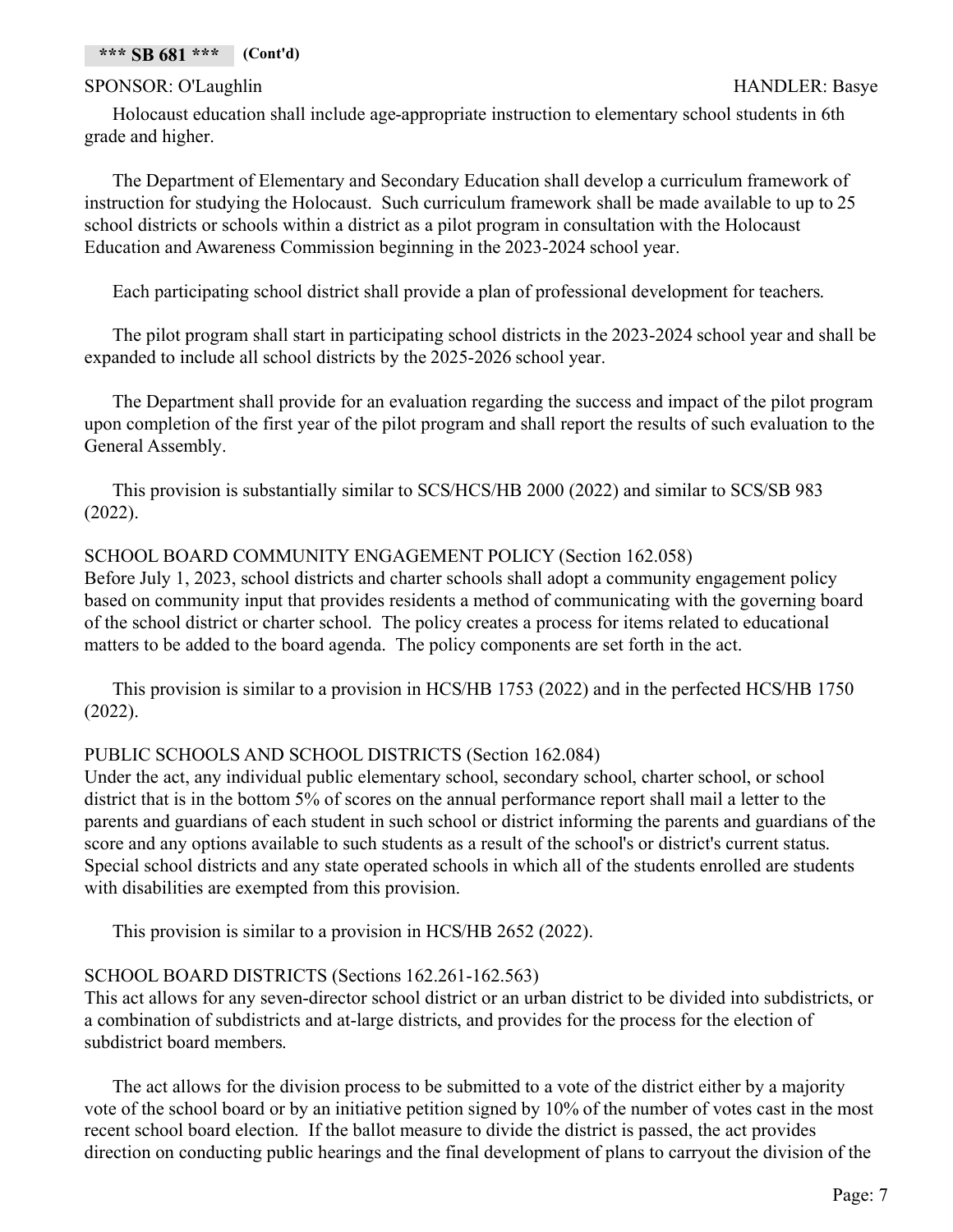district. The required details of the plan proposal are outlined in the act. Subdistricts shall be of contiguous and compact territory and as nearly equal in population as practicable.

The act contains appeals language for any resident of the district that objects to the division of the district by the election authority, and prevents any district that votes to divide from making changes for 5 years after the division.

The act prohibits school districts from requiring signatures on a petition as a method of filing for a school board candidate.

These provisions are identical to provisions in HCS/HB 1753 (2022) and to HB 1804 (2022).

### GIFTED CHILDREN (Section 162.720)

Under current law, when a sufficient number of children are determined to be gifted and their development requires programs or services beyond the level of those ordinarily provided in regular public school programs, school districts may establish special programs for such gifted children. Approval of such programs shall be made by the Department of Elementary and Secondary Education based upon project applications submitted by July 15th of each year.

Under this act, if 3% or more of students enrolled in a school district are identified as gifted, the district is required to establish a state-approved gifted program for gifted children. If a school district has an average daily attendance of 350 students or fewer, the district's gifted program shall not be required to provide services by a teacher certified to teach gifted education. Any teacher who provides gifted services through the program, and is not certified, shall annually participate in at least 6 hours of professional development focused on gifted development. These provisions shall apply starting in the 2024-2025 school year.

Approval of such programs shall be made by the Department based upon project applications submitted at a time and in a form determined by the Department.

This provision is identical to the perfected HB 2366 (2022) and substantially similar to SB 806 (2022).

### SPECIAL EDUCATION REIMBURSEMENT (Section 162.974)

Currently, the Department of Elementary and Secondary Education will reimburse school districts for the costs of special education for high-needs children with an Individualized Education Program (IEP) exceeding three times the current expenditure per average daily attendance as calculated on the District Annual Secretary of the Board Report for the year in which the expenditures are claimed. This act states that any money reimbursed to a school district with 500 or fewer students is excluded from such calculation.

This act specifies that a school district shall submit the cost of serving any high-needs student with an IEP to The Department.

This provision is identical to HB 1469 (2022) and to a provision in HCS/HB 1753 (2022).

### COMPETENCY-BASED HIGH SCHOOL CREDITS (Section 162.1255)

Under this act, school districts and charter schools shall receive state school funding under the foundation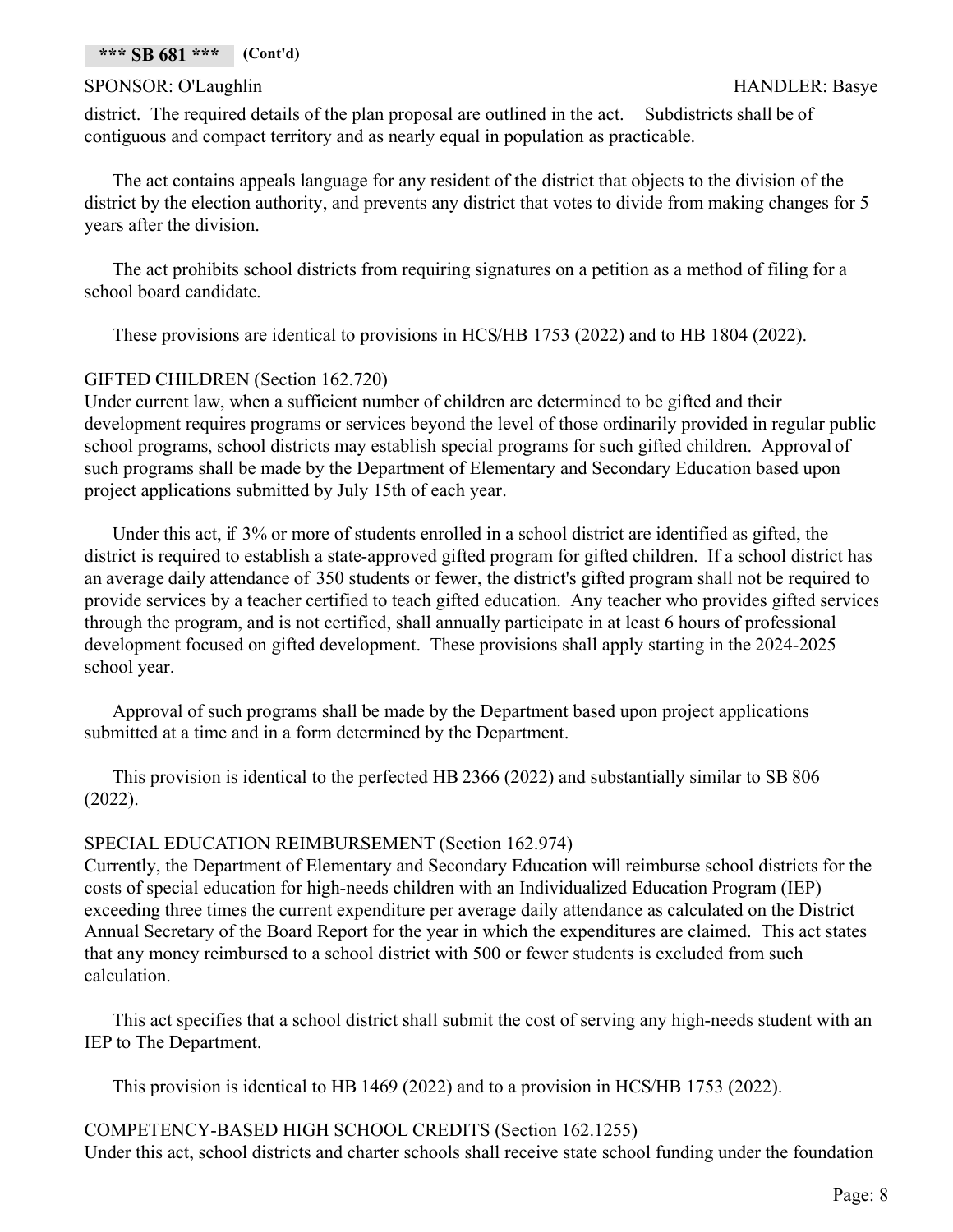formula for high school students who are taking competency-based courses offered by their school district or charter school.

Attendance of a student enrolled in a competency-based course shall equal the product of the district or charter school's prior year average attendance percentage multiplied by the total number of attendance hours normally allocable to a non-competency-based course of equal credit value.

These provisions are identical to provisions in HB 1956 (2022) and substantially similar to provisions in SB 660 (2022).

### DOLLAR VALUE MODIFIER (Section 163.016)

Under this act, the Gasconade County R-II, Maries County R-II, and the West St. Francis County R-IV school districts which all cross county lines shall each use the dollar value modifier of the county with the highest dollar value modifier.

These provisions are identical to HCS/HB 2445 (2022) and to provisions in the perfected HB 2493 (2022).

### SCHOOL DISTRICT RESIDENCY TUITION WAIVER (Section 167.151)

For all school years beginning on or after July 1, 2023, this act allows any person or a beneficiary of a trust that owns residential or agricultural real property in any school district, and pays a school tax of at least \$2,000 in that district and owned property for at least four years, may send up to four of such owner's or beneficiary's children to a school within that district, excluding a charter school, without a tuition payment, upon notification to the district at least 30 days prior to enrollment, and the district shall count that child for the district's average daily attendance.

This provision is substantially similar to a provision in the perfected HCS/HB 1814 (2022) and to a provision in SB 1010 (2022).

### BRAILLE INSTRUCTION (Section 167.225)

This act establishes the "Blind Students' Rights to Independence, Training, and Education Act" or the "BRITE Act". The act provides definitions for "accessible assistive technology device", "adequate instruction", and "nonvisual access and skills" among other definitions.

The act requires blind and visually impaired students to have an Individualized Education Plan or Individualized Family Support Plan that shall specify results obtained from evaluations on reading and writing skills, and should include the need for instruction in Braille or the use of Braille. All instruction in Braille reading and writing shall be sufficient to allow a student to effectively and efficiently communicate at an appropriate age level.

The act includes additional guidance for the instruction of Braille and the use of nonvisual accessible assistive technology. The act provides direction to school districts regarding accessible assistive technology and requires a school district to provide duplicative accessible assistive technology to be used in a blind student's home without requiring payment or family assumption of liability for loss or damage.

The act requires districts to perform an orientation and mobility evaluation to be conducted by certified individuals and provides guidance on the instruction for orientation and mobility, and districts may not limit a student's instruction in the home, school, and community and provide transportation in the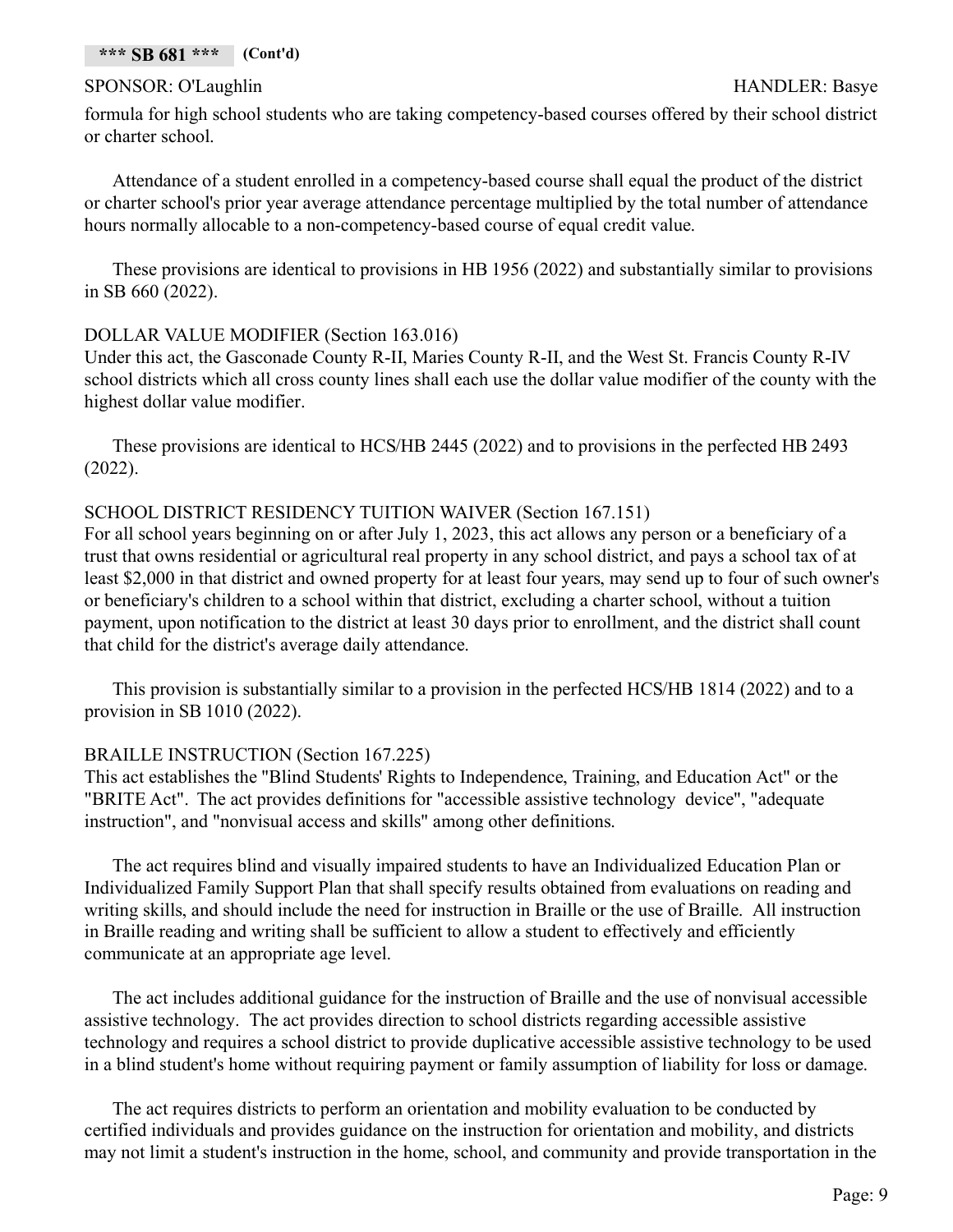### **\*\*\* SB 681 \*\*\* (Cont'd)**

SPONSOR: O'Laughlin HANDLER: Basye preferred mode of the instructor.

The act requires educators hired to teach Braille, accessible assistive technology, and orientation and mobility, to hold a valid certificate as outlined in the act. The act requires school districts to comply with the Individuals with Disabilities Education Act even during declared emergencies, to bear the cost of any required eye report, and to develop nonvisual accessibility policies to reduce or eliminate common barriers for blind individuals.

These provisions are identical to HCS/HB 2150 (2022).

### READING INTERVENTION (Section 167.268, 167.640, 167.645, & 170.014)

The act changes the term "reading intervention plans" to "reading success plans" throughout the act and applies provisions regarding such plans to charter schools. The development of guidelines for formulating policies for such plans is changed from the State Board of Education to the Department of Elementary and Secondary Education.

Each school district and charter school shall have on file a policy for reading success plans. The reading success plans shall provide all parents and guardians of students with a plan that includes suggestions for regular parent-guided home reading.

Each school district and charter school shall provide intensive reading instruction to students as set forth in the act.

The act repeals provisions relating to reading assessments and now states that school districts and charter schools shall assess all students enrolled in kindergarten through 3rd grade at the beginning and end of each school year for their level of reading or reading readiness. Additionally, all school districts and charter schools shall assess any newly enrolled student in grades one through five for their level of reading or reading readiness.

At the beginning of the school year, each school district and charter school shall provide a reading success plan to any student who exhibits a substantial deficiency in reading or has been identified as being at risk of dyslexia.

Each school district or charter school shall ensure the parent or guardian of any student in kindergarten through 3rd grade who exhibits a substantial deficiency in reading and shall provide them information listed in the act.

If a student has a substantial reading deficiency at the end of 3rd grade, promotion or retention of the student shall be discussed by the student's parent or guardian and appropriate school staff. School districts and charter school shall provide students identified as having a substantial reading deficiency with certain services as set forth in the act.

Each school district and charter school shall ensure that intensive reading instruction is provided through a reading development initiative to each kindergarten through 5th grade student who is assessed as exhibiting a substantial reading deficiency. Such instruction shall comply with criteria listed in the act.

The provisions relating to reading assessments have an effective date of January 1, 2023.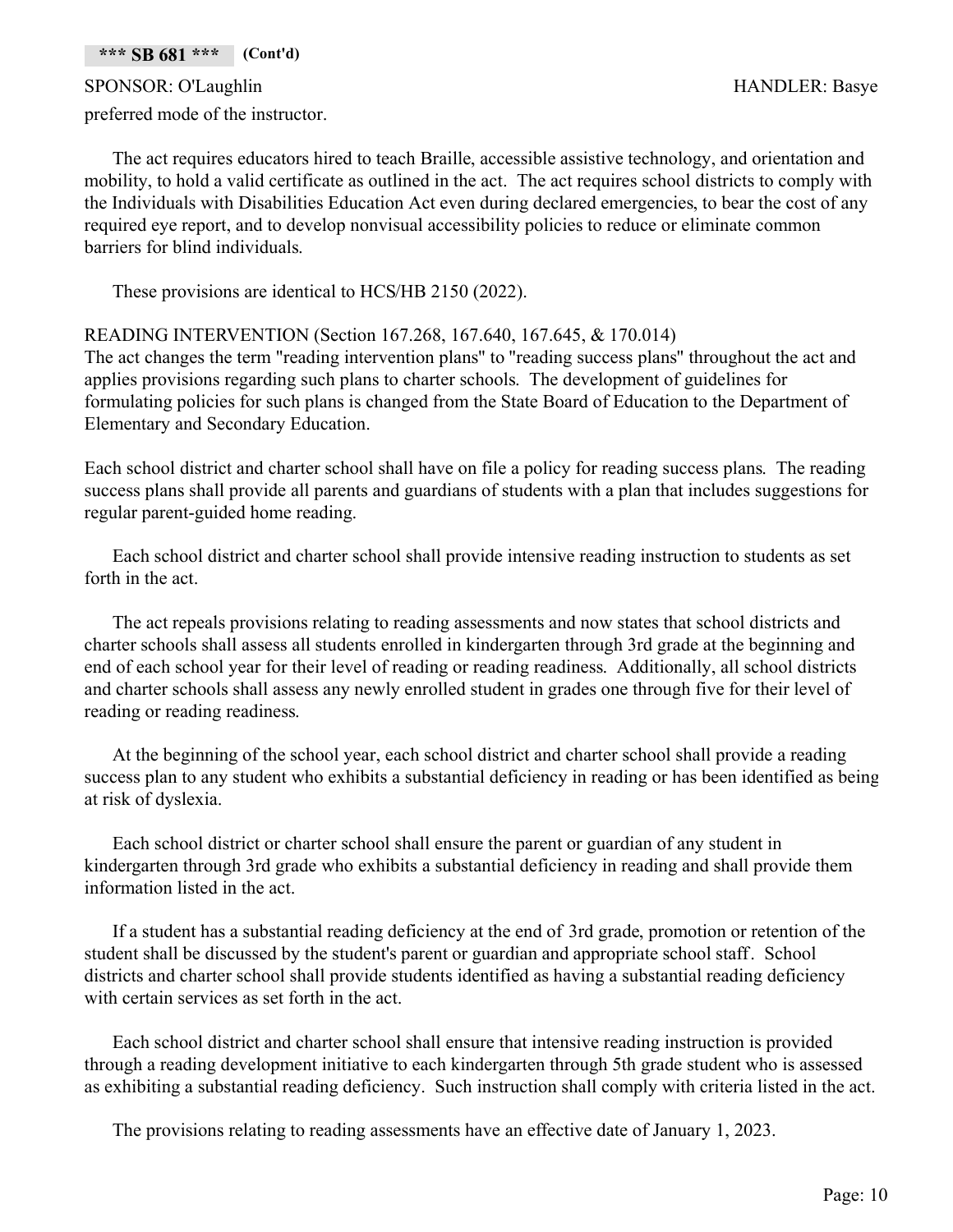Additionally, each school district and charter school shall provide professional development services to enhance the skills of elementary teachers in responding to children's unique reading issues and needs to increase the use of evidence-based strategies.

### INDIVIDUALIZED HEALTH CARE PLANS AT SCHOOLS (Section 167.625)

This act establishes "Will's Law," requiring individualized health care plans to be developed by school nurses in public schools and charter schools. Such plans shall be developed in consultation with a student's parent or guardian and appropriate medical professionals that address procedural guidelines and specific directions for particular emergency situations relating to the student's epilepsy or seizure disorder. Plans are to be updated at the beginning of each school year and as necessary. Notice must be given to any school employee that may interact with the student, including symptoms of the epilepsy or seizure disorder and any medical and treatment issues that may affect the educational process.

All school employees shall be trained every two years in the care of students with epilepsy and seizure disorders. Training shall include an online or in-person course of instruction approved by the Department of Health and Senior Services. School personnel shall obtain a release from a student's parent to authorize the sharing of medical information with other school employees as necessary.

This act protects school employees from being held liable for any good faith act or omission while performing their duties.

This provision contains an emergency clause.

This provision is identical to a provision in HCS/SB 710 (2022).

### RECOVERY PROGRAMS FOR HIGH SCHOOL STUDENTS (Section 167.850)

Under this act, the Commissioner of Education may approve and authorize up to four pilot recovery high schools to be established and operated by individual public school districts or groups of such districts. Recovery high schools shall serve as an alternative public high school setting and recovery program for students in recovery from substance use disorder or substance dependency, or such a condition along with co-occurring disorders as described in the act, who would academically and clinically benefit from placement in the recovery high school and who are committed to working on their recovery.

Districts seeking to operate a recovery high school shall submit proposals to the Commissioner by December 1st in the year prior to the first school year in which the school would begin operation. The proposal shall detail how the school will comply with the existing requirements for public high schools as well as how the school will be accredited by a recovery school accreditation organization as described in the act.

The proposal must include a financial plan outlining anticipated public and private funding that will allow the recovery high school to operate and meet the school's educational and recovery criteria. The district or districts may partner with one or more local nonprofit organizations or other local educational agencies regarding the establishment and operation of a recovery high school. The proposal may contain requests for waivers of existing regulations, which shall be deemed granted if the proposal is approved by the State Board of Education with the recommendation of the Commissioner.

The Commissioner of Education may specify an authorization period for the recovery high school which shall be no less than four years. By June 30th annually, the school district or group of school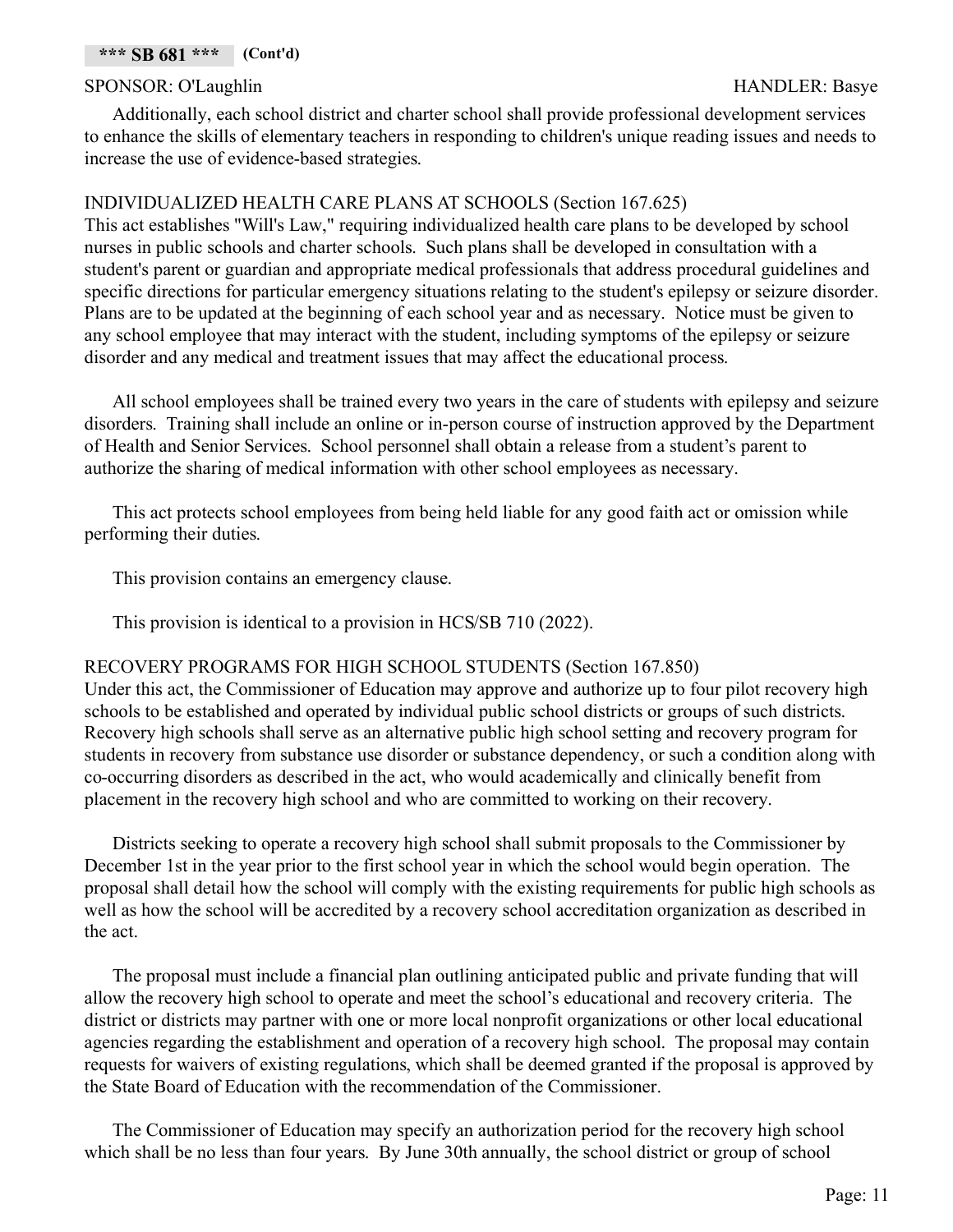districts, in consultation with the recovery high school, shall submit to the Commissioner an analysis of school outcomes, as described in the act. The Commissioner shall review the analysis, renew recovery high schools meeting the requirements of the act and the requirements of the school's proposal, and may include new terms and conditions to address areas needing correction or improvement. The Commissioner may revoke or suspend the authorization of a recovery high school not meeting such requirements.

Pupil attendance, dropout rate, student performance or statewide assessments, or other data considered in the Missouri school improvement program and school accreditation shall not be attributed to general accreditation of either a sending district or the district or districts operating the recovery high school and may only be used by the Commissioner in the renewal process for the recovery high school.

School districts may enroll their students in a recovery high school by entering into an agreement with the district or districts operating the school. Parents of eligible students and eligible students over the age of 18 may seek to enroll in the school. A recovery high school shall not limit or deny admission to an eligible student based on race, ethnicity, national origin, disability, income level, proficiency in the English language, or athletic ability.

Recovery high schools shall adopt a policy establishing a tuition rate by February 1st of the preceding school year; that the sending district shall pay the tuition rate or an amount of per-student state and local funding as described in the act, whichever is lower; and that the sending district will remain responsible for special education and disability expenses in excess of the tuition paid.

The Commissioner may enter into an agreement with the appropriate official or agency of another state to develop a reciprocity agreement for otherwise eligible, non-resident students seeking to attend a recovery high school in Missouri. A recovery high school may enroll otherwise eligible students residing in a state other than Missouri, pursuant to such reciprocity agreement. Such reciprocity agreement shall require the out-of-state student's district of residence to pay to the recovery high school an annual amount equal to 105% of the recovery high school's tuition rate. Eligible students from states with which the Commissioner does not have a reciprocity agreement may attend a recovery high school provided such student pays 105% of the recovery high school's tuition rate. No student enrolled pursuant to a reciprocity agreement shall be considered a resident pupil for purposes of calculating state aid.

These provisions are identical to provisions in HCS/HB 1753 (2022) and similar to SCS/SB 769 (2022).

### TEACHING CERTIFICATES (Section 168.021)

This act expands on the current licensing process for the visiting scholars teacher certification by allowing individuals to obtain a certification to teach if they are employed by a district as part of an initiative designed to fill vacant positions in hard-to-staff schools or subject areas.

The act allows provisionally certified teachers an alternative route to achieve their full professional certification beyond the qualifying score on a designated exam, the details of the alternative route are included in the act.

This provision is identical to HCS/HB 1928 (2022) and a provision in HCS/HB 1753 (2022).

SUBSTITUTE TEACHING (Sections 168.036 & 168.037)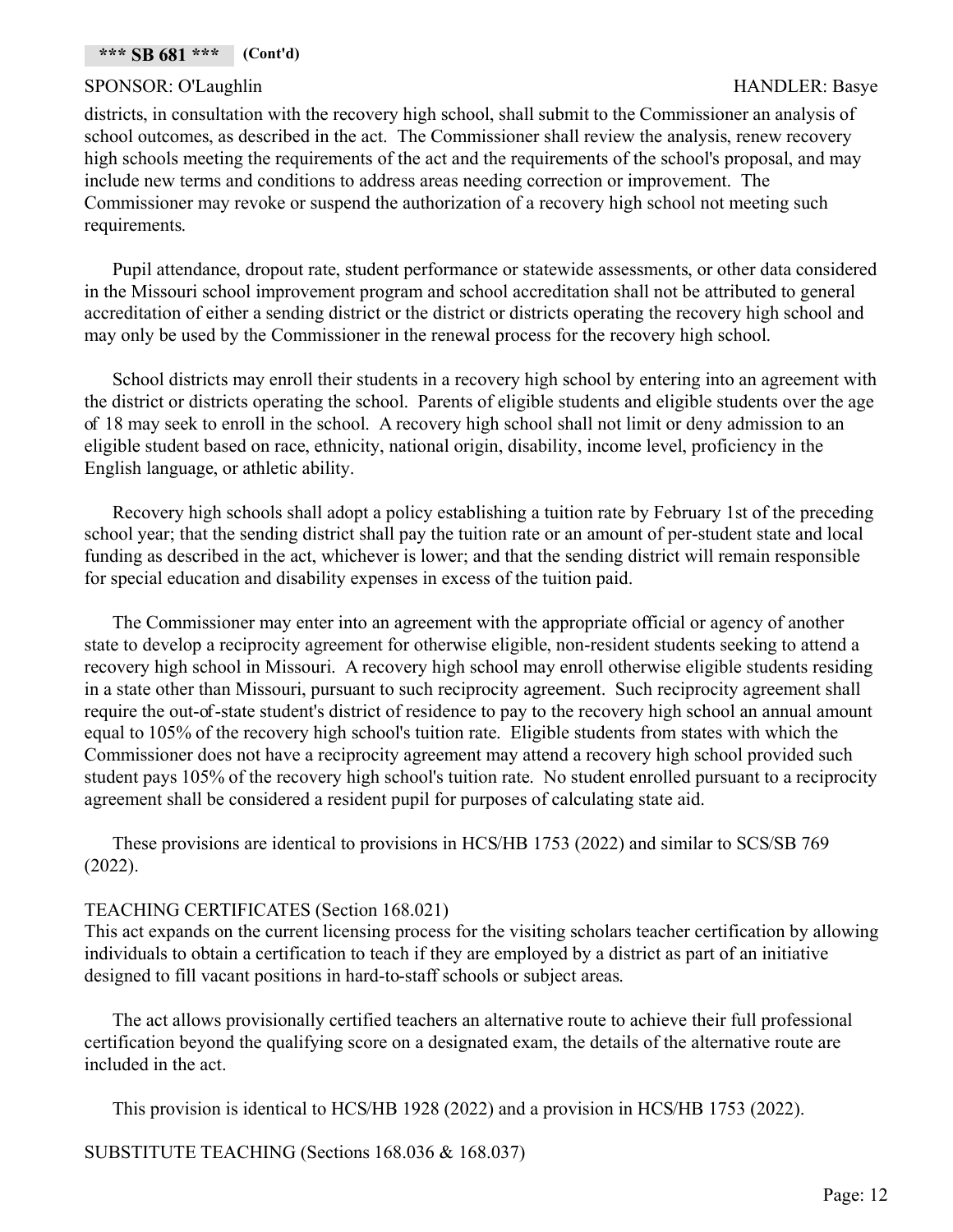This act creates a 4-year certificate for individuals that want to substitute teach. Applicants for certification must complete a background check and also have at least 36 college hours or have completed a 20-hour online training. Individuals must also have a high school diploma or equivalent. An alternative route to certification is provided for qualified individuals with technical or business expertise or Armed Forces experience and a superintendent sponsorship.

Until June 30, 2025, this act allows retired teachers that have a substitute certification to substitute teach part-time or as a temporary substitute and not have those hours and salary affect their retirement allowance.

Substitute certificates will expire if the individual fails to substitute teach for at least 5 days or 40 hours in a calendar year. No individual under 20 years old may substitute in 9th through 12th grade.

The act also requires the Department of Elementary and Secondary Education to develop and maintain an online substitute training program with twenty hours of training related to subjects appropriate for substitute teaching. The act authorizes school districts to develop district specific orientations lasting two hours.

Beginning January 1, 2023, the act authorizes substitute teachers that apply for a fingerprint background check the opportunity to submit the results to up to five different school districts for a specified fee.

The act adds a web-based survey to be developed and maintained by the Department of Elementary and Secondary Education that will collect information from substitute teachers at the end of each day of teaching. Districts will provide links to substitute teachers to access the survey, which will contain questions regarding the support and interaction with school staff, student health and safety issues, among other relevant questions.

The act requires school districts and charter schools to annually provide the Department of Elementary and Secondary Education with information relating to substitute teaching as outlined in the act.

Section 168.036 contains an emergency clause.

These provisions are similar identical to provisions in HCS/HB 2304 (2022).

### SCHOOL DISTRICT SUPERINTENDENT SHARING (Section 168.205)

Beginning July, 1 2023, this act allows a school district that enters into an agreement with another district to share a superintendent to receive an additional \$30,000 per year in state aid for up to five years. The act directs districts to spend the additional compensation and half of the savings from sharing a superintendent on teacher salaries or counseling services.

This provision is identical to HB 1721 (2022).

### TEACHER CAREER PLANS (Sections 168.500 & 168.515)

This act modifies provisions regarding career ladder admission and stage achievement for teachers. Additional responsibilities and volunteer efforts outside of compensated hours may include uncompensated coaching, supervising, and organizing extracurricular activities, serving as a mentor or tutor to students, additional teacher training or certification, or assisting students with college or career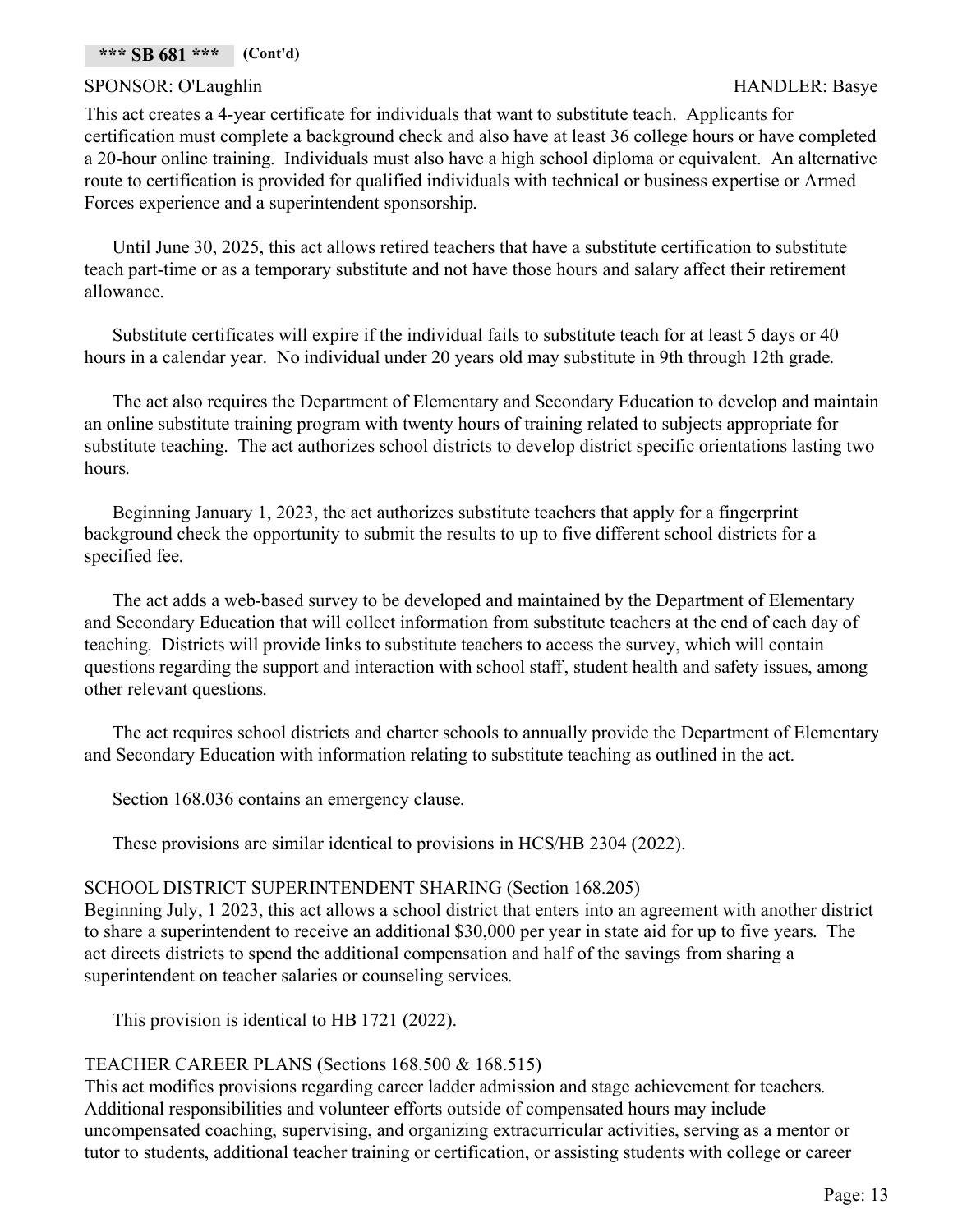### **\*\*\* SB 681 \*\*\* (Cont'd)**

### SPONSOR: O'Laughlin HANDLER: Basye

preparation. The act increases the state percentage of funding for salary supplements for career ladder from 40% to 60% and lowers the number of years before a teacher is eligible from five to two years.

These provisions are identical to HB 2493 (2022) and SB 1107 (2022).

### COMPUTER SCIENCE COURSES (SECTION 170.018)

This act modifies the definition of "computer science course" by including any elementary, middle, or high school course that embeds computer science content within other subjects.

This act requires, for all school years on or after July 1, 2023, certain coursework and instruction in computer science and computational thinking in public and charter high schools, middle schools, and elementary schools. Courses and instruction offered under this act must meet certain standards established by the State Board of Education and the Department of Elementary and Secondary Education.

This act requires school districts to submit to the Department certain information related to its computer science courses and demographic enrollment information for such courses. Such information shall be posted on the Department's website by September 30th of each school year.

On or before June 30th annually, the Department shall publish a list of computer science course codes and names with a course description and shall indicate which courses meet or exceed the Department's computer science performance standards.

The Department shall appoint a computer science advisor to implement these provisions of the act.

Beginning July 1, 2023, computer science courses successfully completed and counted toward state graduation requirements shall be equivalent to one science or practical arts credit for the purpose of satisfying admission requirements at any public institution of higher education in the state.

These provisions are identical to the perfected HB 2202 (2022) and substantially similar to SCS/SB 659 (2022).

### COMPUTER SCIENCE EDUCATION TASK FORCE (Section 170.036)

This act establishes the "Computer Science Education Task Force". The Task Force shall develop a strategic plan for expanding a statewide computer science education program, as described in the act.

The Task Force shall hold its first meeting within three months of the effective date of the act and shall present a summary of its activities and recommendations for legislation to the General Assembly before June 30, 2023. The Task Force shall dissolve on June 30, 2024.

These provisions are similar to the perfected HB 2202 (2022) and SCS/SB 659 (2022).

### SUICIDE AWARENESS & PREVENTION (Sections 170.047 & 170.048)

Beginning July 1, 2023, this act requires a public school or charter school with pupils in grades seven to twelve that issues pupil or student identification cards to print the 3-digit dialing code that directs calls and routes text messages to he Suicide and Crisis Lifeline, 988.

These provisions are identical to provisions in HCS/HB 2136 (2022) and substantially similar to SCS/SB 1142 (2022).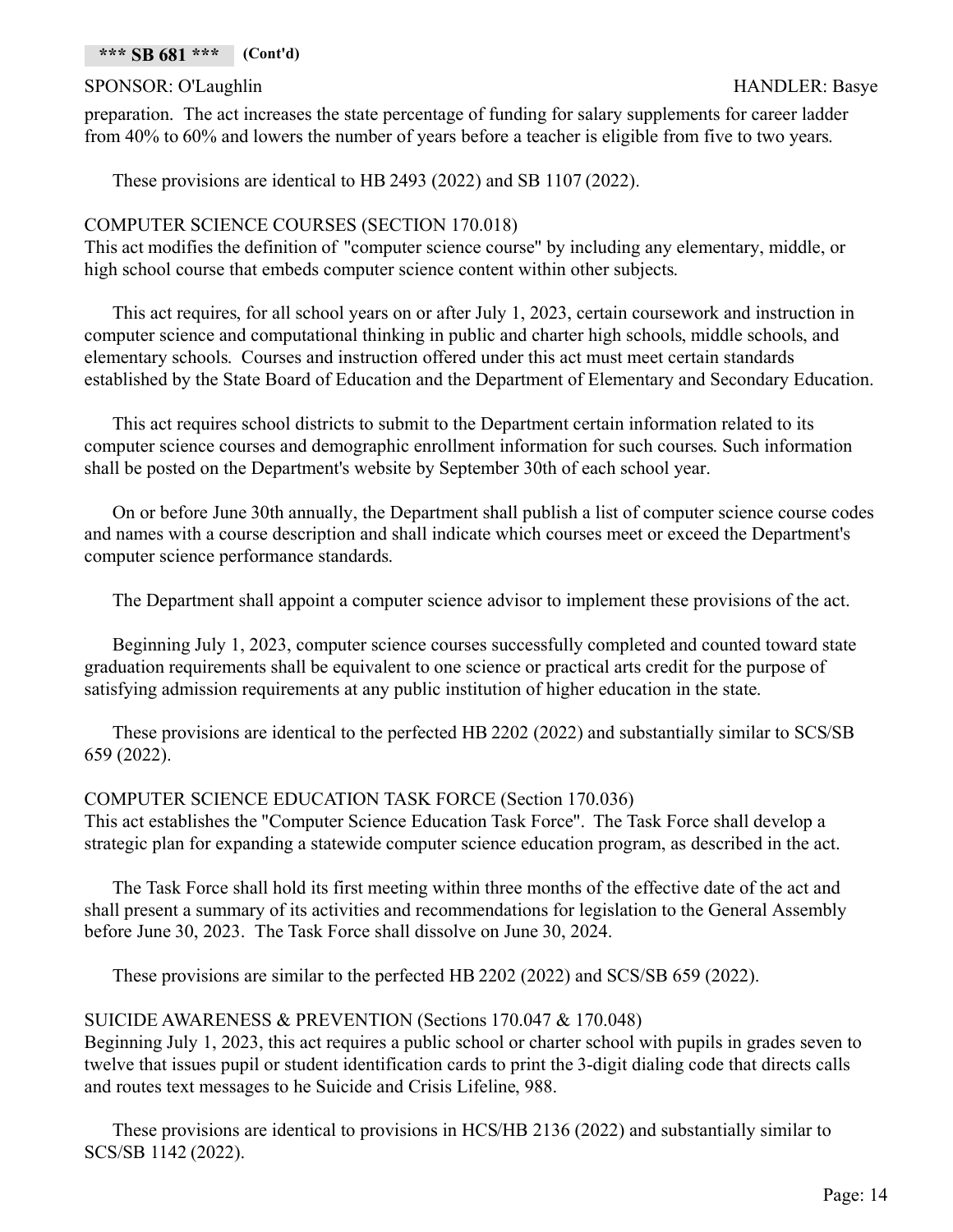### **\*\*\* SB 681 \*\*\* (Cont'd)**

### SPONSOR: O'Laughlin HANDLER: Basye

### MENTAL HEALTH AWARENESS TRAINING (Section 170.307)

This act establishes a mental health awareness training requirement for pupils in public schools and charter schools that shall be given any time during a pupil's four years of high school. Instruction shall be included in the district's existing health or physical education curriculum. Instruction shall be based on a program established by the Department of Elementary and Secondary Education.

This provision is identical to SB 1057 (2022).

### HALF-DAY EDUCATIONAL PROGRAMS (Section 171.033)

Under current law, school boards shall prepare a calendar of attendance, including a minimum term of 1044 hours of actual pupil attendance and a minimum of 36 scheduled make-up hours for possible lost attendance due to inclement weather.

Under this act, for half-day educational programs, the minimum hours of actual pupil attendance and minimum scheduled make-up hours shall be reduced by one-half.

This provision is identical to a provision in SB 692 (2022) and HB 1471 (2022) and similar to HB 872 (2021).

### WORKFORCE DIPLOMA PROGRAM (SECTION 173.831)

This act establishes the "Workforce Diploma Program" within the Department of Elementary and Secondary Education to assist students in obtaining a high school diploma and in developing employability and career and technical skills through campus-based, blended, or online modalities.

Before September 1, 2022, and annually each year after, the Department shall issue a request for qualifications for interested program providers to become approved providers to participate in the program. Each approved program provider shall meet qualifications set forth in the act, including having at least two years of experience in providing adult dropout recovery services.

The Department shall announce approved program providers prior to October 16th each year, and approved program providers shall begin enrolling students before November 15th each year. Approved program providers shall maintain approval without reapplying annually unless the provider has been removed pursuant to this act.

All approved program providers shall comply with requirements set by the Department to ensure an accurate accounting of a student's accumulated credits, an accurate accounting of credits necessary to complete a high school diploma, and any coursework to be aligned with the academic performance standards of this state.

Subject to appropriations, the Department shall set and pay approved program providers for meeting certain milestones. However, no approved program provider shall receive funding for a student if such provider already receives federal or state funding or private tuition for such student. Additionally, no approved program provider shall charge student fees of any kind, including textbook fees, tuition fees, lab fees, or participation fees, unless the student chooses to obtain additional education offered by the provider that is not included in the program.

In order to receive payments, approved program providers shall be required to submit monthly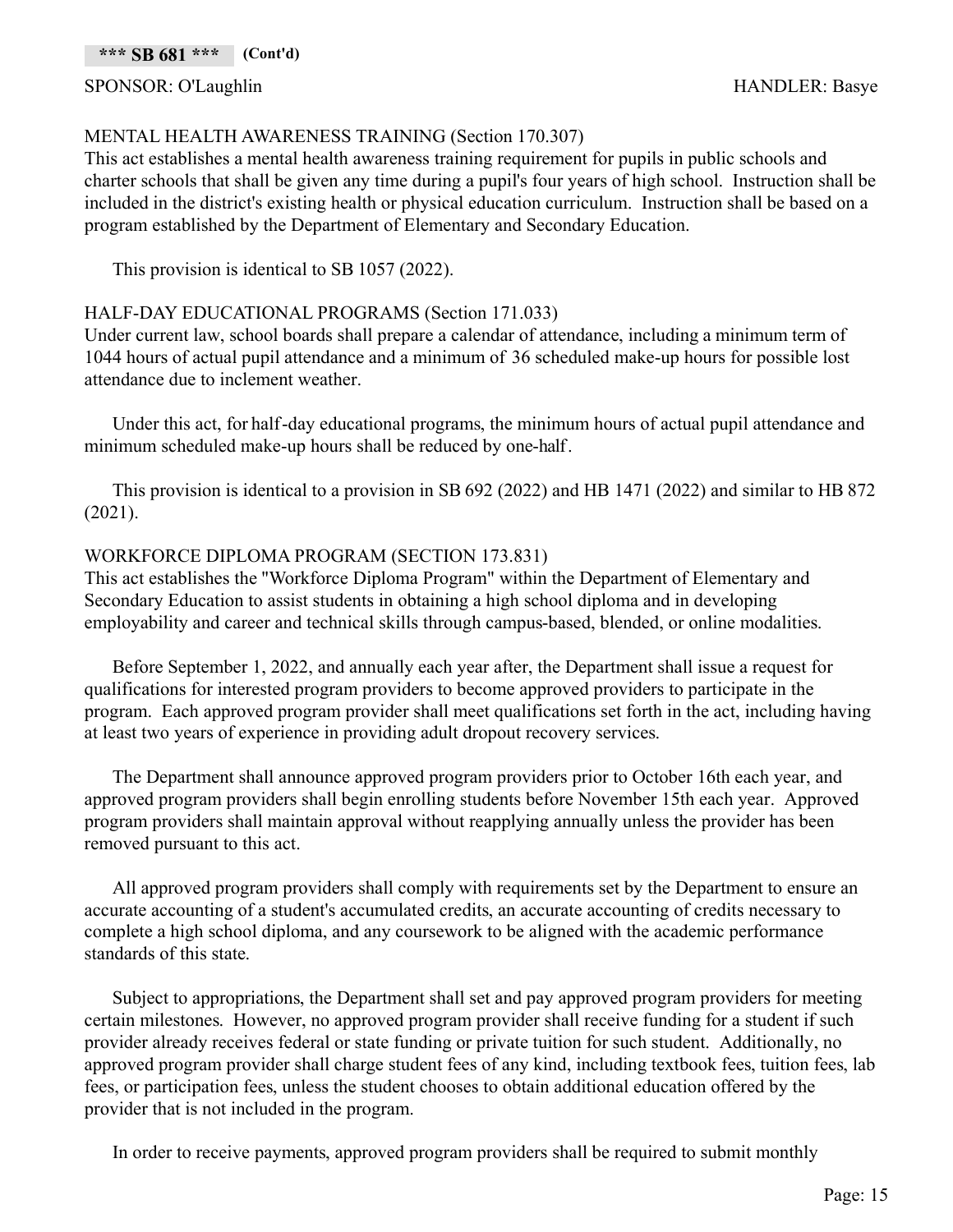invoices to the Department before the eleventh calendar day of each month for the milestones met by students in the previous month. The Department shall pay approved program providers in the order in which invoices are submitted until all available funds are exhausted.

The Department shall also provide a written update to approved program providers by the last day of each month, which shall include the aggregate total dollars that have been paid to the providers, and the estimated number of enrollments still available for the program year.

Prior to July 16th of each year, each approved program provider shall report certain information set forth in the act to the Department for each individual participating student, on a student-by-student basis, including the total number of students who have been funded through the program, the total number of credits earned, the total number of employability skills certifications issued, the total number of industry-recognized credentials earned, stackable credentials, and technical skill assessments, the total number of graduates, the average costs per graduate, and the graduation rate.

Additionally, prior to September 16th of each year, each approved program provider shall conduct and submit to the Department the aggregate results of a survey of each individual participating student, on a student-by-student basis, who graduated from the program of the provider. This act provides that the survey shall be conducted in the year after the student's graduation year and the following 4 consecutive years. The survey shall include certain data collection elements as provided in the act, including employment status, wage, access to employer-sponsored health care, and postsecondary enrollment status.

The Department shall review data from each approved program provider, at the end of the second fiscal year of the program, to ensure that each provider is achieving minimum program performance standards. Any provider failing to meet such standards shall be placed on probationary status for the remainder of the fiscal year. If a provider fails to meet the standards for two consecutive years, such provider shall be removed from the approved program provider list.

Additionally, this act provides that no approved program provider shall discriminate against a student on the basis of race, color, religion, national origin, ancestry, sex, sexuality, gender, or age.

If an approved program provider determines that a student would be better served by participating in a different program, the provider may refer the student to the state's adult basic education services.

Further, the act creates the "Workforce Diploma Program Fund" in the state treasury. The fund shall consist of grants, gifts, donations, bequests, and moneys appropriated for purposes of the program.

Finally, the program shall sunset on August 28, 2028, unless reauthorized by the General Assembly.

This provision is identical to a provision in the perfected HB 2325 (2022) and is similar to SB 957 (2022), SB 139 (2021), and SB 839 (2020).

### ADVANCED PLACEMENT EXAMS (Section 173.1352)

This act creates provisions relating to advanced placement examinations.

Each institution, which includes in-state public community college, college, or university that offers postsecondary freshman-level courses shall adopt and implement a policy to grant undergraduate course credit to entering freshman students for each advanced placement examination where a student achieves a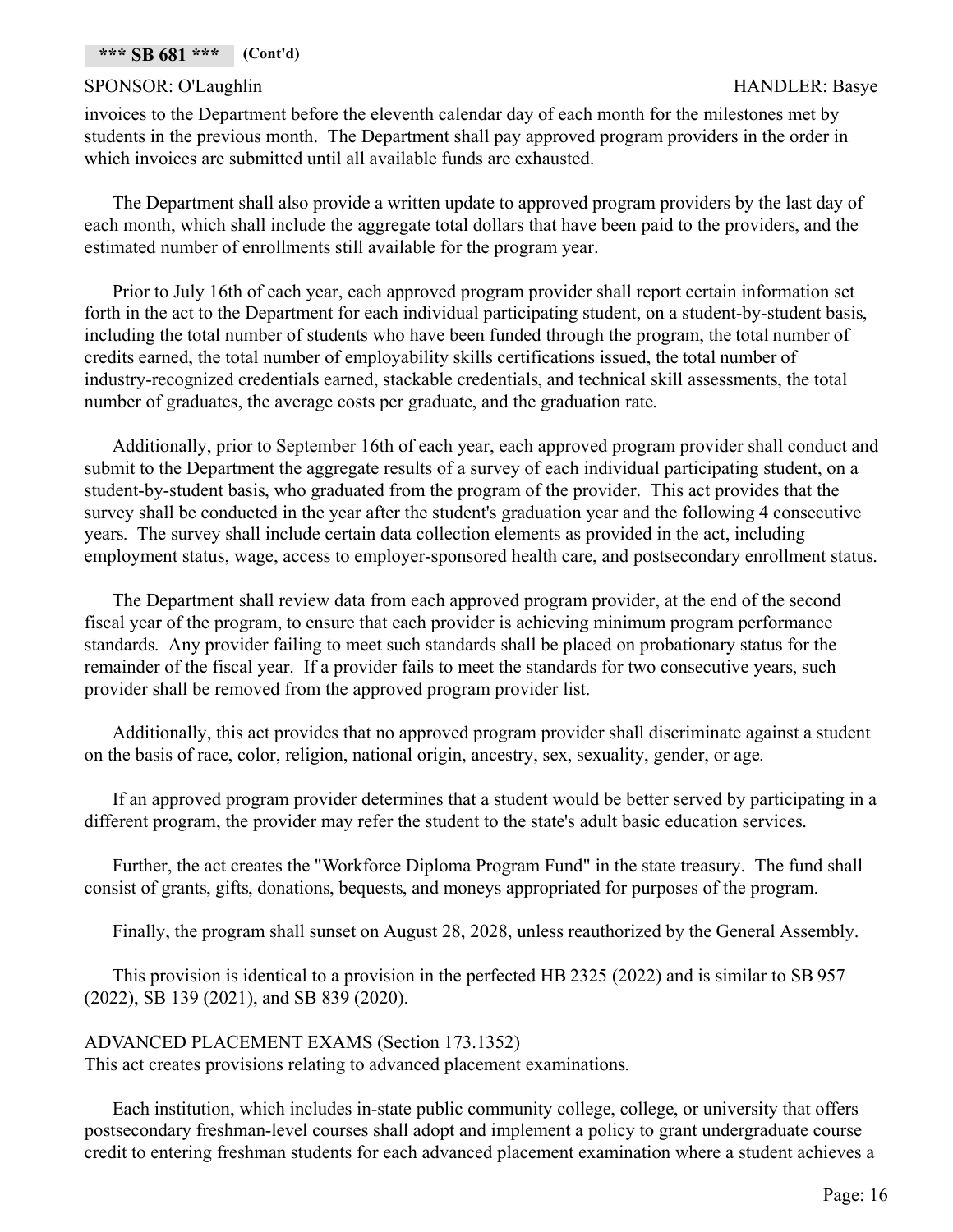### **\*\*\* SB 681 \*\*\* (Cont'd)**

SPONSOR: O'Laughlin HANDLER: Basye

score of 3 or higher for any similarly correlated course offered by the institution.

This provision is identical to the perfected HCS/HB 1683 (2022).

### IMAGINATION LIBRARY OF MISSOURI (Section 178.694)

This act creates the "Imagination Library of Missouri Program" within the Office of Childhood within the Department of Elementary and Secondary Education, which shall be a statewide program for encouraging preschool children to read.

These provisions are identical to HCS/HB 2567 (2022).

### LITERACY ADVISORY COUNCIL (Section 186.080)

The Commissioner of Education shall establish a Literacy Advisory Council. The Council shall include members representing stakeholder groups listed in the act. The Council shall provide recommendations to the Commissioner and the State Board of Education regarding any identified improvements to literacy instruction and policy for students as set forth in the act.

VEHICLES USED TO TRANSPORT SCHOOL CHILDREN (Sections 302.010 & 304.060) This act modifies a definition of "school bus" to include only vehicles designed for carrying more than 10 passengers.

The act also provides that school districts shall have the authority to use vehicles other than school buses to transport school children, specifies that the State Board of Education shall not adopt rules or regulations governing the use of transportation network companies for the transportation of school children, repeals the requirement that drivers of non-school-bus vehicles transporting school children have a school bus driver's license endorsement, and provides that the vehicles other than school buses shall meet any additional requirements of the school district.

The State Board of Education shall not require an individual using a motor vehicle with a gross vehicle weight of 12,000 pounds or less for the purpose of providing student transportation services in a vehicle other than a school bus to obtain any license other than a class F license.

These provisions are similar to the perfected HB 1973 (2022) and to provisions in SCS/SB 958 (2022). JAMIE ANDREWS

**\*\*\* SB 683 \*\*\***

SPONSOR: O'Laughlin HANDLER: Kelly

SS/SCS/SB 683 - This act modifies current law relating to child care subsidies and child care facility licensing by transferring supervision and implementation authority from the Department of Social Services and the Department of Health and Senior Services to the Department of Elementary and Secondary Education pursuant to the Governor's Executive Order creating the Office of Childhood within the Department of Elementary and Secondary Education.

These provisions are identical to SCS/SB 982 (2022).

This act modifies child care facility licensure statutes by adding "day camps", as defined in the act, to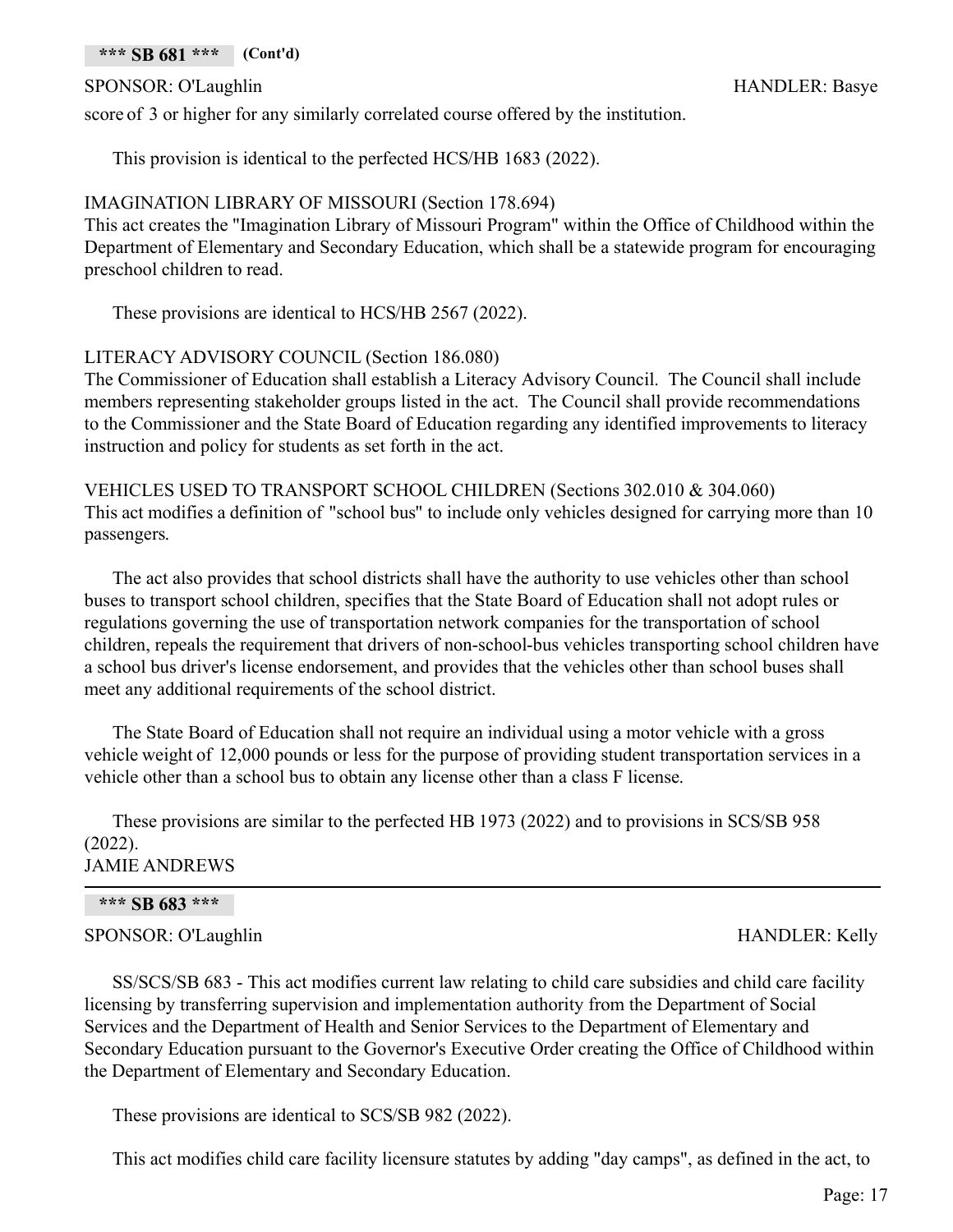### SPONSOR: O'Laughlin HANDLER: Kelly

the list of facilities exempt from licensure. Under this act, every child care facility shall disclose the licensure status of the facility and parents or guardians utilizing an unlicensed child care facility shall sign a written notice acknowledging the unlicensed status of the facility.

These provisions are identical to SCS/SB 916 (2022), substantially similar to HCS/HB 1550 (2022), and similar to HB 1191 (2021).

Additionally, this act excludes from the number of children counted toward the maximum number of children for which a family child care home is licensed up to two children who are five years or older and who are related within the third degree of consanguinity or affinity to, adopted by, or under court appointed guardianship or legal custody of a child care provider who is responsible for the daily operation of a licensed family child care home organized as a legal entity in Missouri. If more than one member of the legal entity is responsible for the daily operation of the family child care home, then the related children of only one such member shall be excluded. A family child care home caring for such children shall provide notice to parents or guardians as specified in the act. Additionally, nothing in the act shall prohibit the Department of Elementary and Secondary Education from enforcing existing licensing regulations, including supervision requirements and capacity limitations based on the amount of child care space available.

This provision has an emergency clause.

This provision is substantially similar to SCS/SB 132 (2021) and provisions in SCS/HS/HB 432 (2021) and similar to SB 1026 (2020) and HB 1257 (2020).

Under current law, neighborhood youth development programs that provide activities to children ages 6 to 17 are exempt from child care licensure. This act changes the age range to 5 to 18.

This provision is identical to SB 826 (2022).

Under current law, the Children's Division shall conduct a diligent search for the biological parent or parents of a child in the custody of the Division if the location or identity of such parent or parents is unknown. This act requires such search to be active, thorough, and timely and if a child is removed from a home and placed in the custody of the Division, the search shall be conducted immediately following the removal of a child.

Additionally, current law requires the Division to immediately begin diligent efforts to locate and place a child with a suitable grandparent when an initial emergency placement of a child is deemed necessary. This act changes "diligent efforts" to "diligent search" and expands the search to include relatives other than grandparents. A diligent search for relatives shall occur within thirty days from the time the emergency placement is deemed necessary for the child. The Division shall continue to search for suitable relatives for the child's placement until a suitable relative is identified and located or the court excuses further search.

Finally, whenever a court determines that a foster home placement with a child's relative is appropriate, the Division shall complete a diligent search to locate and notify the child's grandparents, adult siblings, parents of siblings, and all other relatives of the child's possible placement.

These provisions are identical to HB 1563 (2022).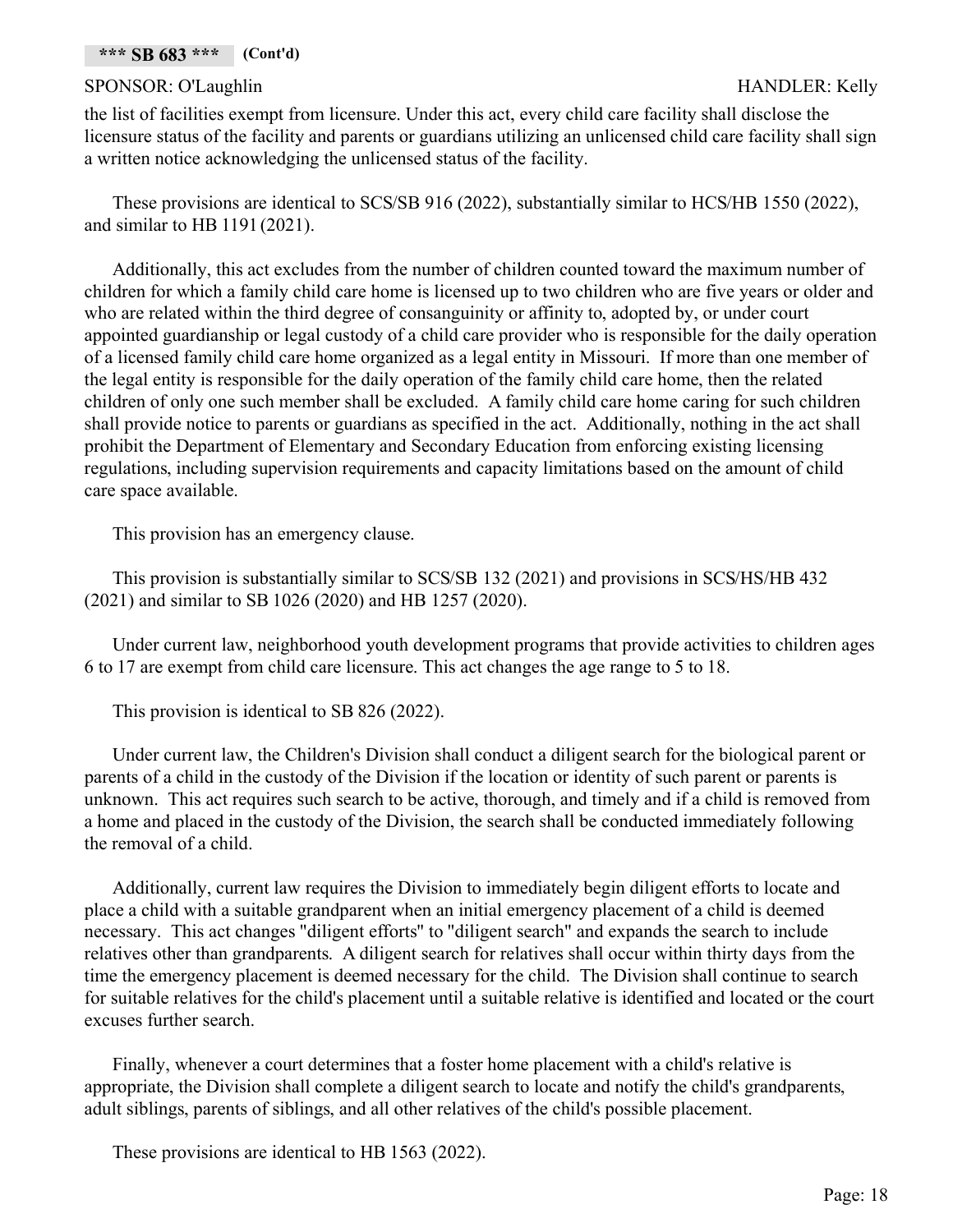### **\*\*\* SB 683 \*\*\* (Cont'd)**

### SPONSOR: O'Laughlin HANDLER: Kelly SARAH HASKINS

### **\*\*\* SB 710 \*\*\***

SPONSOR: Beck HANDLER: Baker

CCS/HCS#2/SB 710 - This act modifies several provisions relating to health care, including: (1) sickle cell; (2) Biliary Atresia Awareness Day; (3) Will's Law; (4) administration of epinephrine auto syringes; (5) the Alzheimer's State Plan Task Force; (6) medical student loan programs; (7) health care facility visitation; (8) the Older Americans Act; (9) oversight of health care facilities; (10) organ donation; (11) home health licensing; (12) supplemental health care services agencies; (13) the Missouri RX Plan; (14) consumer-directed services; (15) prepaid dental plans; (16) Black Maternal Health Week; and (17) the repeal of certain Department of Health and Senior Services statutes.

### SICKLE CELL (Sections 9.236 and 208.184)

This act establishes the third full week in September each year as "Sickle Cell Awareness Week".

This provision is identical to SB 1145 (2022) and a provision in HB 2559 (2022), HCS/SS/SCS/SB 46 (2021), CCS#2/HCS/SS/SB 64 (2021).

Under this act, the Advisory Council on Rare Diseases and Personalized Medicine within the MO HealthNet Division shall annually review specified issues relating to sickle cell disease, including medications and treatment options. After each annual review, the Division may develop a report of the review to be made available to the public.

This provision is similar to a provision in SB 1147 (2022) and HB 2559 (2022).

### BILIARY ATRESIA AWARENESS DAY (Section 9.350)

This act establishes October 1 each year as "Biliary Atresia Awareness Day".

This act is identical to HB 2356 (2022).

### WILL'S LAW (Sections 167.625 and B)

This act establishes "Will's Law," requiring individualized health care plans to be developed by school nurses in public schools and charter schools. Such plans shall be developed in consultation with a student's parent or guardian and appropriate medical professionals that address procedural guidelines and specific directions for particular emergency situations relating to the student's epilepsy or seizure disorder. Plans are to be updated at the beginning of each school year and as necessary. Notice must be given to any school employee that may interact with the student, including symptoms of the epilepsy or seizure disorder and any medical and treatment issues that may affect the educational process.

All school employees shall be trained every two years in the care of students with epilepsy and seizure disorders. Training shall include an online or in-person course of instruction approved by the Department of Health and Senior Services. School personnel shall obtain a release from a student's parent to authorize the sharing of medical information with other school employees as necessary.

This act protects school employees from being held liable for any good faith act or omission while performing their duties.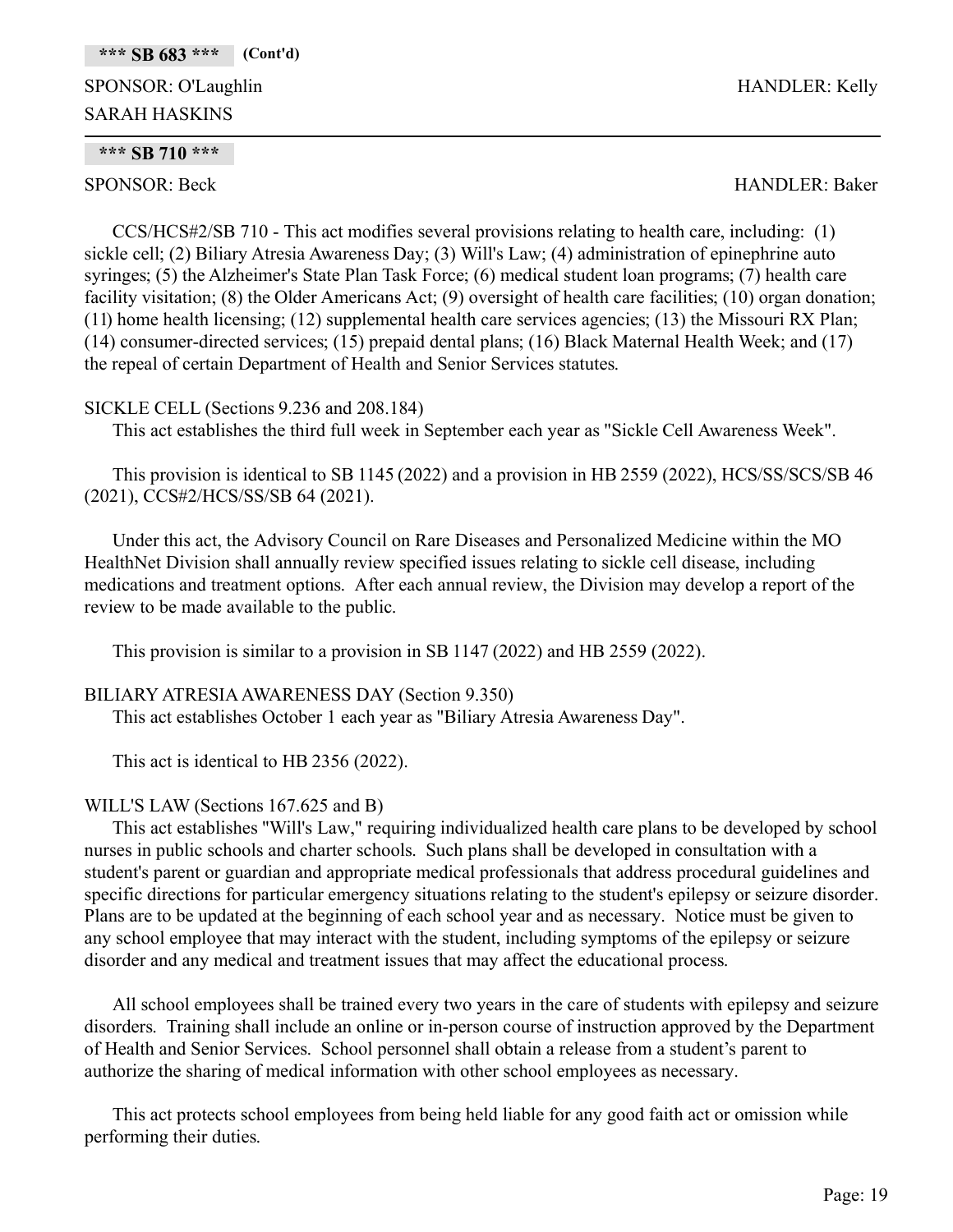This provision contains an emergency clause.

This provision is identical to SCS/SB 187 (2021) and provisions in HCS/SS/SCS 152 (2021) and is substantially similar to HB 2588 (2020).

### ADMINISTRATION OF EPINEPHRINE AUTO SYRINGES (Section 167.630)

This act authorizes school contracted agents trained by a nurse to administer an epinephrine auto syringe on any student who is having a life-threatening anaphylactic reaction. This act also provides that trained contracted agents shall be immune from civil liability in the administration of a prefilled auto syringe.

This provision is identical to SB 1170 (2022), SB 1210 (2022), and provisions in SCS/HB 2151 (2022) and SS#2/SB 823 (2022).

### ALZHEIMER'S STATE PLAN TASK FORCE (Sections 172.800 and 191.116)

This act repeals an obsolete reference to the Alzheimer's Disease and Related Disorders Task Force. Additionally, the act changes the date that the Alzheimer's State Plan Task Force shall submit a report of recommendations from June 1, 2022, to January 1, 2023, and extends the task force expiration date from December 31, 2026, to December 31, 2027.

This provision is identical to a provision in SCS/SB 1045 (2022).

### MEDICAL STUDENT LOAN PROGRAMS (Sections 191.500, 191.515, 191.520, 191.525, 335.230, and 335.257)

This act modifies provisions of current law relating to the medical student loan program administered by the Department of Health and Senior Services by adding psychiatry, dental surgery, dental medicine, or dental hygiene students to the list of eligible students in the program, as well as adding psychiatric care, dental practice, and dental hygienists to the definition of "primary care". Additionally, this act modifies the loan amount students may be eligible to receive from \$7,500 each academic year to \$25,000 each academic year.

This act also modifies the Nursing Student Loan Program by modifying the amount of financial assistance available to students from \$5,000 each academic year for professional nursing programs to \$10,000 each academic year and from \$2,500 each academic year for practical nursing programs to \$5,000 each academic year.

Finally, this act modifies the Nursing Student Loan Repayment Program by removing the June and December deadlines for qualified employment verification while retaining the requirement that such employment be verified twice each year.

These provisions are identical to SB 757 (2022) and provisions in SCS/SB 1045 (2022).

### HEALTH CARE FACILITY VISITATION (Sections 191.1400, 191.2290, and 630.202)

This act establishes the "Compassionate Care Visitation Act". Under this act, a health care facility, defined as a hospital, hospice, or long-term care facility, shall allow a resident, patient, or guardian of such, to permit in-person contact with a compassionate care visitor during visiting hours. A compassionate care visitor may be the patient's or resident's friend, family member, or other person requested by the patient or resident. The compassionate care visitation is a visit necessary to meet the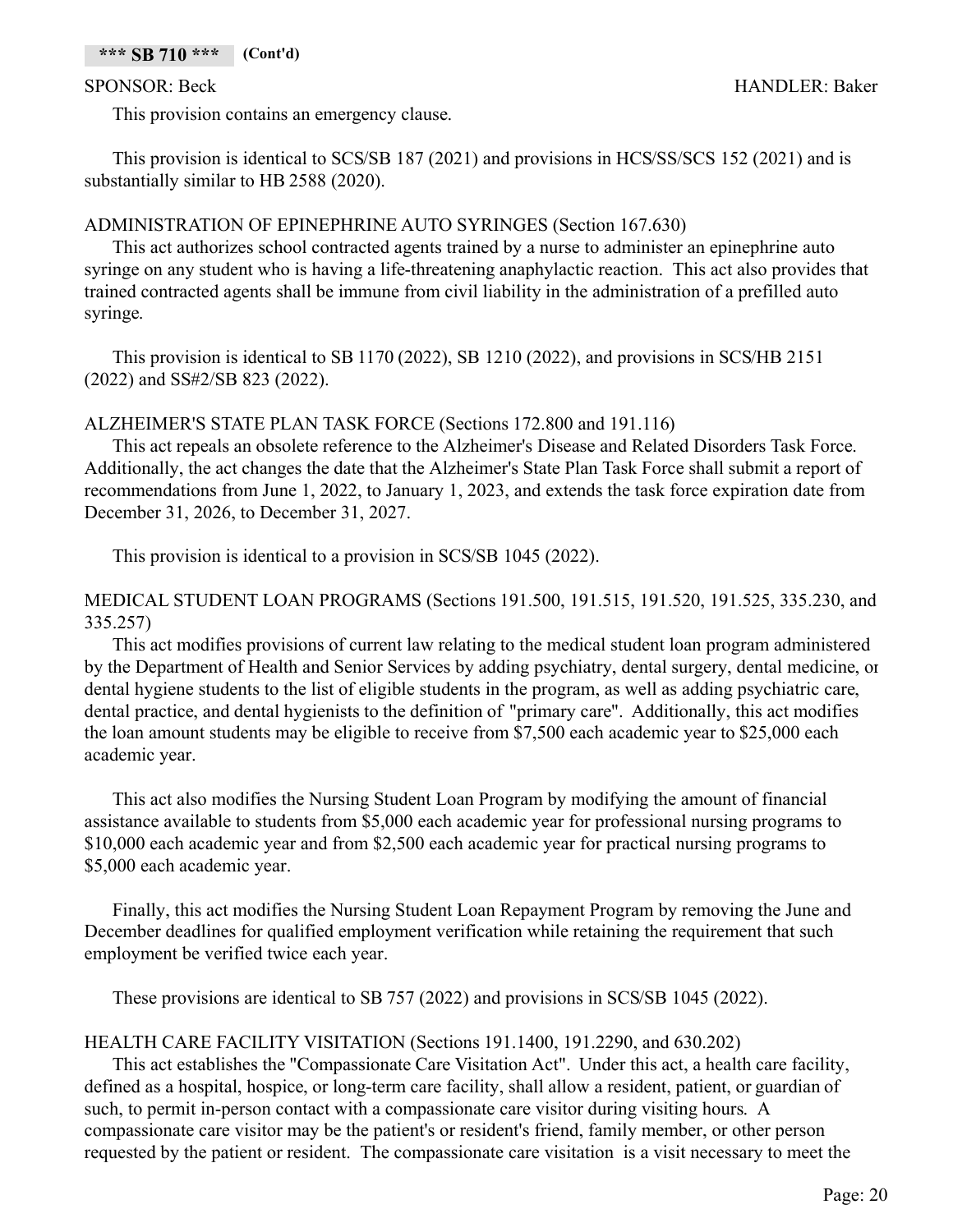physical or mental needs of the patient or resident, including end-of-life care, assistance with hearing and speaking, emotional support, assistance with eating or drinking, or social support.

A health care facility shall allow a resident to permit at least 2 compassionate care visitors simultaneously to have in-person contact with the resident during visitation hours. Visitation hours shall include evenings, weekends, and holidays, and shall be no less than 6 hours daily. 24-hour visitation may be allowed when reasonably appropriate. Visitors may leave and return during visitor hours. Visitors may be restricted within the facility to the patient or resident's room or common areas and may be restricted entirely for reasons specified in the act.

By January 1, 2023, the Department of Health and Senior Services shall develop informational materials for patients, residents, and their legal guardians regarding the provisions of this act. Health care facilities shall make these informational materials accessible upon admission or registration and on the primary website of the facility.

A compassionate care visitor may report any violation of the Compassionate Care Visitation Act by a health care facility to the Department of Health and Senior Services, as specified in the act. The Department shall investigate any such complaint within thirty-six hours of receipt.

No health care facility shall be held liable for damages in an action involving a liability claim against the facility arising from compliance with the provisions of this act; provided no recklessness or willful misconduct on the part of the facility, employees, or contractors has occurred.

The provisions of this act shall not be terminated, suspended, or waived except by a declaration by the Governor of a state of emergency, in which case the provisions of the "Essential Caregiver Program Act" shall apply.

Additionally, this act establishes the "Essential Caregiver Program Act". During a governor-declared state of emergency, a hospital, long-term care facility, or facility operated, licensed, or certified by the Department of Mental Health shall allow a resident of such facility, or the resident's guardian or legal representative, to designate an essential caregiver for in-person contact with the resident in accordance with the standards and guidelines developed under this act. An "essential caregiver" is defined as a family member, friend, guardian, or other individual selected by a resident, or the guardian or legal representative of the resident. Essential caregivers shall be considered a part of the patient's care team, along with the resident's health care providers and facility staff.

The Department of Health and Senior Services and the Department of Mental Health shall develop the program's standards and guidelines, including: (1) allowing the resident to select at least two caregivers, although the facility may limit in-person contact to one at a time; (2) establishing an in-person contact schedule allowing for at least four hours each day; and (3) establishing procedures enabling physical contact between the caregiver and resident. The facility may require the caregiver to follow infection control and safety measures; provided that such measures are no more stringent than required for facility employees. Caregiver in-person contact may be restricted or revoked for caregivers who do not follow such measures.

A facility may request a suspension of in-person contact for a period not to extend seven days. The suspension may be extended, but not for more than fourteen consecutive days in a twelve-month period or more than forty-five days in a twelve-month period. The Department shall suspend in-person contact by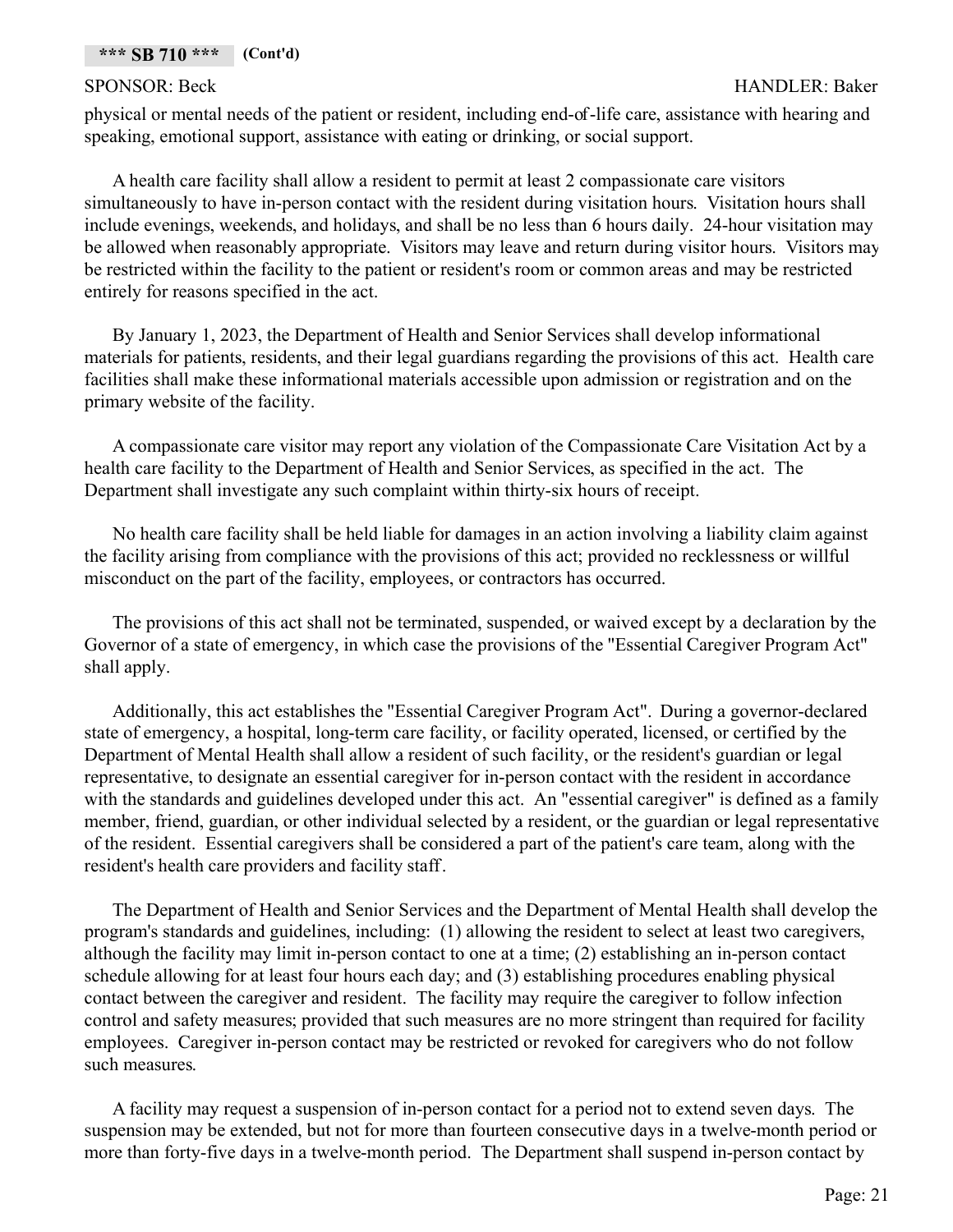essential caregivers under this act if it determines that doing so is required under federal law, including a determination that federal law requires a suspension of in-person contact by members of the resident's care team.

The provisions of this act shall not apply to those residents whose condition necessitates limited visitation for reasons unrelated to the stated reason for the declared state of emergency.

A facility, its employees, and its contractors shall be immune from civil liability for (1) an injury or harm caused by or resulting from exposure of a contagious disease or harmful agent or (2) acts or omissions by essential caregivers who are present in the facility, as a result of the implementation of the caregiver program. This immunity shall not apply to any act or omission of the facility, its employees, or its contractors that constitutes recklessness or willful misconduct.

These provisions are substantially similar to provisions in SCS/HCS/HBs 2116, 2097, 1690, & 2221 (2022), SCS/SB 671 (2022), HCS#2/SB 710 (2022), and SCS/HB 2331 (2022).

THE OLDER AMERICANS ACT (Sections 192.005, 251.070, and 660.010) This act transfers authority for the implementation of the federal Older Americans Act of 1965 from the Department of Social Services to the Department of Health and Senior Services.

These provisions are identical to provisions in SCS/SB 1045 (2022).

### OVERSIGHT OF HEALTH CARE FACILITIES (Sections 192.2225, 197.100, 197.256, 197.258, 197.415, 198.006, 198.022, 198.026, 198.036, 198.525, 198.526, and 198.545)

Currently, the Department of Health and Senior Services conducts at least two inspections per year for licensed adult day care programs, at least one of which is unannounced. Under this act, the Department shall be required to conduct at least one unannounced inspection per year.

Currently, the Department conducts an annual inspection of licensed hospitals. Under this act, such inspections shall instead be performed in accordance with the schedule set forth under federal Medicare law.

A hospice currently seeking annual renewal of its certification shall be inspected by the Department of Health and Senior Services. Under this act, the Department may conduct a survey to evaluate the quality of services rendered by the applicant. Additionally, current law requires annual inspections of a certified hospice and this act instead requires such inspections to be performed in accordance with the schedule set forth under federal Medicare law.

Currently, the Department conducts an inspection of licensed home health agencies at least every 1 to 3 years, depending on the number of months the agency has been in operation following the initial inspection. Under this act, such inspections shall instead be performed in accordance with the schedule set forth under federal Medicare law.

This act updates a reference to a Missouri regulation regarding long-term care facility orientation training.

Current law requires the Department to inspect long-term care facilities at least twice a year, one of which shall be unannounced. Under this act, the Department shall be required to conduct at least one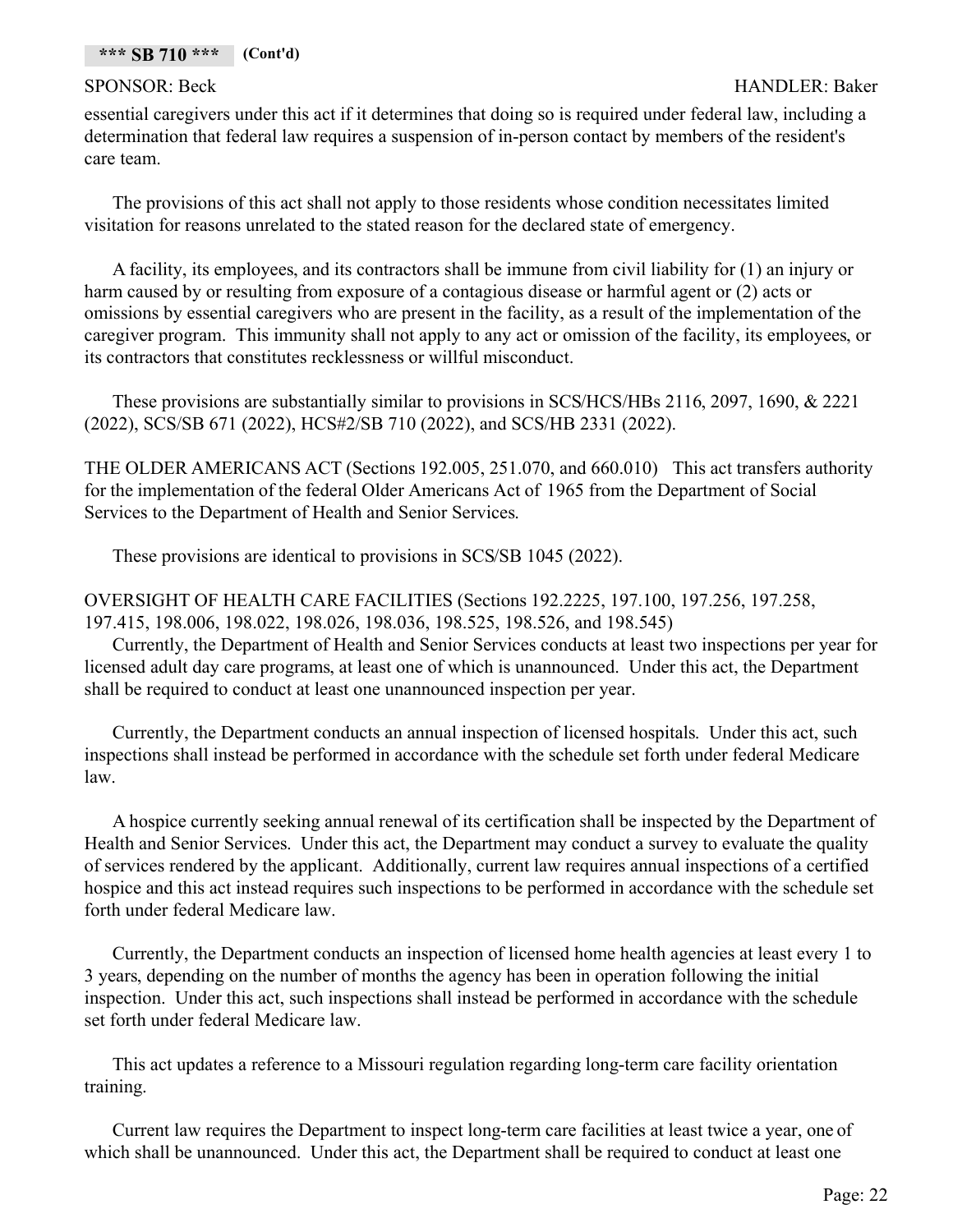unannounced inspection per year. Additionally, current law requires that the Department issue a notice of noncompliance or revocation of a license by certified mail to each person disclosed to be an owner or operator of a long-term care facility. This act instead requires that such notice be sent by a delivery service to the operator or administrator of the facility.

Finally, this act modifies the "Missouri Informal Dispute Resolution Act" relating to informal dispute resolutions between the Department of Health and Senior Services and licensed long-term care facilities. Current law requires the Department to send to a facility by certified mail a statement of deficiencies following an inspection. This act requires that such notice be sent by a delivery service that provides dated receipt of delivery. Additionally, current law provides a facility ten calendar days following receipt of notice to return a plan of correction to the Department. This act changes the ten calendar days to ten working days.

These provisions are identical to SB 1029 (2022) and provisions in SCS/SB 1045 (2022) and substantially similar to provisions of SB 342 (2021).

ORGAN DONATION (Sections 194.210, 194.255, 194.265, 194.285, 194.290, 194.297, 194.299, 194.304, 194.321, 301.020, and 302.171)

This act modifies the "Revised Uniform Anatomical Gift Act". Currently, moneys in the Organ Donor Program Fund are limited to use for grants by the Department of Health and Senior Services to certified organ procurement organizations for the development and implementation of organ donation programs, publication of informational booklets, maintenance of an organ donor registry, and implementation of organ donation awareness programs in schools. This act modifies the fund to be used by the Department for educational initiatives, donor family recognition efforts, training, and other initiatives, as well as reimbursement for expenses incurred by the Organ Donation Advisory Committee. The Department shall no longer be required to disperse grants to organ procurement organizations, but shall have the authority to enter into contracts with such organizations or other organizations and individuals for the development and implementation of awareness programs. Additionally, the moneys in the fund shall be invested and interest earned shall be credited to the fund. The fund may seek other sources of moneys, including grants, bequests, and federal funds.

Currently, applicants for motor vehicle registrations and driver's licenses may make a one dollar donation to the organ donor program fund. This act changes that to a donation of not less than one dollar.

Finally, this act makes technical changes to the organ donation statutes.

These provisions are identical to SB 1146 (2022) and provisions in SCS/SB 1045 (2022).

This act prohibits hospitals, physicians, procurement organizations, or other person from considering COVID-19 vaccination status of a potential organ transplant recipient or potential organ donor in any part of the organ transplant process, except in cases of lung transplants.

This provision is identical to a provision in HB 2331 (2022), HB 1861 (2022), and HCS/HBs 2358  $\&$ 1485 (2022).

### HOME HEALTH LICENSING (Sections 197.400 and 197.445)

Current law limits licensed home health agencies to those that provide two or more home health services at the residence of a patient according to a physician's written and signed plan of treatment. This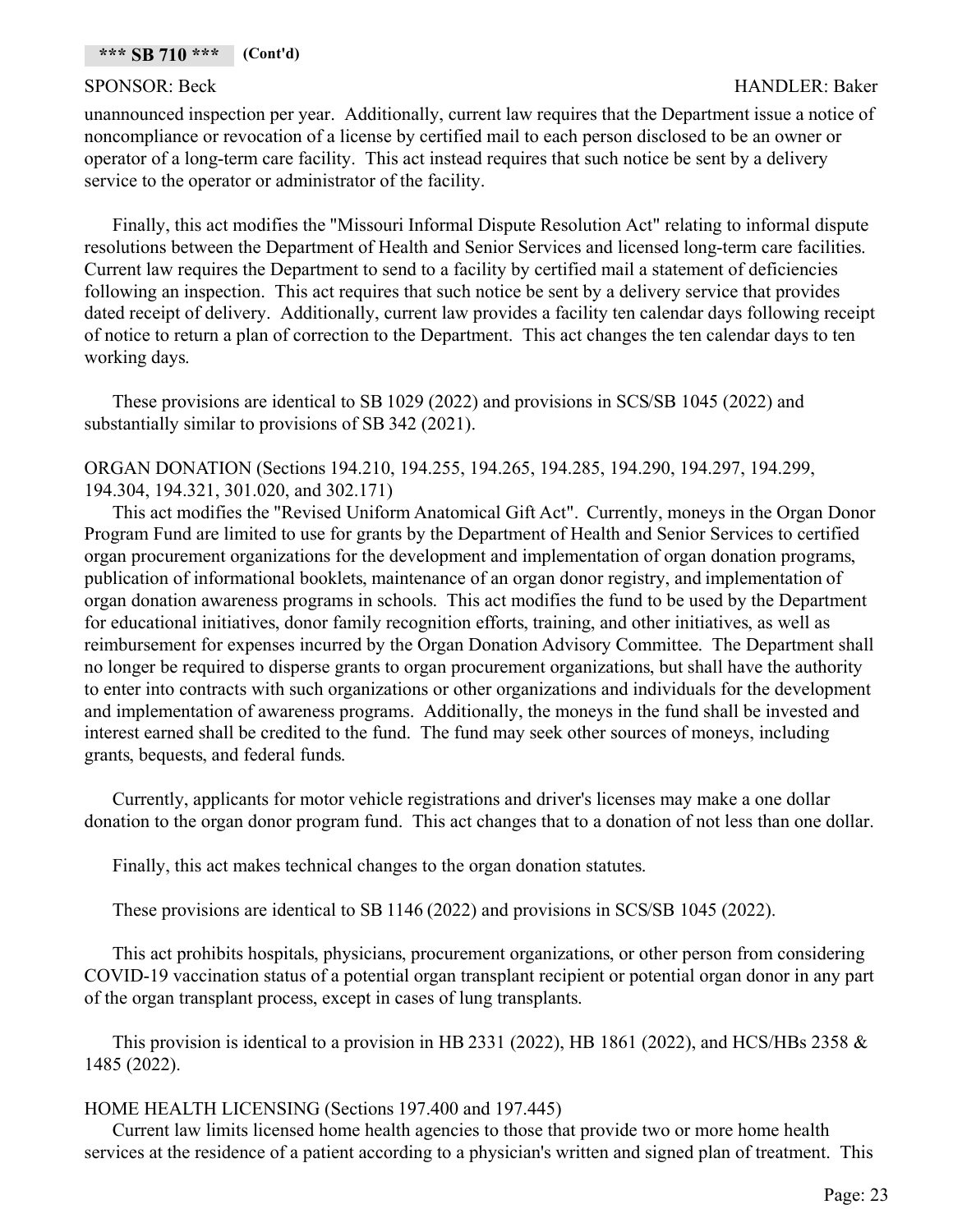act permits such licensed entities to provide treatment according to written plans signed by physicians, nurse practitioners, clinical nurse specialists, or physician assistants, as specified in the act.

These provisions are substantially similar to SCS/SB 830 (2022), provisions in HCS/HB 2434 (2022), and SB 177 (2021).

SUPPLEMENTAL HEALTH CARE SERVICES AGENCIES (Sections 198.640 to 198.648 and 210.921)

Under this act, a person who operates a supplemental health care services agency shall annually register with the Department of Health and Senior Services, as described in the act. A supplemental health care services agency is described as an agency that provides or procures employment for health care personnel in assisted living facilities, intermediate care facilities, residential care facilities, or skilled nursing facilities, or an agency that operates a digital website or smartphone application that facilitates the provision of such personnel.

A supplemental health care services agency shall, as a condition of registration, meet minimum criteria set forth in the act, including licensure and certification of health care personnel, background checks, proof of insurance, not restrict the employment opportunities of the health care personnel, reporting requirements, record maintenance, and liability.

This act modifies provisions of law relating to the release of information from the Family Care Safety Registry by modifying the definition of "employment purposes" to include direct or prospective independent contractor relationships of health care personnel with a supplemental health care services agency.

This act is similar to SB 1011 (2022) and SB 478 (2021).

### MISSOURI RX PLAN (Section 208.798)

This act changes the expiration date of the Missouri Rx Plan from August 28, 2022, to August 28, 2029.

This provision is identical to SB 1179 (2022).

### CONSUMER-DIRECTED SERVICES (Section 208.909)

A vendor participating in the MO HealthNet consumer-directed services program shall ensure all payroll, employment, and other taxes are timely paid on behalf of the consumer and the vendor shall be liable to the consumer for any garnishment action occurring or that has occurred as a result of the vendor's failure to timely pay such taxes. The vendor may be subject to a \$1,000 per occurrence penalty for failure to timely pay such taxes. The vendor shall notify the consumer of any communication or correspondence from any federal, state, or local tax authority of any overdue or unpaid tax obligations, as well as any notice of an impending garnishment.

This provision is substantially similar to provisions in SCS/SB 671 (2022) and SCS/HCS/HBs 2116, 2097, 1690, & 2221 (2022).

### PREPAID DENTAL PLANS (Sections 376.427 and 376.1575)

This act adds prepaid dental plans to a statute requiring insurers to pay providers directly if a patient has assigned his or her insurance benefits to the provider.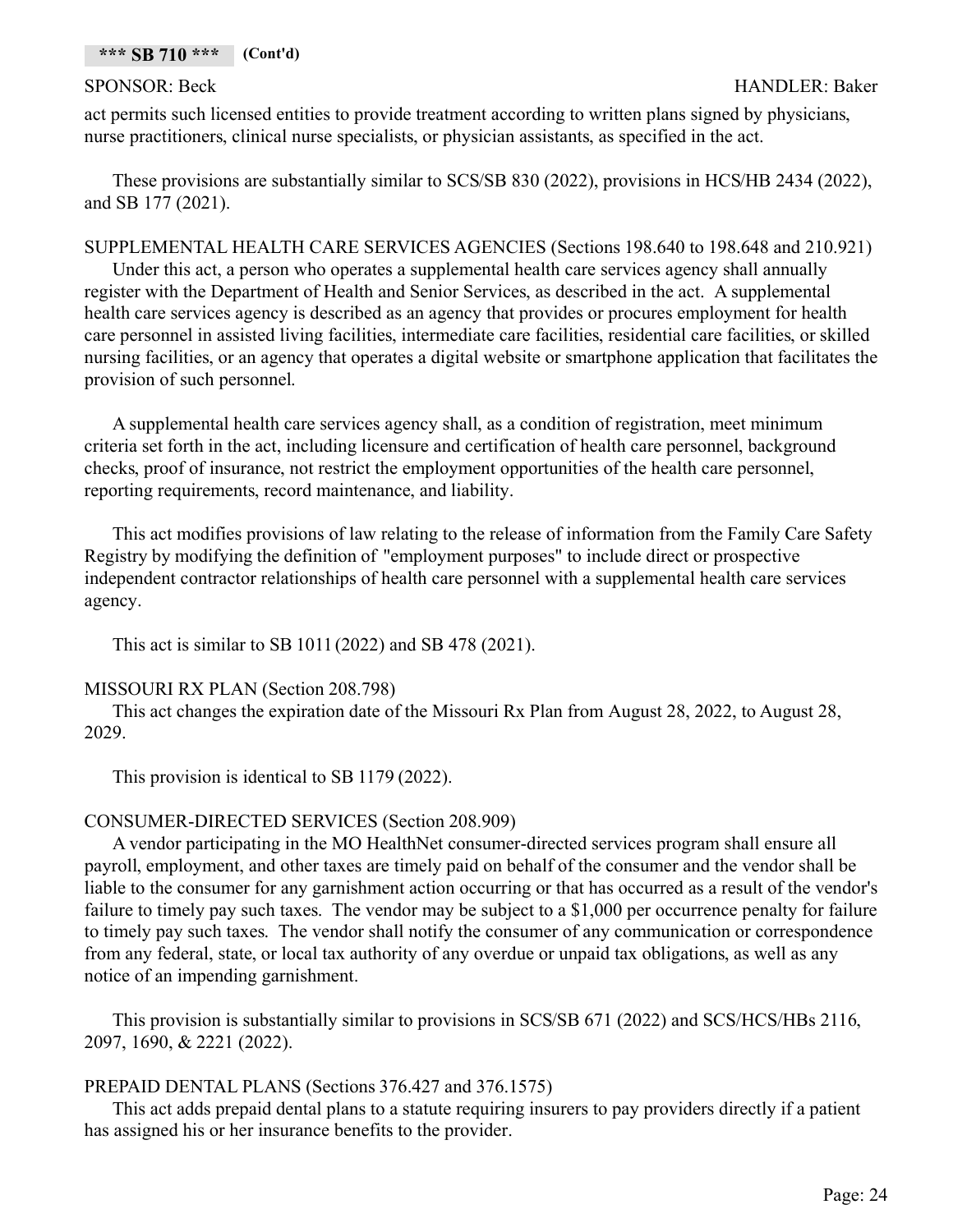### **\*\*\* SB 710 \*\*\* (Cont'd)**

This provision is identical to SCS/SB 1180 (2022) and a provision in HCS/SS/SB 690 (2022) and similar to HB 2743 (2022).

This act adds prepaid dental plans to the definition of "health carrier" for purposes of statutes regulating the assessment and validation of practitioners' qualifications to provide patient care services and act as a member of the health carrier's provider network.

This provision is identical to SB 1024 (2022), a provision in HCS/SS/SB 690 (2022), SB 484 (2021), HB 1002 (2021), and a provision in CCS#2/HCS/SS/SB 64 (2021).

### BLACK MATERNAL HEALTH Week (Section 1)

This act establishes the week of April 11 through April 17 each year as "Black Maternal Health Week".

REPEAL OF CERTAIN DEPARTMENT OF HEALTH AND SENIOR SERVICES STATUTES (Sections 191.743, 196.866, and 196.868)

Currently, physicians or health care providers who are providing services to women with high-risk pregnancies are required to identify such women and report them to the Department of Health and Senior Services within 72 hours for referral for services. The provision authorizing Department services for such women has previously been repealed and this act repeals the reporting requirements for the physicians and health care providers.

Additionally, producers of ice cream, mellorine, or other frozen dessert products are required to be licensed by the Department and pay an associated license fee. This act repeals such requirement and fee.

These provisions are identical to SB 1100 (2022). SARAH HASKINS

### **\*\*\* SB 718 \*\*\***

SPONSOR: Washington **HANDLER:** Shields

HCS/SB 718 - This act creates and modifies provisions relating to elementary and secondary education and higher education.

HISTORICALLY BLACK COLLEGE AND UNIVERSITY WEEK (Section 9.170)

This act designates the third week of September in every year as "Historically Black College and University Week" in Missouri.

This provision is identical to SB 83 (2021) and HB 1381 (2020).

### MEDICAL PRECEPTORSHIP TAX CREDIT (Section 135.690)

For all tax years beginning on or after January 1, 2023, this act authorizes a taxpayer to claim a tax credit for serving as a community-based faculty preceptor for a medical student core preceptorship or a physician assistant student core preceptorship, as such terms are defined in the act. The tax credit shall be equal to \$1,000 for each preceptorship, but not to exceed \$3,000 in any tax year. Tax credits authorized by the act shall not be refundable or transferable, and shall not be carried forward or backward to any other tax year. The total amount of tax credits authorized in a given year shall not exceed \$200,000. Additional tax credits may be authorized provided in amount not to exceed the excess funds available in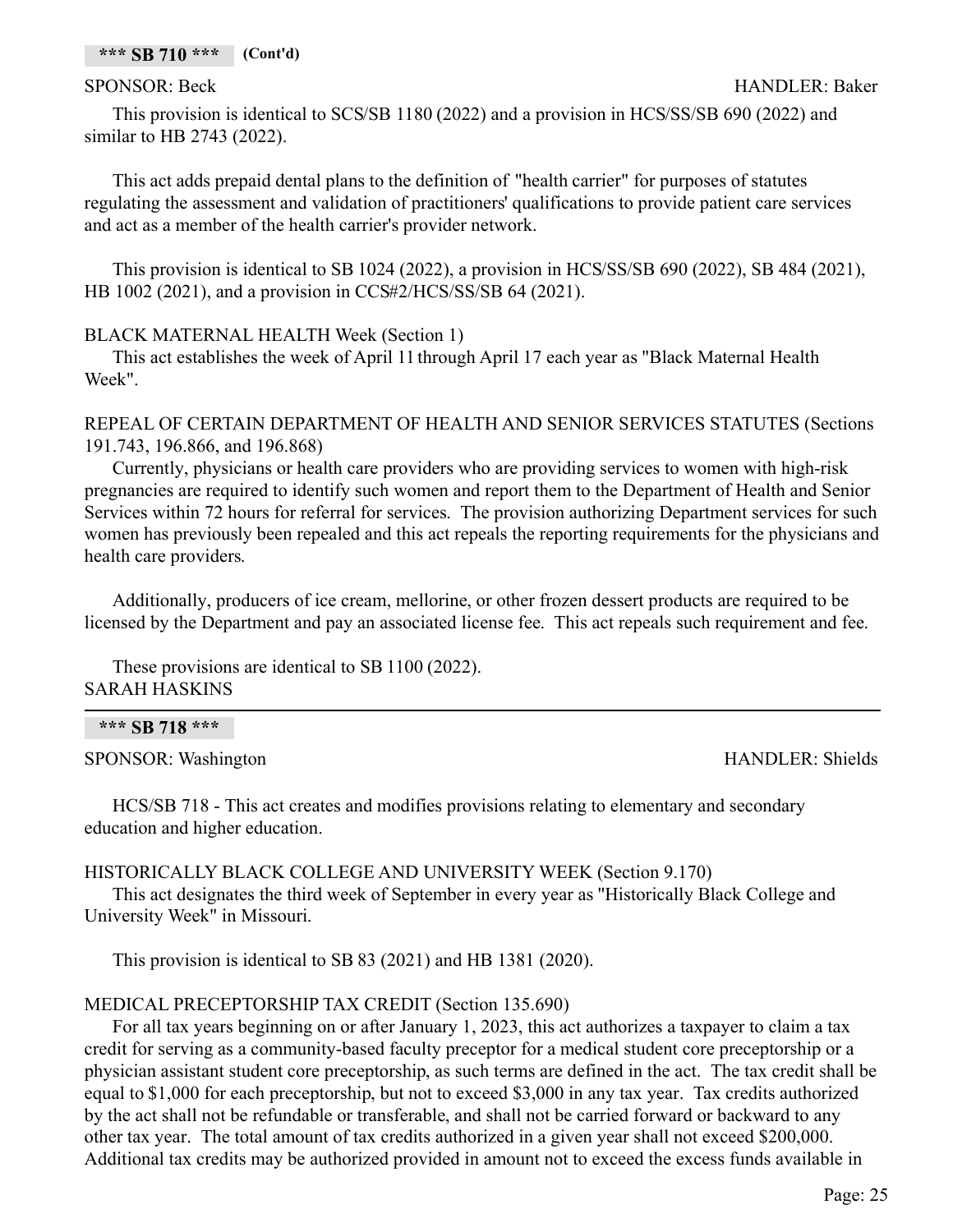### **\*\*\* SB 718 \*\*\* (Cont'd)**

### SPONSOR: Washington **HANDLER:** Shields

the Medical Preceptor Fund, as created by the act.

Beginning January 1, 2023, the Division of Professional Registration of the Missouri Department of Commerce and Insurance shall increase the license fees for physicians and surgeons by \$7 and for physician assistants by \$3, with such revenues to be deposited in the Medical Preceptor Fund. At the end of each tax year, an amount equal to the total dollar amount of tax credits claimed during the tax year shall be transferred to the General Revenue Fund.

This provision is substantially similar to SCS/SB 801 (2022), SS/HB 502 (2021), HCS/SCS/SB 403 (2021), HCS/SS/SB 580 (2020), and HB 2036 (2020).

DUAL CREDIT DUAL ENROLLMENT COURSES (Sections 160.545, 173.2500, and 173.2505) Currently, the Department of Higher Education and Workforce Development reimburses the cost of tuition and fees for any dual credit or dual enrollment course. This act repeals this provision.

This act creates provisions regarding dual enrollment courses. A dual enrollment course is a postsecondary course of instruction delivered by an approved higher education institution in which a secondary school student is concurrently enrolled in a Missouri high school and an approved higher education institution.

The act renames the "Dual Credit Scholarship Act" as the "Dual Credit and Dual Enrollment Scholarship Act." In order to receive a dual enrollment scholarship, a student must meet current law requirements and be enrolled in a dual enrollment course offered by an approved higher education institution.

Under current law, a dual credit scholarship shall reimburse each eligible student for up to fifty percent of the tuition and cost paid by the student to enroll in a dual credit course. Current law also limits the amount of the scholarship per student to \$500 annually for all dual credit courses taken by such student. This act provides that each eligible student shall be offered a dual credit or dual enrollment scholarship equal to the tuition and fees paid by the student to enroll in the dual credit or dual enrollment course. The act also repeals the \$500 limitation. Finally, the act renames the Dual Credit Scholarship Fund as the Dual Credit and Dual Enrollment Scholarship Fund.

These provisions are similar to SB 1055 (2022).

### CAREER AND TECHNICAL EDUCATION AID (Section 167.908)

This act requires the Department of Higher Education and Workforce Development to establish a procedure for providing the means and capability for high school students enrolled in certain career and technical education programs to complete an application for aid through the Employment and Training Administration of the U.S. Department of Labor under the federal Workforce Innovation and Opportunity Act.

These provisions are similar to SCS/SB 703 (2022) and SB 265 (2021).

### COMPUTER SCIENCE COURSES (Sections 170.018 and 170.036)

This act modifies the definition of "computer science course" by including any elementary, middle, or high school course that embeds computer science content within other subjects.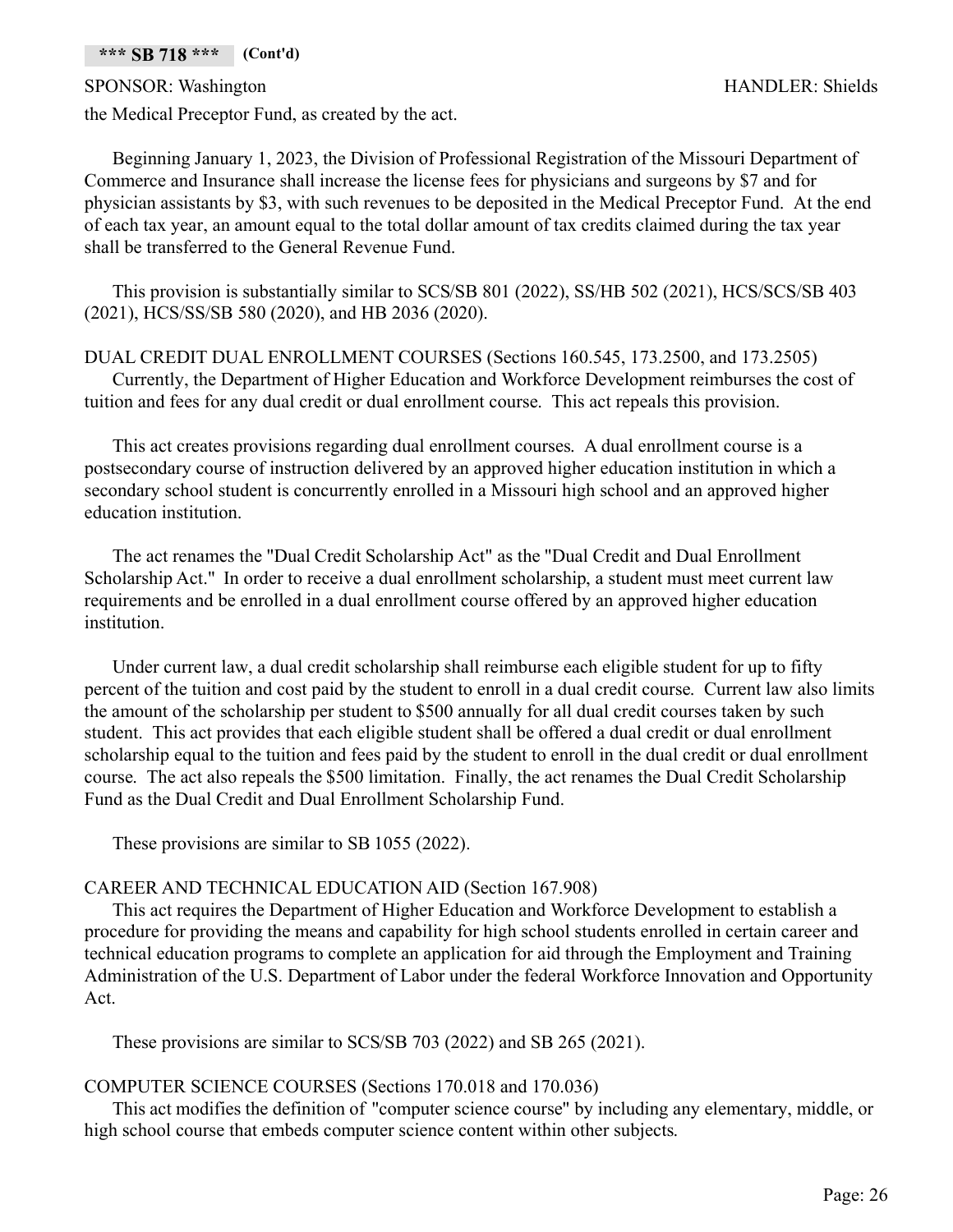### SPONSOR: Washington **HANDLER:** Shields

This act requires, for all school years on or after July 1, 2023, certain coursework and instruction in computer science and computational thinking in public and charter high schools, middle schools, and elementary schools. Courses and instruction offered under this act must meet certain standards established by the State Board of Education and the Department of Elementary and Secondary Education.

This act requires school districts to submit to the Department certain information related to its computer science courses and demographic enrollment information for such courses. Such information shall be posted on the Department's website by September 30th of each school year.

On or before June 30th annually, the Department shall publish a list of computer science course codes and names with a course description and shall indicate which courses meet or exceed the Department's computer science performance standards.

The Department shall appoint a computer science advisor to implement these provisions of the act.

Beginning July 1, 2023, computer science courses successfully completed and counted toward state graduation requirements shall be equivalent to one science or practical arts credit for the purpose of satisfying admission requirements at any public institution of higher education in the state.

This act establishes the "Computer Science Education Task Force". The Task Force shall develop a strategic plan for expanding a statewide computer science education program, as described in the act.

The Task Force shall hold its first meeting within three months of the effective date of the act and shall present a summary of its activities and recommendations for legislation to the General Assembly before June 30, 2023. The Task Force shall dissolve on June 30, 2024.

These provisions are identical to the SCS/HCS/HB 2304 (2022), perfected HB 2202 (2022) and substantially similar to SCS/SB 659 (2022).

### NAME, IMAGE, AND LIKENESS RIGHTS (Section 173.280)

This act authorizes a postsecondary educational institution or any officer, director, or employee of such institution, including a coach or any individual associated with an athletic department, to identify or assist with opportunities for a student athlete to earn compensation from a third party for the use of the student athlete's name, image, likeness rights, or athletic reputation, provided that the person doesn't serve as the student athlete's agent, receive compensation from the student athlete or a third party, attempt to influence an athlete's choice of professional representation or reduce the athlete's opportunities from competing third parties, or be present at any meeting between a student athlete and a third party where the student athlete's compensation is negotiated or completed.

Currently, postsecondary educational institutions that enter into commercial agreements that require the use of a student athlete's name, image, likeness, or athletic reputation must conduct a financial development program for the athletes. This act requires such program to include information concerning financial aid, debt management, and a recommended budget for student athletes based on the current year's cost of attendance. The program must also include information on time management skills necessary for success as a student athlete and available academic resources.

### WORKFORCE DIPLOMA PROGRAM (Section 173.831)

This act establishes the "Workforce Diploma Program" within the Department of Elementary and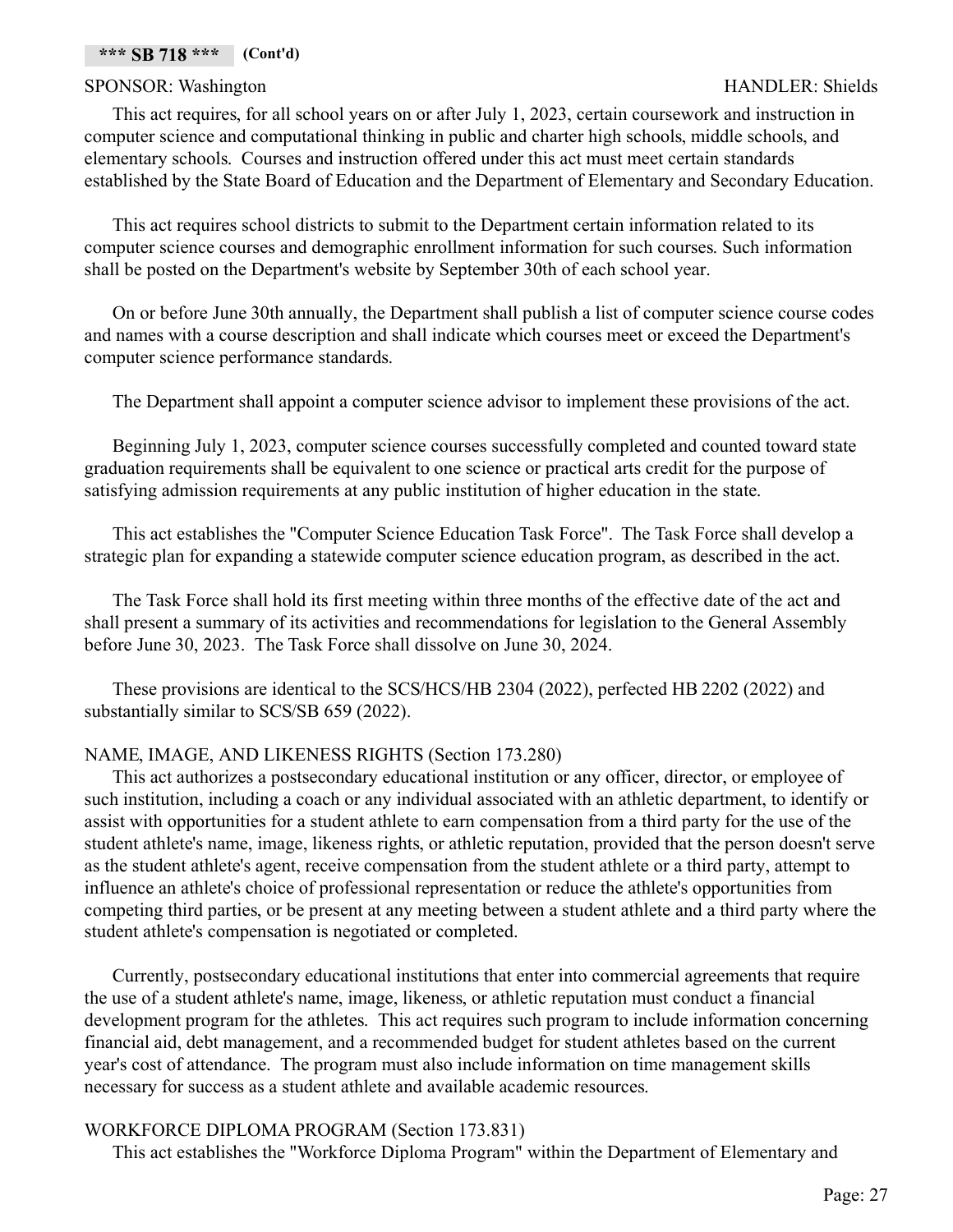### SPONSOR: Washington **HANDLER:** Shields

Secondary Education to assist students in obtaining a high school diploma and in developing employability and career and technical skills through campus-based, blended, or online modalities.

Before September 1, 2022, and annually each year after, the Department shall issue a request for qualifications for interested program providers to become approved providers to participate in the program. Each approved program provider shall meet qualifications set forth in the act, including having at least two years of experience in providing adult dropout recovery services.

The Department shall announce approved program providers prior to October 16th each year, and approved program providers shall begin enrolling students before November 15th each year. Approved program providers shall maintain approval without reapplying annually unless the provider has been removed pursuant to this act.

All approved program providers shall comply with requirements set by the Department to ensure an accurate accounting of a student's accumulated credits, an accurate accounting of credits necessary to complete a high school diploma, and any coursework to be aligned with the academic performance standards of this state.

Subject to appropriations, the Department shall set and pay approved program providers for meeting certain milestones. However, no approved program provider shall receive funding for a student if such provider already receives federal or state funding or private tuition for such student. Additionally, no approved program provider shall charge student fees of any kind, including textbook fees, tuition fees, lab fees, or participation fees, unless the student chooses to obtain additional education offered by the provider that is not included in the program.

In order to receive payments, approved program providers shall be required to submit monthly invoices to the Department before the eleventh calendar day of each month for the milestones met by students in the previous month. The Department shall pay approved program providers in the order in which invoices are submitted until all available funds are exhausted.

The Department shall also provide a written update to approved program providers by the last day of each month, which shall include the aggregate total dollars that have been paid to the providers, and the estimated number of enrollments still available for the program year.

Prior to July 16th of each year, each approved program provider shall report certain information set forth in the act to the Department for each individual participating student, on a student-by-student basis, including the total number of students who have been funded through the program, the total number of credits earned, the total number of employability skills certifications issued, the total number of industry-recognized credentials earned, stackable credentials, and technical skill assessments, the total number of graduates, the average costs per graduate, and the graduation rate.

Additionally, prior to September 16th of each year, each approved program provider shall conduct and submit to the Department the aggregate results of a survey of each individual participating student, on a student-by-student basis, who graduated from the program of the provider. This act provides that the survey shall be conducted in the year after the student's graduation year and the following 4 consecutive years. The survey shall include certain data collection elements as provided in the act, including employment status, wage, access to employer-sponsored health care, and postsecondary enrollment status.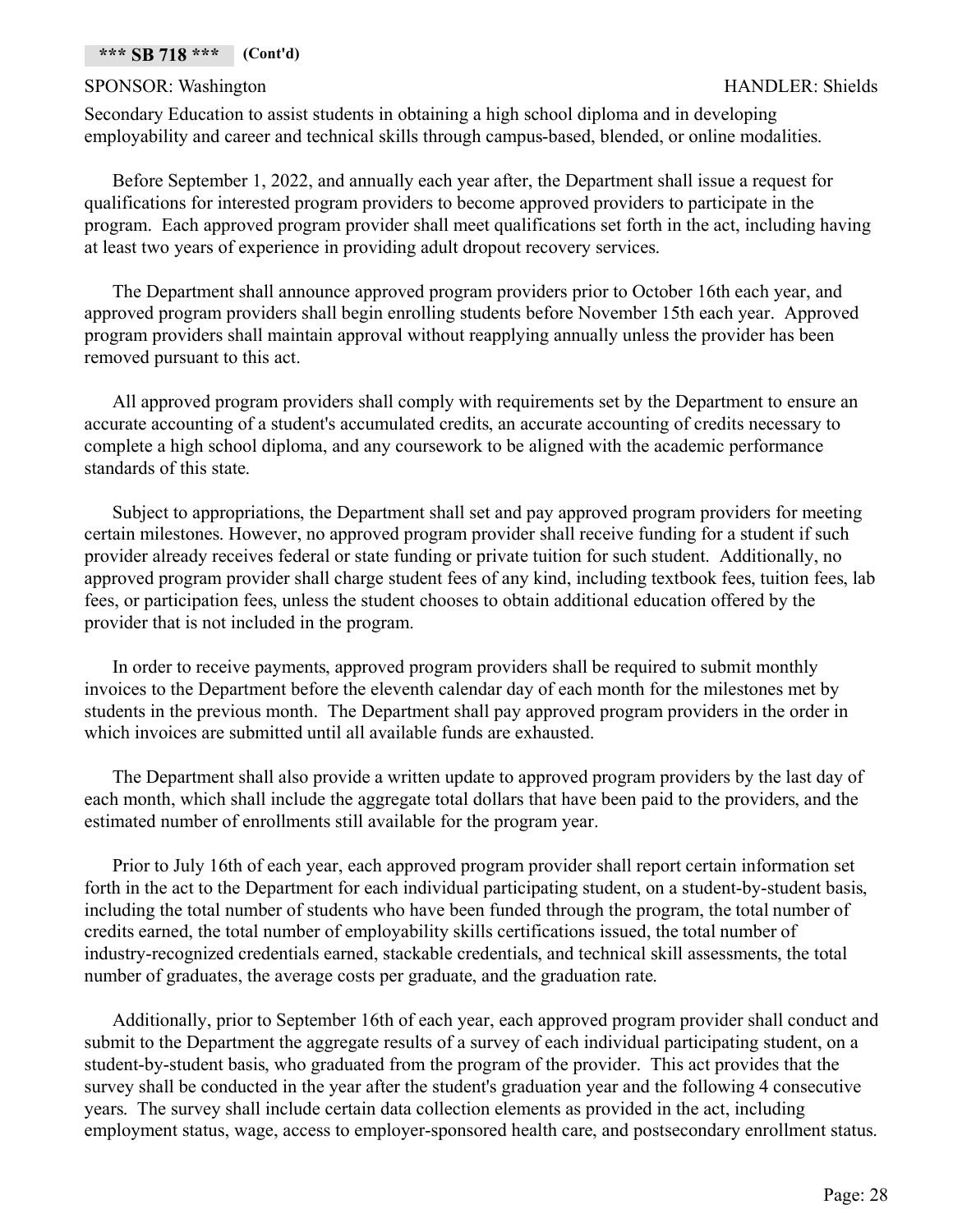### SPONSOR: Washington **HANDLER:** Shields

The Department shall review data from each approved program provider, at the end of the second fiscal year of the program, to ensure that each provider is achieving minimum program performance standards. Any provider failing to meet such standards shall be placed on probationary status for the remainder of the fiscal year. If a provider fails to meet the standards for two consecutive years, such provider shall be removed from the approved program provider list.

Additionally, this act provides that no approved program provider shall discriminate against a student on the basis of race, color, religion, national origin, ancestry, sex, sexuality, gender, or age.

If an approved program provider determines that a student would be better served by participating in a different program, the provider may refer the student to the state's adult basic education services.

Further, the act creates the "Workforce Diploma Program Fund" in the state treasury. The fund shall consist of grants, gifts, donations, bequests, and moneys appropriated for purposes of the program.

Finally, the program shall sunset on August 28, 2028, unless reauthorized by the General Assembly.

This provision is identical to a provision in SCS/HCS/HB 2304 (2022), HB 2325 (2022) and is similar to SB 957 (2022), SB 139 (2021), and SB 839 (2020).

### SUICIDE AND CRISIS LIFELINE INFORMATION (Section 173.1200)

Beginning July 1, 2023, this act requires a public school or charter school with pupils in grades seven to twelve, as well as a public institution of higher education, that issues pupil or student identification cards to print the 3-digit dialing code that directs calls and routes text messages to he Suicide and Crisis Lifeline, 988.

This provision is identical to provisions in SCS/SB 1142 (2022), HCS/HB 2136 (2022) and similar to HB 2238 (2022)

### ADVANCED PLACEMENT EXAMINATION CREDIT (Section 173.1352)

This act creates provisions relating to advanced placement examinations.

Each institution, which includes in-state public community college, college, or university that offers postsecondary freshman-level courses shall adopt and implement a policy to grand undergraduate course credit to entering freshman students for each advanced placement examination where a student achieves a score of 3 or higher for any similarly correlated course offered by the institution.

This provision is identical to HCS/HB 1683 (2022) and similar to HB 1208 (2021).

### BANKRUPTCY EXEMPTIONS (Section 513.430)

The act also provides bankruptcy protection for the Missouri Education Savings Program and the Missouri Higher Education Deposit Program. The act limits the protection to proceedings filed or on appeal after January 1, 2022, and only for designated beneficiaries that are lineal descendants of the account owner. The act provides for circumstances that are not subject to the bankruptcy protection.

This provision is identical to a provision in the perfected HCS/HB 2171 (2022), a provision in the perfected HB 2571 (2022), a provision in the perfected HB 2493 (2022) and HB 1940 (2022).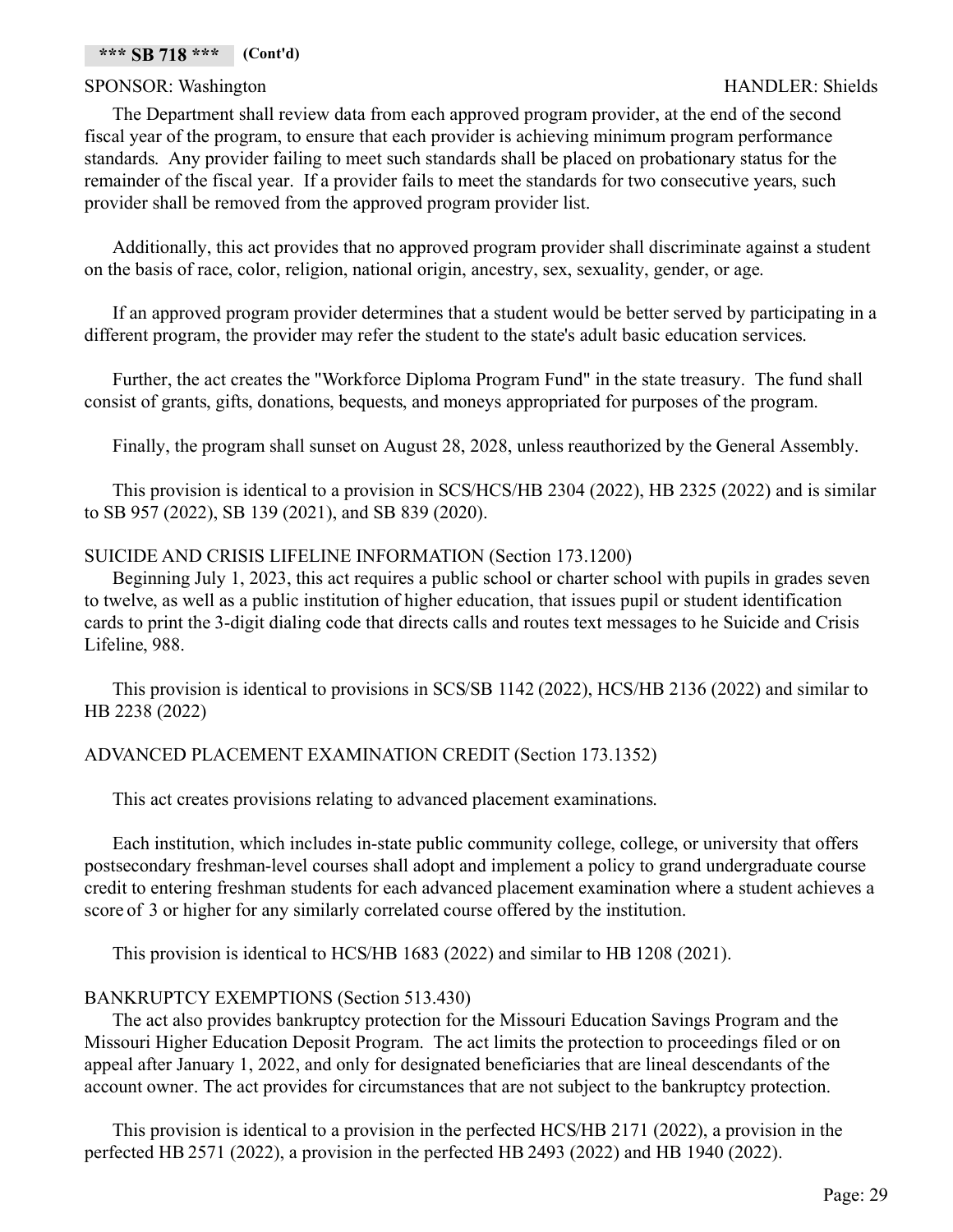### **\*\*\* SB 718 \*\*\* (Cont'd)**

SPONSOR: Washington **HANDLER:** Shields JIM ERTLE

### **\*\*\* SB 724 \*\*\***

SPONSOR: Hegeman HANDLER: Falkner

SS/SCS/SB 724 - This act modifies provisions relating to county financial statements.

### PUBLISHING OF COUNTY FINANCIAL STATEMENTS (Sections 50.815 & 50.820)

This act changes the date counties shall prepare and publish their financial statements from the first Monday in March to June 30th of each year. Additionally, the county treasurer shall not pay the county commission until notice is received from the state auditor that the county's financial statement has been published in a newspaper after the first day of July.

This act also requires second, third, and fourth class counties to produce and publish a county annual financial statement in the same manner as counties of the first classification. The financial statement shall include the name, office, and current gross annual salary of each elected or appointed county official.

The county clerk or other county officer preparing the financial statement shall provide an electronic copy of the data used to create the financial statement without charge to the newspaper requesting the data.

Finally, the newspaper publishing the financial statement shall charge and receive no more than its regular local classified advertising rate as published 30 days before the publication of the financial statement.

These provisions are identical to provisions in the truly agreed to and finally passed CCS/SS/SCS/HCS/HB 1606 (2022), SCS/HB 1541 (2022), and SB 845 (2022) and SB 1191 (2022) and substantially similar to HB 381 (2021).

COUNTY FINANCIAL STATEMENT PENALTIES FOR FAILURE TO FILE (Section 105.145) Under current law, any transportation development district having gross revenues of less than \$5,000 in a fiscal year for which an annual financial statement was not timely filed to the State Auditor is not subject to a fine.

This act provides that any political subdivision that has gross revenues of less than \$5,000 or that has not levied or collected sales or use taxes in the fiscal year for which the annual financial statement was not timely filed shall not be subject to a fine.

Additionally, if failure to timely submit the annual financial statement is the result of fraud or other illegal conduct by an employee or officer of the political subdivision, the political subdivision shall not be subject to a fine if the statement is filed within 30 days of discovery of the fraud or illegal conduct.

If the political subdivision has an outstanding balance for fines at the time it files its first annual financial statement after August 28, 2022, the Director of Revenue shall make a one-time downward adjustment to such outstanding balance in an amount that reduces the outstanding balance by no less than 90%. If the Director of Revenue determines a fine is uncollectable, the Director shall have the authority to make a one-time downward adjustment to any outstanding penalty.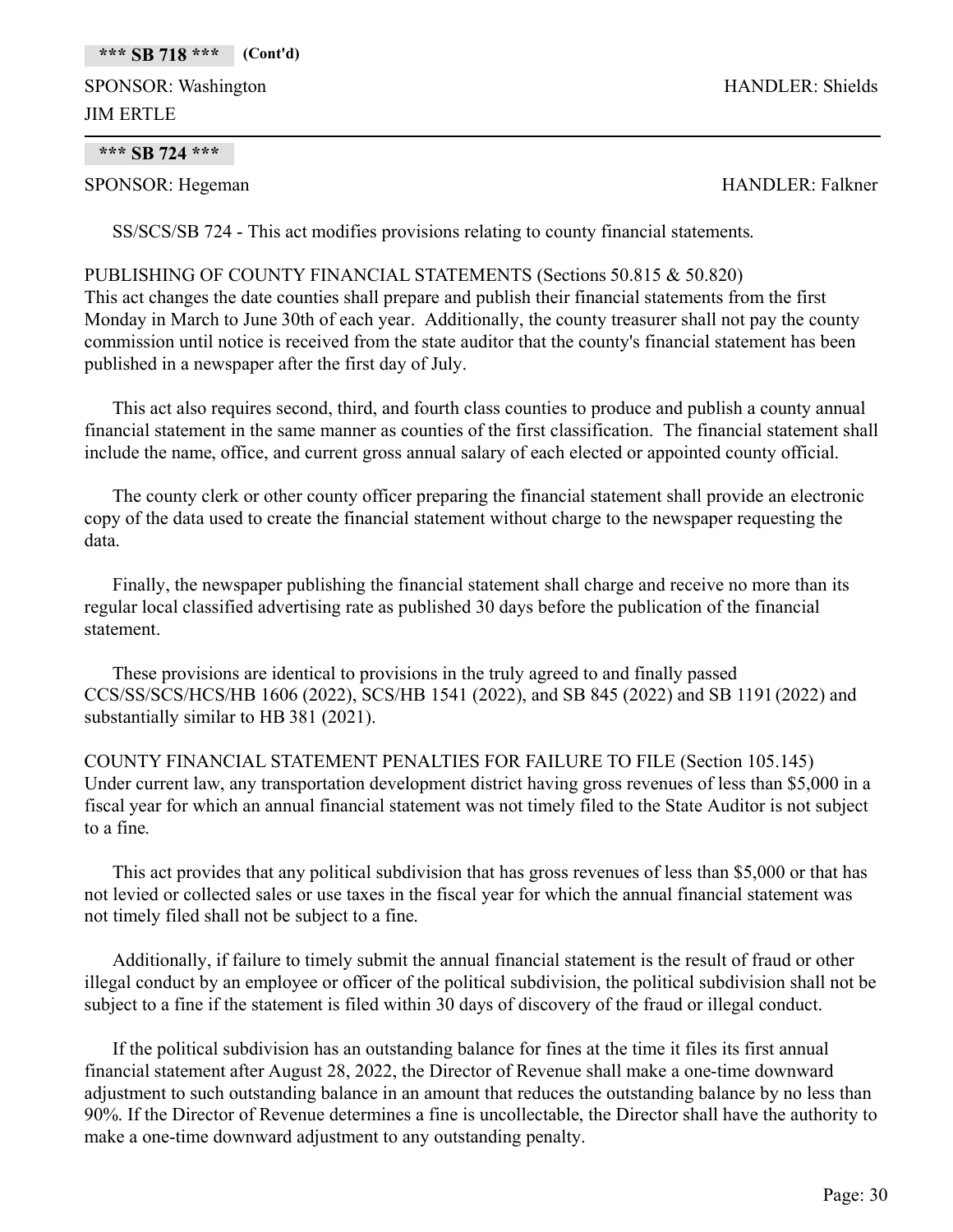### SPONSOR: Hegeman HANDLER: Falkner

This act is similar to HB 2220 (2022), HB 441 (2021), HB 826 (2021), and to provisions in SCS/SB 527 (2021).

### EXPENDITURES OF SCHOOL DISTRICTS (Section 164.450)

Under this act, school districts in St. Charles county that receive voter approval for the issuance of bonds shall maintain a detailed accounting of each and every expenditure by the school district for the moneys generated by such issuance. School districts shall be required to maintain a budget for each project and the budget shall detail the exact cost of the project and the source of all moneys used to fund the project. All information in the budget shall be maintained and updated on the website of the school district and shall be publicly available.

Any project undertaken by a school district shall be halted immediately upon exceeding the budgeted amount of moneys to complete such a project by more than ten percent. The continuation of the project shall not occur until the school district receives voter approval for the issuance of further bond indebtedness specifically for such project.

Any taxpayer residing within a school district that violates the provisions of this section may seek, and a court shall order, injunctive relief against such school district in any court of competent jurisdiction to enforce the provisions of this section.

These provisions are substantially similar to SB 1034 (2022). MARY GRACE PRINGLE

**\*\*\* SB 725 \*\*\***

SPONSOR: Hegeman HANDLER: Smith

SS/SCS/SB 725 - Under current law, all members of the board of directors of an ambulance district shall complete an educational seminar or training on the role and duties of a board member of an ambulance district. This act provides that if any ambulance district board member fails to attend a training session within twelve months of taking office regardless of whether the board member received an attendance fee for a training session, the board member shall be ineligible to run for reelection for another term of office until the member satisfies the requirement. This act shall apply to members elected after August 28, 2022.

This provision is identical to SB 976 (2022), SB 512 (2021), and HB 1016 (2021).

Currently, each ambulance service's Ground Ambulance Reimbursement Allowance is based the service's gross receipts. This act repeals the use of gross receipts and requires the Department to establish a formula in rule consistent with federal regulation relating to permissible health care related taxes for the determination of each service's reimbursement allowance.

This provision is similar to provisions of SS#2/SB 1 (2021). SARAH HASKINS

```
*** SB 745 ***
```
SPONSOR: Cierpiot

HCS/SS#2/SCS/SB 745 - This act modifies provisions relating to utilities.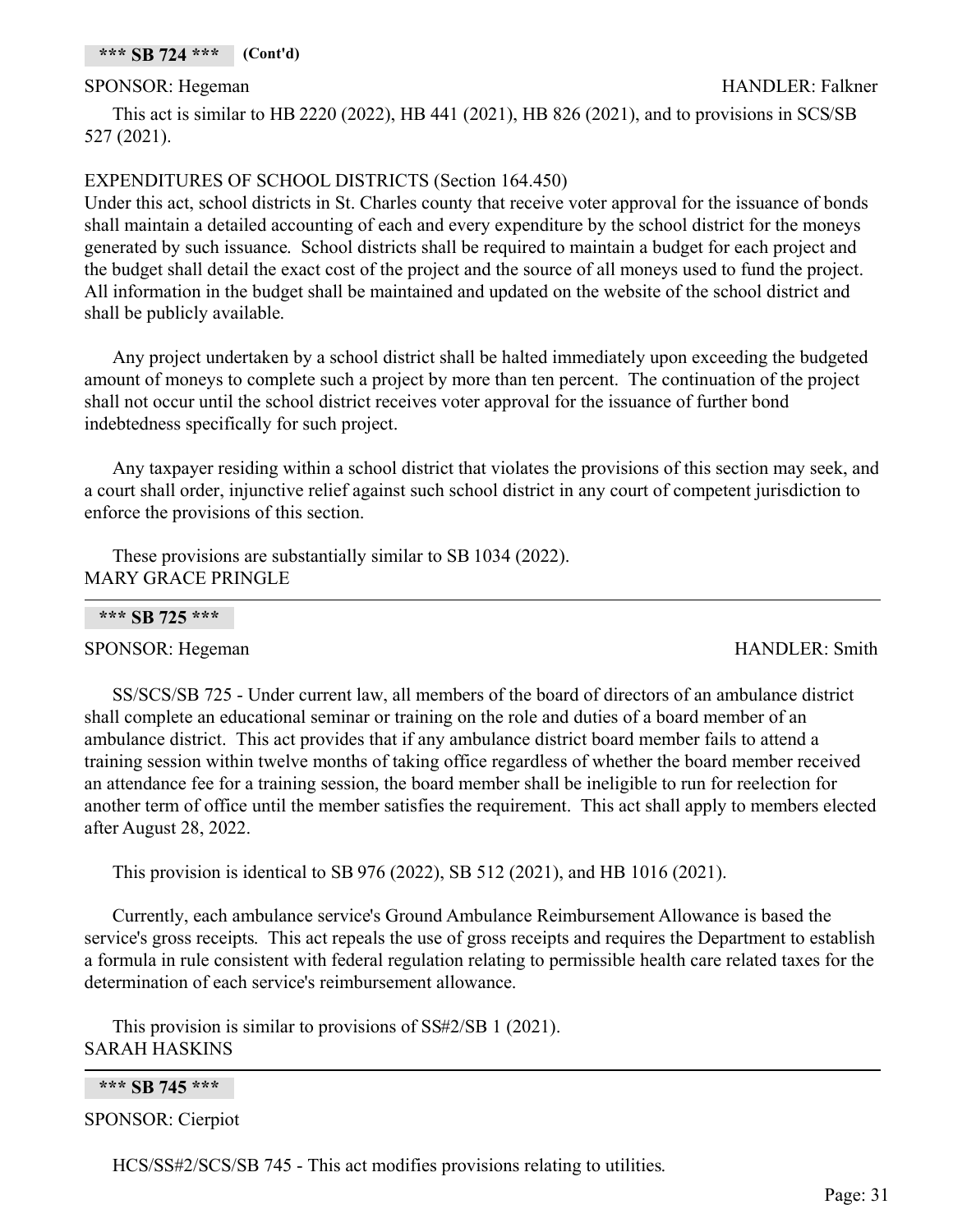### SPONSOR: Cierpiot

### MISSOURI DISASTER FUND (Section 44.032)

The act allows rural electric cooperatives, as defined in the act, to receive funds from the Missouri Disaster Fund.

This provision is identical to a provision in SCS/HCS/HB 1734 (2022) and the perfected SS/SCS/SB 756 (2022).

### SALES TAXES ON CERTAIN PURCHASES OF UTILITIES (Sections 144.010 & 144.011)

This act provides that, for the purposes of levying sales tax, the definition of "sale at retail" shall not include the purchase by persons operating hotels, motels, or other transient accommodation establishments of electricity, electrical current, water, and gas, whether natural or artificial, which are used to heat, cool, or provide water or power to the guests' accommodations of such establishments, including sleeping rooms, meeting and banquet rooms, and any other customer space rented by guests, and which are included in the charge made for such accommodations. Any person required to remit sales tax on such purchases prior to August 28, 2022, shall be entitled to a refund on such taxes remitted.

This provision is identical to SB 945 (2022) and to a provision in the perfected SS/SCS/SB 756 (2022) and in SCS/HCS/HB 1734 (2022).

### SALES TAX EXEMPTION FOR CERTAIN PURCHASES (Section 144.030)

This act authorizes a sales tax exemption for purchases by a company of solar photovoltaic energy systems, components used to construct a solar photovoltaic energy system, and all purchases of materials and supplies used directly to construct or make improvements to such systems, provided that the systems are sold or leased to an end user or are used to produce, collect and transmit electricity for resale or retail.

This provision is identical to a provision in the truly agreed to and finally passed CCS/HCS/SB 820 (2022) and similar to SCS/SB 881 (2022).

### RATE ADJUSTMENTS OUTSIDE OF GENERAL RATE PROCEEDINGS (Section 386.266)

Current law allows an electrical corporation to apply to the Public Service Commission to approve rate schedules authorizing periodic rate adjustments outside of general rate proceedings due to changes in customer usage due to weather and conservation or to defer and recover certain depreciation expense and return for qualifying electric plant recorded to plant-in-service on the utility's books, but an electrical corporation cannot elect to do both.

Under this act, an electrical corporation may make one application to the Commission to either approve rate schedules authorizing periodic rate adjustments outside of general rate proceedings or to defer and recover certain depreciation expense and return for qualifying electric plant recorded to plant-in-service on the utility's books if the corporation has provided notice to the Commission to elect the opposite option. However, the corporation shall not concurrently utilize electric rate adjustments and the deferrals.

This provision is identical to a provision in the perfected SS/SCS/SB 756 (2022) and in SCS/HCS/HB 1734 (2022).

### NET METERING (Sections 386.885 & 386.890)

The act establishes the Task Force on Distributed Energy Resources and Net Metering, to conduct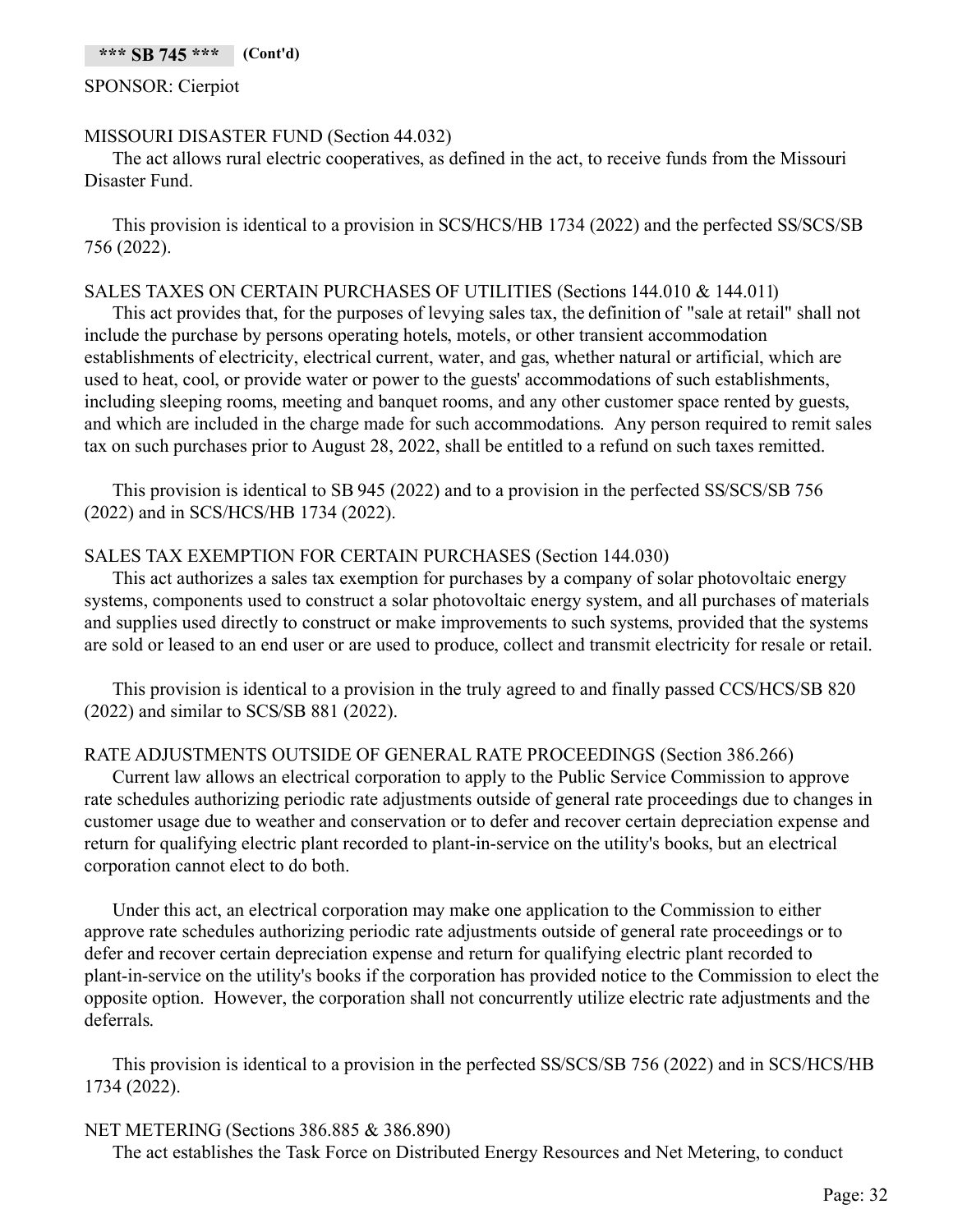### **\*\*\* SB 745 \*\*\* (Cont'd)**

### SPONSOR: Cierpiot

hearings and research information related to net metering as set forth in the act. The Task Force shall compile a report for the General Assembly by December 31, 2023. The Task Force shall dissolve on December 31, 2023, or when the Task Force concludes its work, whichever is sooner.

The act modifies the definitions of "department", which is changed from the Department of Economic Development to the Department of Natural Resources, and "retail electric supplier", which now includes municipally-owned utilities.

The sale of qualified electric energy units to any customer-generator shall be subject to provisions of law related to consumer protection.

These provisions are identical to provisions in the perfected SS/SCS/SB 756 (2022) and to provisions in SCS/HCS/HB 1734 (2022), substantially similar to SCS/SB 763 (2022), and similar to HB 1852 (2022).

### TASK FORCE ON SOLAR ENERGY SYSTEMS (Section 393.1072)

This act establishes the "Task Force on Fair, Nondiscriminatory Local Taxation Concerning Solar Energy Systems".

The Task Force shall compile a report for delivery to the General Assembly by December 31, 2022. The report shall include information on the taxation of solar energy systems and related issues as stated in the act.

This provision is identical to a provision in the perfected SS/SCS/SB 756 (2022) and identical to a provision in SCS/HCS/HB 1734 (2022).

### ACCOUNTING PRACTICES OF UTILITIES (Section 393.1275)

Under this act, electrical corporations, gas corporations, sewer corporations, and water corporations shall defer to a regulatory asset or liability account any difference in state or local property tax expenses actually incurred, and those on which the revenue requirement used to set rates in the corporation's most recently completed general rate proceeding was based. The regulatory asset or liability account balances shall be included in the revenue requirement used to set rates through an amortization over a reasonable period of time in such corporation's subsequent general rate proceedings. Such expenditures deferred under this provision are subject to Commission prudence review in the next general rate proceeding after deferral.

This provision is identical to a provision contained in the perfected SS/SCS/SB 756 (2022) and in SCS/HCS/HB 1734 (2022).

### PLANT-IN-SERVICE ACCOUNTING (Section 393.1400)

This act modifies the definition of "weighted average cost of capital" for a provision relating to plant-in-service accounting.

Current law states that an electrical corporation's election to defer depreciation expense, as set forth in statute, shall allow it to make such deferrals until December 31, 2023, or if approved by the Public Service Commission, continue to make such deferrals from January 1, 2024, through December 31, 2028. Under this act, an electrical corporation may seek permission to continue to make such deferrals for an additional 5 years beyond December 31, 2028, by filing an application with the Commission seeking such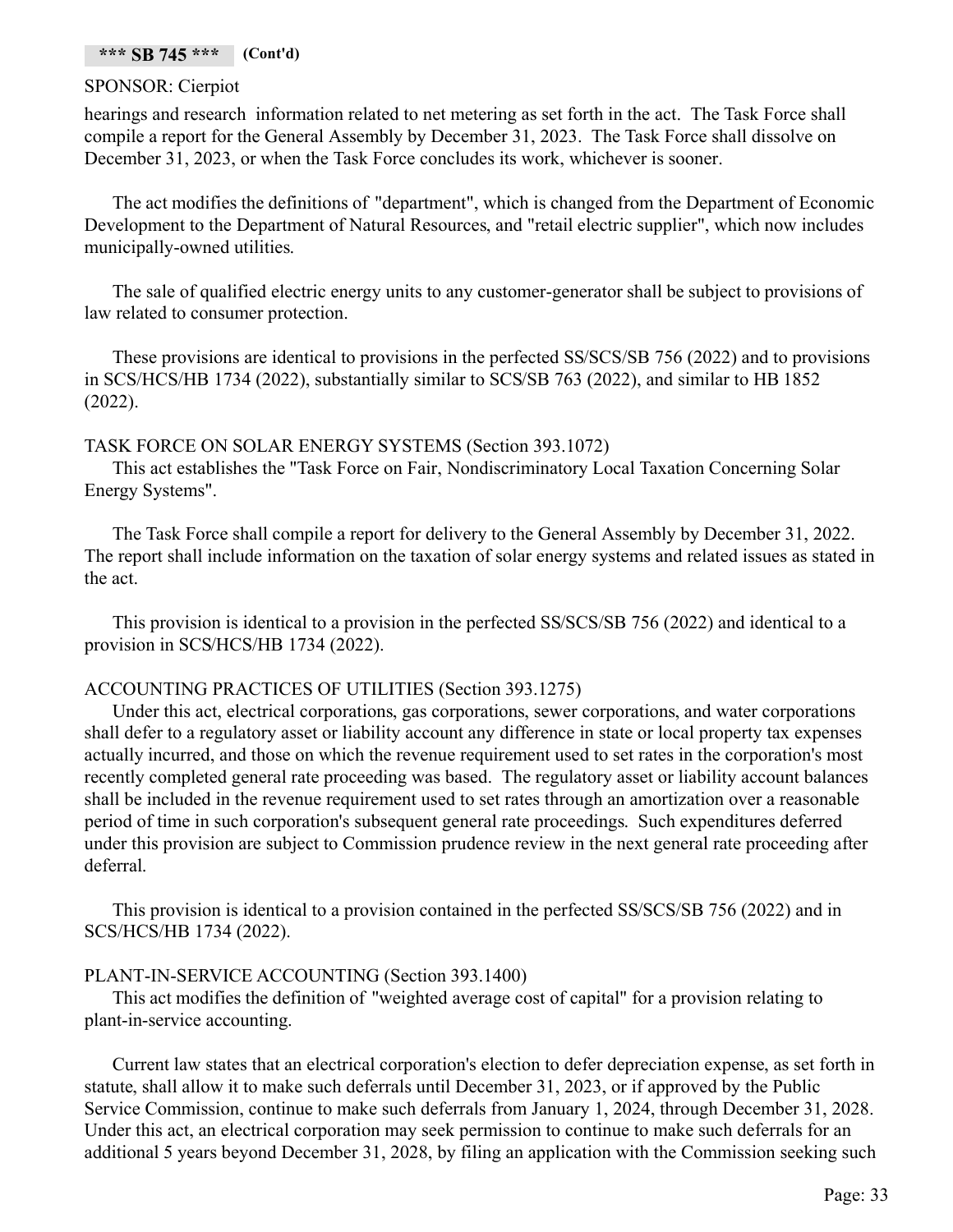### SPONSOR: Cierpiot

permission by December 31, 2026. The application shall be ruled on within 180 days after its filing.

The Commission shall make the determination of whether to grant such permission to continue after a hearing.

Failure to obtain such Commission permission to continue shall not affect deferrals made through the date for which permission has been granted, or the regulatory and ratemaking treatment of the regulatory assets arising from such deferrals.

The Commission may take into account any change in business risk to the electrical corporation resulting from implementation of the deferrals in setting the corporation's allowed return in any rate proceeding, in addition to any other changes in business risk experienced by the corporation.

This provision is identical to a provision contained in the perfected SS/SCS/SB 756 (2022) and in SCS/HCS/HB 1734 (2022).

### CAPITAL INVESTMENT PLAN (Section 393.1400)

For each project in the specific capital investment plan on which construction commences on or after January 1st of the year in which the plan is submitted, and where the cost of the project is estimated to exceed \$20 million, the electrical corporation shall identify all costs and benefits that can be quantitatively evaluated.

If a cost or benefit cannot be quantitatively evaluated, the corporation shall state the reasons why not, and how the corporation addresses such costs and benefits when reviewing and deciding to pursue a project.

No project shall be based solely on costs and benefits that cannot be quantitatively evaluated, and any quantification for such a project shall be accompanied by additional justification in support of the project.

In its report to the PSC on capital investments, an electrical corporation shall include information on the quantitatively evaluated costs and benefits generated by each of those investments that exceeded \$20 million and any efficiencies achieved as a result of those investments.

This provision is identical to a provision contained in the perfected SS/SCS/SB 756 (2022) and in SCS/HCS/HB 1734 (2022).

### DISCOUNTED ELECTRIC RATES (Section 393.1640)

This act modifies the criteria for electric customers to be considered for a discounted electric rate. The first discount of 35% is for customers with new load that is projected to be between 300 kilowatts but not more than 10 megawatts with a load factor of 45% and shall apply for 5 years. The second discount applies for new load that is projected to be more than 10 megawatts and have a load factor of 55% and the discount percentage shall be determined such that the applicant's total bill is expected to provide revenues equal to 120% of the corporation's variable cost, as described in the act, to serve the corporation's accounts that are to receive the discount. Such discount shall apply for 10 years.

In order to obtain one of the discounts, the customer's load shall be incremental, the customer must receive an economic development incentive from the local, regional, state, or federal government, and the customer must meet criteria set forth in the electrical corporation's economic development rider tariff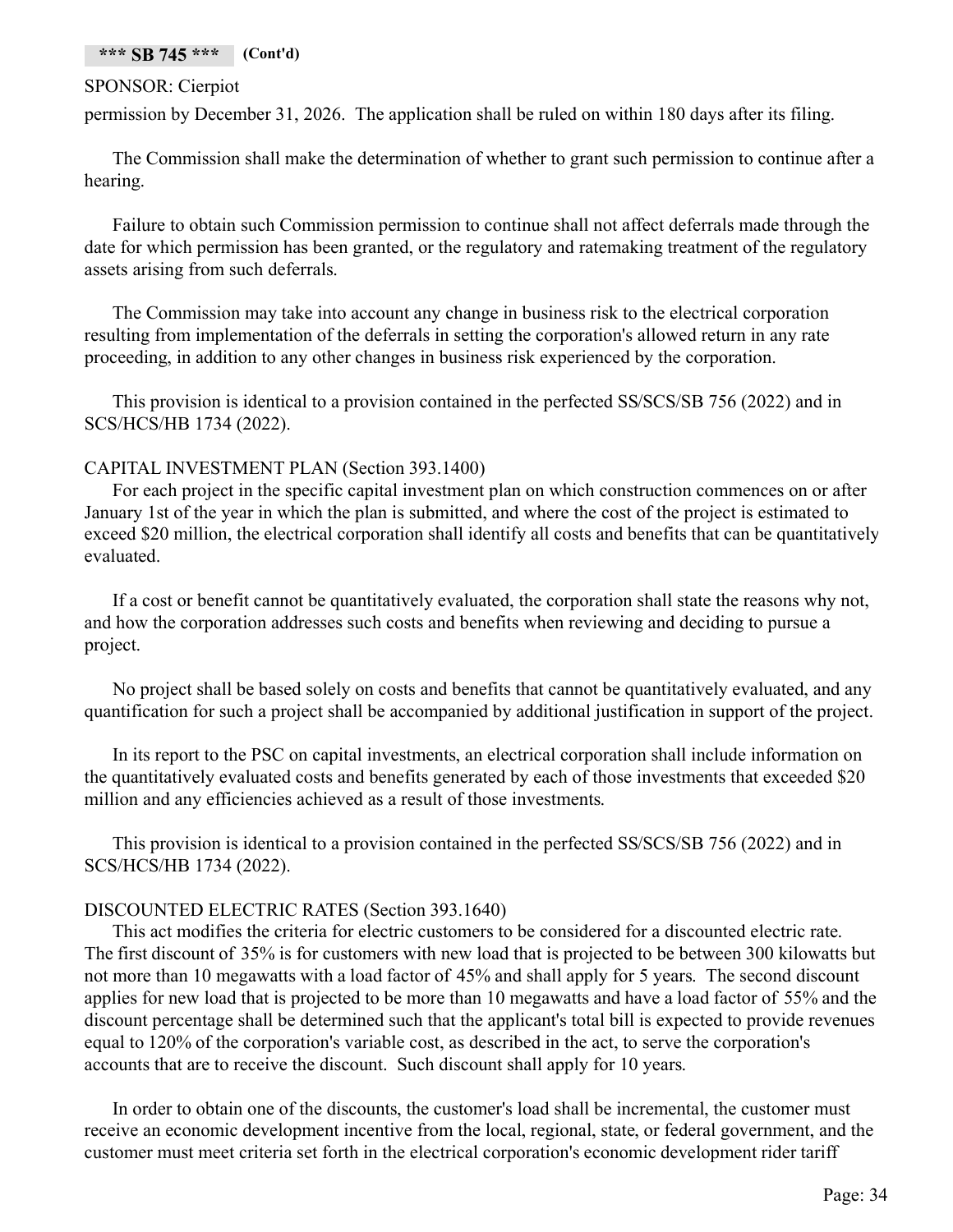### **\*\*\* SB 745 \*\*\* (Cont'd)**

SPONSOR: Cierpiot sheet.

The electrical corporation shall verify the customer's incremental demand annually to determine continued qualification for the applicable discount.

In each general rate proceeding concluded after August 28, 2022, the difference in revenues generated by applying the discounted rates and the revenue that would have been generated without such discounts shall not be imputed into the electrical corporation's revenue requirement but instead such revenue requirement shall be set as described in the act.

An electrical corporation's authority to offer discounted rates shall terminate on the date that such electrical corporation's authority to make deferrals expires.

This provision is identical to a provision contained in the perfected SS/SCS/SB 756 (2022) and in SCS/HCS/HB 1734 (2022).

### REVENUE REQUIREMENT (Section 393.1656)

Beginning January 1, 2024, that part of an electrical corporation's retail revenue requirement used to set the electrical corporation's base rates in each of the electrical corporation's general rate proceedings that are concluded on or after August 31, 2023, that consists of revenue requirement arising from inclusion in rate base of certain regulatory asset balances shall not exceed the revenue requirement impact cap, as such term is defined in the act. Such provision shall continue to apply to electrical corporations until such corporation's permission to defer and recover certain depreciation expense and return for qualifying electric plant recorded to plant-in-service on the utility's books expires.

This provision is identical to a provision contained in the perfected SS/SCS/SB 756 (2022) and in SCS/HCS/HB 1734 (2022).

### RESTRICTIVE COVENANTS (Section 442.404)

This act also specifies that no deed restriction, covenant, or similar binding agreement running with the land shall limit or prohibit the installation of solar panels or solar collectors, as defined in the act, on the rooftop of any property or structure.

This provision goes into effect on January 1, 2023.

This provision is identical to a provision in HCS/SB 820 (2022) and to a provision in the perfected SS/SCS/SB 756 (2022), and SCS/HCS/HB 1734 (2022).

### FINANCING ORDERS (Section 393.1715)

Current provisions of law regarding utility financing orders state that an electrical corporation may be permitted to retain coal-fired generating assets in rate base and recover costs associated with operating the coal-fired assets that remain in service to provide greater certainty that generating capacity will be available to provide essential service to customers, including during extreme weather events, and the Public Service Commission shall not disallow any portion of such cost recovery on the basis that such coal-fired generating assets operate at a low capacity factor, or are off-line and providing capacity only, during normal operating conditions.

Under this act, the electrical corporation shall be permitted to retain coal-fired generating assets in rate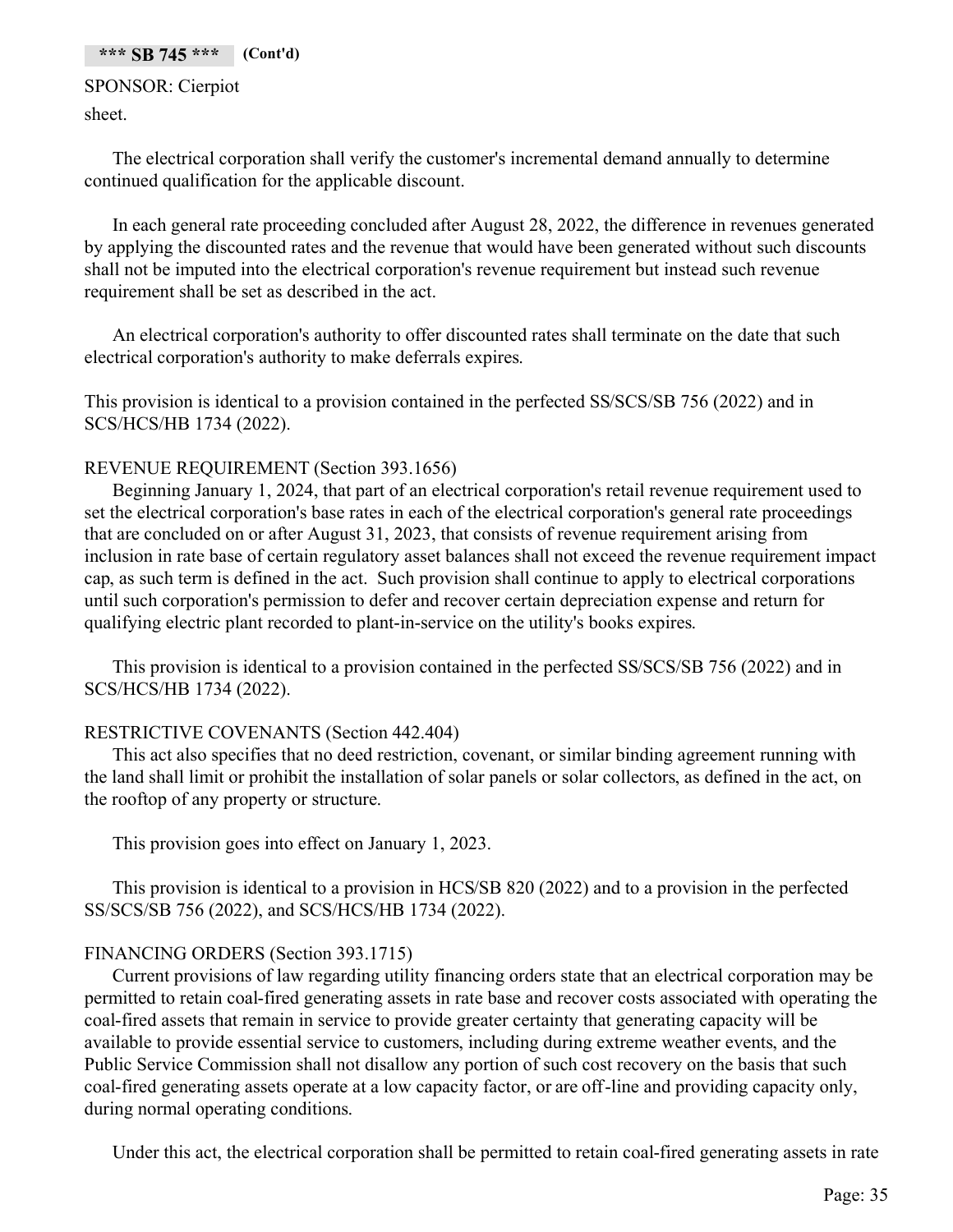### **\*\*\* SB 745 \*\*\* (Cont'd)**

### SPONSOR: Cierpiot

base and recover prudently incurred costs associated with such assets, including at a low capacity factor, or that are offline and providing capacity only in order to remain in service to customers for reliability during events such as extreme weather.

# SUNSHINE LAW (Section 610.021)

This act adds individually identifiable customer usage and billing records for customers of a municipally owned utility, unless the records are requested by the customer or authorized for release by the customer, to the list of records that may be closed under the Sunshine Law. A municipally owned utility shall make available to the public the customer's name, billing address, location of service, and dates of service provided for any commercial service account.

This provision is identical to SB 827 (2022), a provision in the perfected SS/SCS/SB 756 (2022), a provision in SCS/HCS/HB 1734 (2022), a provision contained in the truly agreed SCS/HCS/HB 362 (2021), SB 214 (2021), and SCS/HB 657 (2021). JAMIE ANDREWS

#### **\*\*\* SB 758 \*\*\***

SPONSOR: Hough HANDLER: Gregory

SS#3/SCS/SB 758 - This act modifies various provisions relating to procedures for certain public projects for facilities.

# BIDDING ON CERTAIN PUBLIC PROJECTS

(Section 8.250)

All contracts for projects, the cost of which exceeds \$25,000, entered into by any city containing 500,000 inhabitants or more shall be let to the lowest, responsive, responsible bidder or bidders after publication of an advertisement for a period of 10 days or more in a newspaper in the county where the work is located, in 2 daily newspapers in the state which do not have less than 50,000 daily circulation, and on the website of the city or through an electronic procurement system.

All contracts for projects entered into by an officer or agency of the state in excess of \$100,000 shall be let to the lowest, responsive, responsible bidder or bidders based on preestablished criteria after publication of an advertisement for a period of ten days or more in a newspaper in the county where the work is located, in one daily newspaper in the state which does not have less than 50,000 daily circulation, and on the website of the officer or agency or through an electronic procurement system.

These provisions are similar to provisions in HCS/SS#2/SCS/SB 968 (2022), HCS/HB 2289 (2022), and HB 2398 (2022).

BONDS FOR BUILDINGS AND FACILITIES

(Section 8.420)

The act repeals a provision that allows for the issuance of bonds for the construction of a new mental health facility in Callaway County.

# CONSTRUCTION MANAGER-AT-RISK/DESIGN-BUILD - STATE PROJECTS (Section 8.690)

The act permits the office of administration to utilize:

The construction manager-at-risk delivery method; and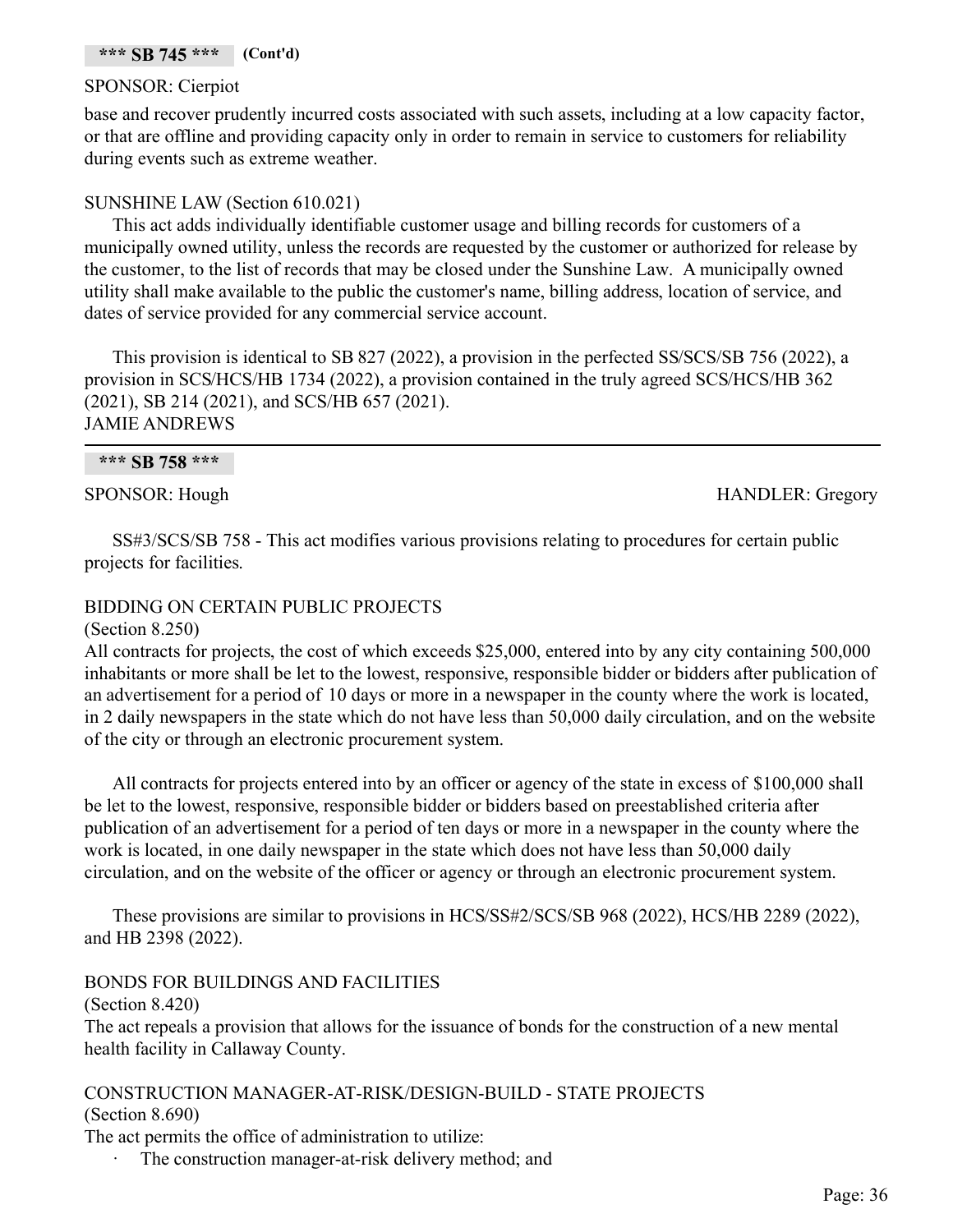The design-build delivery method for non-civil works projects in excess of \$7 million and no more than 5 non-civil works projects in any fiscal year that are valued at less than \$7 million.

# PUBLIC WORKS CONTRACTS - PAYMENT REQUIREMENTS

(Sections 34.057 and 34.058)

The act transfers provisions governing prompt payment of public works contracts and the rights of a contractor to recover costs or damages, or obtain an equitable adjustment, for delays in performing a public works contract from chapter 34 to chapter 8.

This provision is identical to a provision in HB 2398 (2022).

FAIRNESS IN PUBLIC CONSTRUCTION ACT (Sections 34.203 to 34.216) The act transfers the "Fairness in Public Construction Act" from chapter 34 to chapter 8.

This provision is identical to a provision in HB 2398 (2022).

# SINGLE FEASIBLE SOURCE PURCHASING AUTHORITY

(Section 34.100)

Under current law, the Commissioner of Administration may, when in the Commissioner's best judgment it is in the best interests of the state, delegate the Commissioner's procurement authority to an individual department, provided that in the case of single feasible source purchasing authority in excess of \$5,000 the authority must be specifically delegated by the Commissioner. This act increases that threshold to \$10,000.

This provision is identical to a provision in HB 2398 (2022).

# DESIGN-BUILD/CONSTRUCTION MANAGER-AT-RISK - POLITICAL SUBDIVISIONS (Section 67.5065)

The act expressly includes public institutions of higher education in the term "political subdivision" for purposes of current law relating to design-build projects and construction manager-at-risk projects. SCOTT SVAGERA

**\*\*\* SB 775 \*\*\***

SPONSOR: Thompson Rehder HANDLER: Kelly

CCS/HCS/SS/SCS/SBs 775, et al. - This act modifies provisions relating to judicial proceedings.

# LEGAL TREATISES (Section 1.016)

This act provides that a secondary source, legal treatise, scholarly publication, textbook, or other explanatory text, does not constitute the law or public policy of this state.

# CHILD TRAFFICKING (Sections 210.1500, 210.1505, & 211.031)

This act provides that when a child is located by a law enforcement official and there is reasonable cause to suspect the child may be a victim of sex trafficking, the law enforcement official shall immediately cause a report to be made to the Children's Division. If the Children's Division determines that the report merits an investigation, the reporting official and the Children's Division shall ensure the immediate safety of the child. If the law enforcement official has reasonable cause to believe the child is in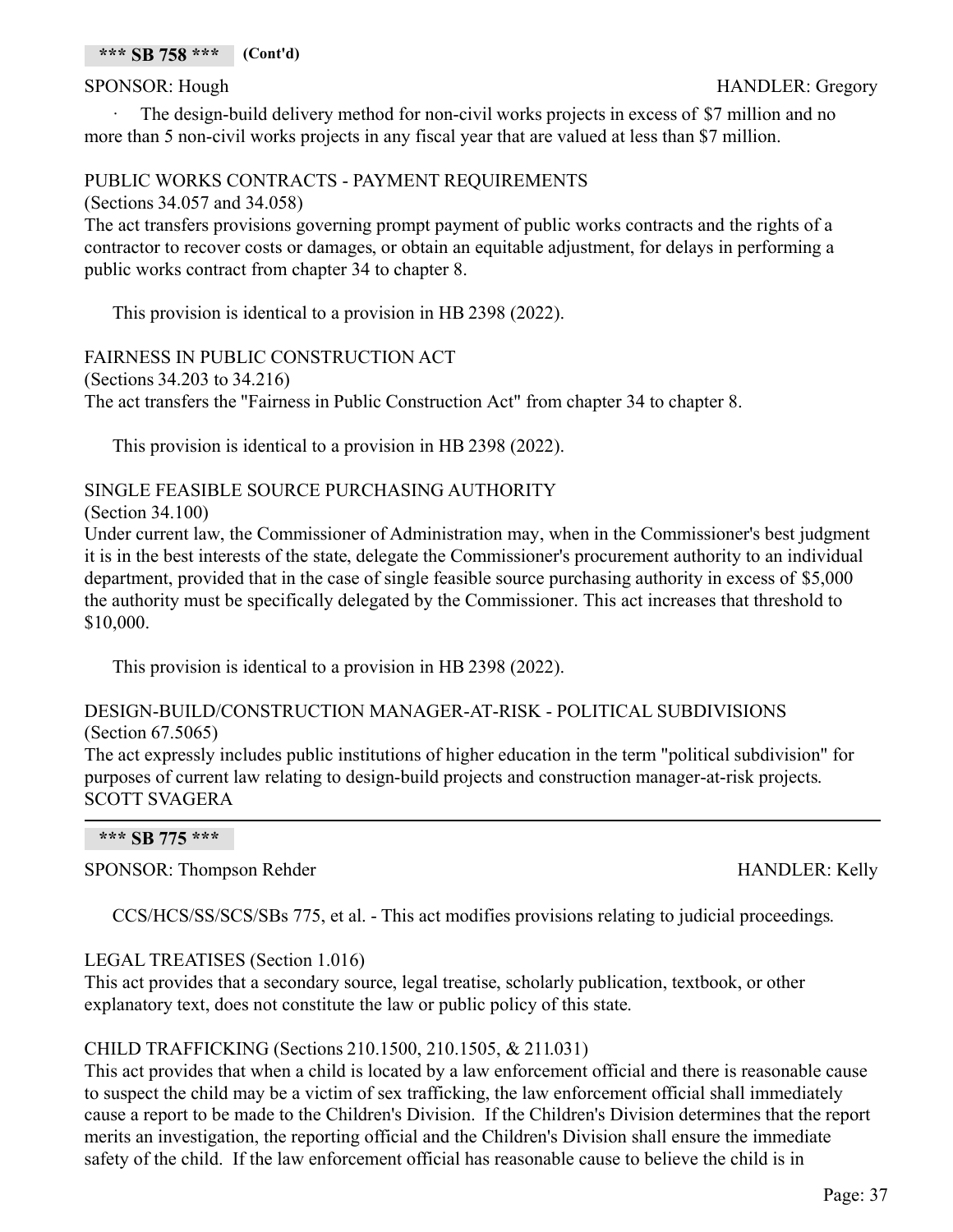# SPONSOR: Thompson Rehder **HANDLER:** Kelly

imminent danger, he or she may take temporary custody of the child without the consent of the child's parents.

Additionally, this act establishes the "Statewide Council on Sex Trafficking and Sexual Exploitation of Children". The council shall collect data relating to sex trafficking of children and develop best practices regarding the response to sex trafficking of children. The council shall submit a report to the governor and General Assembly on or before December 31, 2023; at which time the council shall expire.

Finally, this act adds that the family courts shall have exclusive original jurisdiction in proceedings involving a child who has been a victim of sex trafficking or sexual exploitation.

These provisions are identical to provisions in HCS/HB 2032 (2022).

PROBATION TERMS (Sections 217.703, 559.036, and 559.115)

This act provides that the total time on any probation term shall not include time when the probation term is suspended, except when the probation term is suspended by order of the court before a revocation hearing.

Under the act, prior to a revocation of probation, the court shall order the placement of an offender in either the Department of Correction's "Structured Cognitive Behavioral Intervention Program" or "Institutional Treatment Program". It shall be at the sole discretion of the Department which program the offender shall be placed.

Upon the successful completion of either program, the Division of Probation and Parole shall advise the sentencing court of the offender's probationary release date 30 days prior to release. The court shall then order the offender's release to continue to serve the term of probation, which shall not be extended based on the same incident of the probation violation.

If the Department determines the offender has not successfully completed the treatment program, the Division of Probation and Parole shall advise the sentencing court of the offender's unsuccessful program exit. The court may then modify or revoke the offender's probation.

This act adds that a person is ineligible for probation if he or she has been found guilty of certain dangerous felonies as provided by law.

These provisions are substantially similar to SCS/SB 948 (2022) and HCS/SS/SCS/SB 834 (2022).

# ORDERS OF PROTECTION (Sections 455.073 & 455.075)

This act provides that if a full order of protection is granted by a court, all temporary orders shall continue in the full order of protection and shall remain in full force and effect unless otherwise ordered by the court.

Additionally, this act adds that the court may order a party to pay a reasonable amount for the other party's attorney fees incurred prior to the proceeding, throughout the proceeding, and after entry of judgment for orders of protection. This provision is identical to provisions in SB 1127 (2022).

These provisions are identical to provisions in HB 1699 (2022).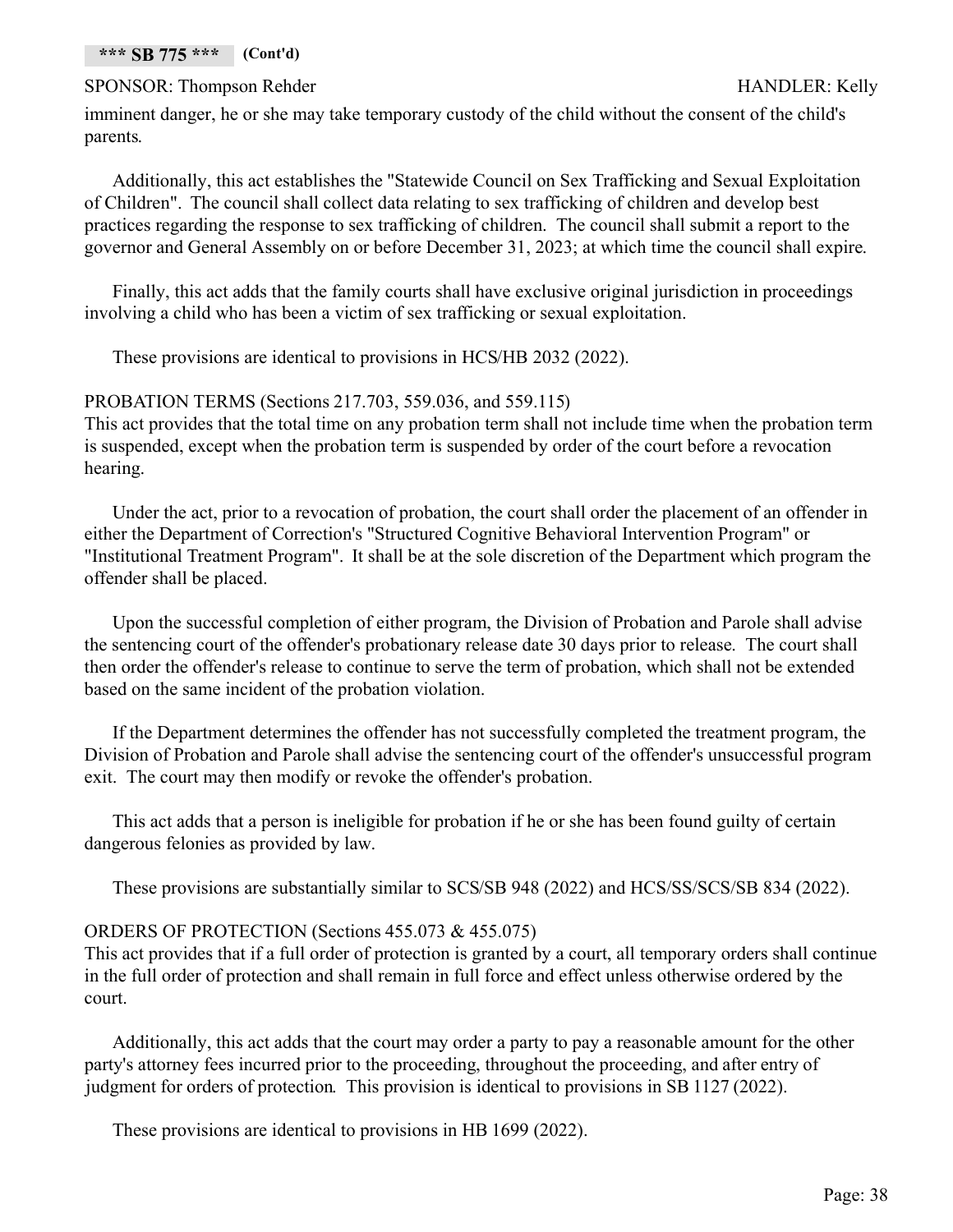### **\*\*\* SB 775 \*\*\* (Cont'd)**

# SPONSOR: Thompson Rehder **HANDLER:** Kelly

# NOTICE OF ORDER OF PROTECTION (Section 455.085)

Under current law, a person is deemed to have notice of an order of protection against him or her if a law enforcement officer responding to a call of domestic violence or violation of the order of protection presented a copy of the order. This act adds that notice is also given by actual communication to the person in a manner reasonably likely to advise him or her.

These provisions are identical to provisions in HB 1699 (2022).

# TREATMENT COURTS (Section 478.600)

Current law designates a Division Eleven within the Eleventh Judicial Circuit, located in St. Charles county, for the duties and responsibilities of a treatment court.

This act repeals such provision.

These provisions are similar to HB 2423 (2022).

# WITNESSES IN CASES INVOLVING SEXUAL OFFENSES (Section 491.015)

Under current law, in prosecutions related to sexual offenses a witness's prior sexual conduct or specific instances of prior sexual conducts is inadmissible, except in certain instances.

This act provides that this evidence is inadmissible at any trial, hearing, or court proceeding and not a subject for inquiry during a deposition or during discovery, except in certain instances.

This provision is identical to SB 534 (2021).

# WITNESSES IN DOMESTIC ASSAULT PROCEEDINGS (Sections 546.262 & 546.263)

A court shall not compel a victim or member of the victim's family in a domestic assault proceeding to disclose a residential address or place of employment on the record in open court unless the court finds that disclosure of the address or place of employment is necessary.

Additionally, a person may testify in a domestic assault proceeding if the person testifying is the victim of offense. The circuit court shall develop rules for appearances by video and shall post these rules on their website.

These provisions are identical to provisions in HB 1699 (2022) and SB 1127 (2022).

# JURY INSTRUCTIONS (Section 556.046)

This act provides that the court shall not be obligated to charge the jury with respect to an included offense unless there is a rational basis for a verdict acquitting the person of the offense charged and convicting him or her of the included offense.

Additionally, this act provides that a court shall be obligated to instruct the jury with respect to a particular included offense only if the instruction is requested and there is a rational basis in evidence for acquitting the person of the immediately higher included offense and convicting the person of that particular included offense.

This provision is identical to provisions in SCS/HB 2697, et al (2022) and HB 2589 (2022) and similar to a provision in SCS/HB 530 & HCS/HB 292 (2021).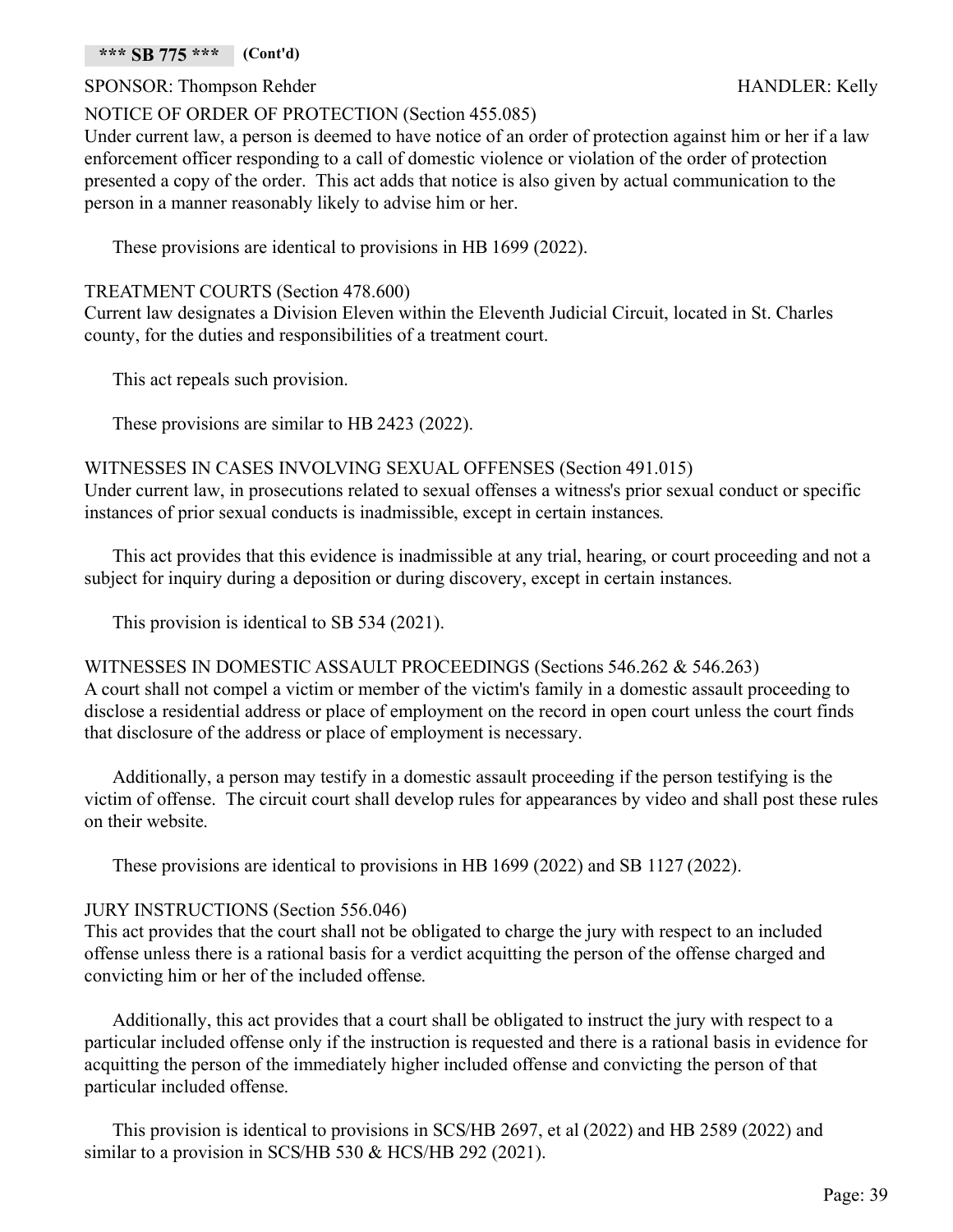# SEXUAL OFFENSES (Sections 566.010 & 566.086)

This act adds to the definition of "sexual contact" the causing of semen or other ejaculate to come into contact with another person.

Additionally, this act provides that a person commits the offense of sexual contact with a student if he or she has sexual contact with a student and is a coach, director, or other adult with a school-aged team or club.

These provisions are identical to provisions in SCS/HB 2697, et al (2022), HB 1637 (2022), and HB 2590 (2022).

# SEXUAL OFFENDERS (Sections 566.149, 566.150, & 566.155)

Under current law, certain offenders shall not knowingly be present in certain areas, such as schools, public parks with playgrounds, public swimming pools, and athletic fields primarily used by children. Additionally, under current law, certain offenders can not serve as an athletic coach or trainer for a sport team if a child less than 17 years of age is a member of the team.

This act adds that any person found guilty of the offense of possession of child pornography shall not knowingly be present in such areas and shall not serve as an athletic coach.

These provisions are similar to SB 751 (2022).

# OFFENSE OF PROSTITUTION (Section 567.020)

This act provides that a person shall not be certified as an adult or adjudicated for the offense of prostitution if the person was under the age of 18 at the time when the offense occurred. Such person shall be classified as a victim of abuse and reported immediately to the Children's Division and to the juvenile officer for appropriate services.

This provision is identical to a provision in HCS/HB 2032 (2022).

# SEXUAL PERFORMANCE BY A CHILD (Sections 573.010 & 573.206)

Under current law, sexual performance includes sexual conduct by a child who is less than 17 years old. This act changes the age to 18 years old.

Additionally, this act creates the offense of patronizing a sexual performance by a child if such person obtains, solicits, or participates in a sexual performance by a child under the age of 18. This offense is a Class C felony.

These provisions are identical to provisions in HCS/HB 2032 (2022).

# OFFENSE OF ENABLING SEXUAL EXPLOITATION OF A MINOR (Section 573.024)

This act creates the offense of enabling sexual exploitation of a minor which shall be if a person acting with criminal negligence permits or allows certain sexual or pornography offenses. Such offense is a Class E felony for the first offense and a Class C felony for any subsequent offenses. Additionally, if the person found guilty of the offense is an owner of a business that provided the location for such exploitation, the business shall be required to close for up to one year for the first offense and shall permanently close after a subsequent offense.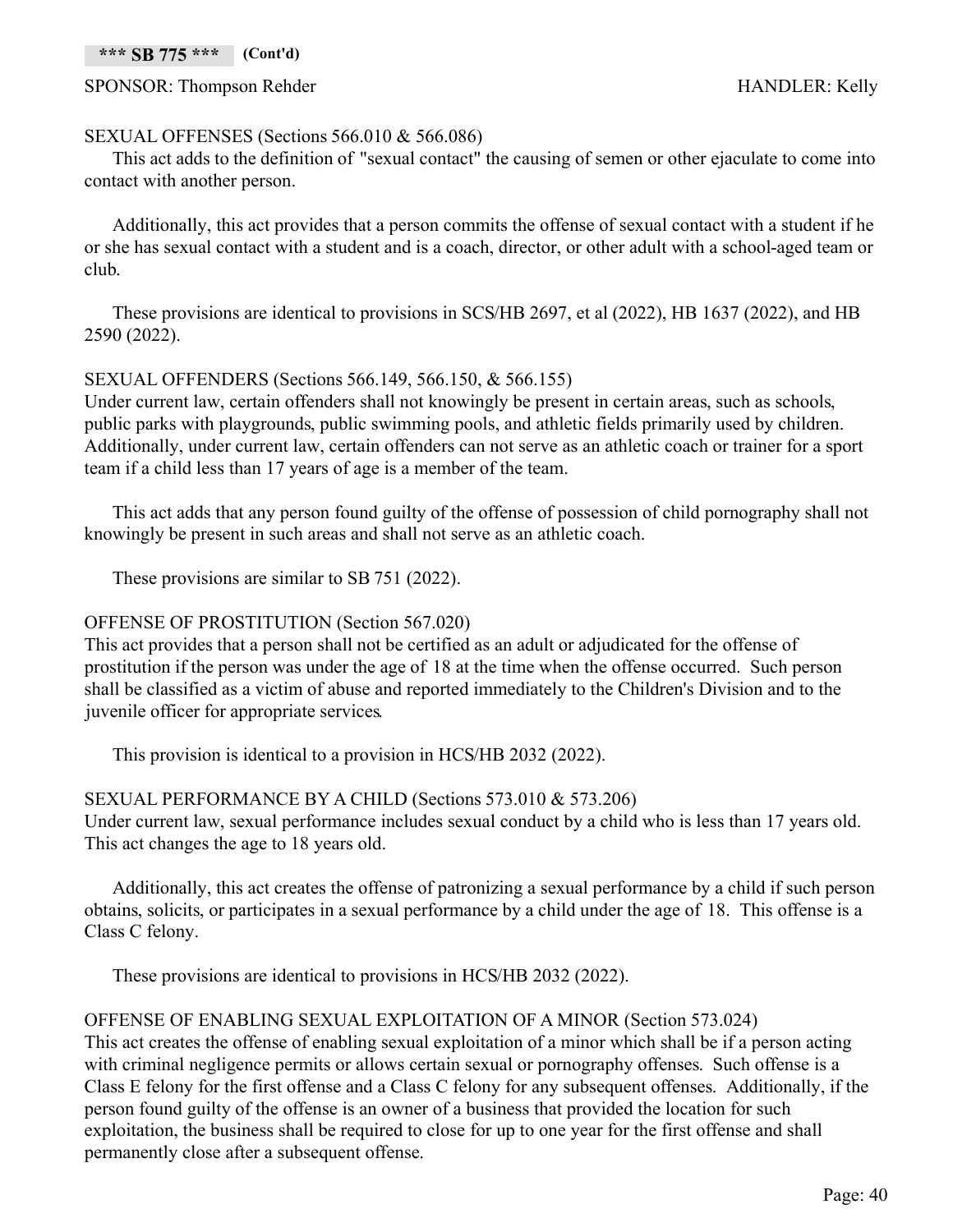**\*\*\* SB 775 \*\*\* (Cont'd)**

SPONSOR: Thompson Rehder HANDLER: Kelly

This provision is identical to a provision in HCS/HB 2032 (2022).

OFFENSE OF PROVIDING EXPLICIT SEXUAL MATERIAL TO A STUDENT (Section 573.550) This act provides that a person commits the offense of providing explicit sexual material to a student if such person is affiliated with a public or private elementary or secondary school in an official capacity and, knowing of its content and character, such person provides, assigns, supplies, distributes, loans, or coerces acceptance of or the approval of the providing of explicit sexual material to a student or possesses with the purpose of providing, assigning, supplying, distributing, loaning, or coercing acceptance of or the approval of the providing of explicit sexual material to a student.

This offense is a Class A misdemeanor.

This amendment is similar to SB 1224 (2022).

SEXUAL OFFENDERS (Section 589.404) This act modifies the definitions of "sexual conduct" and "sexual contact."

These provisions are identical to provisions in HB 2160 (2022).

SEXUAL ASSAULT SURVIVORS BILL OF RIGHTS (Section 595.201)

Under current law, sexual assault survivors have rights relating to how a criminal investigation regarding a sexual assault must be conducted.

This act provides that sexual assault survivors retain these rights regardless of whether a criminal investigation or prosecution results or regardless if he or she has previously waived any of these rights. A sexual assault survivor, for purposes of this act, is any person who is fourteen years of age or older and who may be a victim of a sexual offense who presents themselves to an appropriate medical provider, law enforcement officer, prosecuting attorney, or court. Under this act, a sexual assault survivor has the right to:

- Consult with an employee or volunteer of a rape crisis center;
- A sexual assault forensic examination;
- A shower and change of clothing;
- Request to be examined by an appropriate medical provider or interviewed by a law enforcement officer of the gender of the survivor's choosing, when available;

• An interpreter who can communicate in the language of the sexual assault survivor's choice, as reasonably available;

- Notification and basic overview of the options of choosing a reported evidentiary collection kit, unreported evidentiary collection kit, and anonymous evidentiary collection kit;
- Notification about the evidence tracking system;
- Notification about the right to certain information considered a closed record, such as a complete incident report; and

• Be free from intimidation, harassment, and abuse in any related criminal or civil proceeding and the right to reasonable protection from the offender.

Additionally, this act provides that a survivor must be informed of the survivor's rights by a medical provider, law enforcement officer, and a prosecuting attorney in a timely manner. A document shall be developed by the Department of Public Safety, in collaboration with certain Missouri-based stakeholders,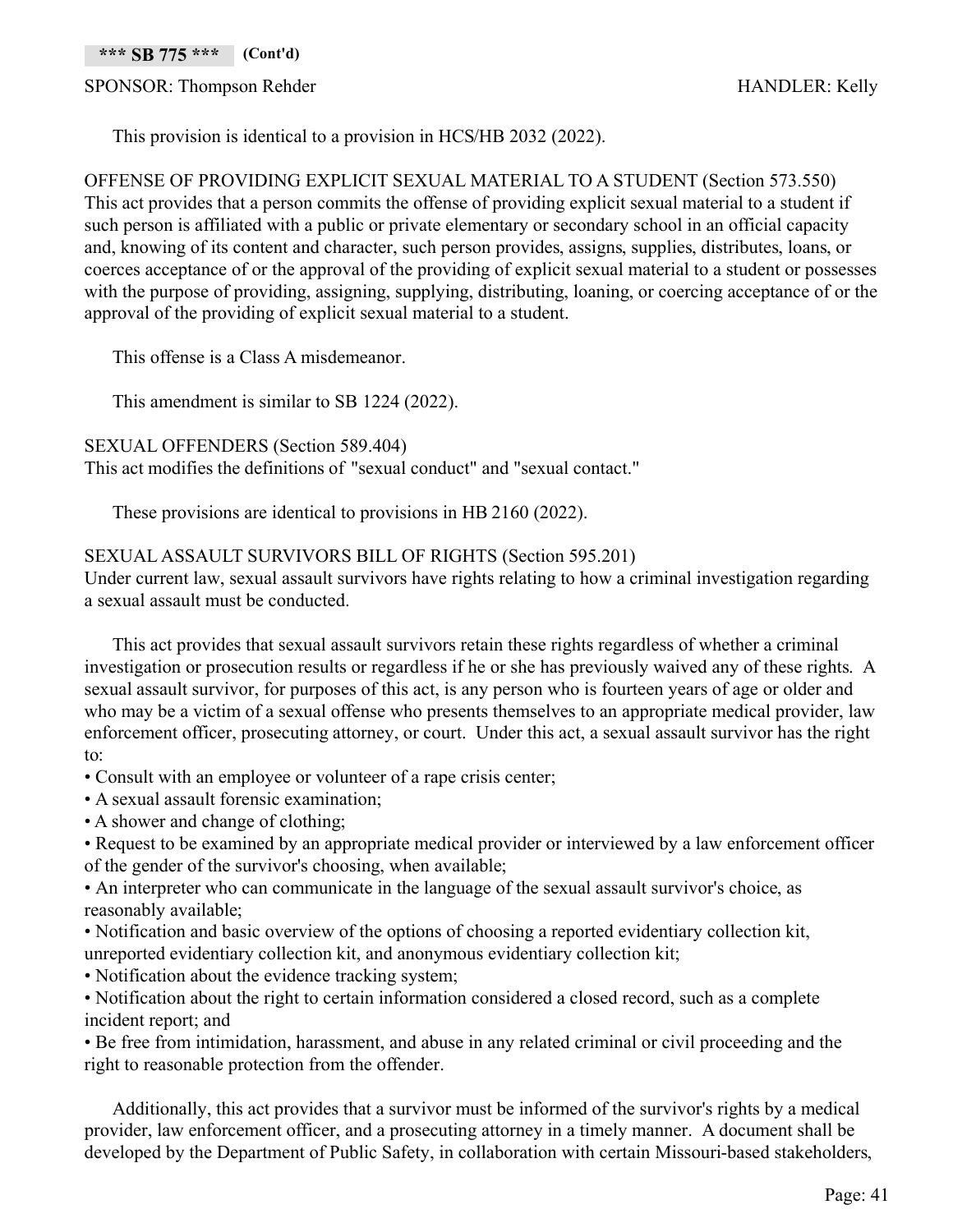# SPONSOR: Thompson Rehder **HANDLER:** Kelly

include:

which shall be provided to a sexual assault survivor explaining the survivor's rights. The document shall

- A description of the rights of the sexual assault survivor pursuant to this act; and
- Telephone and internet means for contacting a local rape crisis center.

This act repeals duplicate rights found in other provisions of current law. Additionally, this act repeals the requirement that a law enforcement officer shall upon written request provide a free, complete, and unaltered copy of all law enforcement reports concerning the sexual assault within 14 days to the survivor.

These provisions are identical to SB 640 (2022).

# CLOSED RECORDS OF VICTIMS OF SEXUAL ASSAULT (Section 595.226)

Under current law, certain identifiable information of victims of domestic assault or stalking shall be closed and redacted from public record. This act adds that such identifiable information shall also include, but shall not be limited to, the victim's personal email address, birth date, health status, or any information from a forensic testing report.

This act also repeals provisions relating to when a court may disclose such identifying information of a victim and provides that any person who is requesting identifying information of a victim and who has a legitimate interest in obtaining such information, may petition the court for an in camera inspection of the records. If the court determines the person is entitled to all or any part of such records, the court may order production and disclosure of the records, but only if the court determines that the disclosure to the person or entity would not compromise the welfare or safety of the victim.

# BATTERER INTERVENTION PROGRAM (Section 595.320)

If a judge orders a person convicted of domestic assault to undergo a batterer intervention program, such person shall be financially responsible for any costs associated with attending such class.

These provisions are identical to provisions in HB 1699 (2022) and substantially similar to provisions in SB 1127 (2022).

# CIVIL DETENTIONS (Section 632.305)

Currently, an application for civil detention for evaluation and treatment may be executed by any adult on a form provided by the court. Such form shall allege that the applicant has reason to believe that the respondent is suffering from a mental disorder and presents a likelihood of serious harm to themselves. Under this act, such form shall not be required to be notarized.

These provisions are identical to SCS/SB 1109 (2022). MARY GRACE PRINGLE

# **\*\*\* SB 799 \*\*\***

# SPONSOR: Hegeman HANDLER: Richey

SCS/SB 799 - This act adds to the offense of escape from custody any person who is being held in custody after arrest for any probation or parole violation who escapes or attempts to escape from custody. This offense shall be a Class A misdemeanor unless the person was under arrest for a felony, in which case it is a Class E felony; or the offense is committed by means of a deadly weapon or holding a person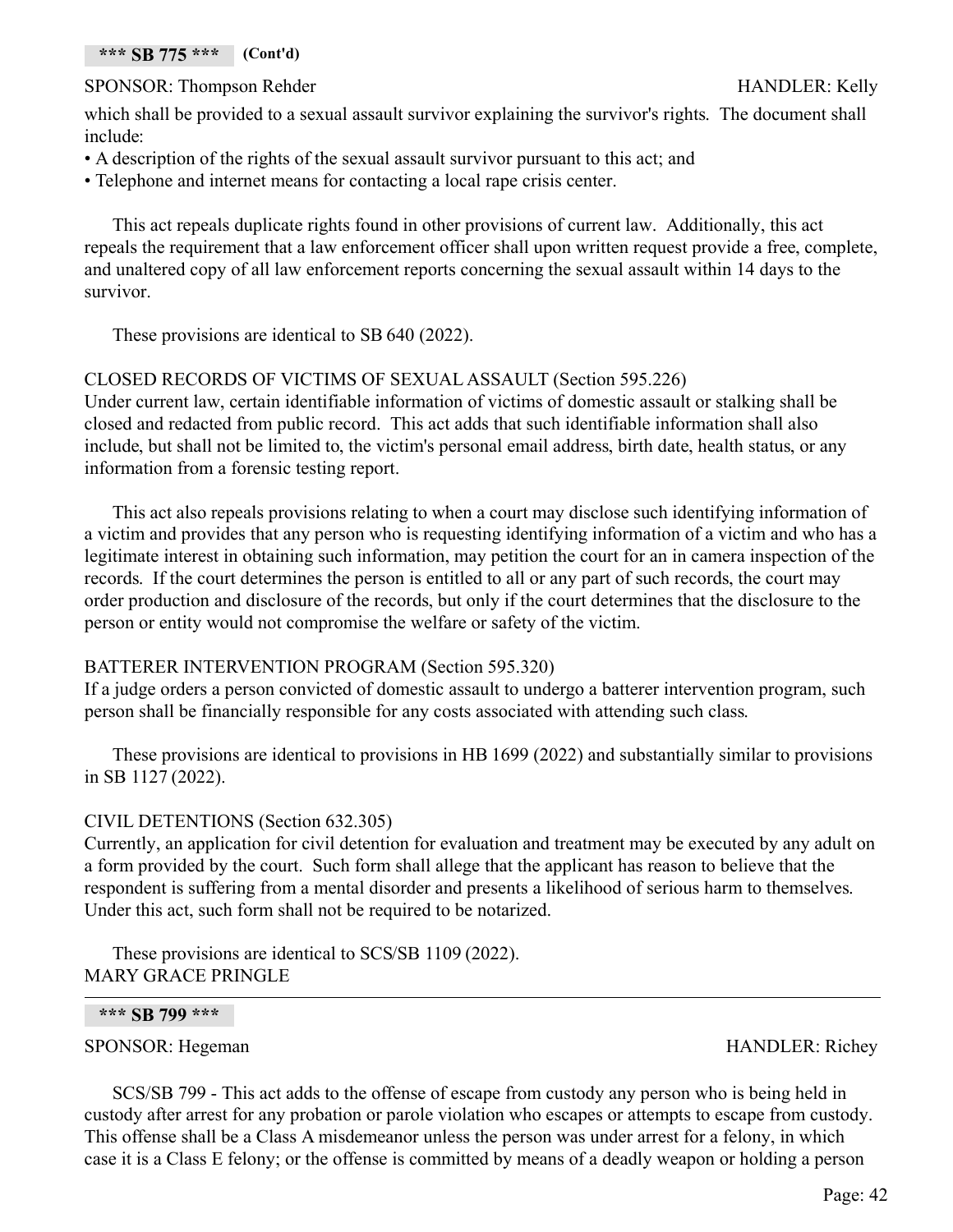#### **\*\*\* SB 799 \*\*\* (Cont'd)**

SPONSOR: Hegeman HANDLER: Richey hostage, in which case it is a Class A felony. MARY GRACE PRINGLE

## **\*\*\* SB 820 \*\*\***

SPONSOR: Burlison HANDLER: Haffner

CCS/HCS/SB 820 - This act modifies provisions relating to utilities.

### RETURN OF FEDERAL FUNDS (Section 1.513)

The state is authorized to seek the return of broadband funding from any provider that defaults or breaches agreements to deploy broadband. The Office of Broadband Development may adjudicate such matters consistent with state law. Providers who default in any state shall provide notice to the Office and there shall be a presumption of default in Missouri as specified in the act.

These provisions are similar to provisions in the perfected HCS/HB 2638 (2022).

## INTERNET ACCESS IN THE STATE CAPITOL (Section 8.055)

Beginning January 1, 2024, high speed wi-fi internet access shall be provided to the public within the State Capitol building and on Capitol grounds.

This provision is identical to a provision in the perfected HCS/HB 2638 (2022).

### VERTICAL REAL ESTATE MANAGEMENT (Section 8.475)

Under the act, any political subdivision is authorized to erect vertical real estate or towers, as such terms are defined in the act, on its property unless otherwise proscribed by law. Such political subdivisions are also authorized to enter into public-private partnerships in order to effectuation construction of vertical real estate or towers.

These provisions are identical to provisions in the perfected HCS/HB 2638 (2022).

#### DISASTER FUND (Section 44.032)

The act allows rural electric cooperatives, as defined in the act, to receive funds from the Missouri Disaster Fund.

These provisions are identical to provisions in the truly agreed to and finally passed HCS/SS#2/SCS/SB 745 (2022).

#### SALES TAX - SOLAR ENERGY SYSTEMS (Section 144.030.2(46))

This act authorizes a sales tax exemption for purchases by a company of solar photovoltaic energy systems, components used to construct a solar photovoltaic energy system, and all purchases of materials and supplies used directly to construct or make improvements to such systems, provided that the systems are sold or leased to an end user or are used to produce, collect and transmit electricity for resale or retail.

This provision is identical to a provision in the truly agreed to and finally passed HCS/SS#2/SCS/SB 745 (2022), and similar to a provision in the perfected SS/SCS/SB 756 (2022), SCS/HCS/HB 1734 (2022), and SCS/SB 881 (2022).

NET METERING (Sections 386.885 and 386.890)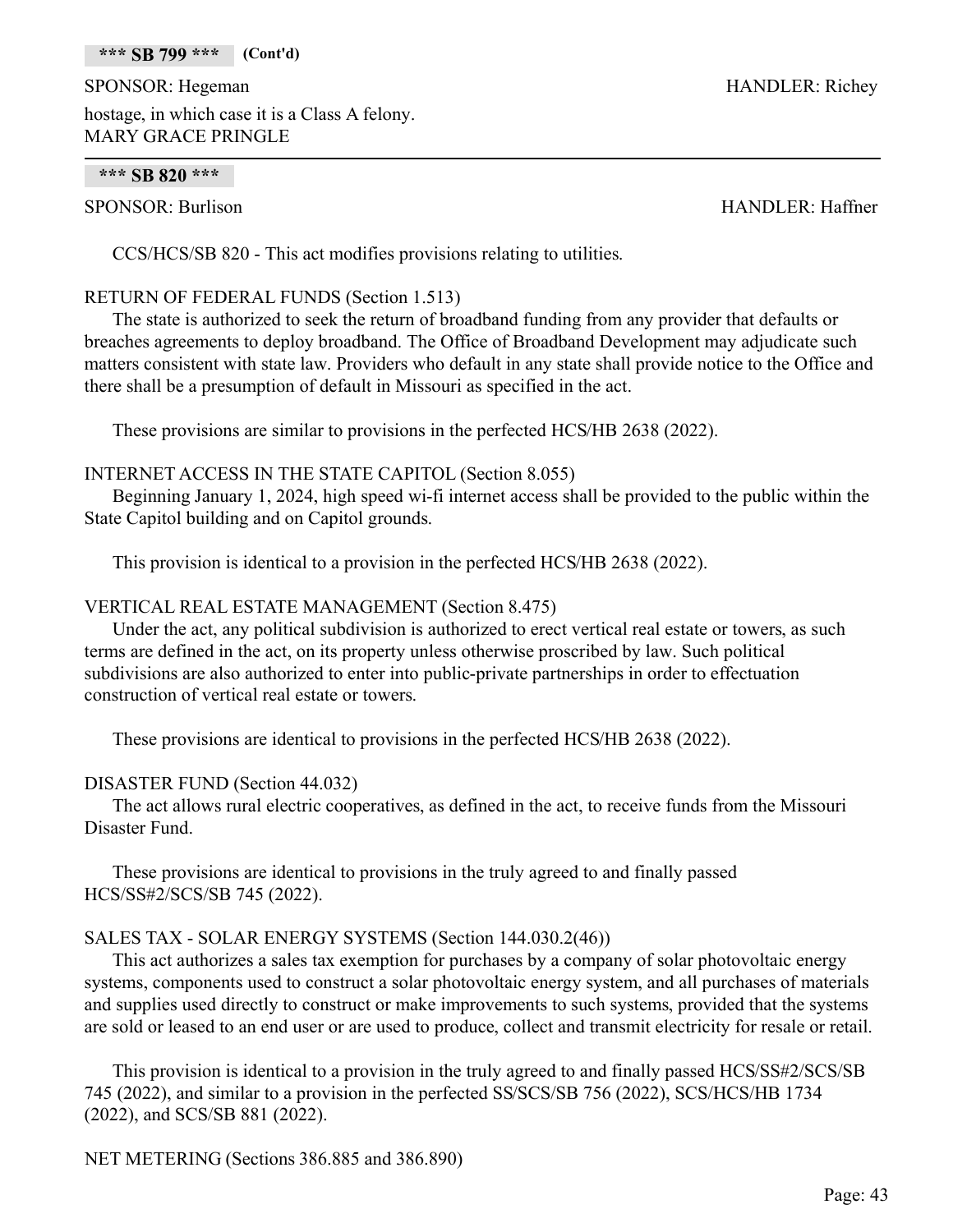## SPONSOR: Burlison HANDLER: Haffner

This act establishes the Task Force on Distributed Energy Resources and Net Metering, to conduct hearings and research information related to net metering as set forth in the amendment. The Task Force shall compile a report for the General Assembly by December 31, 2023. The Task Force shall dissolve on December 31, 2023, or when the Task Force concludes its work, whichever is sooner.

The act modifies the definitions of "department", which is changed from the Department of Economic Development to the Department of Natural Resources, and "retail electric supplier", which term now includes municipally-owned utilities.

The sale of qualified electric energy units to any customer-generator shall be subject to provisions of law related to consumer protection.

These provisions are identical to provisions in the truly agreed to and finally passed HCS/SS#2/SCS/SB 745 (2022), and similar to SCS/SB 763 (2022), HB 1852 (2022), SCS/SB 178 (2021), HB 539 (2021), SB 1065 (2020), and HB 2608 (2020).

# RESTRICTIVE COVENANTS - RENEWABLE ENERGY (Sections 442.404 and B)

This act specifies that no deed restriction, covenant, or similar binding agreement running with the land shall limit or prohibit the installation of solar panels or solar collectors, as defined in the act, on the rooftop of any property or structure.

A homeowners' association may adopt reasonable rules regarding the placement of solar panels or solar collectors to the extent those rules do not prevent the installation of the device or adversely affect its functioning, use, cost, or efficiency.

These provisions shall apply only with regard to rooftops that are owned, controlled, and maintained by the owner of the individual property or structure.

These provisions shall take effect January 1, 2023. (Section B).

These provisions are identical to SCS/SB 249 (2021) and provisions in the truly agreed to and finally passed HCS/SS#2/SCS/SB 745 (2022), and similar to HB 938 (2021), SB 1008 (2020), HB 2526 (2020), provisions in HCS/SS/SCS/SB 594 (2020), provisions in HCS/SS/SB 618 (2020), provisions in HCS/SB 664 (2020), and provisions in HCS/SCS/SB 725 (2020).

# EMINENT DOMAIN FOR ELECTRICAL CORPORATIONS (Sections 523.010, 523.025, 523.039, 523.040, and 523.256)

The authority for an electrical corporation, as defined in the act, to condemn property for purposes of constructing electric plant subject to a certificate of convenience and necessity shall not extend to the construction of a merchant transmission line with Federal Regulatory Energy Commission negotiated rate authority unless such line has a substation or converter station located in Missouri which is capable of delivering an amount of its electrical capacity to electrical customers in this state that is greater than or equal to the proportionate number of miles of the line that passes through the state. This provision shall not apply to applications for a certificate of convenience and necessity filed prior to August 28, 2022. (Section 523.010)

If an electrical corporation acquires any involuntary easement in this state by means of eminent domain and does not obtain the financial commitments necessary to construct a project for which the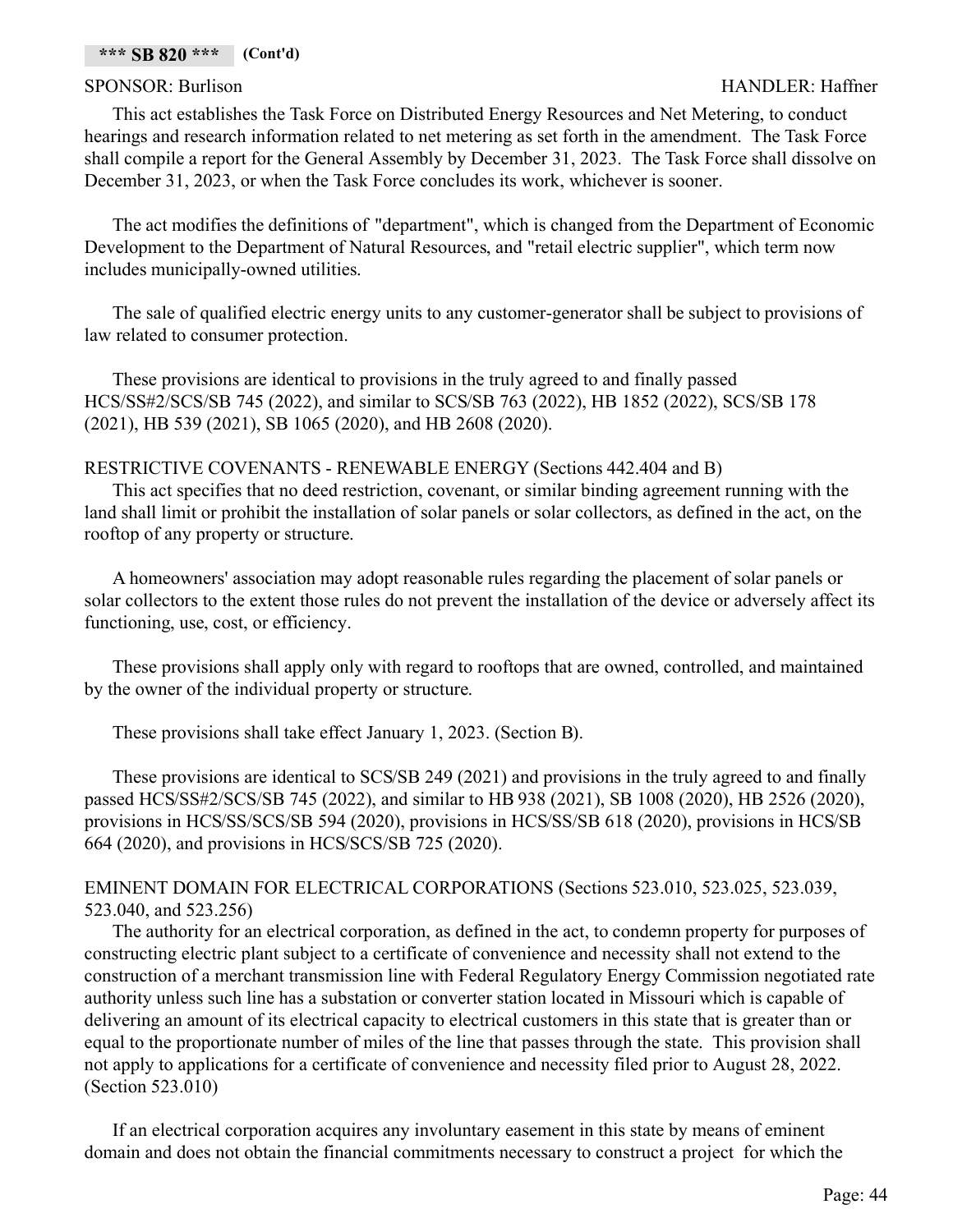# SPONSOR: Burlison HANDLER: Haffner

involuntary easement was needed in this state within 7 years of the date that such easement rights are recorded, the corporation shall return possession of the easement to the title holder within 60 days and record the dissolution with the county recorder of deeds. In the event of such return of the easement to the title holder, no reimbursement of any payment made by the corporation to the title holder shall be due. (Section 523.025)

For eminent domain proceedings of any agricultural or horticultural property by an electrical corporation for purposes of constructing electric plant subject to a certificate of convenience and necessity, just compensation shall be an amount equivalent to 150% of fair market value as determined by the court. This provision shall not apply to applications for a certificate of convenience and necessity filed prior to August 28, 2022. (Section 523.039)

In any eminent domain proceeding involving agricultural or horticultural property for purposes of constructing electric plant subject to a certificate of convenience and necessity, at least one of the disinterested commissioners appointed by the court shall be a farmer who has been engaged in farming for a minimum of 10 years in the county where such property is situated. This provision shall not apply to applications for a certificate of convenience and necessity filed prior to August 28, 2022. (Section 523.040)

A condemning authority shall be deemed to have engaged in good faith negotiations if, for condemnation of any agricultural or horticultural property for the construction of an electrical transmission line designed to transmit electricity at 345 kilovolts or greater, but not for condemnation of such property by an electrical corporation operating under a cooperative business plan, for the purpose of constructing electric plant subject to a certificate of convenience and necessity, the total compensation package offered was no lower than the amount reflected in an appraisal performed by a state-licensed or state-certified appraiser for the condemning authority multiplied by 150% percent. This provision shall not apply to applications for a certificate of convenience and necessity filed prior to August 28, 2022. (Section 523.256)

These provisions are similar to SS/HCS/HB 2005 (2022).

# SUNSHINE LAW - RECORDS OF MUNICIPAL UTILITIES (Section 610.021)

This act adds individually identifiable customer usage and billing records for customers of a municipally owned utility, unless the records are requested by the customer or authorized for release by the customer, to the list of records that may be closed under the Sunshine Law. A municipally owned utility shall make available to the public the customer's name, billing address, location of service, and dates of service provided for any commercial service account.

These provisions are identical to provisions in HCS/SS#2/SCS/SB 745 (2022), SB 827 (2022), a provision in the perfected SS/SCS/SB 756 (2022), a provision in SCS/HCS/HB 1734 (2022), a provision contained in the truly agreed SCS/HCS/HB 362 (2021), SB 214 (2021), and SCS/HB 657 (2021).

# BROADBAND INTERNET GRANT PROGRAM (Sections 620.2450 & 620.2451)

This act modifies provisions of the Broadband Internet Grant Program to expand broadband internet access in unserved and underserved areas of the state to include improving the reliability of broadband in such areas.

The act adds a definition for "project" and modifies the definition of "underserved area", which is now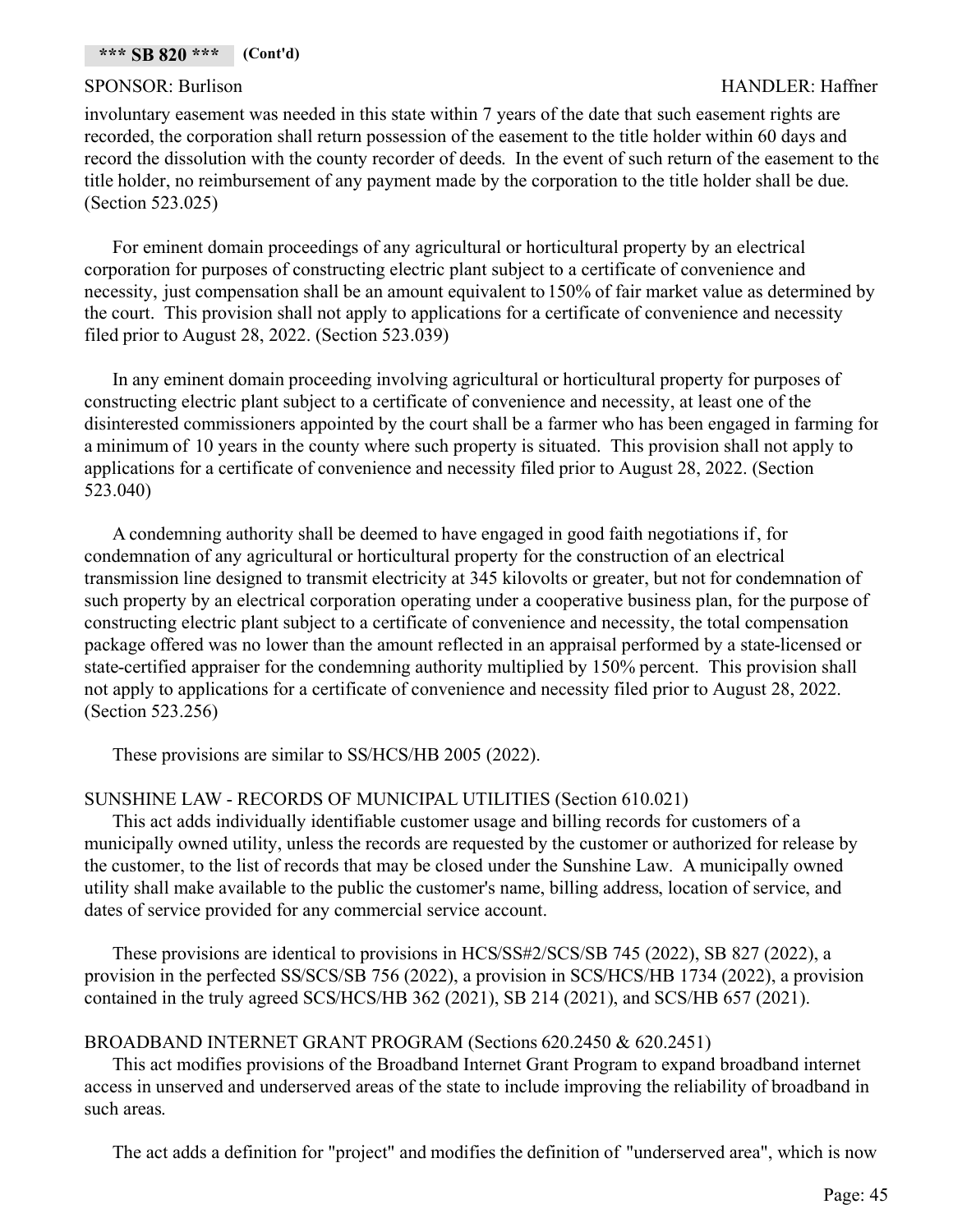#### **\*\*\* SB 820 \*\*\* (Cont'd)**

#### SPONSOR: Burlison HANDLER: Haffner

defined as a project area without access to wireline or fixed wireless broadband internet service of speeds of at least 100 Mbps download and 20 Mbps upload. The definition of "unserved area" is also modified to mean a project area without access to wireline or fixed wireless broadband internet services of speeds of at least 25 Mbps download and 3 Mbps upload.

Grants awarded under the program shall prioritize projects providing speeds of the higher of 100 Mbps download and 100 Mbps upload that is scalable to higher speeds, or the minimum acceptable speed established by the Federal Communications Commission.

The funds awarded by the Department of Economic Development for the purposes of the grant program shall require the entity to use the funds specifically for purposes set forth in the grant.

## BROADBAND INTERNET GRANT PROGRAM (Section 620.2453)

For an application to receive grant moneys from the Broadband Internet Grant Program to expand access to broadband internet service in unserved and underserved areas of the state to be considered, an applicant shall provide the Department of Economic Development with certain data detailed in the act.

These provisions are identical to provisions in the perfected HCS/HB 2638 (2022).

## HIGH-SPEED INTERNET (Section 620.2465)

The Department of Economic Development shall implement a program to increase high-speed internet access in unserved and underserved areas.

#### OFFICE OF BROADBAND DEVELOPMENT (Section 620.2468)

This act authorizes the state office of broadband development to engage in pre-operational site inspections for broadband providers to which it has provided grants or loans.

These provisions are identical to provisions in the perfected HCS/HB 2638 (2022). ERIC VANDER WEERD

#### **\*\*\* SB 886 \*\*\***

SPONSOR: Luetkemeyer HANDLER: Evans

HCS/SCS/SB 886 - This act modifies provisions relating to trusts, including cemetery trust funds, the application of the rule against perpetuities to beneficiaries of certain trusts, interpretation of familial relationships described in trusts, distributions of income or principal from one trust to another trust, discretionary trusts, and settlor's beneficial interests in certain trusts.

#### CEMETERY TRUST FUNDS (SECTION 214.160)

This act modifies provisions of current law relating to cemetery trust funds by providing that when net income from the trust funds is not sufficient to support, maintain, and beautify a cemetery, the county commission may use as much of the trust fund principal as the commission deems necessary for the purpose of basic maintenance to control the growth of weeds and grass.

This provision is identical to HB 2143 (2022) and is substantially similar to provisions in HB 158 (2021) and HCS/HB 443 (2021).

# APPLICATION OF THE RULE AGAINST PERPETUITIES (SECTION 456.026)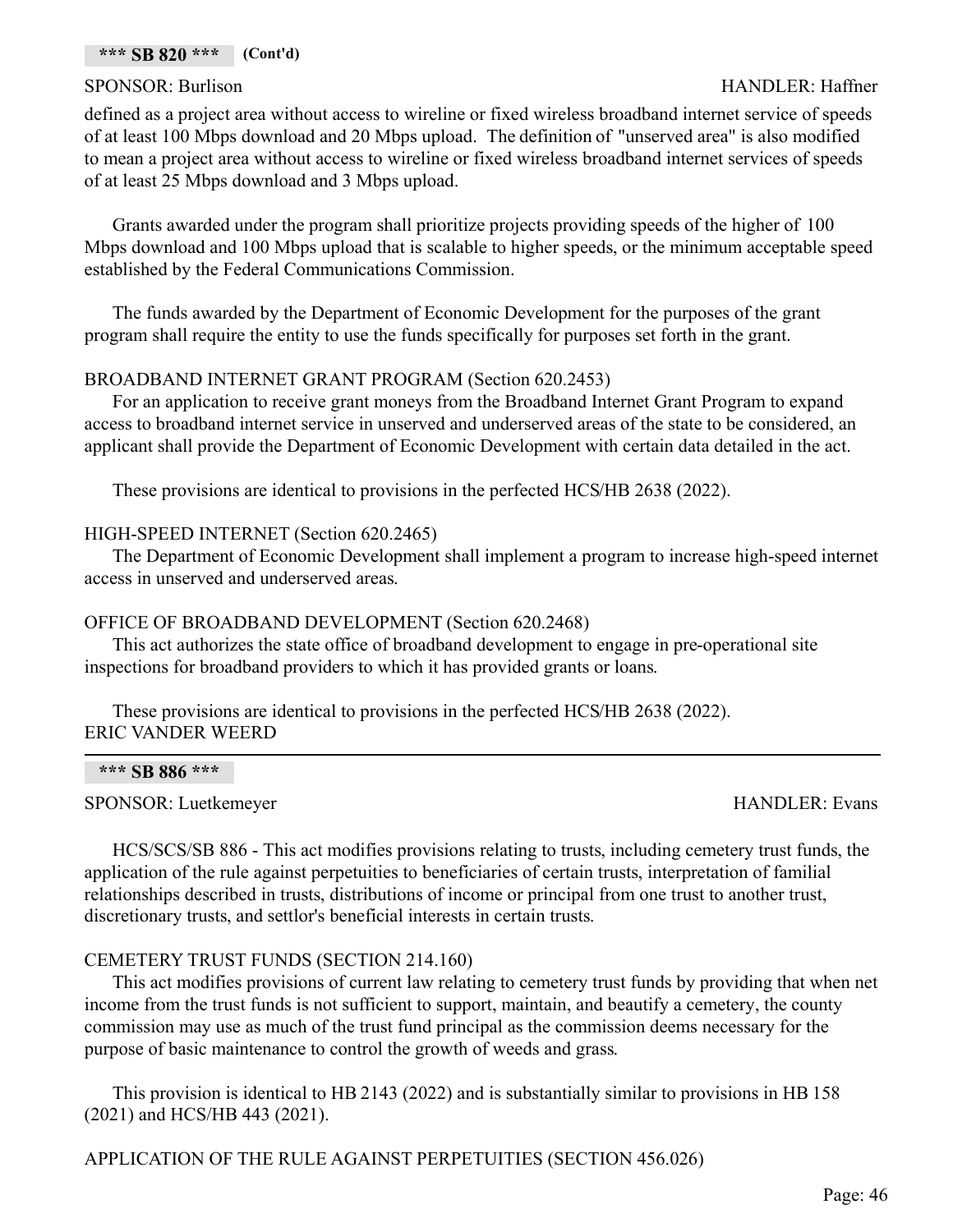### SPONSOR: Luetkemeyer HANDLER: Evans

If there is only one beneficiary who is entitled or eligible to receive distributions of income or principal from the trust and such beneficiary holds a general power of appointment over the trust with no other person having a power to appoint any part of the trust to anyone other than the beneficiary, then the beneficiary has a vested interest in the trust for purposes of determining whether a trust is subject to the rule against perpetuities.

This provision is substantially similar to a provision in HB 2001 (2022).

# FAMILIAL RELATIONSHIPS (SECTION 456.1-114)

For the purposes of interpreting a term of familial relationship in a trust, a child conceived or born during a marriage is presumed to be a child of the married persons unless a judicial proceeding is commenced before the death of the presumed parent and it is determined that the presumed parent is not the parent of the child.

Additionally, this act provides that a child who is not conceived or born in a marriage is presumed to not be a child of a person who did not give birth to such child unless a judicial proceeding determines such parentage or the person openly recognizes the child as his or her child and such person has not refused to voluntarily support the child. A trustee shall not be liable to any person for exercising discretion in regards to the sufficiency of recognition and support of a child unless the trustee acted in bad faith or with a reckless indifference to the purposes of the trust or the interests of the beneficiaries. Furthermore, a child adopted prior to 18 years of age is a child of the adopting parent and not of the natural parents, except that adoption by a spouse of a natural parent shall have no effect on the relationship between the child and the natural parent.

Finally, the rights afforded to the child shall not be retroactive, but shall apply from the time the relationship is established. The terms of a trust shall prevail over this provision of the act.

This provision is substantially similar to a provision in HB 2001 (2022), HCS/SCS/SB 119 (2021), SB 338 (2021), SCS/HB 585 (2021), HB 758 (2021), the perfected HB 1008 (2021), SCS/HCS/HB 1204 (2021), and SCS/HCS/HB 1242 (2021).

# TRUST DECANTING (SECTION 456.4-419)

Under this act, a trustee, other than a settlor, who has discretionary power to make a distribution, may exercise such power by distributing all or part of the income or principal to a trustee of a second trust. The power may be exercised by distributing property from the first trust to one or more second trusts or by modifying the first trust instrument to become one or more second trusts.

This act provides requirements regarding permissible distributees of second trusts, including that at least one permissible distributee of the first trust shall be a permissible distributee of the second trust immediately after the distribution and that only a beneficiary of the first trust may be a beneficiary of the second trust. In addition, this act modifies the use of powers of appointment in the second trust. The second trust instrument may retain, modify, or omit a power of appointment granted by the first trust and the second trust instrument may create a general or nongeneral power of appointment if the powerholder is a beneficiary of the second trust. Furthermore, this act provides that a special-needs fiduciary may exercise the authority to make a distribution to a second trust if the second trust is a special-needs trust that has a beneficiary with a disability and if the fiduciary determines that the exercise of authority will further the purposes of the trust.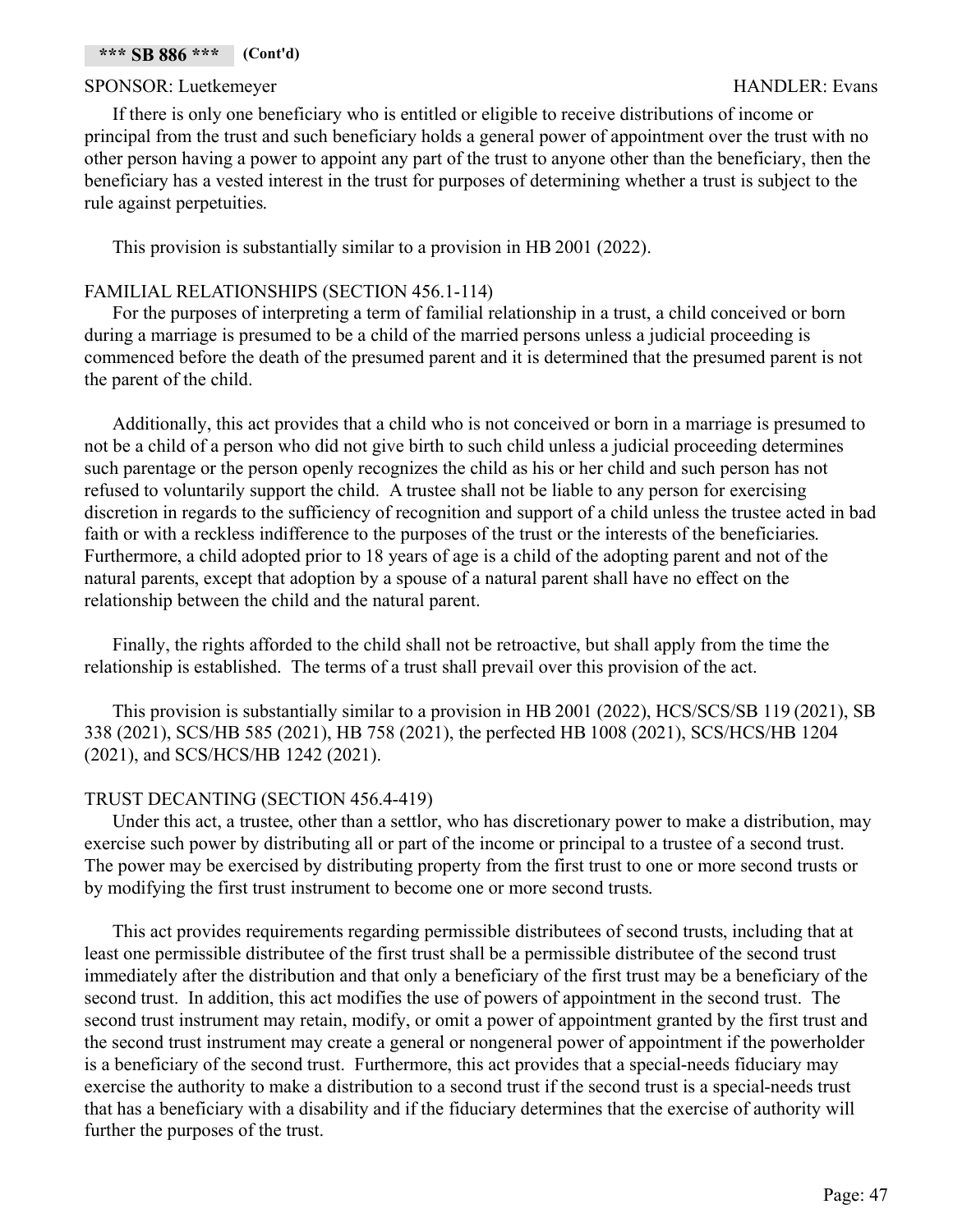#### SPONSOR: Luetkemeyer HANDLER: Evans

The act repeals the current provisions regarding a second trust's beneficiaries, the limitations on a trustee's authority to make distributions from the first trust in certain circumstances, trust contributions treated as gifts, and the exercise of the discretionary power to reduce the income interest of any income beneficiary in certain trusts. The act provides that if the exercise of the distribution authority is limited by an ascertainable standard, under which the trustee exercising such authority is a permissible distributee of the first trust, then the discretionary power shall be subject to at least the same standard as the first trust and the trust instrument for the second trust shall not modify powers of appointment nor grant a power of appointment to a trustee who did not exist in the first trust.

A second trust shall not include or omit terms that would prevent the first trust property from qualifying as a marital deduction, as a charitable deduction, for exclusion from the gift tax, as a qualified subchapter-S trust, or for a zero inclusion ratio for purposes of the generation skipping transfer tax under the Internal Revenue Code. Additionally, if the first trust property includes shares of an S-corporation's stock and the first trust is a permitted shareholder, then the trustee of the first trust may exercise the authority with respect to the S-corporation stock if the second trust is a permitted shareholder.

Currently, a notification shall be made at least sixty days prior to making a discretionary distribution to the permissible distributees of the second trust or if none then to the qualified beneficiaries of the second trust. This act requires that the notification be made to the permissible distributees of the first trust and to the permissible distributees of the second trust.

The second trust may have a duration that is the same as the first trust. However, the property of the second trust that is attributable to the first trust is subject to the rules governing maximum perpetuity, accumulation, or suspension of the power of alienation that apply to the property of the first trust. This provision shall not preclude the creation of a general power of appointment in the second trust instrument.

In the event that part of the second trust instrument does not comply with this act, the exercise of the discretionary power is effective and the provisions of the second trust instrument that are not permitted in or are required to be in the trust instrument are deemed void or included to the extent necessary to comply.

This provision is identical to a provision in HCS/SCS/SB 119 (2021), in SB 338 (2021), in SCS/HB 585 (2021), in HB 758 (2021), in SCS/HCS/HB 1204 (2021), and in SCS/HCS/HB 1242 (2021), is substantially similar to a provision in HB 2001 (2022) and in the perfected HB 1008 (2021), and is similar to HB 929 (2021), HB 2533 (2020), SB 418 (2019), and HB 1041 (2019).

# DISCRETIONARY TRUSTS AND SETTLOR'S BENEFICIAL INTEREST (SECTION 456.5-504 AND 456.5-505)

This act that no creditor or other person making a claim against a beneficiary shall be entitled to any information relating to the trust's assets or other trust records if distributions to the beneficiary are solely within the discretion of the trustee. Furthermore, this provision shall apply during the term of the trust, regardless of whether the beneficiary is also a potential remainder beneficiary of the trust.

Currently, a settlor's creditors may not reach the settlor's beneficial interest in an irrevocable trust with a spendthrift provision, regardless of any testamentary power of appointment retained by the settlor that is exercisable by the settlor in favor of certain appointees. This act modifies the provision to state that a settlor's creditors may not reach the settlor's beneficial interest in such a trust, regardless of any testamentary power of appointment that is exercisable by the settlor, by a will or other written instrument,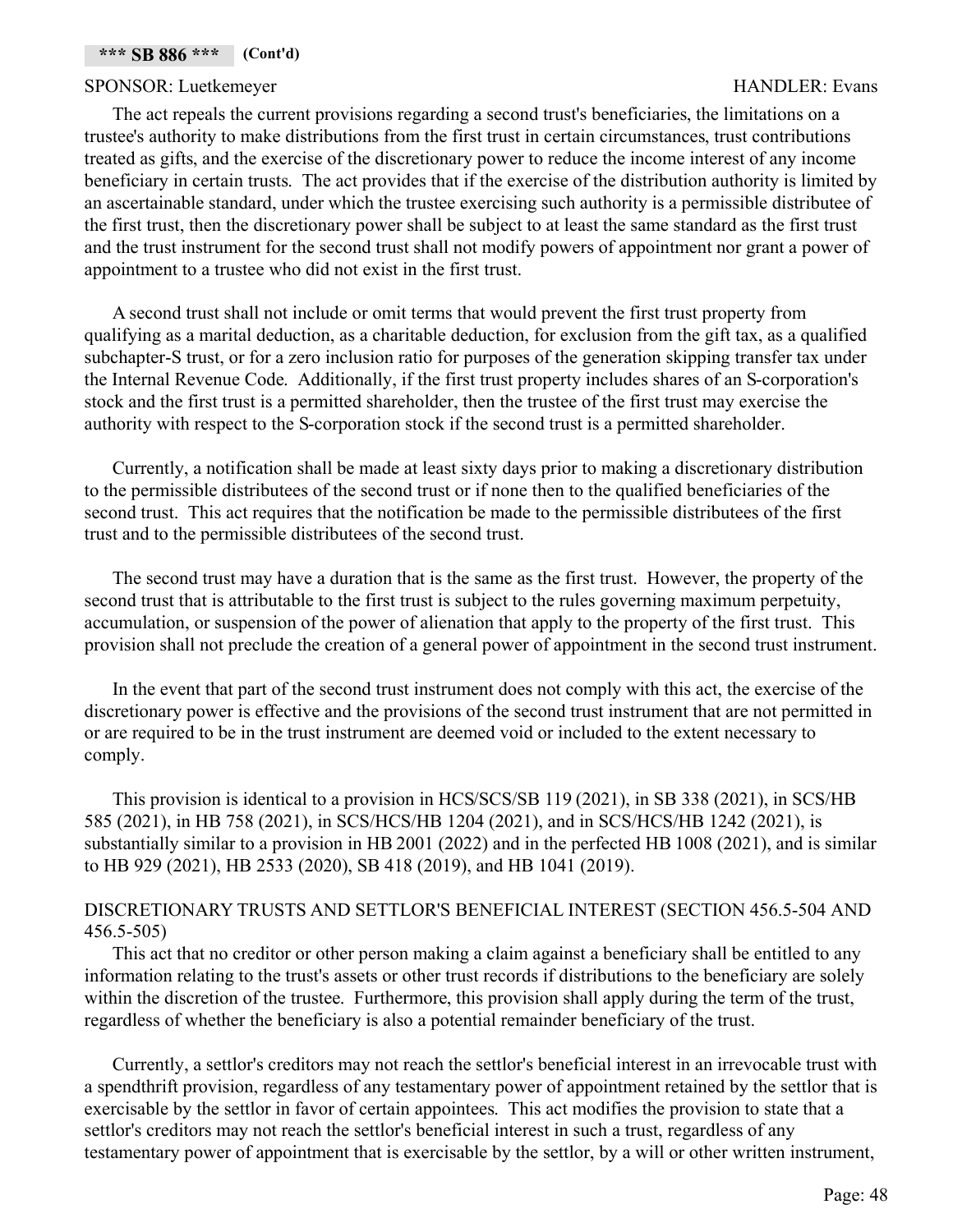in favor of certain appointees or regardless of the settlor's power to veto distributions from the trust.

A settlor of the following trusts shall not be treated as the settlor of any other trust created pursuant to the exercise of a power of appointment if the settlor is the beneficiary of the trust created:

(1) An irrevocable inter vivos trust for the benefit of the settlor's spouse that qualifies for certain marital deductions from the federal gift tax;

(2) An irrevocable inter vivos trust for the benefit of the settlor's spouse, or the spouse and other beneficiaries, where the spouse is the beneficiary who exercises the power of appointment to create the additional trust; and

(3) An irrevocable inter vivos trust where any beneficiary exercises a general power of appointment to create the additional trust. KATIE O'BRIEN

| *** SB 987 *** |
|----------------|
| SPONSOR: Bean  |

SB 987 - Current law defines "nonfloating facility" for the purposes of licensing excursion gambling boats as a structure within one thousand feet of the Missouri or Mississippi River. This act requires such structure to be within one thousand feet from the closest edge of the main channel of the Missouri or Mississippi River. This act also allows the water beneath or inside of such facility to be in tanks in addition to rigid or semirigid storage containers or structures. (Section 313.800)

This act also makes technical corrections to provisions relating to the transition from a floating facility to a nonfloating facility. (Section 313.805)

This act is identical to HB 2607 (2022) and to a provision in SS/HB 2400 (2022). JOSH NORBERG

# **\*\*\* SCR 25 \*\*\***

SPONSOR: Burlison **HANDLER:** Trent

**\*\*\* SB 886 \*\*\* (Cont'd)**

SCR 25 - This concurrent resolution applies to the United States Congress, under the provisions of Article V of the United States Constitution, for the calling of a convention of the states for the limited purpose of proposing an amendment to the U.S. Constitution that limits the number of terms that a person may be elected to the United States House of Representatives and the United States Senate. This application repeals and supercedes the application for an Article V Convention adopted by the General Assembly in SCR 40 (2018).

This concurrent resolution is identical to SCR 8 (2021). JIM ERTLE

**\*\*\* SCR 31 \*\*\***

SPONSOR: Bean HANDLER: Rone

SCR 31 - This resolution approves the Missouri Water Resources Plan and its implementation.

This resolution is identical to HCR 72 (2022). JAMIE ANDREWS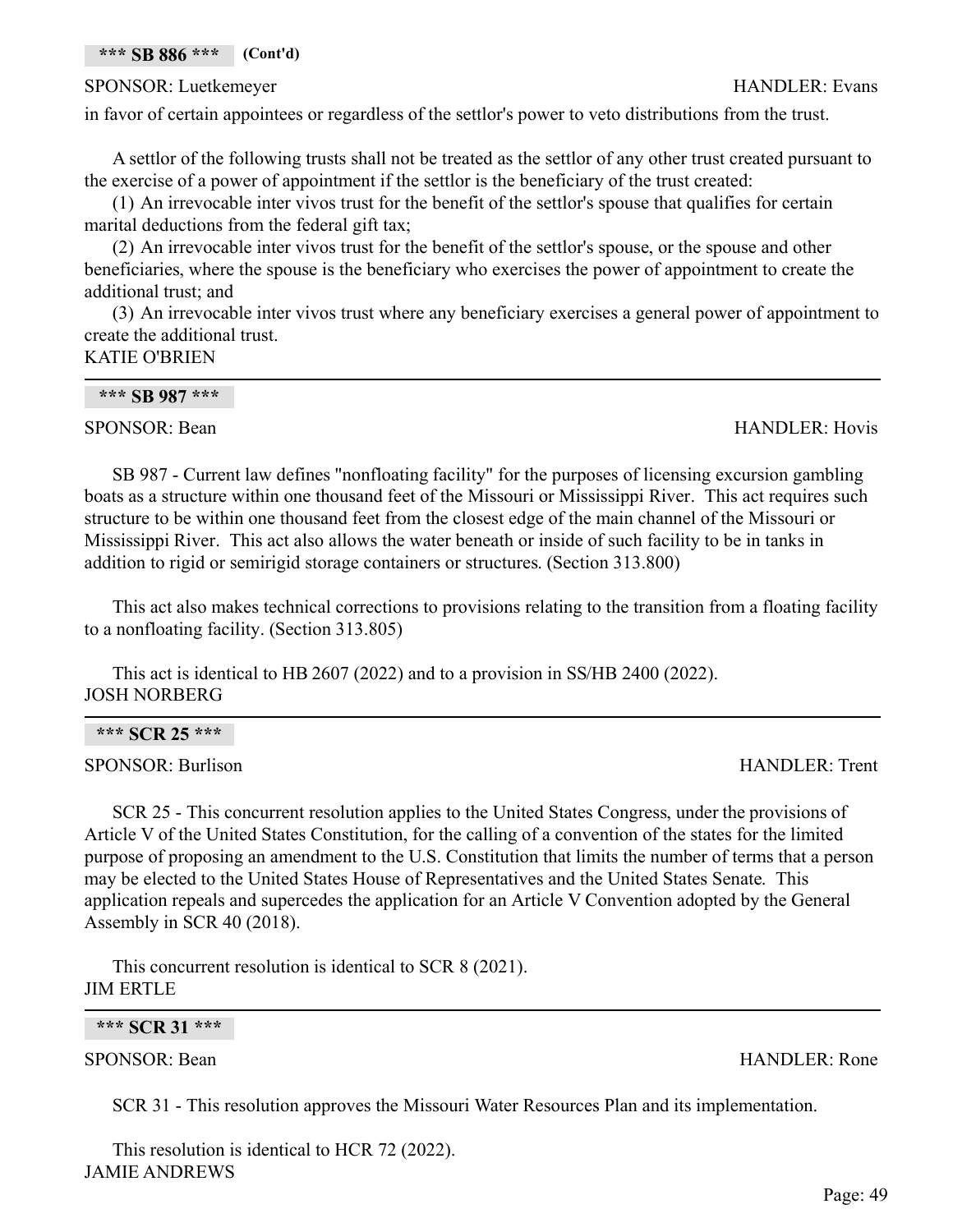SS#2/SJR 38 - Under current law, the General Assembly cannot require a city to increase an activity or service beyond that required by existing law, unless a state appropriation is made to pay the city for any increase costs.

This proposed Constitutional amendment, if approved by the voters, provides an exception to allow for a law that increases minimum funding, if increased before December 31, 2026, for a police force established by a state board of police commissioners to ensure they have additional resources to serve their communities.

MARY GRACE PRINGLE

**\*\*\* HB 1472 \*\*\***

SS#2/SCS/HCS/HB 1472 - This act modifies the offense of money laundering to include when a person conducts a financial transaction with the purpose to promote or aid criminal activity, to disguise criminal activity, to avoid reporting requirements under federal law, or to aid any terrorist threat.

Under this act, a "financial transaction" shall include a transaction involving the movement of funds by wire; a transaction involving monetary instruments such as cryptocurrency, personal checks, bank orders, or money orders; the transfer of title to any real property; or a transfer involving the use of a financial institution as defined in federal law. MARY GRACE PRINGLE

|--|--|--|

SPONSOR: Richey HANDLER: Koenig

SS/SCS/HCS/HB 1552 - This act modifies provisions relating to alternative education programs.

FUNDING FOR CHARTER SCHOOLS (Section 160.415)

In addition to any state aid remitted to charter schools, the Department of Elementary and Secondary Education shall remit to any charter school an amount equal to the weighted average daily attendance (WADA) of the charter school multiplied by the difference of:

1) The amount of state and local aid per WADA received by the school district in which the charter school is located, not including any funds remitted to the charter school in the district; and

2) The amount of state and local aid per WADA of the charter school received by the charter school.

When calculating such amount, the Department shall utilize the most current data to which the Department has access.

The funding calculation above shall apply to charter schools operated only in certain locations as stated in the act.

The members of a governing board of a charter school shall be residents of the state of Missouri.

Any charter school management company operating a charter school in the state shall be incorporated as a nonprofit corporation under provisions of law relating to nonprofit corporations.

#### **\*\*\* SJR 38 \*\*\***

## SPONSOR: Luetkemeyer HANDLER: Brown

SPONSOR: Pike HANDLER: White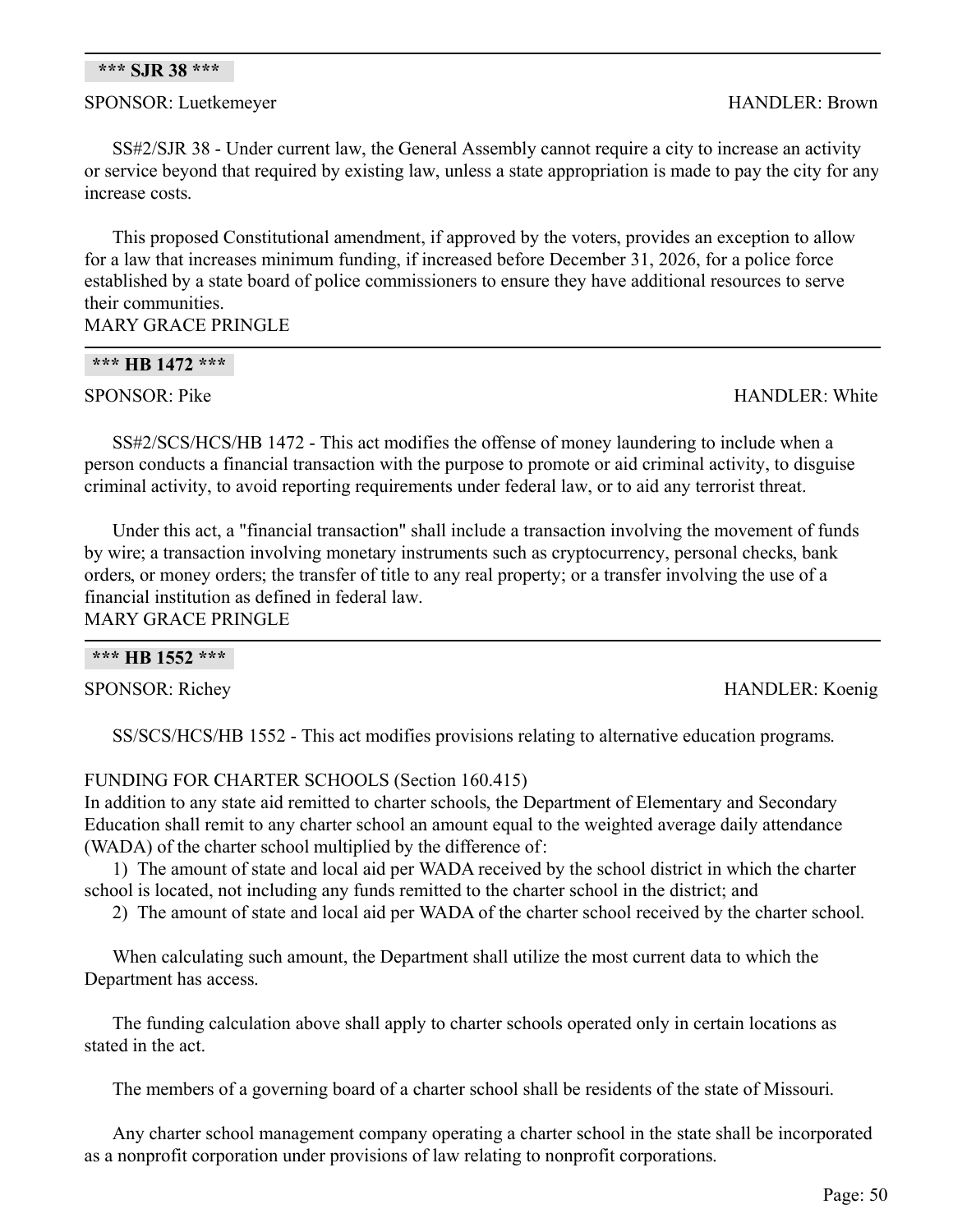#### **\*\*\* HB 1552 \*\*\* (Cont'd)**

Beginning July 1, 2023, provisions of law relating to lactation accommodations for employees, teachers, and students shall be applicable to charter schools.

Finally, charter schools shall publish their annual performance report on the school's website in a downloadable format.

## CHARTER PUBLIC SCHOOL COMMISSION (Section 160.425)

This act establishes the Charter Public School Commission Revolving Fund in the State Treasury. Sponsorship funding due to the Charter Public School Commission from the Department of Elementary and Secondary Education in the Commission's role as a charter school sponsor shall be deposited into the Fund.

This provision is identical to SB 1082 (2022) and SB 328 (2021).

## VIRTUAL EDUCATION PROGRAM (Section 161.670)

This act modifies provisions relating to the virtual school program.

The Missouri Course Access and Virtual School Program shall offer nonclassroom-based instruction in a virtual setting.

Student attendance in a virtual program shall only be included in any district pupil attendance calculation or charter school pupil attendance calculation for the calculation and distribution of state school aid using current year pupil attendance for full-time virtual program pupils.

The act changes the definition of a "full-time equivalent student" to mean a student who is enrolled in the instructional equivalent of 6 credits per regular term.

Pursuant to an education services plan and collaborative agreement, full-time equivalent students may be allowed to use a physical location of the resident school district for all or some portion of ongoing instructional activity.

A full-time virtual school program serving full-time equivalent students shall participate in the statewide assessment system, with the results to be assigned to the designated attendance center of the full-time virtual school program. The academic performance of any student who disenrolls from a full-time virtual school program and enrolls in a public school or charter school shall not be used in determining the annual performance report score of the attendance center or school district in which the student enrolls for 12 months from the date of enrollment.

A public institution of higher education operating a full-time virtual school program shall be subject to all requirements applicable to a host school district with respect to its full-time equivalent students.

The act modifies under what circumstances a school district or charter school shall pay for a student's enrollment in a virtual school course.

The act repeals a provision stating that school counselors shall not be required to approve or disapprove a student's enrollment in the virtual school program.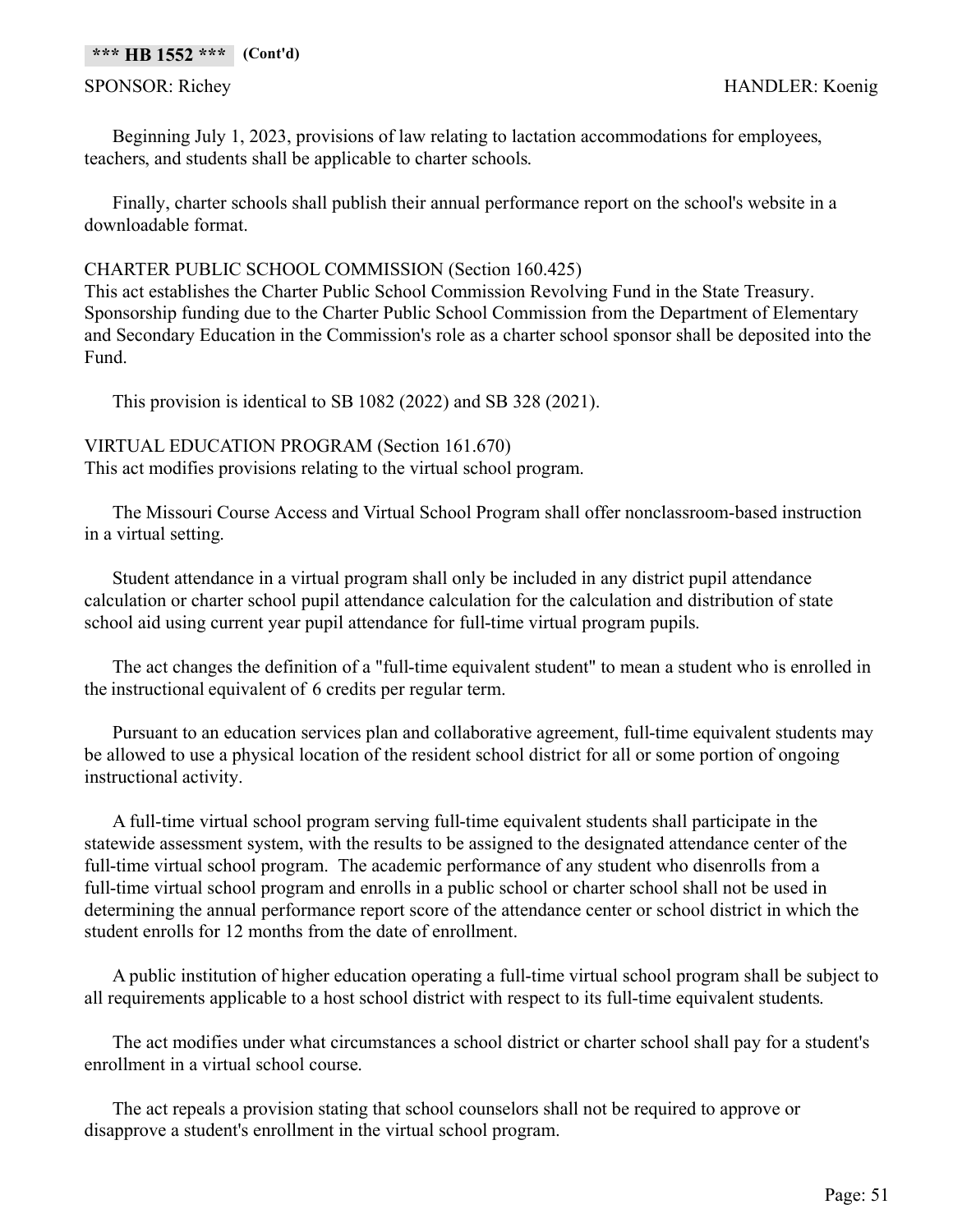# SPONSOR: Richey HANDLER: Koenig

When a school delineates a policy by which a student may enroll in a virtual school course, such policy shall ensure that available opportunities for in-person instruction are considered prior to moving a student to virtual courses. Such policy shall also allow for continuous enrollment throughout the school year.

The act repeals a provision stating what shall happen when a student is denied enrollment in the virtual school program.

Good cause justification to disapprove a student's request for enrollment shall be consistent with the determination that would be made for such course request under the process by which a district student would enroll in a similar course offered by a school district or charter school. Appeals of course denials shall be considered under a policy that is substantially similar to the typical process by which appeals would be considered for students seeking to enroll in courses offered by a school district or charter school.

The act requires the Department of Elementary and Secondary Education to adopt a policy for students enrolling in a full-time virtual program, with such policy containing information as stated in the act. Each host district shall implement such policy.

Virtual school programs shall monitor individual student success and engagement and provide regular progress reports for each student at least four times per school year to the school district or charter school. The act repeals a provision requiring school districts and charter schools to monitor student progress and success.

The Department shall monitor the aggregate performance of virtual providers.

An education services plan may require an eligible student to have access to student facilities of the resident school district during regular school hours. The plan shall provide for reimbursement of the resident school district for such access.

The act creates a definition for "instructional activities" and states that a full-time virtual school shall develop a policy setting forth consequences for a student who fails to complete the required instructional activities. If a full-time virtual school disenrolls a student for failure to complete required instructional activities, the school shall immediately provide written notification to such student's school district of residence. A student shall be enrolled in a new educational option as stated in the act.

Virtual school programs shall comply with audit requirements under state law, access to public records under state law, and school accountability report cards under state law. Teachers and administrators employed by a virtual provider shall be considered to be employed in a public school for all certification purposes under state law.

On or before January 1, 2023, the Department shall create a guidance document that details options for virtual course access and full-time virtual course access for all students in the state. The document shall be distributed as stated in the act.

These provisions are similar to HCS/HB 1903 (2022). JAMIE ANDREWS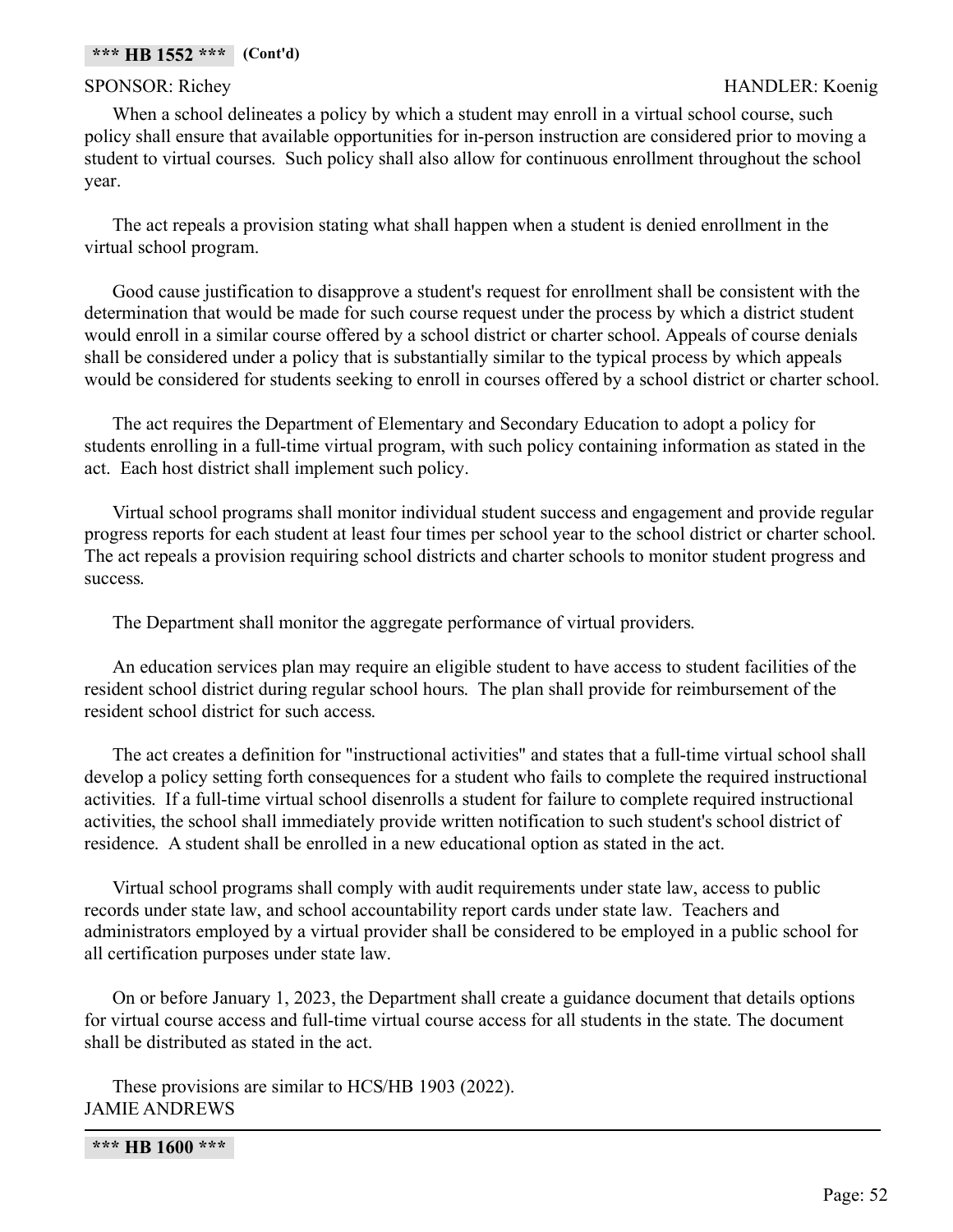HB 1600 - Currently, the Senate and the House of Representatives must each adopt a resolution allowing employees of each body to continue in employment after adjournment of a regular session or sine die adjournment of the General Assembly. This act repeals the requirement of passing such a resolution.

This act is identical to HB 763 (2021). JIM ERTLE

#### **\*\*\* HB 1606 \*\*\***

SPONSOR: McGaugh **HANDLER:** Eslinger

CCS/SS/SCS/HB 1606 - This act modifies provisions relating to county officials.

## COMPENSATION FOR COUNTY CORONERS (Sections 50.327, 58.095, & 58.200)

This act provides that the salary of a coroner in a noncharter county may be set as a base schedule as provided by law subject to an increase up to \$14,000 upon the majority approval of the salary commission.

These provisions are identical to SCS/SB 1128 (2022) and similar to HB 2438 (2022).

Additionally, under current law, when the office of the sheriff is vacant, the county coroner is authorized to perform all the duties of the sheriff, until another sheriff is appointed.

This act provides that if the coroner becomes acting sheriff and the sheriff is no longer receiving the sheriff's salary, the coroner may be paid, in addition to the coroner's salary, the difference between the salaries of the sheriff and coroner so that the coroner receives the equivalent of the sheriff's salary while serving as acting sheriff.

These provisions are identical to SB 1085 (2022) and HB 2175 (2022).

# BASE SALARY SCHEDULES FOR THIRD CLASS COUNTIES (Section 50.327)

This act provides that the salary commission of any third class county may amend the base salary schedules as provided by law for the computation of salaries for county officials to include assessed valuation factors in excess of \$300 million dollars; provided that the percentage of any adjustments shall be equal for all county officials in that county.

These provisions are identical to SB 704 (2022).

# PUBLISHING OF COUNTY FINANCIAL STATEMENTS (Sections 50.815 & 50.820)

This act changes the date counties shall prepare and publish their financial statements from the first Monday in March to June 30th of each year. Additionally, the county treasurer shall not pay the county commission until notice is received from the state auditor that the county's financial statement has been published in a newspaper after the first day of July.

This act also requires second, third, and fourth class counties to produce and publish a county annual financial statement in the same manner as counties of the first classification. The financial statement shall include the name, office, and current gross annual salary of each elected or appointed county official.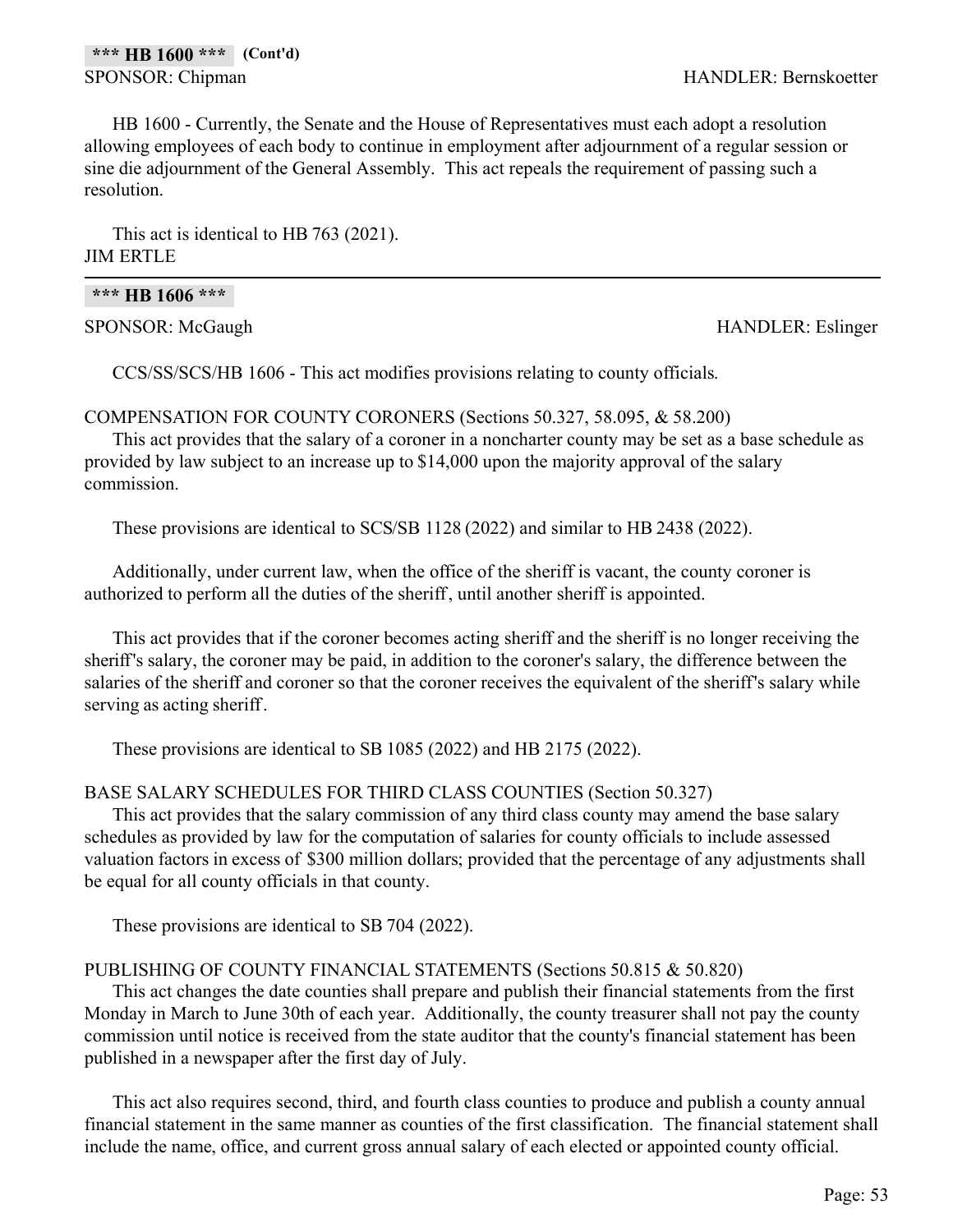The county clerk or other county officer preparing the financial statement shall provide an electronic copy of the data used to create the financial statement without charge to the newspaper requesting the data.

Finally, the newspaper publishing the financial statement shall charge and receive no more than its regular local classified advertising rate as published 30 days before the publication of the financial statement.

These provisions are identical to provisions in SS/SCS/SB 725 (2022), SB 845 (2022), and SB 1191 (2022) and substantially similar to SB 1541 (2022) and HB 381 (2021).

# COUNTY AUDITORS (Section 55.160)

This act provides that, upon request, a county auditor in certain counties shall have access to and the ability to audit and examine claims of every kind and character for which a county officer has a fiduciary duty.

These provisions are substantially similar to SB 889 (2022) and SB 628 (2021).

# BOONE COUNTY SHERIFF (Section 57.317)

Under current law, first and second county sheriffs shall receive salaries equal to 80% of the compensation of associate circuit judges of the county.

This act excludes sheriffs in Boone County.

# DOCUMENTS TO RECORDERS OF DEEDS (Sections 59.310 & 442.130)

This act adds the marital status of all grantors to the deed to the information required on every document presented for recording to recorders of deeds. The recorder of deeds shall not accept any document unless such information is provided.

These provisions are identical to HB 2218 (2022), SB 1190, (2022) and SB 495 (2021).

# NEIGHBORHOOD IMPROVEMENT DISTRICTS (Section 67.457 & 67.461)

Current law requires the governing body of a city or county to provide notice of a public hearing to consider the plans, specifications, and proposed assessment rolls for a neighborhood improvement district (NID), with such notice to be published in a newspaper of general circulation and mailed to each owner of real property subject to assessment within the boundaries of the NID. This act requires such notice to also be given to the Department of Revenue, which shall publish such information on its website.

This act also requires the governing body of a city or county establishing a NID to submit to the State Auditor and the Department of Revenue a description of the boundaries of the district, as well as information on assessments made in the district, as described in the act. The governing body establishing a NID shall not order any assessments on property within the district until such information is submitted.

These provisions are identical to provisions in HCS/SCS/SB 908 (2022).

# COMMUNITY IMPROVEMENT DISTRICTS (Sections 67.1421, 67.1431, & 67.1471)

Current law requires the governing body of a municipality to provide notice of a public hearing to establish or amend a community improvement district (CID), with such notice to be published in a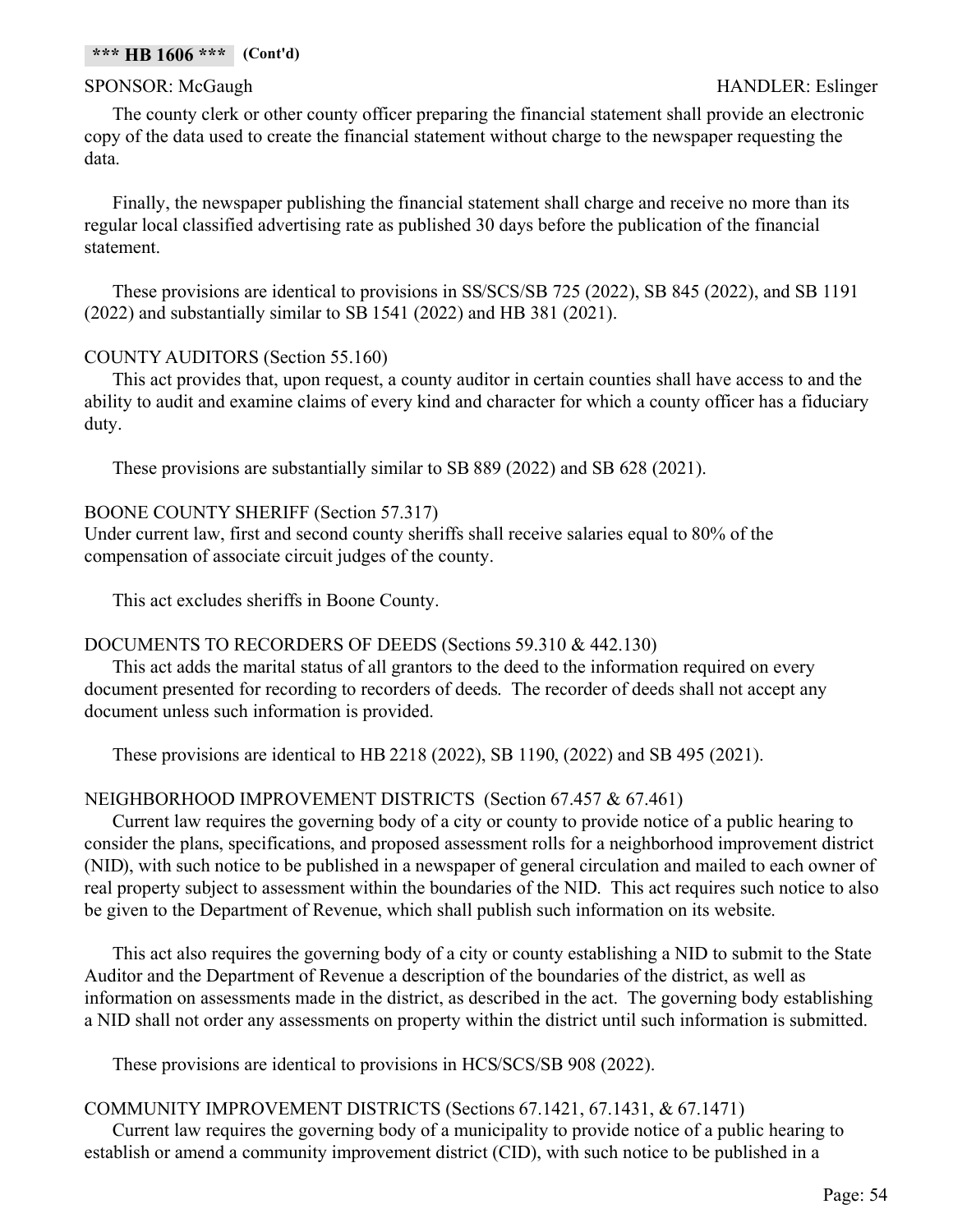newspaper of general circulation and mailed to each owner of real property within the boundaries of the CID. This act requires such notice to also be given to the Department of Revenue, which shall publish such information on its website.

This act also requires the governing body of a city or county establishing a CID to submit to the State Auditor and the Department of Revenue a description of the boundaries of the district, as well as the rates of property tax and sales tax in the district, as described in the act. The governing body establishing a CID shall not collect any taxes or assessments until such information is submitted.

Current law also requires the governing board of a CID to provide a proposed annual budget to the governing body of the city, as well as submit a report including financial and other information to the municipal clerk and the Department of Economic Development. This act requires such information to also be sent to the Department of Revenue and the State Auditor. (Section 67.1471)

These provisions are identical to provisions in HCS/SCS/SB 908 (2022).

# HOMELESSNESS PROGRAMS (Section 67.2300)

This act provides that state funds for homelessness shall be used for certain facilities, including parking areas, camping facilities, and short-term shelters, and shall comply with certain requirements as provided in the act. Additionally, any person that owns or operates a private camping facility pursuant to this act shall be immune from liability as provided in the act.

State funds otherwise used for permanent housing projects shall be used to assist individuals with substance use, mental health treatment, and other services like short-term housing. Any state department that is authorized to allocate funds for housing or homelessness shall award certain funds as performance payments for political subdivisions that reduce the number of individuals with days unhoused, days in jail, or days hospitalized.

This act provides that no person shall be permitted to use state-owned lands for unauthorized sleeping, camping, or long-term shelters. Any violation shall be a Class C misdemeanor; however the first offense shall be a warning with no citation.

A political subdivision shall not adopt any policy under which the political subdivision prohibits the enforcement of any ordinance prohibiting public camping, sleeping, or obstruction of sidewalks. The Attorney General shall have the power to bring a civil action to enjoin the political subdivision from failing to enforce provisions of this act.

Any political subdivision with a higher per-capita homelessness rate than the state average according the U.S. Census and Department of Housing and Urban Development data shall receive no further state funding until the department awarding the funds determines the political subdivision has a lower homelessness rate than the state average or it enforces ordinances prohibiting unauthorized sleeping and camping.

This act shall not apply to shelters for domestic violence victims.

The provisions of this act shall be effective on January 1, 2023.

These provisions are substantially similar to SCS/SB 1106 (2022).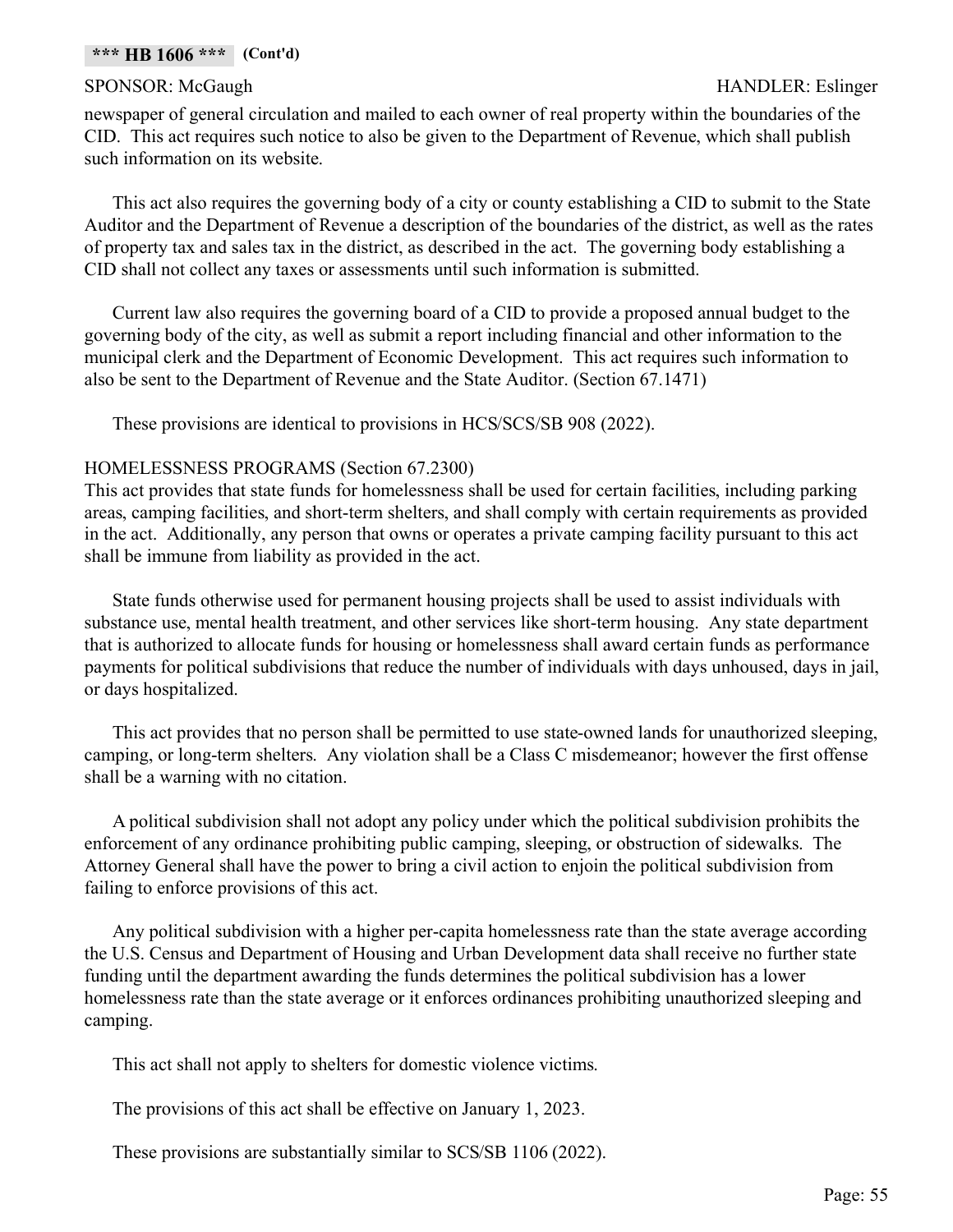# LAGERS (Section 70.631)

Currently, political subdivisions located in third class counties and Cape Girardeau County may, by majority vote of the governing body, elect to cover certain employee classes as public safety personnel members in the Local Government Employees' Retirement System (LAGERS). This act removes this restriction and allows any political subdivision to cover such employee classes.

This provision is identical to provisions in SCS/HB 1541 (2022), SB 655 (2022), and HB 1298 (2021).

# ACTIONS FOR UNREDEEMED LANDS (Section 92.720)

This act provides that for any improved parcel of land identified as being vacant by St. Louis City operating under the Municipal Land Reutilization Law, the city collector shall, within no more than 2 years after delinquency, file suit in the circuit court against such lands or lots to enforce the lien of the state and the city as provided under the Municipal Land Reutilization Law. The failure of the collector to bring suit within 2 years shall not constitute a defense or bar an action for the collection of taxes.

These provisions are identical to HB 2218 (2022), SB 1190, (2022) and SB 495 (2021).

# FILING FORECLOSURE PETITIONS (Section 92.740)

Currently, a suit for the foreclosure of the tax liens on such lands or lots shall be instituted by filing a petition with the circuit clerk and with the Land Reutilization Authority. This act provides that the circuit clerk shall assign petitions to a single judge in a circuit division and not to any associate division. Additionally, for each petition filed, the city collector shall make available to the public a list detailing each parcel included in the suit.

These provisions are identical to HB 2218 (2022), SB 1190, (2022) and SB 495 (2021).

# REDEMPTION OF LAND BEFORE FORECLOSURE (Section 92.750)

This act adds that for any improved non-homestead parcel, any person having any right, title or interest in, or lien upon, any parcel of real estate may redeem such parcel of real estate at any time prior to the time of the foreclosure sale of such real estate by paying all of the sums due as of the date of redemption to the city collector, including all debts owed to the city.

These provisions are identical to HB 2218 (2022), SB 1190, (2022) and SB 495 (2021).

# NOTICE OF FILING (Section 92.760)

This act provides that the city collector shall mail a notice to the people named in the petition as having an interest in the parcel or lot, or people otherwise known to the collector, at the address most likely to inform the parties of the proceedings.

These provisions are identical to HB 2218 (2022), SB 1190, (2022) and SB 495 (2021).

# FILING OF AFFIDAVITS (Section 92.765)

This act provides that the city collector shall file with the court an affidavit of compliance with all notice requirements for the suit prior to any sheriff's sale. The affidavit shall include the identities of all parties to whom notice was attempted and by what means notice was given.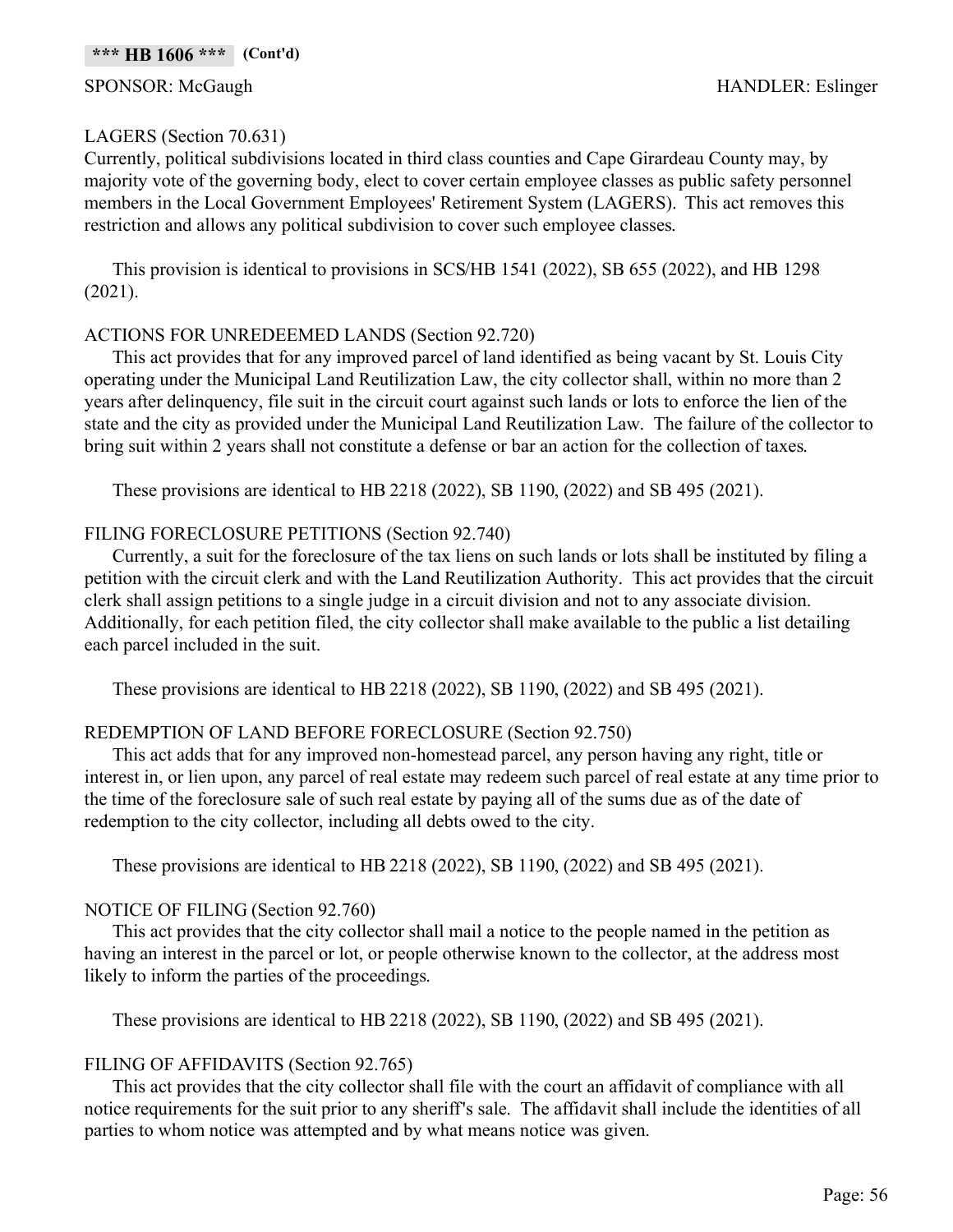These provisions are identical to HB 2218 (2022), SB 1190, (2022) and SB 495 (2021).

# FINAL JUDGMENT (Section 92.775)

Currently, if the parcel of real estate is auctioned off at a sheriff's foreclosure sale for a sum greater than the total amount necessary to pay all the tax bills included in the judgment, all proceedings in the suit shall be ordered dismissed as to taxes owned. This act provides that the receipt of such surplus funds shall constitute a bar to any claim of right, title or interest in, or lien upon the parcel of real estate by the fund recipient.

These provisions are identical to HB 2218 (2022), SB 1190, (2022) and SB 495 (2021).

# NOTICES OF SALE (Section 92.810)

This act provides that no later than 120 days prior to the sheriff's sale, the collector shall obtain a title abstract or report on any unredeemed parcels, which shall include all conveyances, liens, and charges against the real estate, and the names and mailing addresses of any interested parties and lienholders. Additionally, no later than 20 days prior to the sheriff's sale, the collector shall send notice of the sale to the interested parties which shall include the date, time, and place of the sale as well as other information as provided in the act.

This act also modifies the requirement that the collector shall send notice of the sale to the parties having interest in the parcel no later than 40 days prior to the sheriff's sale, rather than 20 days. The notice shall be sent to the addresses most likely to inform the parties of the proceedings.

Finally, no later than 20 days prior to the sheriff's sale, the sheriff shall post a written notice on the parcel in a conspicuous location and attached to a structure. The notice shall describe the property and advise that it is the subject of delinquent land tax collection proceedings and that it may be sold for the payment of delinquent taxes. This notice shall also contain other information as provided in the act. The sheriff shall also attempt in-person notice no later than 20 days prior to the sale to any person found at the property.

These provisions are identical to HB 2218 (2022), SB 1190, (2022) and SB 495 (2021).

# REDEMPTION CONTRACTS (Section 92.815)

This act provides that the city collector shall not enter into a redemption contract with respect to any improved parcel not occupied as a homestead. On an annual basis, the city collector shall make publicly available the number of parcels under redemption contract.

These provisions are identical to HB 2218 (2022), SB 1190, (2022) and SB 495 (2021).

# ACTIONS FOR TEMPORARY POSSESSION OF REAL PROPERTY FOR REHABILITATION (Section 92.817)

The court shall stay the sale of any parcel to be sold under foreclosure in an action for temporary possession of real property for rehabilitation, provided that the party which has brought such an action has, upon order of the court, paid to the circuit court the principal amount of all land taxes then due under the foreclosure judgment prior to the date of sale. Upon the granting by a court of temporary possession of the property, the court shall direct payment to the collector of all principal land taxes paid to the circuit court. Additionally, the court shall order the permanent extinguishment of penalties and interest arising from actions to collect delinquent land taxes.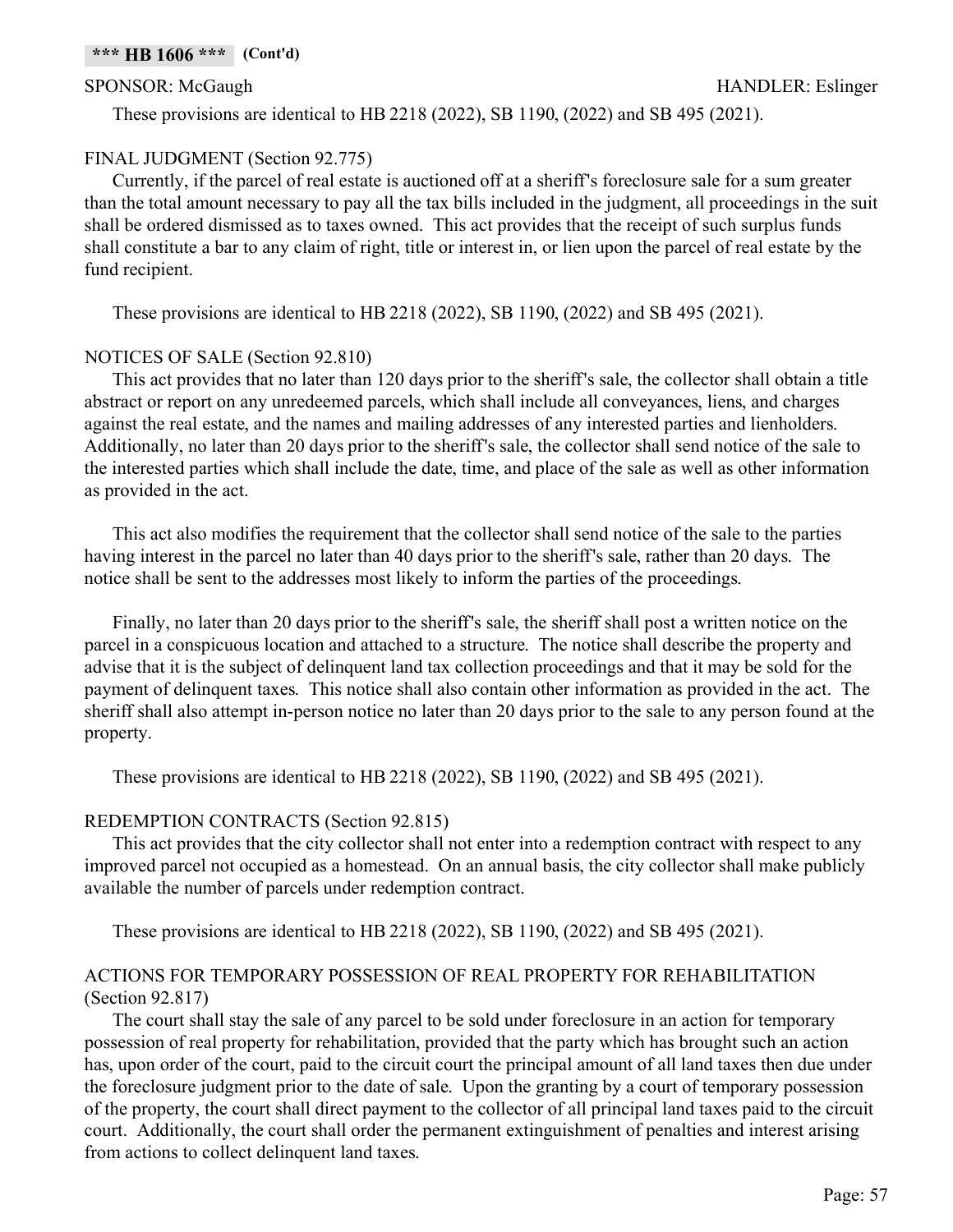If the owner of the parcel moves for restoration of possession, the owner shall pay into the circuit court all land tax amounts currently due, including all penalties. If the court orders the property be restored to the owner, all funds paid on the principal land taxes shall be returned to the payer and all funds paid to the circuit court by the owner shall be paid out to the collector.

These provisions are identical to HB 2218 (2022), SB 1190, (2022) and SB 495 (2021).

# FORECLOSURE SALE BIDS (Section 92.825)

This act provides that no person shall be eligible to bid at the time of the sheriff's sale unless the person has, no later than 10 days before the sale date, demonstrated to the collector or sheriff that they are not the owner of any parcel of real estate in the city which is subject to delinquent taxes or fees. The collector or sheriff may require prospective bidders to submit an affidavit attesting to the bid requirements of this act.

These provisions are identical to HB 2218 (2022), SB 1190, (2022) and SB 495 (2021).

# CONFIRMATION OF SALE (Section 92.840)

This act provides that within 6 months after the sheriff sells the parcel of real estate, the court shall set a hearing to confirm or set aside the foreclosure sale. The court's judgment shall include a specific finding that adequate notice was provided to all necessary parties.

If there are any surplus funds from the sale then 10% of the funds shall be distributed to the Affordable Housing Trust Fund of the city or its equivalent. The city may also, by ordinance, elect to allocate a portion of its share of the sale proceeds towards a fund for the purpose of defending against claims challenging the sufficiency of notice.

Additionally, this act provides that the purchasers of the property shall agree that in the event of their failure to obtain an occupancy permit prior to any subsequent transfer of the property, they shall pay \$5,000 in damages without proof of loss or damages, except these damages shall not constitute a lien on the property. If any purchaser applies for an occupancy permit and inspectors do not inspect the parcel in 120 days, the cost of the application shall be dedicated to the sheriff for the purpose of providing notice to interested parties.

If the sale is not confirmed within 6 months after the sale, any set-aside of the sale, at the discretion of the court or collector, shall include a penalty of 25% of the bid amount over the opening bid amount and shall be paid to the Affordable Housing Trust Fund of the city or its equivalent.

These provisions are identical to HB 2218 (2022), SB 1190, (2022) and SB 495 (2021).

# RECORDING FEE FOR DEED (Sections 92.852 and 92.855)

This act modifies provisions relating to the recording of a sheriff's deed. All such deeds shall be recorded with the recorder of deeds within 2 months after the court confirms the sale, if no proceeding to set aside the confirmation judgment is before the court. The sheriff's deed shall be prima facie evidence that the suit and all proceedings met the requirements of law.

This act repeals the provision that after 2 years from the date of the recording of the deed, there shall be a presumption that the suit and all proceedings met the requirements of law and no suit may be filed to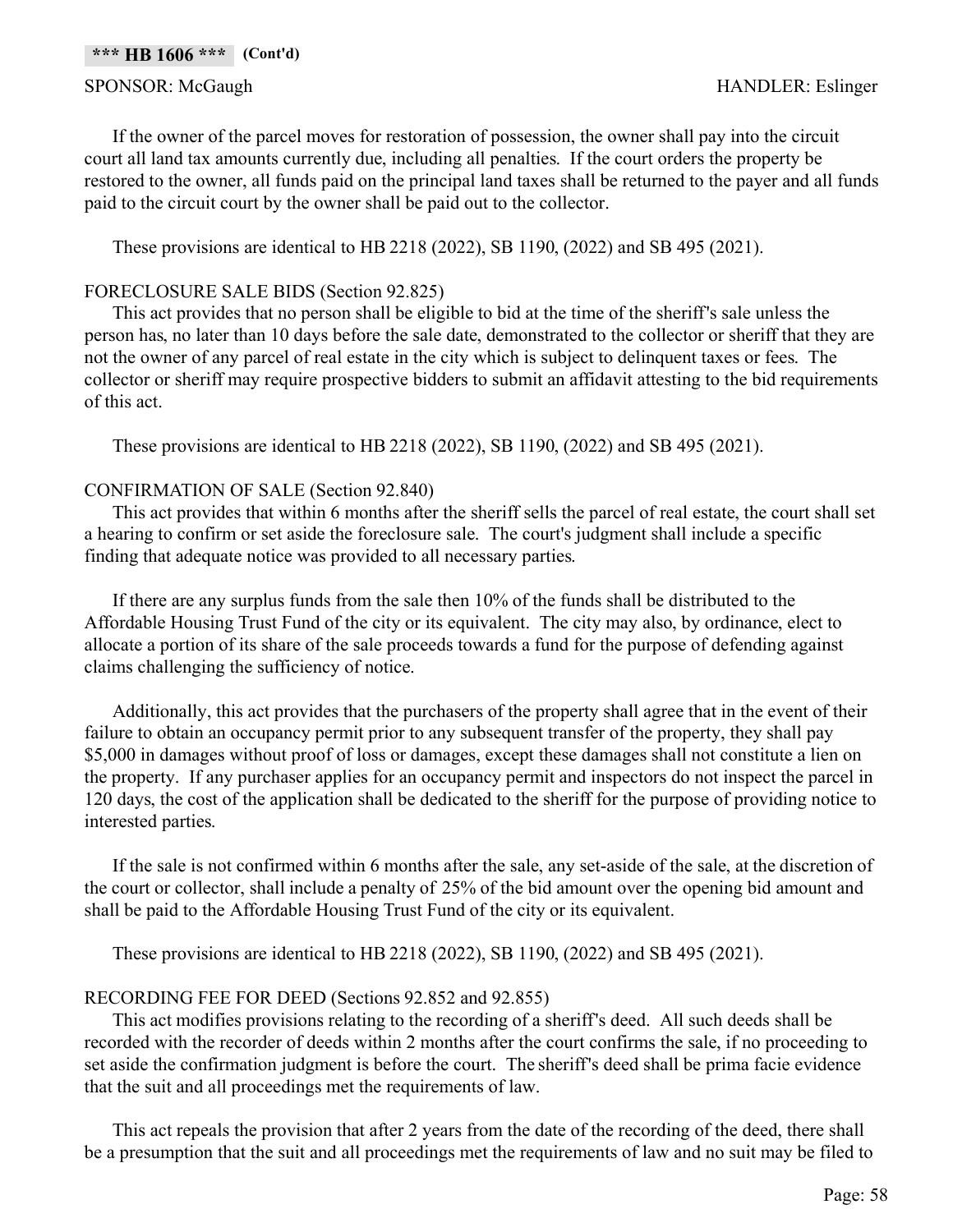## **\*\*\* HB 1606 \*\*\* (Cont'd)**

# SPONSOR: McGaugh HANDLER: Eslinger attack the validity of the claim.

These provisions are identical to HB 2218 (2022), SB 1190, (2022) and SB 495 (2021).

# TAX INCREMENT FINANCING DISTRICTS (Sections 99.825, 99.830, & 99.865)

Current law requires a tax increment financing (TIF) commission to provide notice of a public hearing prior to the adoption of an ordinance proposing a redevelopment plan or project, with such notice to be published in a newspaper of general circulation and mailed to each owner of real property within the boundaries of the TIF district. This act requires such notice to also be given to the Department of Revenue, which shall publish such information on its website.

This act also requires the governing body of the municipality establishing a redevelopment area to submit to the State Auditor and the Department of Revenue a description of the boundaries of the redevelopment area, estimated redevelopment project costs, and the date on which the redevelopment area terminates, as described in the act. The governing body establishing a redevelopment area shall not deposit any payments in lieu of taxes into the special allocation fund until such information is submitted.

Current law also requires the governing body of a municipality to provide notice of a public hearing to be held five years after the establishment of a redevelopment plan, with such notice to be published in a newspaper of general circulation. This act requires such notice to also be given to the Department of Revenue, which shall publish such information on its website.

COUNTY FINANCIAL STATEMENT PENALTIES FOR FAILURE TO FILE (Section 105.145) Under current law, any transportation development district having gross revenues of less than \$5,000 in a fiscal year for which an annual financial statement was not timely filed to the State Auditor is not subject to a fine.

This act provides that any political subdivision that has gross revenues of less than \$5,000 or that has not levied or collected sales or use taxes in the fiscal year for which the annual financial statement was not timely filed shall not be subject to a fine.

Additionally, if failure to timely submit the annual financial statement is the result of fraud or other illegal conduct by an employee or officer of the political subdivision, the political subdivision shall not be subject to a fine if the statement is filed within 30 days of discovery of the fraud or illegal conduct.

If the political subdivision has an outstanding balance for fines at the time it files its first annual financial statement after August 28, 2022, the Director of Revenue shall make a one-time downward adjustment to such outstanding balance in an amount that reduces the outstanding balance by no less than 90%. If the Director of Revenue determines a fine is uncollectable, the Director shall have the authority to make a one-time downward adjustment to any outstanding penalty.

These provisions are identical to provisions in HCS/SS/SCS/HB 724 (2022), SCS/HB 1541 (2022), and HB 2220 (2022) and substantially similar to HB 441 (2021), HB 826 (2021), and to provisions in SCS/SB 527 (2021).

AUCTIONS FOR LAND WITH DELINQUENT PROPERTY TAXES (Sections 140.170 & 140.190) This act allows a county collector to hold an auction of lands with delinquent property taxes through electronic media at the same time as said auction is held in-person.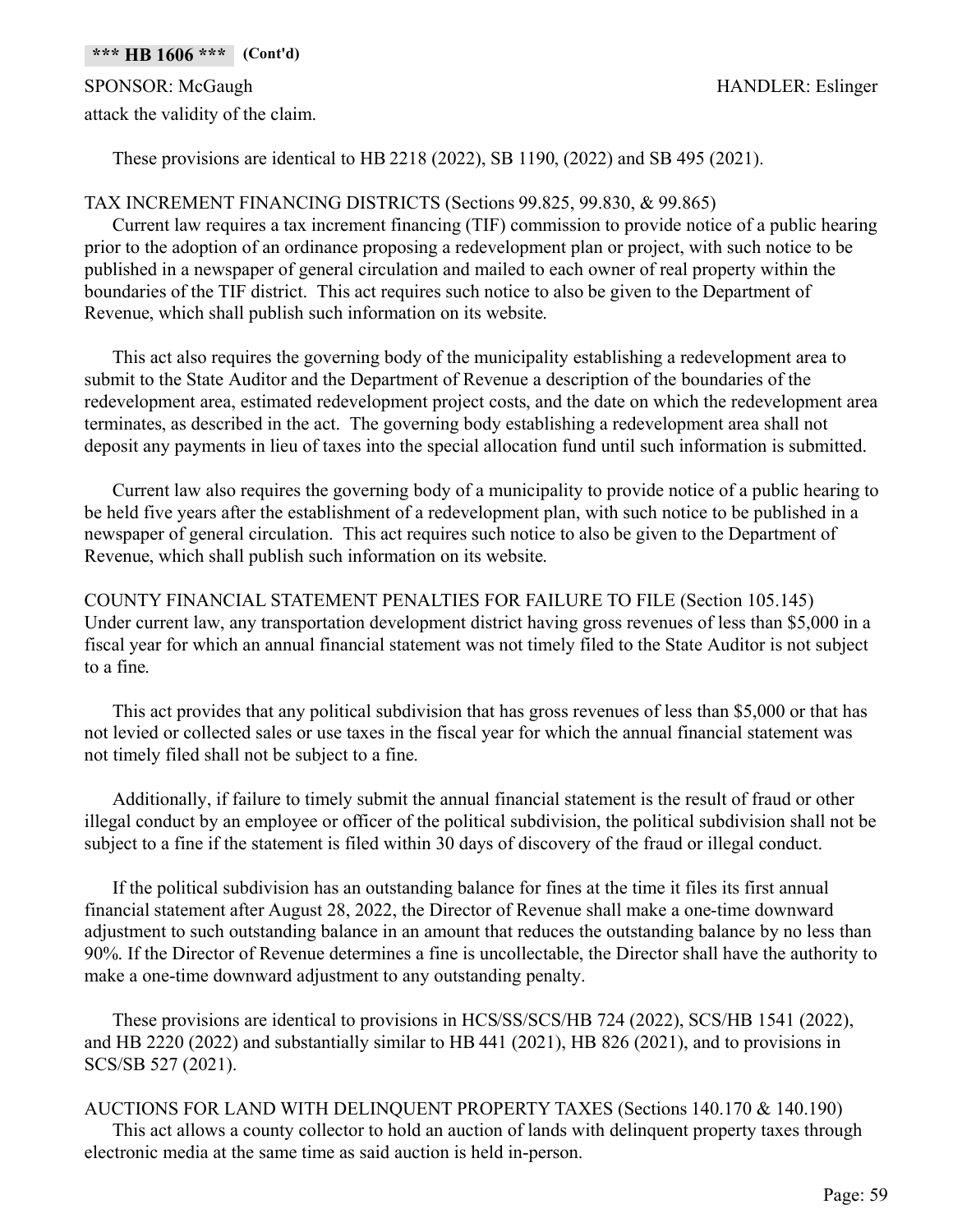### **\*\*\* HB 1606 \*\*\* (Cont'd)**

#### SPONSOR: McGaugh HANDLER: Eslinger

These provisions are identical to SB 1144 (2022).

# FIFA TICKETS SALES TAX EXEMPTION (Section 144.051)

Beginning June 1, 2026, and ending July 31, 2026, this act authorizes a sales tax exemption for the sale of tickets to matches of the 2026 FIFA World Cup soccer tournament held in Jackson County.

These provisions are identical to provisions in SB 652 (2022).

# TRANSPORTATION DEVELOPMENT DISTRICTS (Sections 238.212 & 238.222)

Current law requires a circuit clerk to provide notice to the public that a petition has been filed for the creation of a transportation development district (TDD), with such notice to be published in a newspaper of general circulation. This act requires such notice to also be given to the Department of Revenue, which shall publish such information on its website.

This act also requires the governing body of a local transportation authority establishing a district to submit to the State Auditor and the Department of Revenue a description of the boundaries of the district, as well as the rates of property tax and sales tax in the district, as described in the act. The governing body establishing a TDD shall not collect any taxes until such information is submitted.

These provisions are identical to provisions in HCS/SCS/SB 908 (2022).

# EMERGENCY LIGHTS ON PARK RANGER VEHICLES (Section 304.022)

This act adds vehicles operated by county park rangers to the definition of "emergency vehicle" applicable to yielding the right-of-way and the display of emergency lights.

These provisions are substantially similar to provisions in HB 1637 (2022), SB 1156 (2022), SCS/HB 2088, et al (2022), and HB 2665 (2022).

# SALARIES OF COUNTY PUBLIC ADMINISTRATORS (Section 473.742)

Currently, if a public administrator of a second, third, or fourth class county or of the City of St. Louis elects to be placed on salary, the salary is determined by a schedule based on the average number of open letters in the two years preceding the term in which the salary is elected. This act provides that every public administrator who begins his or her term on or after January 1, 2023, shall be deemed to have elected to receive such salary. This act also provides that a letter of guardianship and a letter of conservatorship shall be counted as separate letters. Additionally, it shall be two letters if the public administrator is appointed by the court as both a guardian and a conservator to the same ward or protectee.

Furthermore, this act provides that upon majority approval by the salary commission, a public administrator may be paid according to the assessed valuation schedule set forth in the act. If the salary commission elects to pay a public administrator according to the assessed valuation schedule, the salary commission shall not elect to change at any future time to pay the public administrator according to the average number of open letters in lieu of paying them according to the assessed valuation schedule.

These provisions are identical to SB 1088 (2022) and substantially similar to HB 2450 (2022) and HB 2450 (2021) and is similar to SB 803 (2020).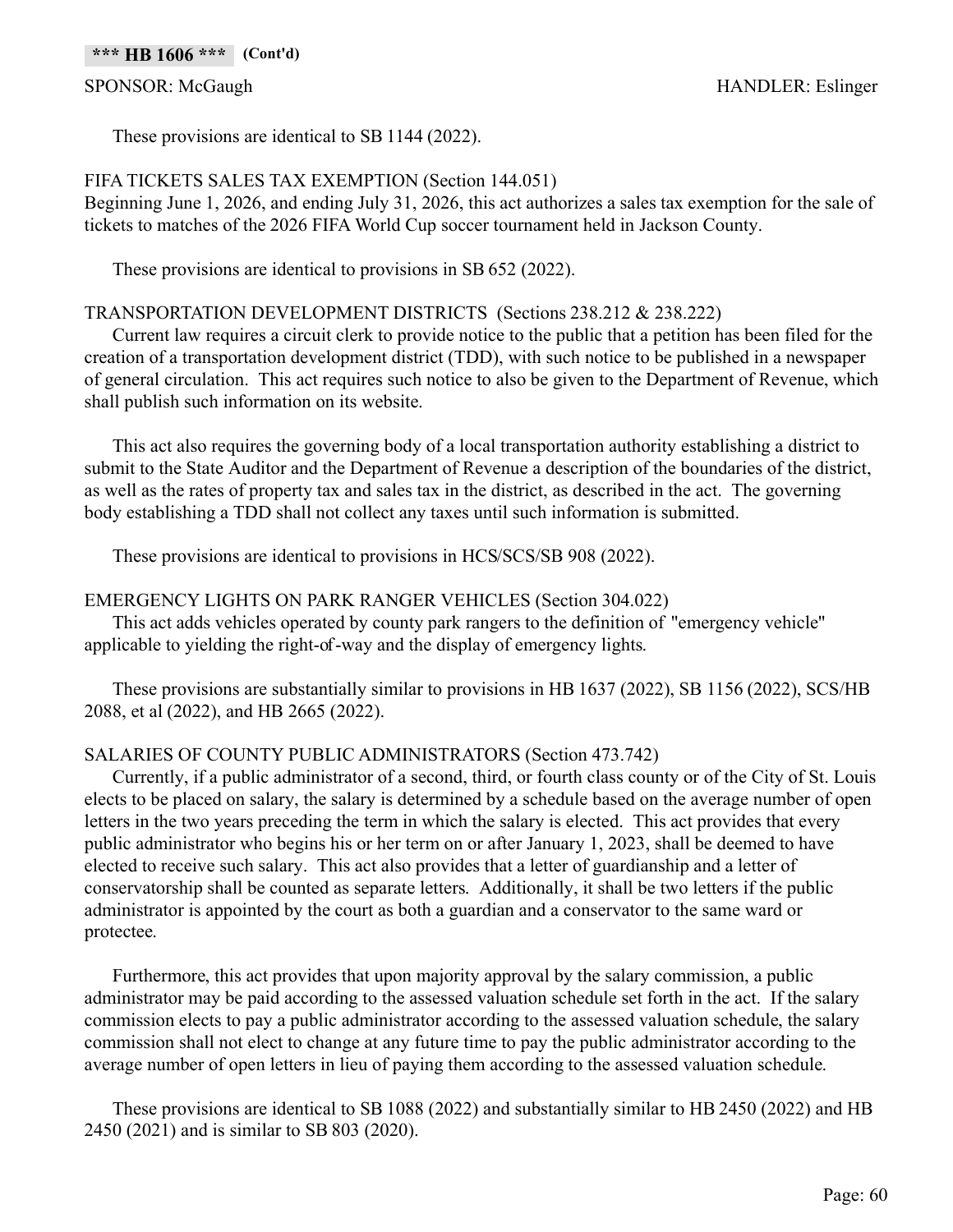### CONDEMNATION PROCEEDINGS (Section 523.061)

Currently, if a party files exceptions to the award by the commissioners in any condemnation case and a jury trial occurs, the circuit judge presiding over the condemnation proceeding shall determine the just compensation for the property, whether a homestead taking has occurred, whether heritage value is payable, and shall increase the jury verdict to provide for the additional compensation when applicable. This act provides if such jury trial shall occur and the circuit judge presiding over the condemnation

proceeding has determined that a homestead taking has occurred or that the heritage value is payable, the circuit judge shall determine the just compensation of the property and shall increase the jury verdict to provide for the additional compensation when applicable.

Additionally, if the plaintiff is a city, town, or village incorporated in this state that moves for the exclusion of the heritage value and shows after an evidentiary hearing by a preponderance of the evidence that the property taken has been abandoned, declared a nuisance and been ordered to be vacated, demolished or repaired after notice and hearing, or materially and negatively contributed to a blighted area, a circuit judge who determines that heritage value is payable shall not increase the commissioners' award nor the jury verdict to provide for the additional compensation due where the heritage value applies.

This act is similar to HCS/HB 2443 (2022).

# LAND CONVEYANCES (Sections 1, 2, 3, 4, & 5)

This act authorizes the conveyance of certain state property located in the city of Kirksville to the Kirksville R-III School District. The act also authorizes the conveyance of certain state property located in the city of Kirksville to Truman State University.

This provision is identical to a provision in SB 1111 (2022) and 1112 (2022) and similar to HB 1597 (2022), SB 599 (2021), and HB 1032 (2021).

This act also authorizes the conveyance of certain state property located in the City of Rolla to Edgewood Investments.

This provision is identical to a provision in SS/SB 997 (2022).

This act also authorizes the conveyance of certain state property located in the City of St. Louis and St. Louis County.

#### VACCINE REQUIREMENTS (Section 6)

This act provides that no public employee shall be required by any political subdivision to receive a vaccination against COVID-19 as a condition of commencing or continuing employment. MARY GRACE PRINGLE

## **\*\*\* HB 1662 \*\*\***

SPONSOR: Fishel HANDLER: Koenig

SS/HCS/HB 1662 - This act enacts provisions relating to restrictions on real property.

# DOCUMENTS TO RECORDERS OF DEEDS (Sections 59.310 and 442.130)

This act adds the marital status of all grantors to the deed to the information required on every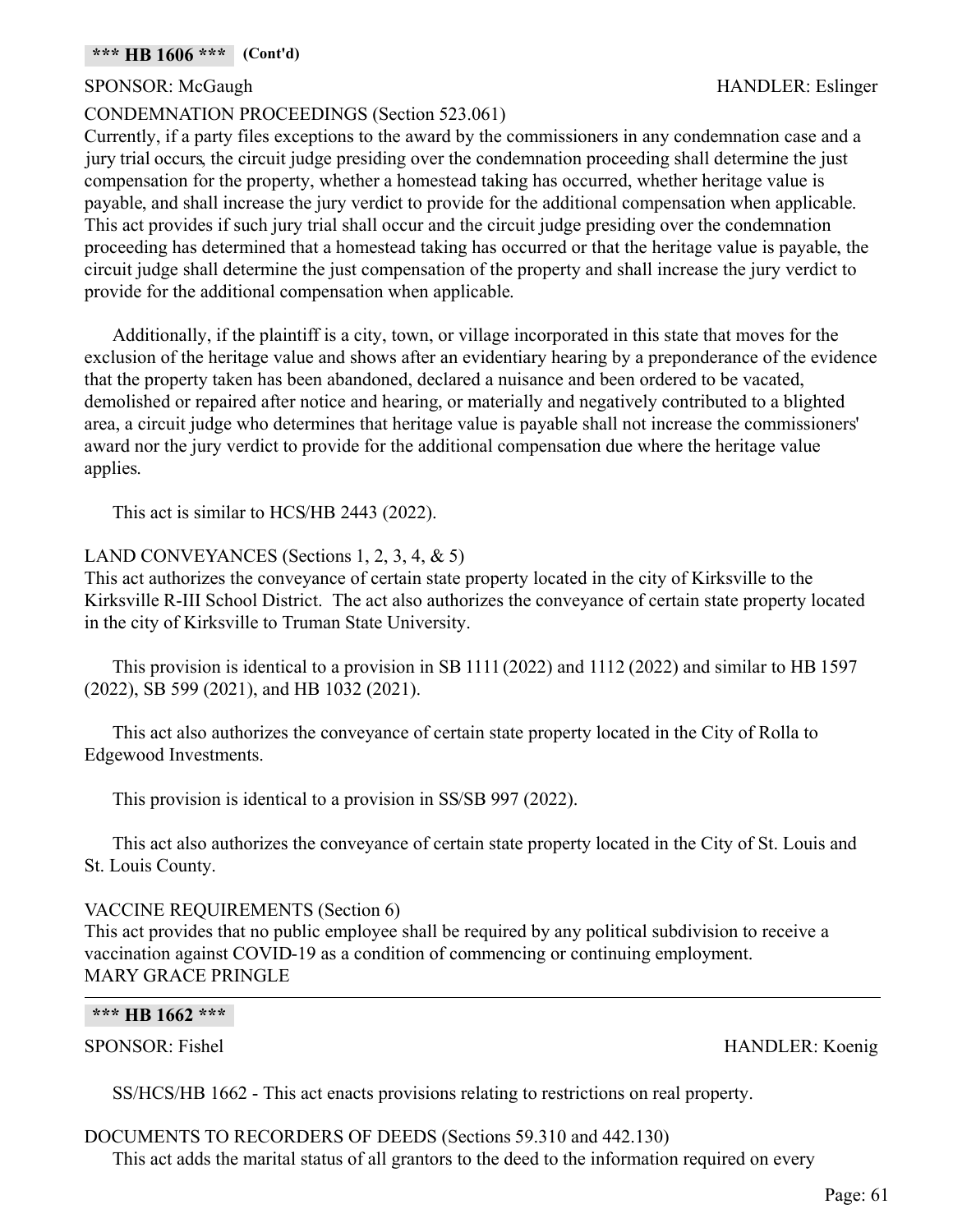### **\*\*\* HB 1662 \*\*\* (Cont'd)**

document presented for recording to recorders of deeds. The recorder of deeds shall not accept any document unless such information is provided.

These provisions are identical to provisions in the truly agreed to and finally passed CCS/SS/SCS/HB 1606 (2022), provisions in SB 1190 (2022), provisions in HB 2217 (2022), and provisions in HCS/HB 2218 (2022), and similar to provisions in SB 495 (2021).

ZONING REGULATIONS ON HOME-BASED WORK BY POLITICAL SUBDIVISIONS (Sections 64.008, 65.710, and 89.500)

The act creates new provisions governing the regulation of home-based work, as defined in the act, by certain political subdivisions. Specifically, counties, municipalities, and townships are prohibited from enacting a zoning ordinance or regulation that:

- Prohibits mail order or telephone sales for home-based work;
- Prohibits service by appointment within the home or accessory structure;
- · Prohibits or requires structural modifications to the home or accessory structure;
- Restricts the hours of operation for home-based work; or

Restricts storage or the use of equipment that does not produce effects outside the home or accessory structure.

Furthermore, any such zoning ordinance or regulation may not explicitly restrict or prohibit a particular occupation.

These provisions do not supersede any deed restriction, covenant or agreement restricting the use of land nor any master deed, by law or other document applicable to a common interest ownership community.

These provisions are identical to provisions in SCS/SB 809 (2022), provisions in SCS/HB 2593 (2022), and provisions in HCS/SS/SCS/SB 931 (2022), and substantially similar to provisions in HCS/SS/SB 807 (2022).

# LOCAL RESTRICTIONS ON HOME-BASED BUSINESSES (Section 71.990)

This act provides that a political subdivision shall not prohibit the operation of a no-impact, home-based business or require a person to apply for any permit or license to operate such a business. However, a political subdivision may establish reasonable regulations on such businesses that are narrowly tailored for the purpose of protecting public health and ensuring the businesses are compliant with state and federal law.

These provisions are similar to provisions in SCS/HB 2593 (2022), provisions in HCS/SS/SCS/SB 931 (2022), and provisions in HCS/SS/SB 807 (2022).

# ACTIONS FOR UNREDEEMED LANDS (Section 92.720)

This act provides that for any improved parcel of land identified as being vacant by St. Louis City operating under the Municipal Land Reutilization Law, the city collector shall, within no more than 2 years after delinquency, file suit in the circuit court against such lands or lots to enforce the lien of the state and the city as provided under the Municipal Land Reutilization Law. The failure of the collector to bring suit within 2 years shall not constitute a defense or bar an action for the collection of taxes.

These provisions are identical to provisions in the truly agreed to and finally passed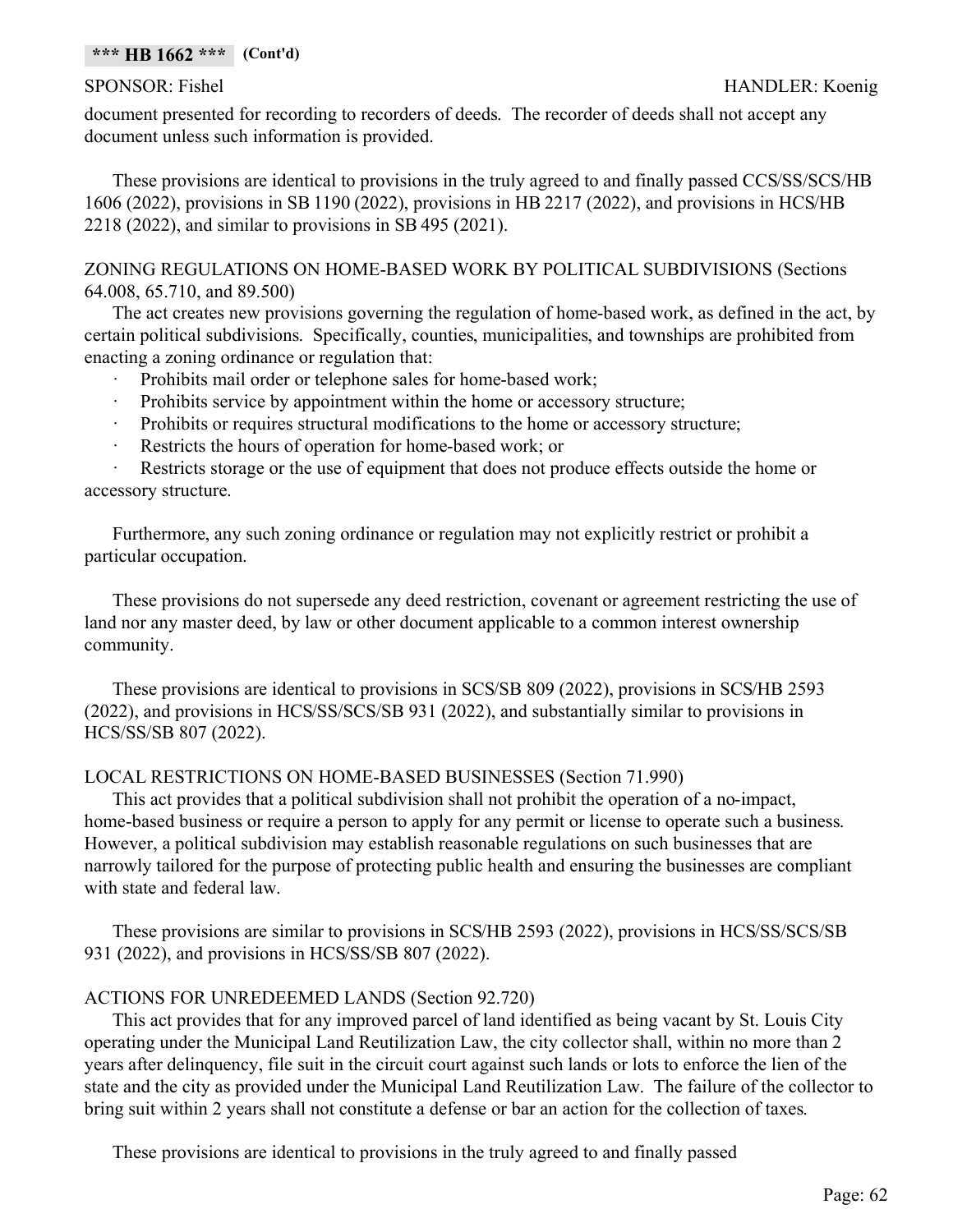### **\*\*\* HB 1662 \*\*\* (Cont'd)**

CCS/SS/SCS/HCS/HB 1606 (2022), provisions in SB 1190 (2022), provisions in HB 2217 (2022), and provisions in HCS/HB 2218 (2022), and similar to provisions in SB 495 (2021).

# FILING FORECLOSURE PETITIONS (Section 92.740)

Currently, a suit for the foreclosure of the tax liens on such lands or lots shall be instituted by filing a petition with the circuit clerk and with the Land Reutilization Authority. This act provides that the circuit clerk shall assign petitions to a single judge in a circuit division and not to any associate division. Additionally, for each petition filed, the city collector shall make available to the public a list detailing each parcel included in the suit.

These provisions are identical to provisions in the truly agreed and finally passed CCS/SS/SCS/HB 1606 (2022), provisions in SB 1190 (2022), provisions in HB 2217 (2022), and provisions in HCS/HB 2218 (2022), and similar to provisions in SB 495 (2021).

## REDEMPTION OF LAND BEFORE FORECLOSURE (Section 92.750)

This act adds that for any improved non-homestead parcel, any person having any right, title or interest in, or lien upon, any parcel of real estate may redeem such parcel of real estate at any time prior to the time of the foreclosure sale of such real estate by paying all of the sums due as of the date of redemption to the city collector, including all debts owed to the city.

These provisions are identical to provisions in the truly agreed to and finally passed CCS/SS/SCS/HCS/HB 1606 (2022), provisions in SB 1190 (2022), provisions in HB 2217 (2022), and provisions in HCS/HB 2218 (2022), and similar to provisions in SB 495 (2021).

# NOTICE OF FILING (Section 92.760)

This act provides that the city collector shall mail a notice to the people named in the petition as having an interest in the parcel or lot, or people otherwise known to the collector, at the address most likely to inform the parties of the proceedings.

These provisions are identical to provisions in the truly agreed to and finally passed CCS/SS/SCS/HCS/HB 1606 (2022), provisions in SB 1190 (2022), provisions in HB 2217 (2022), and provisions in HCS/HB 2218 (2022), and similar to provisions in SB 495 (2021).

# FILING OF AFFIDAVITS (Section 92.765)

This act provides that the city collector shall file with the court an affidavit of compliance with all notice requirements for the suit prior to any sheriff's sale. The affidavit shall include the identities of all parties to whom notice was attempted and by what means notice was given.

These provisions are identical to provisions in the truly agreed to and finally passed CCS/SS/SCS/HCS/HB 1606 (2022), provisions in SB 1190 (2022), provisions in HB 2217 (2022), and provisions in HCS/HB 2218 (2022), and similar to provisions in SB 495 (2021).

# FINAL JUDGMENT (Section 92.775)

Currently, if the parcel of real estate is auctioned off at a sheriff's foreclosure sale for a sum greater than the total amount necessary to pay all the tax bills included in the judgment, all proceedings in the suit shall be ordered dismissed as to taxes owned. This act provides that the receipt of such surplus funds shall constitute a bar to any claim of right, title or interest in, or lien upon the parcel of real estate by the fund recipient.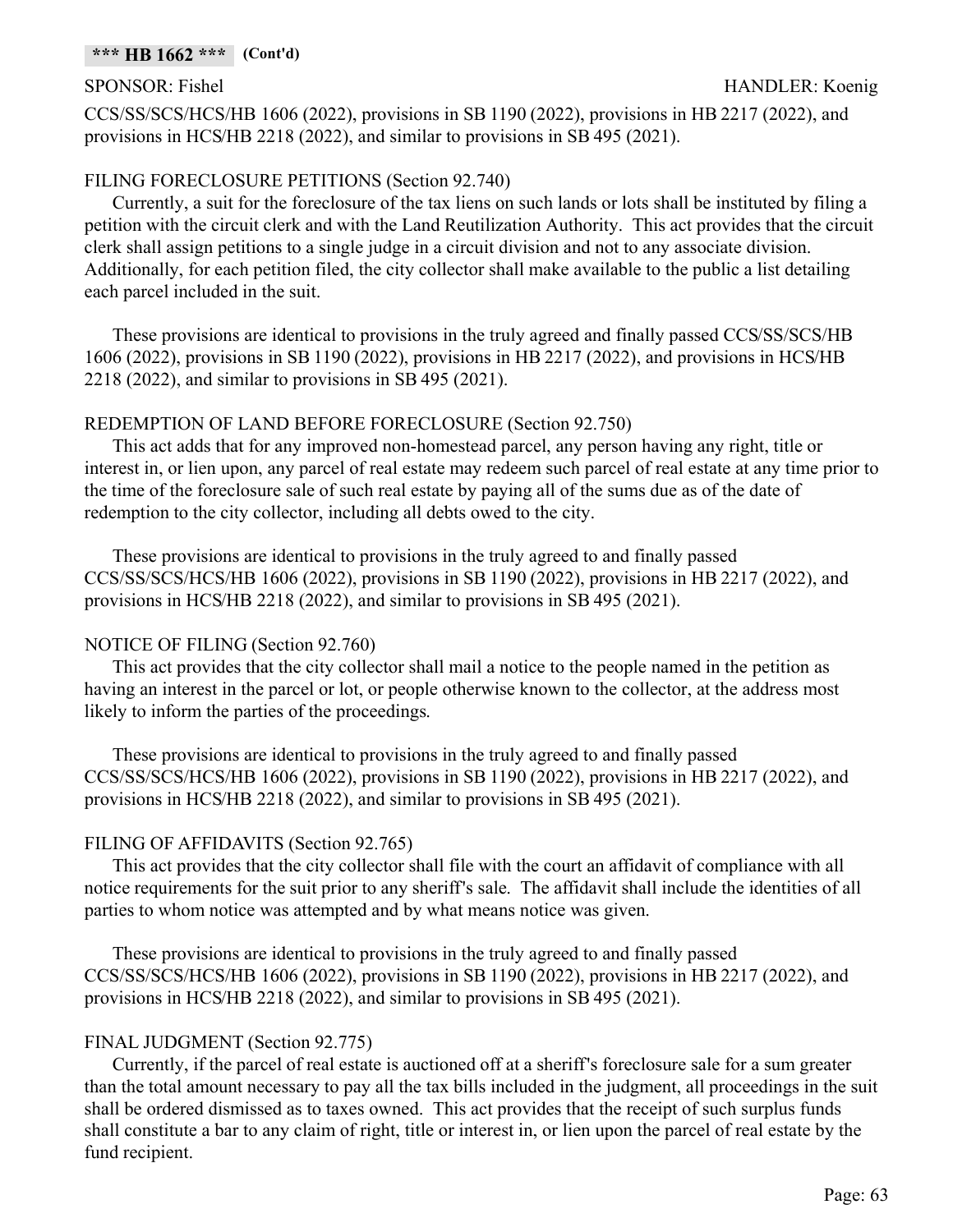These provisions are identical to provisions in the truly agreed to and finally passed CCS/SS/SCS/HCS/HB 1606 (2022), provisions in SB 1190 (2022), provisions in HB 2217 (2022), and provisions in HCS/HB 2218 (2022), and similar to provisions in SB 495 (2021).

# NOTICES OF SALE (Section 92.810)

This act provides that no later than 120 days prior to the sheriff's sale, the collector shall obtain a title abstract or report on any unredeemed parcels, which shall include all conveyances, liens, and charges against the real estate, and the names and mailing addresses of any interested parties and lienholders. Additionally, no later than 20 days prior to the sheriff's sale, the collector shall send notice of the sale to the interested parties which shall include the date, time, and place of the sale as well as other information as provided in the act.

This act also modifies the requirement that the collector shall send notice of the sale to the parties having interest in the parcel no later than 40 days prior to the sheriff's sale, rather than 20 days. The notice shall be sent to the addresses most likely to inform the parties of the proceedings.

Finally, no later than 20 days prior to the sheriff's sale, the sheriff shall post a written notice on the parcel in a conspicuous location and attached to a structure. The notice shall describe the property and advise that it is the subject of delinquent land tax collection proceedings and that it may be sold for the payment of delinquent taxes. This notice shall also contain other information as provided in the act. The sheriff shall also attempt in-person notice no later than 20 days prior to the sale to any person found at the property.

These provisions are identical to provisions in the truly agreed to and finally passed CCS/SS/SCS/HCS/HB 1606 (2022), provisions in SB 1190 (2022), provisions in HB 2217 (2022), and provisions in HCS/HB 2218 (2022), and similar to provisions in SB 495 (2021).

# REDEMPTION CONTRACTS (Section 92.815)

This act provides that the city collector shall not enter into a redemption contract with respect to any improved parcel not occupied as a homestead. On an annual basis, the city collector shall make publicly available the number of parcels under redemption contract.

These provisions are identical to provisions in the truly agreed to and finally passed CCS/SS/SCS/HCS/HB 1606 (2022), provisions in SB 1190 (2022), provisions in HB 2217 (2022), and provisions in HCS/HB 2218 (2022), and similar to provisions in SB 495 (2021).

# ACTIONS FOR TEMPORARY POSSESSION OF REAL PROPERTY FOR REHABILITATION (Section 92.817)

The court shall stay the sale of any parcel to be sold under foreclosure in an action for temporary possession of real property for rehabilitation, provided that the party which has brought such an action has, upon order of the court, paid to the circuit court the principal amount of all land taxes then due under the foreclosure judgment prior to the date of sale. Upon the granting by a court of temporary possession of the property, the court shall direct payment to the collector of all principal land taxes paid to the circuit court. Additionally, the court shall order the permanent extinguishment of penalties and interest arising from actions to collect delinquent land taxes.

If the owner of the parcel moves for restoration of possession, the owner shall pay into the circuit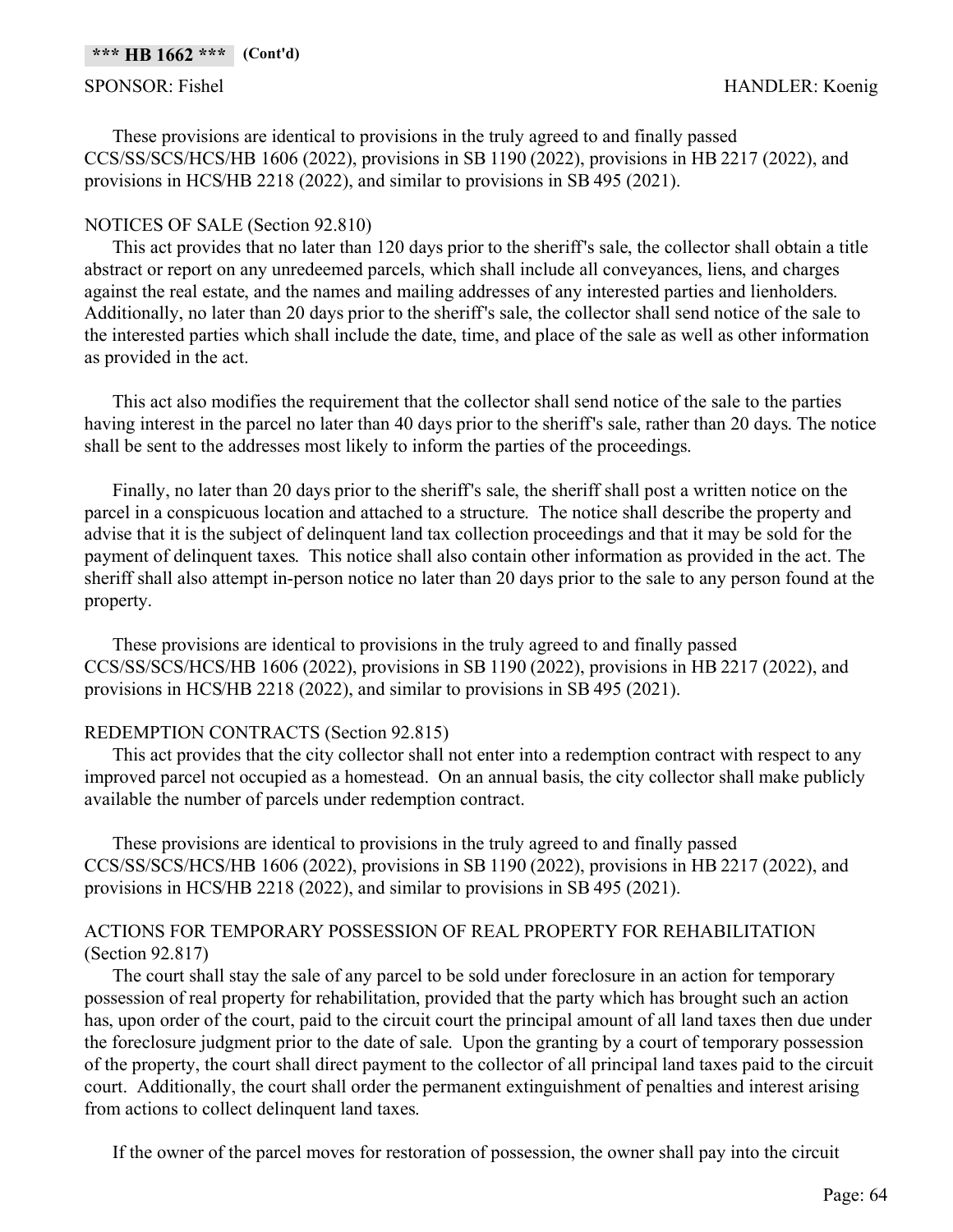court all land tax amounts currently due, including all penalties. If the court orders the property be restored to the owner, all funds paid on the principal land taxes shall be returned to the payer and all funds paid to the circuit court by the owner shall be paid out to the collector.

These provisions are identical to provisions in the truly agreed to and finally passed CCS/SS/SCS/HCS/HB 1606 (2022), provisions in SB 1190 (2022), provisions in HB 2217 (2022), and provisions in HCS/HB 2218 (2022), and similar to provisions in SB 495 (2021).

## FORECLOSURE SALE BIDS (Section 92.825)

This act provides that no person shall be eligible to bid at the time of the sheriff's sale unless the person has, no later than 10 days before the sale date, demonstrated to the collector or sheriff that they are not the owner of any parcel of real estate in the city which is subject to delinquent taxes or fees. The collector or sheriff may require prospective bidders to submit an affidavit attesting to the bid requirements of this act.

These provisions are identical to provisions in the truly agreed to and finally passed CCS/SS/SCS/HCS/HB 1606 (2022), provisions in SB 1190 (2022), provisions in HB 2217 (2022), and provisions in HCS/HB 2218 (2022), and similar to provisions in SB 495 (2021).

# CONFIRMATION OF SALE (Section 92.840)

This act provides that within 6 months after the sheriff sells the parcel of real estate, the court shall set a hearing to confirm or set aside the foreclosure sale. The court's judgment shall include a specific finding that adequate notice was provided to all necessary parties.

If there are any surplus funds from the sale then 10% of the funds shall be distributed to the St. Louis Affordable Housing Trust Fund of the city or its equivalent. The city may also, by ordinance, elect to allocate a portion of its share of the sale proceeds towards a fund for the purpose of defending against claims challenging the sufficiency of notice.

Additionally, this act provides that the purchasers of the property shall agree that in the event of their failure to obtain an occupancy permit prior to any subsequent transfer of the property, they shall pay \$5,000 in damages without proof of loss or damages, except these damages shall not constitute a lien on the property. If any purchaser applies for an occupancy permit and inspectors do not inspect the parcel in 120 days, the cost of the application shall be dedicated to the sheriff for the purpose of providing notice to interested parties.

If the sale is not confirmed within 6 months after the sale, any set-aside of the sale, at the discretion of the court or collector, shall include a penalty of 25% of the bid amount over the opening bid amount and shall be paid to the Affordable Housing Trust Fund of the city or its equivalent.

These provisions are identical to provisions in the truly agreed to and finally passed CCS/SS/SCS/HCS/HB 1606 (2022), provisions in SB 1190 (2022), provisions in HB 2217 (2022), and provisions in HCS/HB 2218 (2022), and similar to provisions in SB 495 (2021).

# RECORDING FEE FOR DEED (Sections 92.852 and 92.855)

This act modifies provisions relating to the recording of a sheriff's deed. All such deeds shall be recorded with the recorder of deeds within 2 months after the court confirms the sale, if no proceeding to set aside the confirmation judgment is before the court. The sheriff's deed shall be prima facie evidence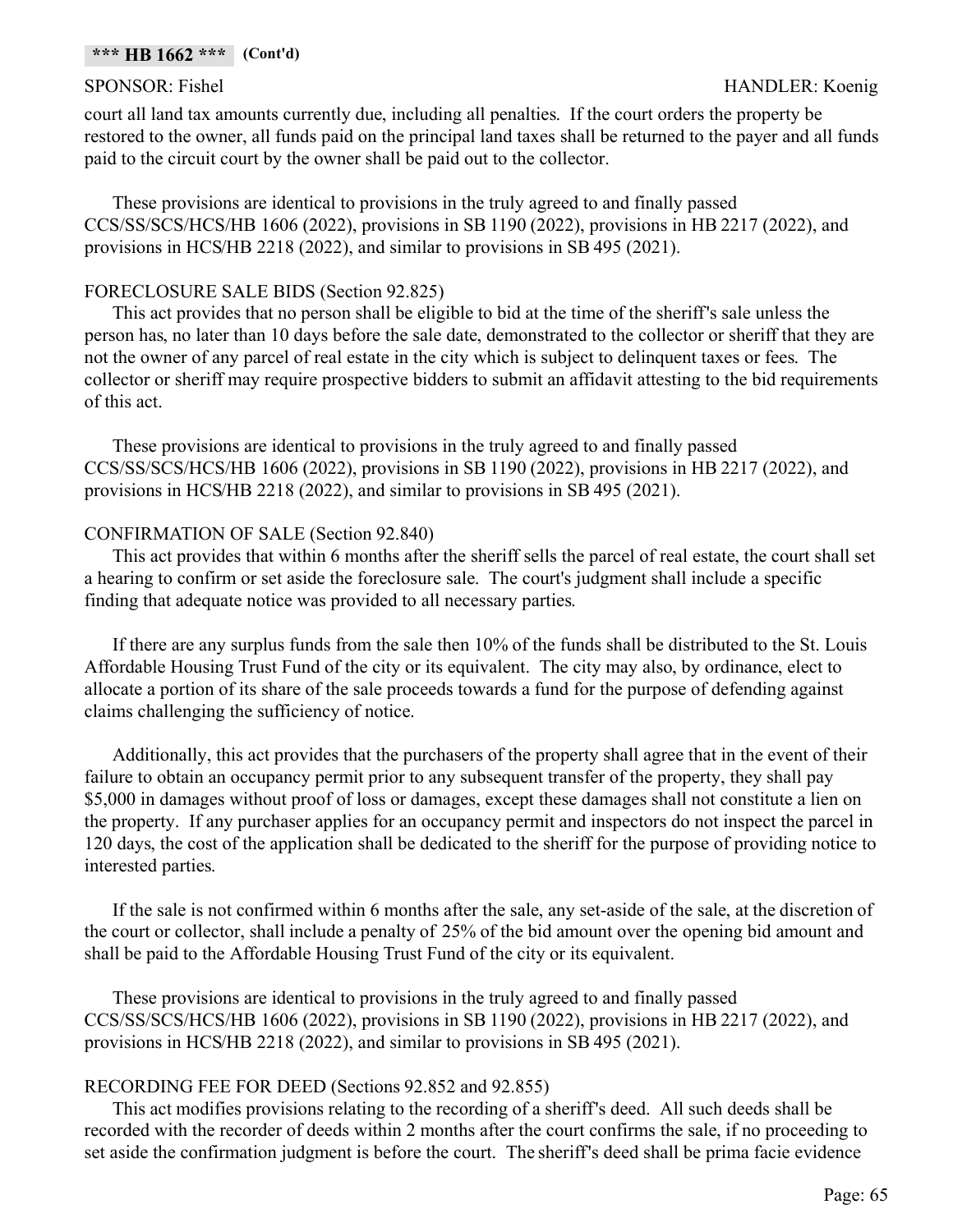## **\*\*\* HB 1662 \*\*\* (Cont'd)**

#### SPONSOR: Fishel HANDLER: Koenig

that the suit and all proceedings met the requirements of law.

This act repeals the provision that after 2 years from the date of the recording of the deed, there shall be a presumption that the suit and all proceedings met the requirements of law and no suit may be filed to attack the validity of the claim.

These provisions are identical to provisions in the truly agreed to and finally passed CCS/SS/SCS/HCS/HB 1606 (2022), provisions in SB 1190 (2022), provisions in HB 2217 (2022), and provisions in HCS/HB 2218 (2022), and similar to provisions in SB 495 (2021).

# BUILDING CODES - REGULATION OF REFRIGERANTS (Section 260.295)

No building code adopted by a political subdivision shall prohibit the use of refrigerants that are approved for use under the federal Clean Air Act.

This provision is identical to a provision in the truly agreed to and finally passed CCS/SS/SCS/HCS/HB 1606 (2022), HCS/HB 2673 (2022), a provision in SCS/HB 2593 (2022), a provision in SS/SCS/SB 918 (2022), a provision in HCS/SB 984 (2022), and SCS/SB 1069 (2022), and similar to HB 2078 (2022).

# RESTRICTIVE COVENANTS - DISCRIMINATORY COVENANTS (Sections 442.403)

This act prohibits deeds recorded on or after August 28, 2022, from specifically referencing restrictions relating to a person's race, color, religion, or national origin.

The person preparing or submitting a deed for recording has the responsibility for ensuring compliance with this act, and Recorders of Deeds may refuse to accept deeds that are in violation of the act. Deeds in violation of this act shall nevertheless constitute a valid transfer of real property.

Lastly, the act provides that the owner of real property may release the prohibited covenants by filing  $\epsilon$ certificate of release in a form specified under the act.

# RESTRICTIVE COVENANTS - RENEWABLE ENERGY (Sections 442.404 and B)

This act specifies that no deed restriction, covenant, or similar binding agreement running with the land shall limit or prohibit the installation of solar panels or solar collectors, as defined in the act, on the rooftop of any property or structure.

A homeowners' association may adopt reasonable rules regarding the placement of solar panels or solar collectors to the extent those rules do not prevent the installation of the device or adversely affect its functioning, use, cost, or efficiency.

These provisions shall apply only with regard to rooftops that are owned, controlled, and maintained by the owner of the individual property or structure.

These provisions shall take effect January 1, 2023. (Section B)

These provisions are identical to provisions in the truly agreed to and finally passed CCS/HCS/SB 820 (2022), provisions in the truly agreed to and finally passed HCS/SS#2/SCS/SB 745 (2022), provisions in SCS/HCS/HB 1734 (2022), provisions in SCS/HB 2593 (2022), provisions in SS/SCS/SB 756 (2022),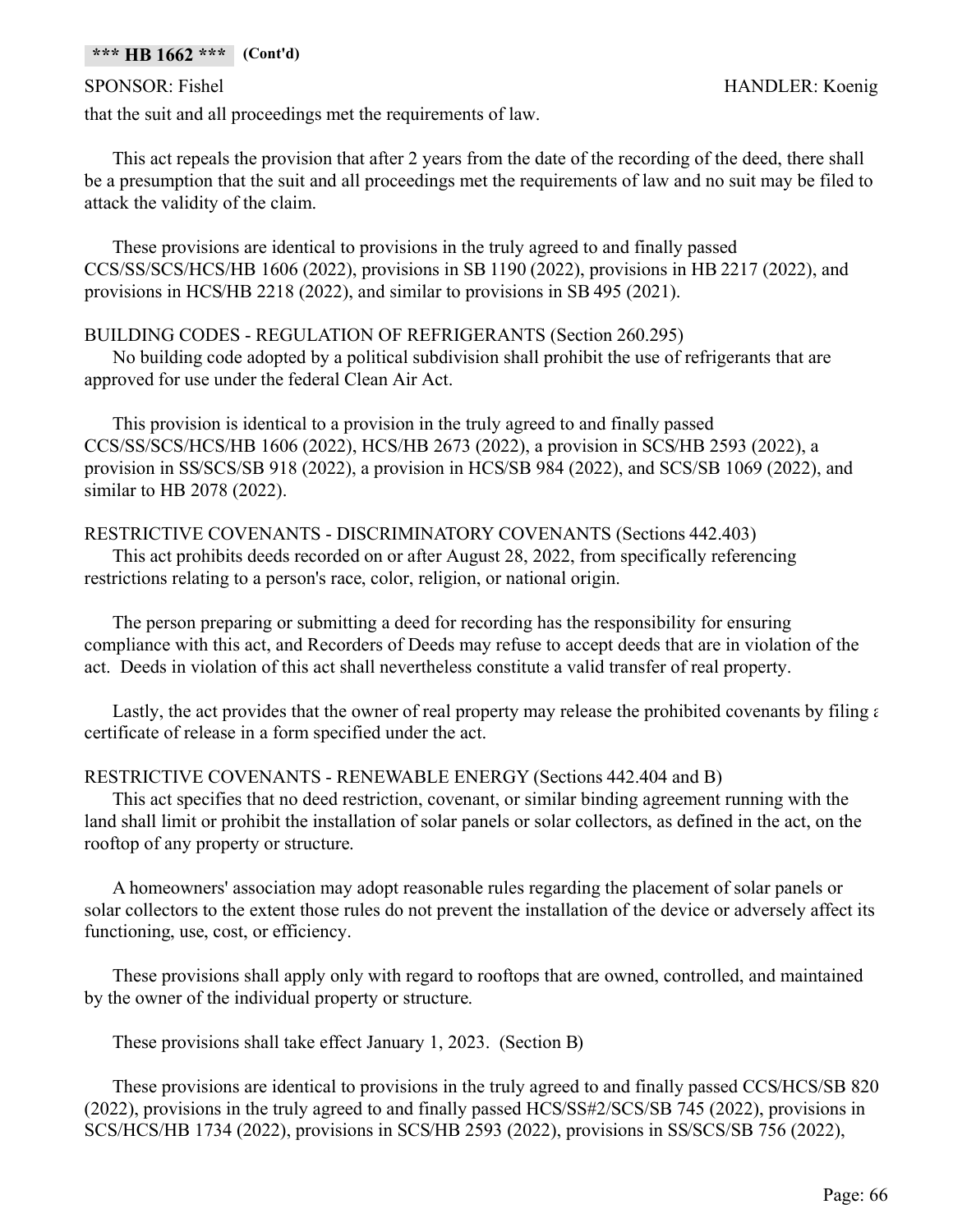and SCS/SB 249 (2021), and similar to HB 1535 (2022), HB 1882 (2022), HB 938 (2021), SB 1008 (2020), HB 2526 (2020), provisions in HCS/SS/SCS/SB 594 (2020), provisions in HCS/SS/SB 618 (2020), provisions in HCS/SB 664 (2020), and provisions in HCS/SCS/SB 725 (2020).

# RESTRICTIVE COVENANTS - SALE SIGNS (Sections 442.404 and B)

This act specifies that no deed restriction, covenant, or similar binding agreement running with the land shall limit or prohibit the display of sale signs on the property of a homeowner or nearby street corners.

A homeowners' association may adopt reasonable rules regarding the time, size, place, number, and manner of display of sale signs.

A homeowners' association may remove sale signs without liability if the sign is placed within the common ground, threatens public health or safety, violates an applicable statute or ordinance, is accompanied by sound or music, or if any other materials are attached to the sale sign.

These provisions shall take effect January 1, 2023. (Section B)

These provisions are identical to provisions in HCS/HB 2218 (2022) and provisions in SCS/HB 2593 (2022), and similar to provisions in HCS/HB 1682 (2022), and HB 2828 (2022). ERIC VANDER WEERD

#### **\*\*\* HB 1667 \*\*\***

SPONSOR: Christofanelli **SPONSOR: Christofanelli HANDLER: Thompson Rehder** 

SS/HB 1667 - This act creates the "Kratom Consumer Protection Act". Any dealer, as such term is defined in the act, preparing, distributing, selling, or exposing for sale a food represented to be a kratom product shall disclose on the product label the factual basis upon which the representation is made. Such dealer shall not prepare, distribute, sell, or expose for sale a kratom product: (1) adulterated with a dangerous non-kratom substance, including a substance that affects the quality or strength of the kratom product so as to render the product injurious to a consumer; (2) contaminated with a dangerous non-kratom substance, including a substance that is poisonous or otherwise deleterious; (3) containing a level of 7-hydroxymitragynine in the alkaloid fraction that is greater than 2% of the alkaloid composition of the product; (4) containing any synthetic alkaloids; or (5) does not include on its package or label the amount of mitragynine and 7-hydroxymitragynine contained in the product. A dealer shall not distribute, sell, or expose for sale a kratom product to an individual under 18 years of age.

A dealer who violates certain labeling provisions of this act may be assessed a fine as specified in the act and a dealer who violates other provisions, including sales to minors and sales of contaminated or adulterated kratom products, shall be guilty of a Class D misdemeanor. Such dealer may also be subject to a civil cause of action by any aggrieved person for damages incurred.

This act shall preempt any existing or future order, ordinance, or regulation of kratom by any political subdivision of this state.

This act is substantially similar to SB 774 (2022) and HCS/HB 350 (2021) and substantially similar to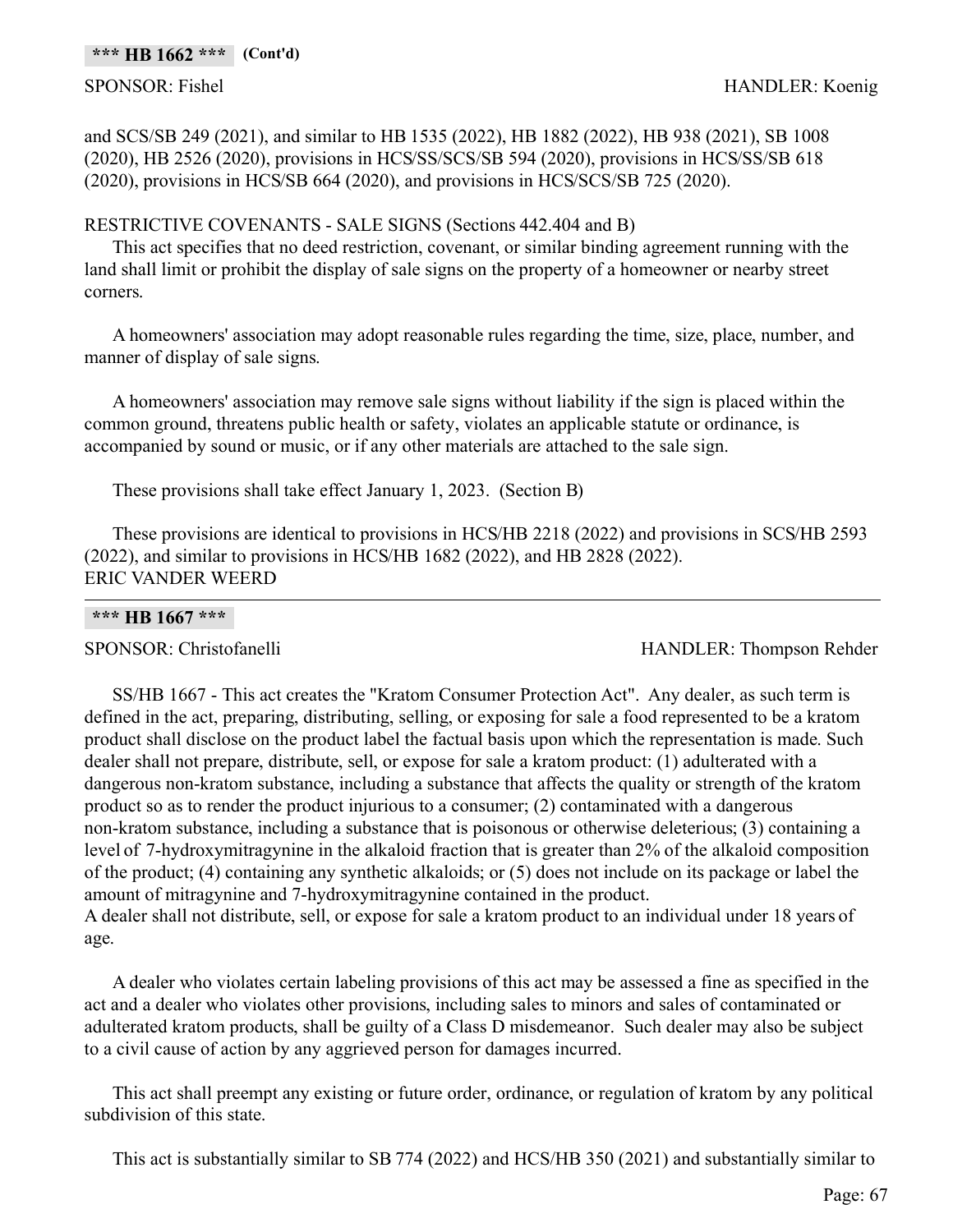# **\*\*\* HB 1667 \*\*\* (Cont'd)**

SPONSOR: Christofanelli **Exercise SPONSOR: Christofanelli** HANDLER: Thompson Rehder HB 2061 (2020), provisions in HCS/SS/SB 580 (2020), and HCS/SCS/SB 662 (2020). SARAH HASKINS

# **\*\*\* HB 1697 \*\*\***

# SPONSOR: Baker HANDLER: Burlison

HB 1697 - Current law prohibits the sale of cottage foods through the Internet. Under this act, such sales shall be permitted if both the cottage food production operation and the purchaser are located in Missouri. This act also modifies the definition of "cottage food production operation" by removing the annual gross income limit of \$50,000 or less from the sale of certain foods for sale at the individual's home.

This act is identical to HCS/HB 357 (2021) and substantially similar to HB 1348 (2020). SARAH HASKINS

|--|--|--|--|

SPONSOR: Pollitt HANDLER: Bean

CCS/SS/SCS/HCS/HB 1720 - This act modifies several provisions relating to agricultural economic opportunities.

# PET BREEDERS WEEK

This act designates the second full week of March every year as Pet Breeders Week in Missouri. (Section 9.315)

This provision is identical to SB 1200 (2022) and to a provision in SCS/SB 697 (2022) and SS/SCS/HCS/HB 2627 (2022).

# JOINT COMMITTEE ON RURAL ECONOMIC DEVELOPMENT

This act establishes the Joint Committee on Rural Economic Development, which shall be composed of five members of the Senate to be appointed by the President Pro Tem and five members of the House of Representatives to be appointed by the Speaker of the House of Representatives. The Committee shall investigate and examine issues relating to the economic development of rural areas of the state, as described in the act. The Committee may submit a report of its activities to the General Assembly, which shall include any recommendations for legislative action or administrative and procedural changes. (Section 21.915)

This provision is identical to a provision in SCS/SB 705 (2022), SS/SCS/SB 672 (2022), SCS/SB 750 (2022), and HCS/HB 2203 (2022).

# LAND SURVEYS

This act modifies definitions relating to conducting land surveys. The definition of "corners of the United States public land survey" is modified by adding the "center of section". The definition of "obliterated, decayed or destroyed corner" by changing the phrase "an existent corner" to "a position". The definition of "double proportionate measurement" is modified by repealing a description of the procedure used to relate the intersection of meridional and latitudinal lines to the measurement between four known corners.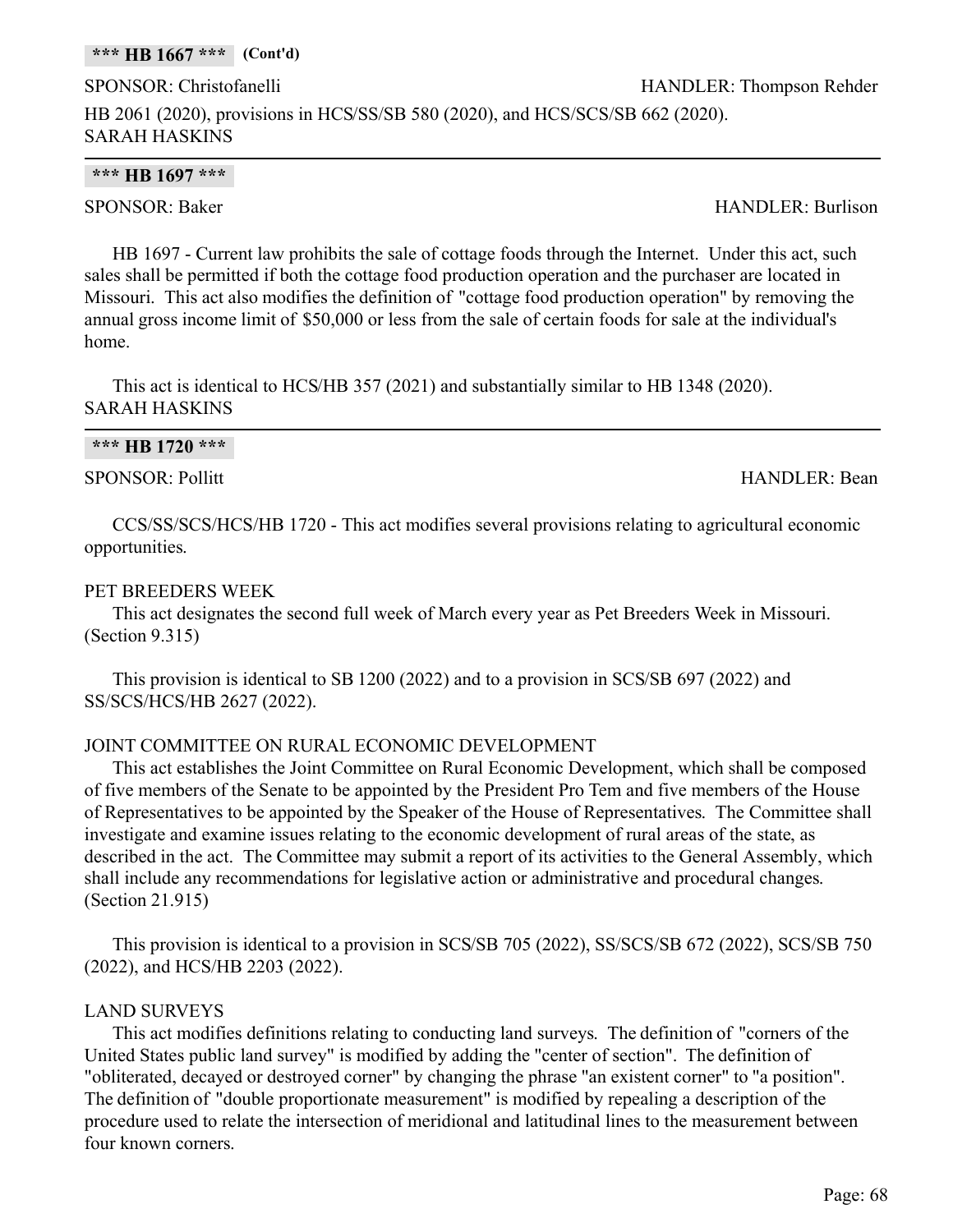#### SPONSOR: Pollitt HANDLER: Bean

This act repeals methods of reestablishing lost standard corners and lost section and quarter-section corners and replaces such methods with the single proportionate method.

This act also provides that the proportional position shall be offset, if necessary, in a cardinal direction to the true line defined by the nearest adjacent corners on opposite sides of the quarter-section corner to be established. (Sections 60.301 to 60.345)

These provisions are identical to provisions in SCS/SB 705 (2022) and SCS/SB 750 (2022).

# WOOD ENERGY TAX CREDIT

A tax credit for the production of certain wood-energy processed wood products expired on June 30, 2020. This act extends the tax credit until June 30, 2024. (Section 135.305)

This provision is substantially similar to SB 677 (2022), HB 1862 (2022), SB 127 (2021), HB 393 (2021), SB 674 (2020), and HB 2274 (2020), and to a provision in SB 644 (2022), SCS/SB 705 (2022), SCS/SB 750 (2022), SB 986 (2022), SS/SCS/SB 354 (2021), HCS/HB 601 (2021), HCS/HB 693 (2021), SS/SCS/HB 948 (2021), HCS/SS/SCS/SB 570 (2020), HCS/SCS/SB 616 (2020), HCS/SS#2/SB 704 (2020), and SB 454 (2019).

# MEAT PROCESSING FACILITIES TAX CREDIT

Current law authorizes the Meat Processing Facility Investment Tax Credit for the expansion or modernization of meat processing facilities, with such tax credit program to expire December 31, 2021. This act extends such tax credit until December 31, 2024.

This act also modifies the definition of "taxpayer" to require that a taxpayer shall own a meat processing facility located in this state and employs a combined total of fewer than 500 individuals in all meat processing facilities owned by the individual in the United States.

Current law limits the total amount of tax credits that may be authorized in a calendar for the Meat Processing Facilities tax credit and the Qualified Beef tax credit to \$2 million. This act allows \$2 million in tax credits for the Meat Processing Facilities tax credit without regard for the amount of Qualified Beef tax credits issued. (Section 135.686)

This provision is substantially similar to HB 2126 (2022), SB 355 (2021), and to a provision contained in SCS/SB 705 (2022), SCS/SB 750 (2022), SB 986 (2022), SB 644 (2022), SS/SCS/SB 354 (2021), HCS/HB 601 (2021), SS/SCS/HB 948 (2021), and HCS/HB 1095 (2021).

# ETHANOL FUEL TAX CREDIT

For all tax years beginning on or after January 1, 2023, this act authorizes a tax credit for retail dealers selling higher ethanol blend at the retail dealer's service station and distributors selling higher ethanol blend directly to the final user located in this state, as such terms are defined in the act. The credit shall be equal to five cents per gallon of higher ethanol blend sold and dispensed through metered pumps at the service station during the tax year. The tax credit shall be nontransferable and nonrefundable. The total amount of tax credits authorized under the act in a given fiscal year shall not exceed \$5 million.

This act shall sunset on December 31, 2024, unless reauthorized by the General Assembly. (Section 135.755)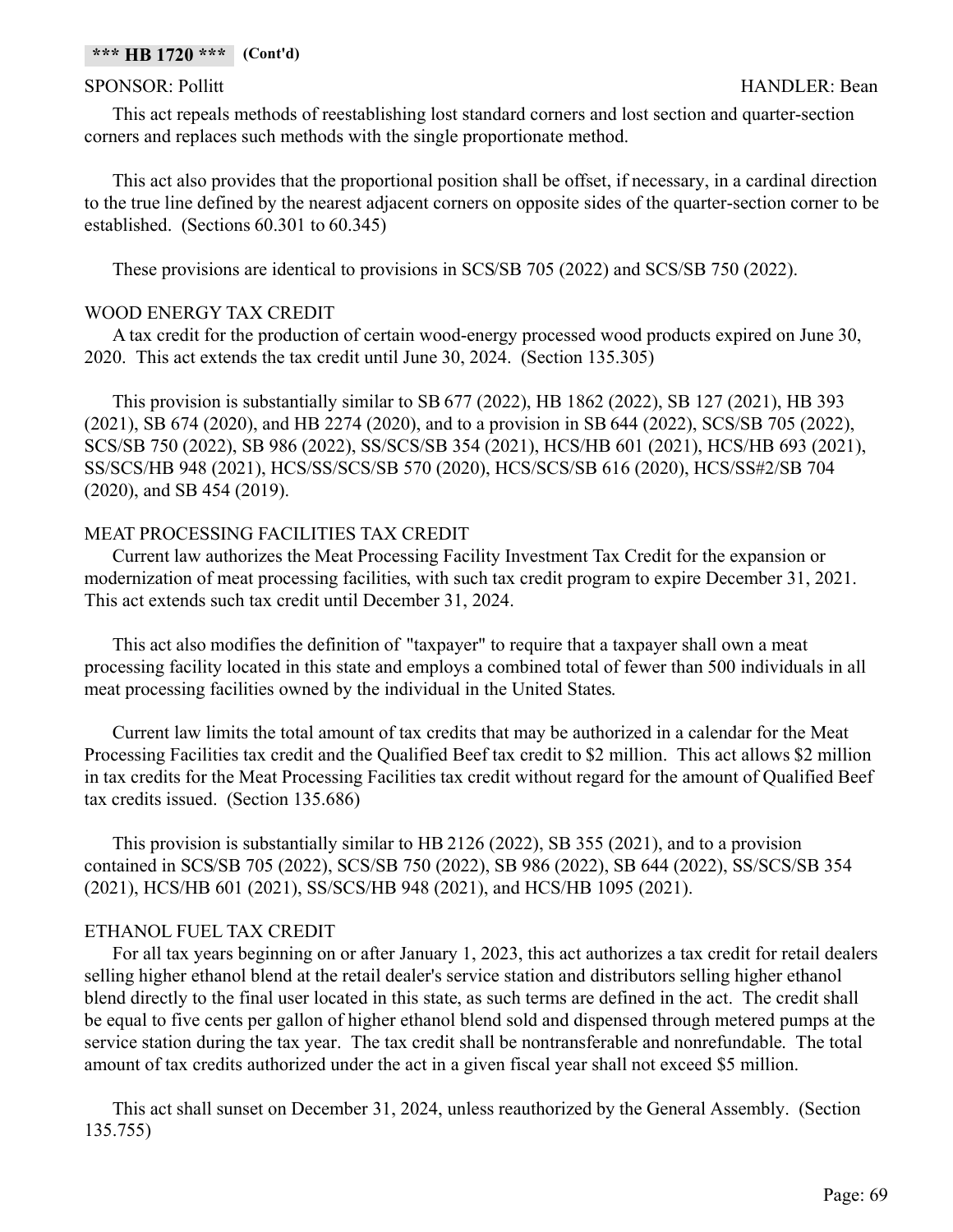This provision is substantially similar to SB 707 (2022), HCS/HB 1695 (2022), and SCS/SB 140 (2021), and to a provision in SCS/SB 705 (2022), SCS/SB 750 (2022), SS/SCS/SB 354 (2021), SS/SCS/HB 948 (2021), HCS/SS/SCS/SB 4 (2021), and HCS/HB 601 (2021).

# BIODIESEL RETAIL SALE TAX CREDIT

For all tax years beginning on or after January 1, 2023, this act authorizes a tax credit for retail dealers selling biodiesel blend at the retail dealer's service station and distributors selling biodiesel blend directly to the final user located in this state, as such terms are defined in the act. The credit shall be equal to two cents per gallon of biodiesel blend of between 5-10%, and five cents per gallon of biodiesel blend of between 10-20% sold and dispensed at the service station during the tax year.

Tax credits authorized by the act shall not be transferable but shall be refundable. The total amount of tax credits authorized under the act in a given fiscal year shall not exceed \$16 million. If the amount of tax credits claimed during the fiscal year exceed such amount, the tax credits shall be equally apportioned among the retail dealers claiming the credit by April 15 of such year.

This provision shall sunset on December 31, 2024, unless reauthorized by the General Assembly. (Section 135.775)

This provision is substantially similar to a provision contained in SCS/SB 705 (2022), SCS/SB 750 (2022), SB 805 (2022), HCS/HB 1875 (2022), and CCS/SB 37 (2021), and is similar to a provision contained in SS/SCS/SB 354 (2021).

# BIODIESEL PRODUCTION TAX CREDIT

For all tax years beginning on or after January 1, 2023, this act authorizes a tax credit for Missouri biodiesel producers in the amount of two cents per gallon of biodiesel fuel produced by such producer. To qualify for a tax credit, a biodiesel producer shall be a facility that produces biodiesel fuel, is registered with the U.S. Environmental Protection Agency as required by federal law, has begun construction or has been selling biodiesel fuel on or before August 28, 2022.

Tax credits authorized by the act shall not be transferable but shall be refundable. The total amount of tax credits authorized under the act in a given fiscal year shall not exceed \$4 million. If the amount of tax credits claimed during the fiscal year exceed such amount, the tax credits shall be equally apportioned among the biodiesel producers claiming the credit by April 15 of such year.

This provision shall sunset on December 31, 2024, unless reauthorized by the General Assembly. (Section 135.778)

This provision is substantially similar to a provision contained in SCS/SB 705 (2022), SCS/SB 750 (2022), SB 805 (2022) and HCS/HB 1875 (2022).

# URBAN FARMS TAX CREDIT

For all tax years beginning on or after January 1, 2023, this act authorizes a tax credit in an amount equal to fifty percent of a taxpayer's expenses incurred in the construction or development of establishing or improving an urban farm in an urban area, as such terms are defined in the act.

The tax credit shall not exceed \$5,000 for any single urban farm and shall not be transferable or refundable, but may be carried forward for three years. The total amount of tax credits that may be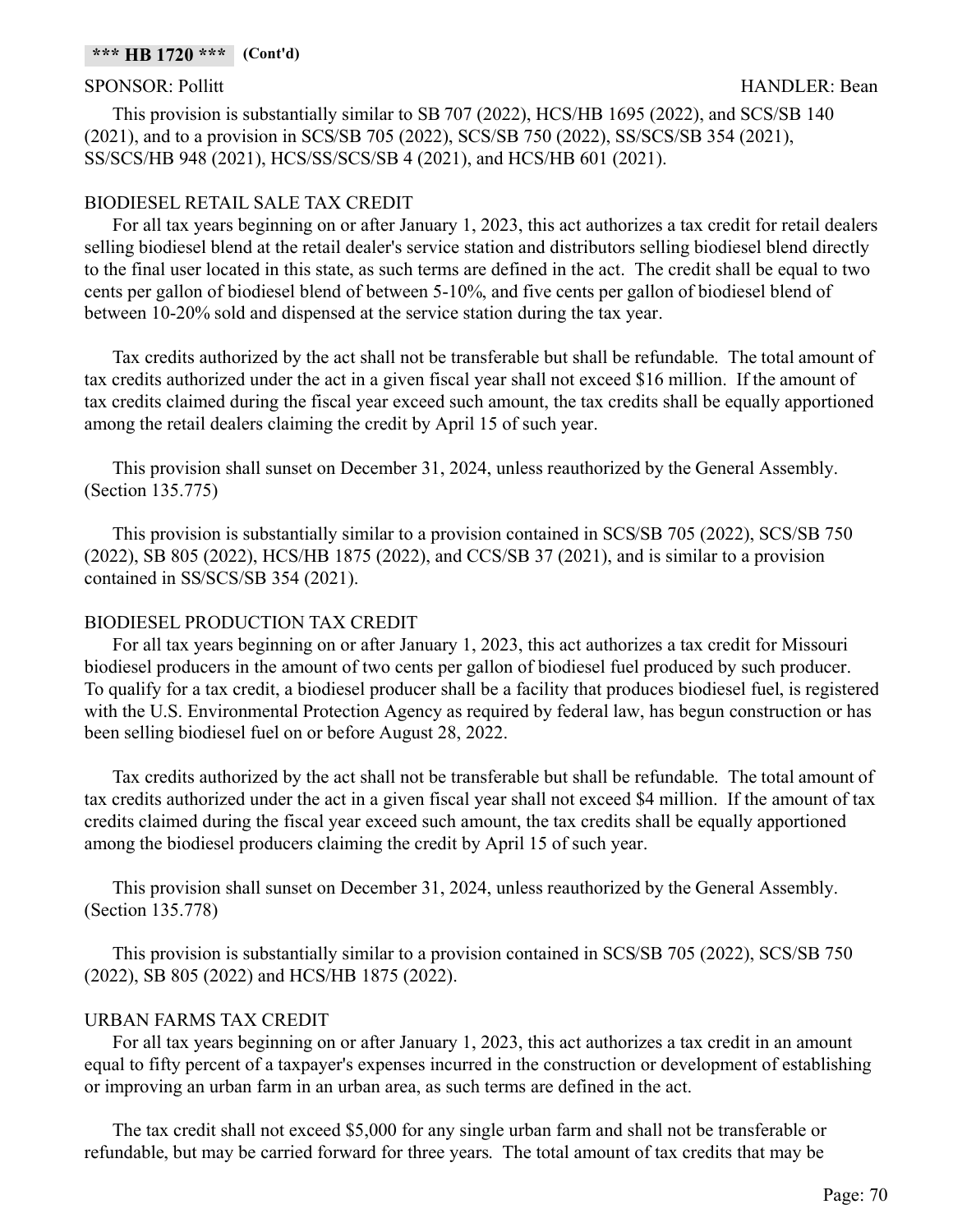### **\*\*\* HB 1720 \*\*\* (Cont'd)**

#### SPONSOR: Pollitt HANDLER: Bean

authorized for all taxpayers for any given urban farm shall not exceed \$25,000. The total amount of tax credits authorized under this act during a calendar year shall not exceed \$200,000.

The Missouri Agriculture and Small Business Authority shall recapture the amount of tax credits issued to a taxpayer who, after receiving the tax credit, uses the urban farm for the personal benefit of the taxpayer instead of for producing agricultural food products used solely for distribution to the public by sale or donation.

This provision shall sunset after two years unless reauthorized by the General Assembly. (Section 135.1610)

This provision is substantially similar to SB 717 (2022), HB 1570 (2022), HB 2020 (2022), SCS/SB 82 (2021), HB 652 (2021), HB 720 (2021), and HCS/HB 1586 (2020), and to a provision contained in SCS/SB 705 (2022), SCS/SB 750 (2022), HB 1919 (2022), CCS/SS/SB 22 (2021), and CCS/HCS/SB 365 (2021).

## ROLLING STOCK TAX CREDIT

This act reauthorizes a tax credit for eligible expenses incurred in the manufacture, maintenance, or improvement of a freight line company's qualified rolling stock, which expired on August 28, 2020. Such credit shall be reauthorized until August 28, 2024. (Section 137.1018)

This provision is identical to SB 1063 (2022), HB 2647 (2022), SB 418 (2021), and to a provision contained in SS/SCS/SB 354 (2021), and is substantially similar to SB 1081 (2020) and to a provision contained in HCS/SCS/SB 616 (2020) and SB 454 (2019).

# FARM MACHINERY SALES TAX EXEMPTION

The act modifies a sales tax exemption for certain farm machinery and equipment by providing that the term "farm machinery and equipment" shall include utility vehicles, as defined in the act, that are used for any agricultural purposes. (Section 144.030)

This provision is identical to SB 1152 (2022) and to a provision in SS#2/SCS/SB 649 (2022), and is substantially similar to HB 2599 (2022).

# PROCESSED RECYCLED ASPHALT SHINGLES

Under this act, processed recycled asphalt shingles, as defined in the act, may be used for fill, reclamation, and other beneficial purposes without any permits relating to solid waste management or any permits relating to the Missouri Clean Water Law if the shingles are inspected for toxic and hazardous substances, provided that such shingles shall not be used for fill, reclamation, or other beneficial purposes within 500 feet of any lake, river, sink hole, perennial stream, or ephemeral stream, and shall not be used for such purposes below surface level and closer than 50 feet above the water table.

The act shall not be construed to authorize the abandonment, accumulation, placement, or storage of recycled asphalt shingles or processed asphalt shingles on any property without the consent of the property owner. (Sections 260.221 and 644.060)

This provision is identical to HCS/HB 2447 (2022) and to a provision in SS/SCS/HCS/HB 2485 (2022), and is substantially similar to SB 910 (2022) and to a provision in SS/SCS/SB 918 (2022), HCS/SB 984 (2022), and HCS/HB 2600 (2022).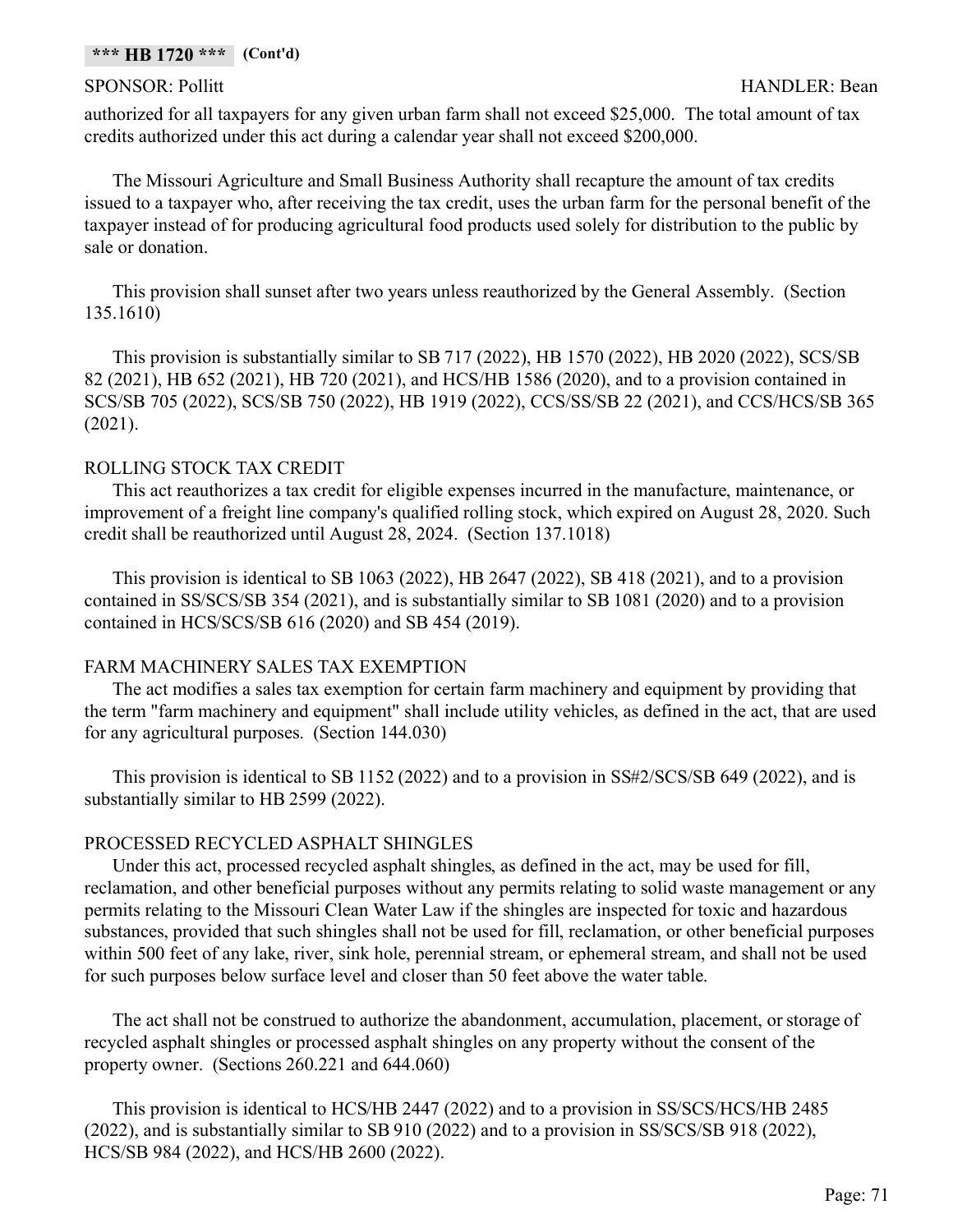### SPONSOR: Pollitt HANDLER: Bean

## SOYBEAN PRODUCERS ASSESSMENT

Current federal law requires a soybean producer to remit an assessment equal to 0.5% of the net market price of the soybeans sold. This act provides that as long as such federal assessment is equal to 0.5%, the assessment imposed and levied under state law shall be equal to one-half of the federal assessment. If the federal assessment is reduced to less than 0.5% or is eliminated, the state assessment shall be equal to 0.5% of the net market price, as defined in the act, of the soybeans sold. (Section 275.357)

This provision is identical to HB 2387 (2022) and to a provision in SCS/SB 705 (2022) and SCS/SB 750 (2022).

## COMMERCIAL LOG TRUCKING

This act increases, from 100 miles to 150 miles, the radius within which land improvement contractors' commercial motor vehicles, local log trucks, and local log truck tractors may operate in certain circumstances (Section 301.010(27), (29) and (30)), and modifies a reference in the statute on extended distance log truck permits to refer to the radius specified in the definitions section rather than a specific number (Section 301.062).

The act also repeals the requirement that local log trucks carry a load with dimensions not in excess of 25 cubic yards per two axles with dual wheels (Section 301.010(29)).

Lastly, the act specifies weight limits for local log trucks, specifies or relocates weight limits for local log truck tractors (Section 304.180.14), and provides for weight-based penalty amounts for load-limit violations involving local log trucks or local log truck tractors (Section 304.240).

These provisions are identical to SCS/SB 785 (2022) and to provisions in the truly agreed to and finally passed SS#2/HB 661 (2021), and are similar to HB 1962 (2022), HCS/HB 1270 (2021) and to provisions in HCS/SB 38 (2021), HCS/SS/SB 46 (2021), HCS/SS/SB 89 (2021), and HCS/HB 307 (2021).

## AGRICULTURAL PRODUCTION TAX CREDITS

Current law authorizes tax credits for contributions to the Missouri Agriculture and Small Business Development Authority and investments in new generation cooperatives for the purpose of development of agricultural business, with such tax credit programs to expire December 31, 2021. This act extends such tax credits until December 31, 2024. (Section 348.436)

This provision is identical to SB 866 (2022) and HB 2172 (2022), and to a provision in SB 644 (2022), SCS/SB 705 (2022), SCS/SB 750 (2022), SB 986 (2022), SB 1091 (2022), SS/SCS/SB 354 (2021), HCS/HB 601 (2021), HCS/HB 693 (2021), and SS/SCS/HB 948 (2021).

## FAMILY FARMS ACT

In current law, "small farmer" is defined in the Family Farms Act as a farmer who is a Missouri resident and who has less than \$250,000 in gross sales per year. This act changes the amount of gross sales to less than \$500,000 per year.

The act repeals a provision that each small farmer is eligible for only one family farm livestock loan per family and for only one type of livestock.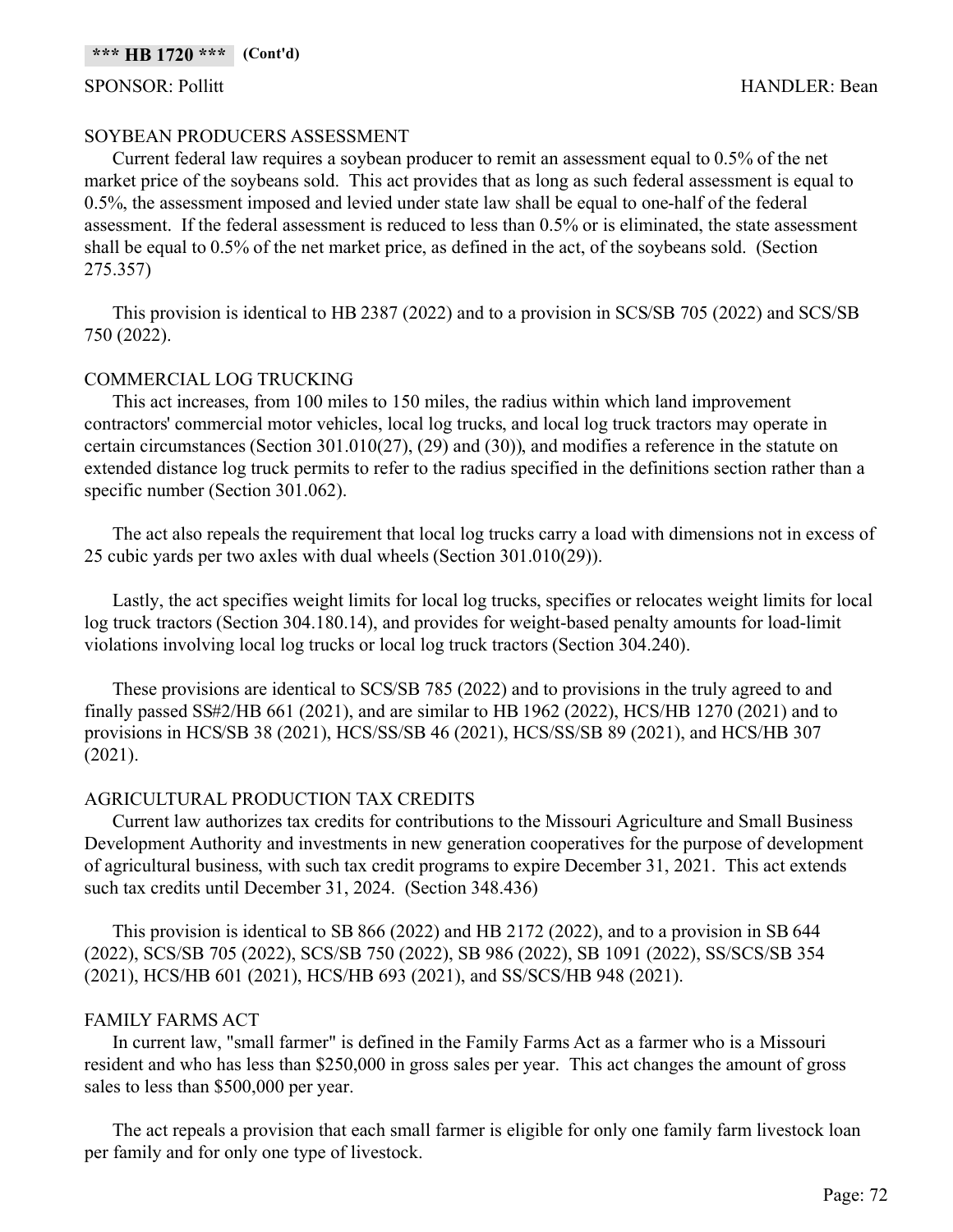### SPONSOR: Pollitt HANDLER: Bean

Additionally, the maximum amount of the family farm livestock loan for each type of livestock under the act is as follows:

- Beef cattle: \$150,000
- Dairy cattle: \$150,000
- Swine: \$70,000; and
- Sheep & goats: \$60,000

This provision is identical to SB 817 (2022), HB 1596 (2022), SB 490 (2021), and HB 645 (2021), and to provisions contained in SCS/SB 705 (2022), SCS/SB 750 (2022), HCS/HB 601 (2021), and is similar to SB 868 (2020) and HB 2041 (2020). (Section 348.500)

## SPECIALTY AGRICULTURAL CROPS

This act establishes the "Specialty Agricultural Crops Act".

Under the act, the Missouri Agricultural and Small Business Development Authority (MASBDA) shall establish a specialty agricultural crops loan program for family farmers for purposes listed in the act.

To participate in the loan program, a family farmer, as defined in the act, shall first obtain approval for a specialty agricultural crops loan from a lender. Each family farmer is eligible for only one loan per family.

The maximum amount of the loan is \$35,000.

Eligible borrowers shall follow conditions set forth in the act.

Once a loan is approved by a lender, the loan shall be submitted to MASBDA for approval.

Any eligible lender under the loan program shall be entitled to receive a tax credit equal to 100% of the amount of interest waived by the lender on a qualifying loan for the first year of the loan only.

MASBDA shall be responsible for the administration and issuance of the certificate of tax credits.

The act lists provisions applicable to tax credits authorized under the act.

These provisions shall sunset on August 28, 2024, unless reauthorized by the General Assembly. (Sections 348.491 and 348.493)

These provisions are substantially similar to SB 1157 (2022), HB 2720 (2022), and HB 2762 (2022).

## ANHYDROUS AMMONIA

This act repeals provisions of law that give the Department of Agriculture oversight over standards relating to anhydrous ammonia.

Additionally, under the act the Air Conservation Commission shall have the power to adopt, promulgate, amend, and repeal rules and regulations for covered processes at agricultural stationary sources that use, store, or sell anhydrous ammonia, and regulations necessary to implement and enforce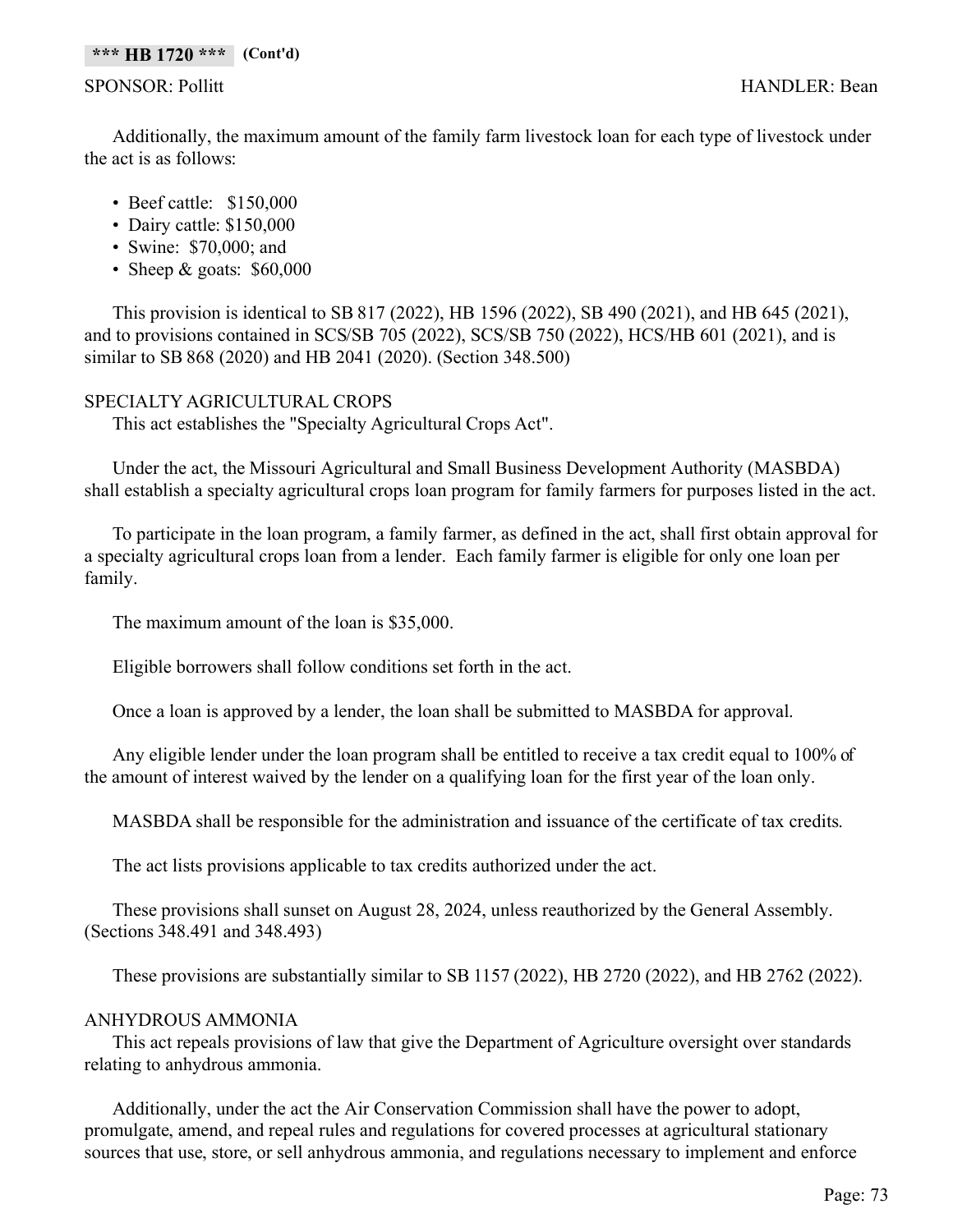the risk management plans under the federal Clean Air Act.

Each retail agricultural facility that uses, stores, or sells anhydrous ammonia that is an air contaminant source subject to a risk management plan under the federal Clean Air Act shall pay an annual registration of \$200. The act establishes an annual tonnage fee for anhydrous ammonia of \$1.25 per ton used or sold.

Each distributor or terminal agricultural facility that uses, stores, or sells anhydrous ammonia that is an air contaminant source subject to a risk management plan program 3 under federal regulations relating to chemical accident prevention shall pay an annual registration of \$5,000 and shall not pay a tonnage fee.

Finally, the act creates the Anhydrous Ammonia Risk Management Plan Subaccount within the Natural Resources Protection Fund which shall consist of fees required under the act. (Sections 643.050 to 643.245)

These provisions are identical to HB 1898 (2022) and are substantially similar to SB 37 (2021), SB 994 (2020), and HB 2573 (2020), and to provisions in SCS/SB 705 (2022) and SCS/SB 750 (2022). JOSH NORBERG

### **\*\*\* HB 1725 \*\*\***

SPONSOR: Hudson HANDLER: Burlison

HB 1725 - Under current law, lodging establishments within the state are not liable for the loss of certain items if the establishment has a safe and displays copies of certain statutes at the guest registration desk and in guest rooms, unless the guest offered to put the items in the safe and the establishment refuses or omits to deposit the items and give the guest a receipt for the deposited items.

This act adds safe deposit boxes to the statute, except that establishments are not required to provide a receipt for the deposited items unless they are deposited in a safe. The act also requires the safe or safe deposit boxes to be located behind the guest registration desk.

Lastly, the act exempts lodging establishments that publish current rates on the internet from the requirement to post rates in each guest room.

This act is identical to provisions in HCS/HB 2382 (2022). ERIC VANDER WEERD

### **\*\*\* HB 1738 \*\*\***

SPONSOR: Dogan HANDLER: Roberts

SS/SCS/HB 1738 - This act modifies provisions relating to state designations, including the following:

• Every June 19th, known as Juneteenth, shall be a state holiday. This provision is identical to HB 2431 (2022), a provision in HS/HB 2310 (2022), and a provision in HB 1629 (2022). (Section 9.010);

• Designates January 31 of every year as "Constitution Day". This provision is identical to a provision in the truly agreed to and finally passed SS/SCS/HCS/HB 2627 (2022), and SB 1208 (2022). (Section 9.142);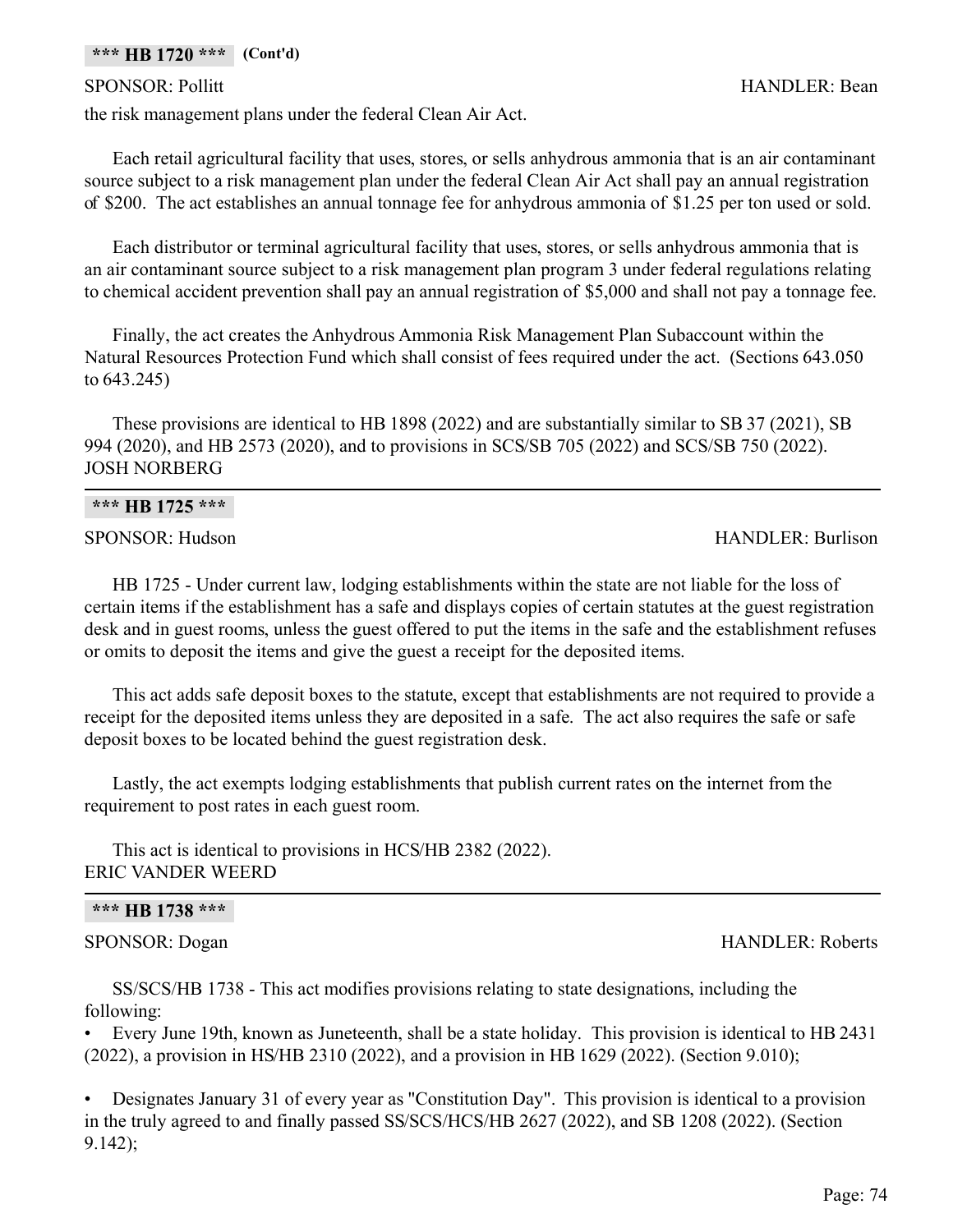• This act designates the third week of September in every year as "Historically Black College and University Week" in Missouri. This provision is identical to the truly agreed to and finally passed SB 718 (2022), a provision in the truly agreed to and finally passed SS/SCS/HCS/HB 2627 (2022), SB 83 (2021), and HB 1381 (2020). (Section 9.170);

• The second Wednesday in May is designated as "Celiac Awareness Day". This provision is identical to HB 1074 (2022) and a provision in HCS/HB 2462 (2022). (Section 9.235);

• The third full week in September of each year is designated as "Sickle Cell Awareness Week". This provision is identical to SB 1145 (2022), a provision in the truly agreed to and finally passed CCS/HCS#2/SB 710 (2022), a provision in the truly agreed to and finally passed SS/SCS/HCS/HB 2627 (2022), a provision in CCS/HCS/SS/SB 690 (2022), a provision in HCS/HB 2462 (2022), a provision in HB 2559 (2022), a provision in HB 2653 (2022), a provision in HCS/HB 2658 (2022), a provision in HCS/SS/SCS/SB 46 (2021), and a provision in CCS#2/HCS/SS/SB 64 (2021). (Section 9.236);

• Designates June as "Myasthenia Gravis Awareness Month". This provision is identical to a provision in HB 1629 (2022), a provision in HS/HB 2310 (2022), and a provision in HCS/HB 2462 (2022). (Section 9.275);

• Designates July 2 of each year as "Mormon War Remembrance Day". This provision is identical a provision in HS/HB 2310 (2022). (Section 9.280);

• Designates April 18 of each year as "Hypoplastic Left Heart Syndrome Awareness Day". This provision is identical to SS/SB 726 (2022), and substantially similar to a provision in the truly agreed to and finally passed SS/SCS/HCS/HB 2627 (2022). (Section 9.288);

• The first full week in May each year is designated as "Tardive Dyskinesia Awareness Week". This provision shall expire on August 28, 2026, and is identical to SB 903 (2022), HB 2525 (2022), a provision in the truly agreed to and finally passed SS/SCS/HCS/HB 2627 (2022), a provision in HCS/HB 2462 (2022), and a provision in SCS/SB 403 (2021). (Section 9.289);

• Every July 20th as "Farmers and Ranchers Day". This provision is identical to HB 1627 (2022) and a provision in HB 1629 (2022). (Section 9.307);

• The first full week in February as "School Counseling Week". This provision is identical to HB 2456 (2022), HB 2606 (2022), a provision in HB 1629 (2022), a provision in HCS/HB 1735 (2022), a provision in HS/HB 2310 (2022), and a provision in HCS/SS/SCS/SBs 681 & 662 (2022). (Section 9.308);

• The third full week of March as "Victims of Coronavirus Memorial Week". This provision is identical to a provision in HB 1629 (2022). (Section 9.317);

• September 22nd of every year as "Hazel Erby Day". This provision is identical to HB 1739 (2022), a provision in HB 1629 (2022), and a provision in HS/HB 2310 (2022). (Section 9.339);

• Every May 10th as "School Bus Drivers' Appreciation Day". This provision is identical to HB 1628 (2022), a provision in HB 1629 (2022), and a provision in HS/HB 2310 (2022). (Section 9.343);

• Every September 28th as "National Good Neighbor Day" and the week beginning on September 28th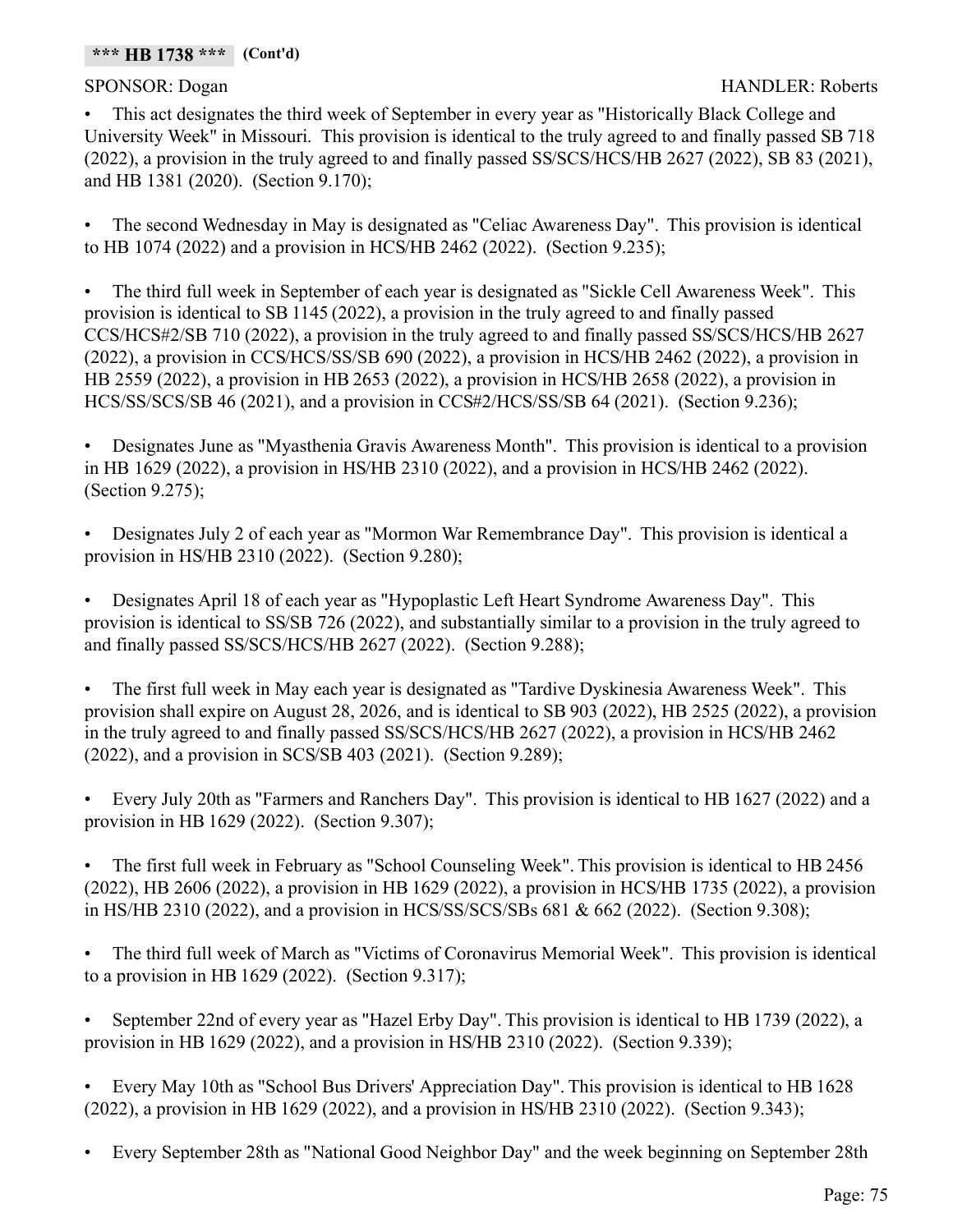## SPONSOR: Dogan HANDLER: Roberts

as "Missouri Good Neighbor Week". This provision is similar to HCS/HB 1560 (2022), and identical to a provision in HB 1629 (2022). (Section 9.344);

• Designates September as "Polycystic Ovary Syndrome (PCOS) Awareness Day". This provision is identical to HB 1782 (2022), a provision in HB 1629 (2022), a provision in HS/HB 2310 (2022), and a provision in HCS/HB 2462 (2022). (Section 9.345);

• Designates July as "Uterine Fibroid Awareness Month". This provision is identical to HB 2233 (2022), a provision in HB 1629 (2022), a provision in HS/HB 2310 (2022), and a provision in HCS/HB 2462 (2022). (Section 9.346);

• Every October is designated as "Substance Abuse Awareness and Prevention Month" in Missouri. This provision is identical to HB 1838 (2022), a provision in HS/HB 2310 (2022), a provision in HCS/HB 2462 (2022), and a provision in HCS/SS/SB 690 (2022). (Section 9.347);

• September 15th of every year is designated as "Caregiver Appreciation Day" in Missouri. This provision is identical to HB 2192 (2022) and a provision in HCS/HB 2462 (2022). (Section 9.348);

• Every September 15th to October 15th as "Hispanic Heritage Month". This provision is identical to HB 2069 (2022), a provision in HB 1629 (2022), and a provision in HS/HB 2310 (2022). (Section 9.349);

• October 1st of every year is designated as "Biliary Atresia Awareness Day" in Missouri. This provision is identical to HB 2356 (2022), a provision in the truly agreed to and finally passed CCS/HCS#2/SB 710 (2022), a provision in HS/HB 2310 (2022), a provision in HCS/HB 2462 (2022). (Section 9.350);

• April 16th of every year is designated as "Missouri Donate Life Day" in Missouri. This provision is identical to a provision in HCS/HB 2462 (2022). (Section 9.351);

• The month of May and May 10th every year are designated as "Lupus Awareness Month" and "Lupus Awareness Day" in Missouri. This provision is identical to HB 2539 (2022), a provision in HS/HB 2310 (2022), and a provision in HCS/HB 2462 (2022). (Section 9.352);

• Designates March as "Triple Negative Breast Cancer Awareness Month". This provision is identical to HB 2800 (2022), a provision in HS/HB 2310 (2022), and a provision in HB 1629 (2022). (Section 9.357);

• Every June 1st as "Sexual Assault Prevention and Awareness Day". This provision is identical to a provision in HB 1629 (2022). (Section 9.362);

• Designates the month of March as "Problem Gambling Awareness Month". This provision is identical to a provision in SS/SCS/HCS/HB 2627 (2022). (Section 9.366);

• Changes the name of the official state dinosaur to the Parrosaurus Missouriensis dinosaur. This provision is identical to HB 2477 (2022), a provision in HB 1629 (2022), and a provision in HS/HB 2310 (2022). (Section 10.095);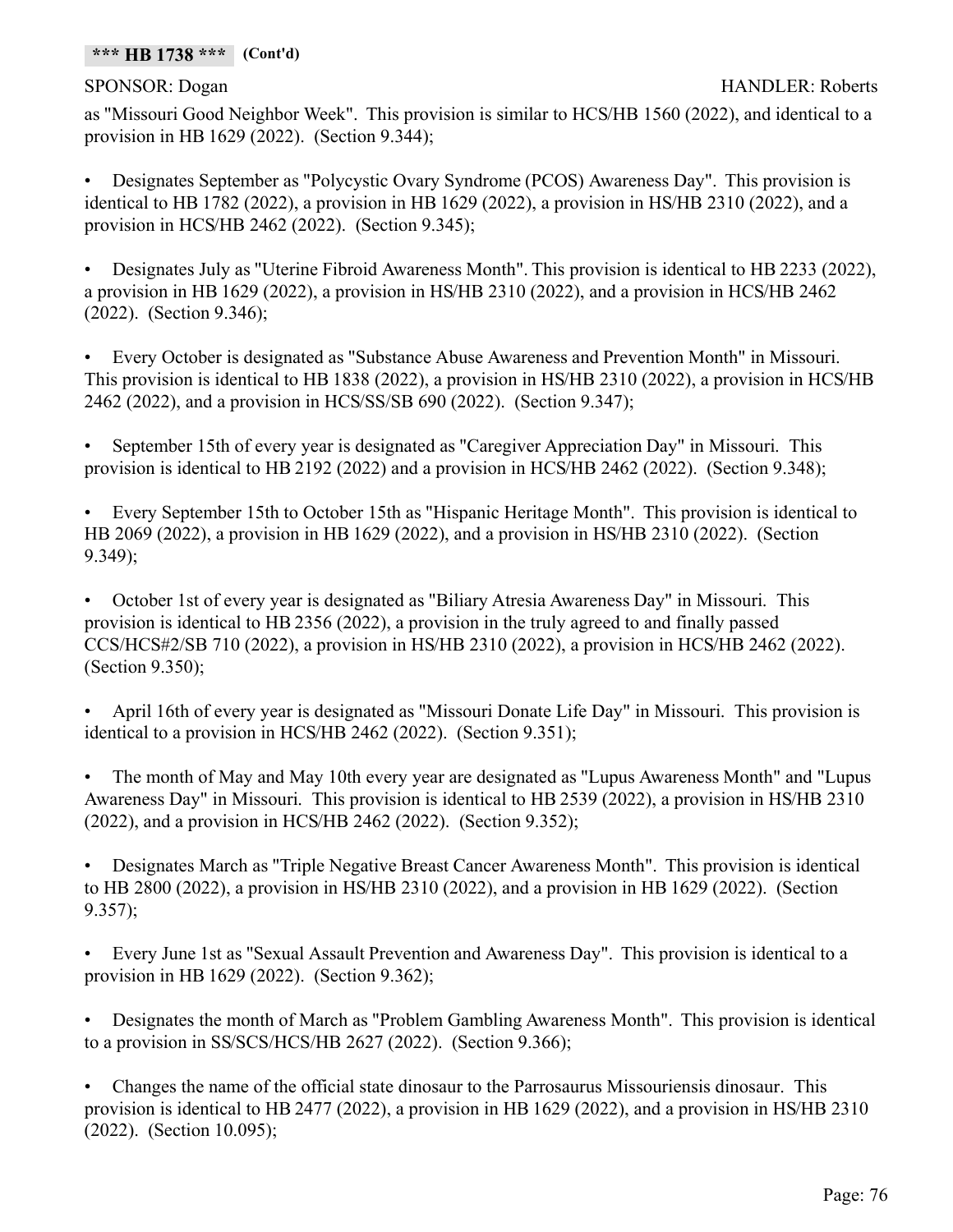• Designates archery as the official state sport. This provision is identical to HB 1672 (2022) and a provision in HB 1629 (2022). (Section 10.245);

• Designates the "Chief of Police Ferman R Raines Memorial Highway" in Pulaski County. This provision is identical to HB 1687 (2022), a provision in HB 1629 (2022), a provision in HS/HB 2310 (2022), and a provision in HCB 3 (2022). (Section 227.475);

• Designates the "George Washington Highway" in St. Charles County. This provision is identical to a provision in HCS/HB 1464 (2022), a provision in HB 1629 (2022), a provision in HS/HB 2310 (2022), and a provision in HCB 3 (2022). (Section 227.774);

• Designates the "Daniel Boone Highway" in St. Charles County. This provision is identical to HB 2759 (2022), a provision in HCS/HB 1464 (2022), a provision in the truly agreed to and finally passed SS/SCS/HCS/HB 2627 (2022), a provision in HB 1629 (2022), a provision in HS/HB 2310 (2022), and a provision in HCB 3 (2022). (Section 227.775);

• Renames the "Veterans Memorial Bridge" in Ripley County as the "Ripley County Veterans Memorial Bridge". This provision is identical to HB 2308 (2022), a provision in HB 1629 (2022), a provision in HS/HB 2310 (2022), and a provision in HCB 3 (2022). (Section 227.785);

• Renames the "David Dorn Memorial Highway" in St. Louis as the "Captain David Dorn Memorial Highway". This provision is identical to a provision in the truly agreed to and finally passed SS/SCS/HCS/HB 2627 (2022), a provision in HB 1629 (2022), a provision in HS/HB 2310 (2022), a provision in HCS/HB 2785 (2022), and a provision in HCB 3 (2022). (Section 227.787);

• Designates the "WWII Henry Archie Black Memorial Bridge" in Polk County. This provision is identical to HB 2475 (2022), a provision in HB 1629 (2022), a provision in HS/HB 2310 (2022), and a provision in HCB 3 (2022). (Section 227.796);

• Designates the bridge on U.S. Highway 54 crossing the Missouri River at Jefferson City in Cole and Callaway counties the "Senator Roy Blunt Bridge". This provision is similar to SB 1162 (2022), and identical to a provision in SS/SCS/HCS/HB 2627 (2022). (Section 227.807);

• Designates the "Police Officer Richard C Fleming Memorial Highway" in Jackson County. This provision is identical to HB 1460 (2022), a provision in HB 1629 (2022), a provision in HS/HB 2310 (2022), and a provision in HCB 3 (2022). (Section 227.808);

• Designates the "Atomic Veterans Memorial Highway" in Jasper County. This provision is identical to HB 1652 (2022), a provision in the truly agreed to and finally passed SS/SCS/HCS/HB 2627 (2022), a provision in HB 1629 (2022), a provision in HS/HB 2310 (2022), and a provision in HCB 3 (2022). (Section 227.809);

• Designates a portion of State Highway J in Pemiscot County as the "Annistyn Kate Rackley Memorial Highway". This provision is identical to a provision in HB 1629 (2022), a provision in HS/HB 2310 (2022), a provision in HCS/HB 2453 (2022), and a provision in HCB 3 (2022). (Section 227.810);

• Designates the "Russell Lee Burton Memorial Highway" in Montgomery County. This provision is identical to HB 2524 (2022), a provision in HB 1629 (2022), a provision in HS/HB 2310 (2022), and a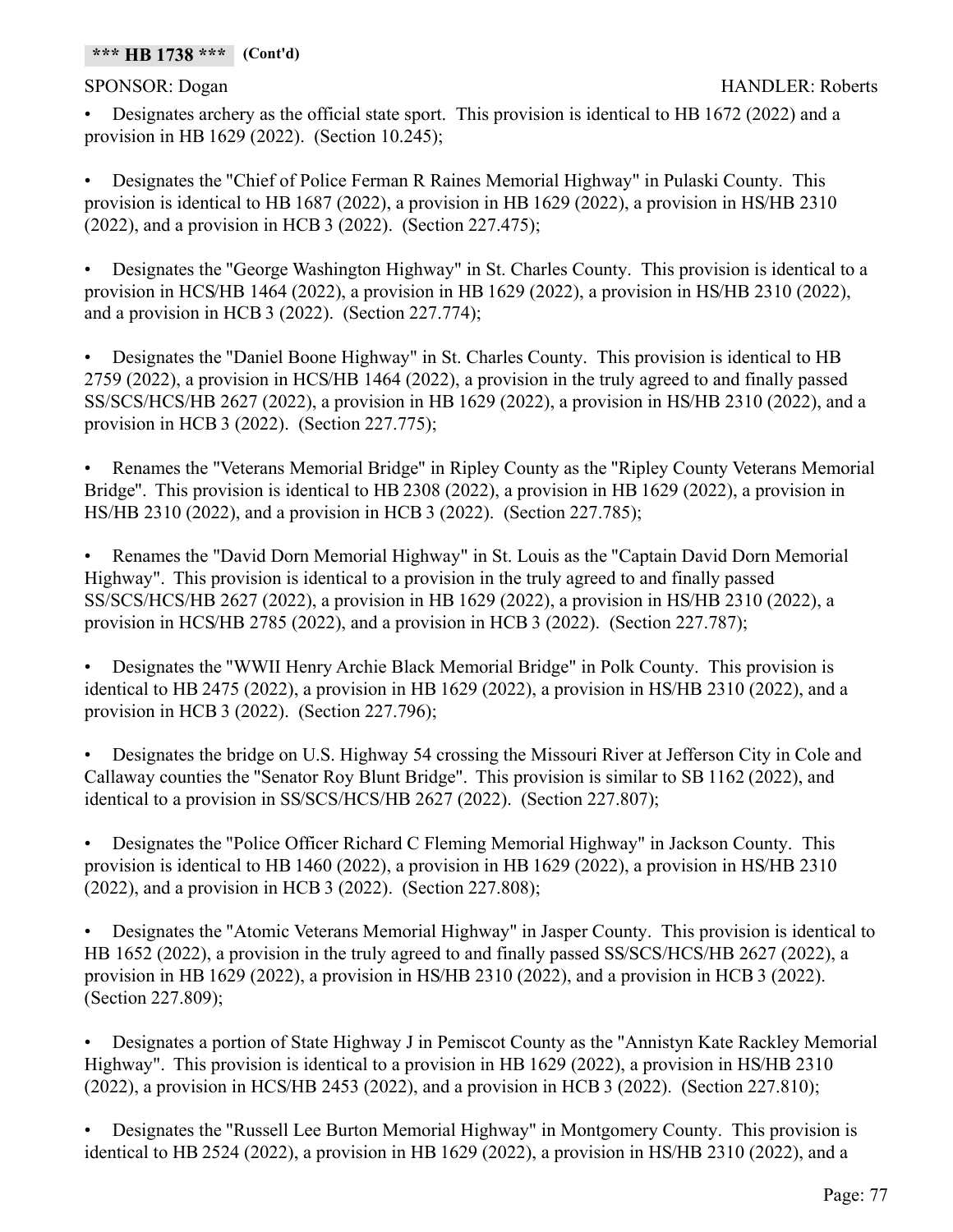provision in HCB 3 (2022). (Section 227.811);

• Designates the "Firefighter Benjamin J Polson Memorial Highway" in St. Louis County. This provision is identical to HB 2790 (2022), a provision in HB 1629 (2022), a provision in HS/HB 2310 (2022), and a provision in HCB 3 (2022). (Section 227.812);

• Designates the "Samuel C Houston Memorial Highway" in Clay County. This provision is identical to HB 2744 (2022), a provision in HB 1629 (2022), a provision in HS/HB 2310 (2022), a provision in HCS/HB 2453 (2022), and a provision in HCB 3 (2022). (Section 227.813);

• Designates the "SP5 Billy J Meador Memorial Highway" in St. Francois County. This provision is identical to a provision in HCB 3 (2022), a provision in HS/HB 2310 (2022), and a provision in HB 1629 (2022). (Section 227.814);

• Designates the "WO1 Reginald D Cleve Memorial Highway" in St. Francois County. This provision is identical to a provision in HCB 3 (2022), a provision in HS/HB 2310 (2022), and a provision in HB 1629 (2022). (Section 227.815);

• Designates the bridge on Interstate 44 crossing over Hampton Avenue in St. Louis City as "Police Officer Tamarris Bohannon Memorial Bridge". This provision is identical to SB 1165 (2022) and a provision in the truly agreed to and finally passed SS/SCS/HCS/HB 2627 (2022). (Section 227.816);

• Designates the "Championship Way" in Clinton and Clay Counties. This provision is identical to HB 2821 (2022), a provision in HB 1629 (2022), a provision in HS/HB 2310 (2022), and a provision in HCB 3 (2022). (Section 227.817);

• Establishes standards for the labeling and qualifying of liquor as "Ozark Highland" spirits. These provisions are identical to HB 2621 (2022), and a provision in HB 1629 (2022). (Section 311.028);

• Designates the "Marine LCPL Jared Schmitz Memorial Bridge" in St. Charles County. This provision is identical to a provision in HB 1629 (2022) and a provision in HS/HB 2310 (2022). (Section 1);

• Designates the "Mehlville Fire Captain Chris Francis Memorial Highway" in St. Louis County. This provision is identical to a provision in HB 1629 (2022). (Section 2);

• Every February 1st is designated as "National Girls and Women Sports Day". This provision is identical to a provision in HB 1629 (2022). (Section 3);

• Every May 2nd is designated as "Pinhook Remembrance Day". This provision is identical to a provision in HB 1629 (2022) and a provision in HS/HB 2310 (2022). (Section 4);

- January 15 of every year is designated as "Alpha Kappa Alpha Sorority Day". (Section 5);
- Every February 10 is designated as "Ethel Hedgeman Lyle Day". (Section 6);
- Designates April 11 through April 17 of each year as "Black Maternal Health Week". (Section 7); and
- Designates April of each year as "Minority Health Month". (Section 8);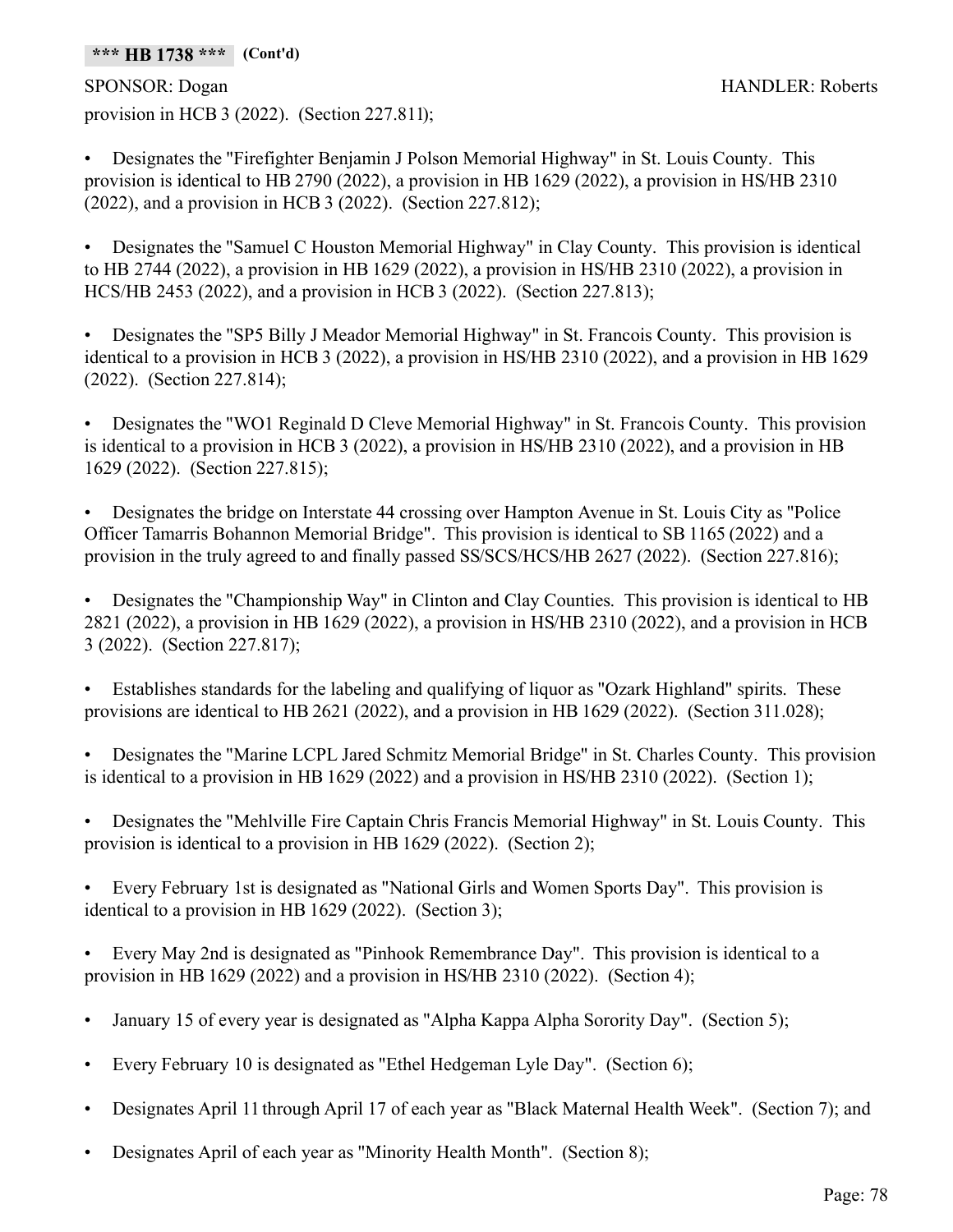- Designates the month of September as "Hydrocephalus Awareness Month". (Section 9);
- Designates June of each year as "Scoliosis Awareness Month". (Section 10);
- Designates April 15 of every year as "Dangers of Inflation Awareness Day". (Section 11); and

• Designates March 26 of each year as "Epilepsy Awareness Day". (Section 12). ERIC VANDER WEERD

### **\*\*\* HB 1878 \*\*\***

## SPONSOR: Simmons HANDLER: Crawford

SS/SCS/HB 1878 - This act modifies various provisions relating to elections. This act is substantially similar to SCS/SB 654 (2022), SB 670 (2022), HCS/HB 2140 (2022), and HS/HCS/HB 738 (2021). Certain provisions in this act are additionally identical or substantially similar to provisions in SB 633 (2022), SB 668 (2022), SB 679 (2022), SB 695 (2022), SB 738 (2022), SB 780 (2022), SB 861 (2022), SB 887 (2022), SB 1065 (2022), HB 1454 (2022), HB 1483 (2022), HCS/HB 1595 (2022), HB 1646 (2022), HCS/HB 1678 (2022), HB 1859 (2022), HB 1911 (2022), HB 1976 (2022), HCS/HB 2082 (2022), HB 2113 (2022), HB 2531 (2022), HB 2577 (2022), and HB 2630 (2022).

## AUDITS OF VOTER REGISTRATION RECORDS BY SECRETARY OF STATE (Section 28.960)

The Secretary of State (SOS) is authorized to audit the voter registration records of any local election authority (LEA). Each such audit shall, at least quarterly, determine whether the LEA has performed certain voter registration list maintenance activities that are required by law. If, after completing the audit, the SOS determines that the LEA has not performed such activities, then the SOS may withhold transaction funds associated with voter list maintenance from the LEA.

## AMENDMENTS TO ELECTION LAWS, RULES, AND REGULATIONS (Section 115.004)

The act prohibits amendments or modifications of any kind to all election laws, rules, and regulations in the 26 weeks preceding any presidential election.

## AIR-GAPPED ELECTION EQUIPMENT

## (Section 115.013)

The act requires all automatic tabulating equipment, electronic voting machines, and electronic voting systems to all be air-gapped, as that term is defined in the act.

## ELECTION FUNDING

## (Section 115.022)

Neither the state of Missouri nor any political subdivision thereof that conducts elections shall receive or expend private moneys, excluding in-kind donations as provided in the act, for preparing, administering, or conducting an election, including registering voters. Notwithstanding this prohibition, the SOS is permitted to receive private funds in any election year in which the amount of funds appropriated for elections, as required by law, is less than the amount of funds that was appropriated for elections during the previous election year. Such funds received may not exceed the difference plus 10% of the amount appropriated in the previous year. Funds shall then be disbursed to counties based upon the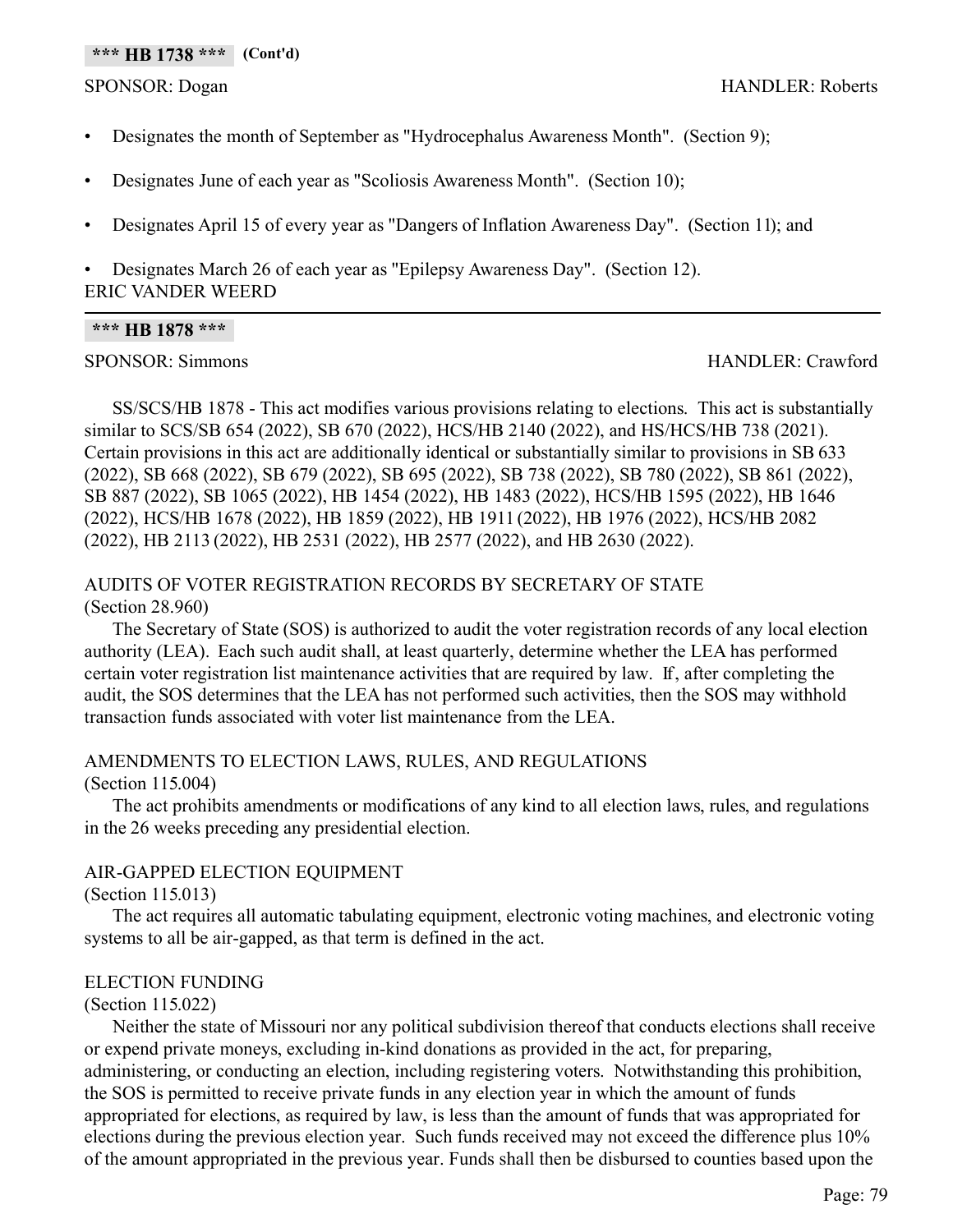number of registered voters in each county. Funds may be withheld from any LEA in violation of these provisions.

## QUALIFICATIONS FOR ELECTION OFFICIALS

## (Sections 115.031 to 115.107)

The act stipulates that no employee of a board of election commissioners shall be required to reside and be a registered voter within the jurisdiction of the LEA unless directed by the board. (Section 115.045) The act also stipulates that no deputy county clerk shall be required to reside and be a registered voter within the jurisdiction of the county clerk unless directed by the clerk. (Section 115.051)

The act permits the committee of each major political party within the jurisdiction of a particular LEA to provide the LEA with a list of candidates for the position of election judge. If the committee fails to submit a number of candidates equal to the number of positions available for election judge, then the LEA may fill the positions as otherwise required by law. Furthermore, if the LEA determines that a candidate submitted by the committee does not meet the qualifications for election judge, the LEA shall notify the committee and permit it to submit a new name prior to filling the position. (Section 115.081) This provision is identical to a provision in HB 709 (2021).

Current law permits an LEA to appoint election judges who are registered voters of another LEA's jurisdiction only after receiving the written consent of the other LEA. This act repeals that requirement. (Section 115.085) This provision is identical to a provision in HB 709 (2021) and substantially similar to a provision in HB 1065 (2021).

## VOTER REGISTRATION

(Sections 115.135 to 115.205)

The act modifies various provisions relating to voter registration.

## CHANGE OF ADDRESS FOR ALREADY REGISTERED VOTERS

The act permits a registered voter who has changed his or her residence within the state and has not been removed from the list of registered voters to file a change of address in person at the office of the LEA on election day. In order to change an address in person on election day, a registered voter shall provide a form of personal photo identification required to vote. The act makes corresponding modifications to law to allow for this change of address procedure. (Sections 115.135 and 115.165)

## DECLARING A POLITICAL PARTY AFFILIATION

Under current law, voters are not required to declare a political party affiliation when registering to vote. This amendment requires any person registering to vote to declare a political party affiliation, beginning January 1, 2023. The options for political party affiliation shall include all established political parties. Voters are entitled to choose to be unaffiliated with any political party as well. If a voter does not designate any political party affiliation, then the election authority shall designate the voter as unaffiliated. A voter can change his or her political party affiliation at any time by notifying his or her election authority in the manner described in the amendment.

Prior to January 1, 2025, election authorities are required to notify registered voters of the political party affiliation opportunities of this amendment using all current election mailings that would otherwise be mailed to registered voters.

## ELECTRONIC VOTER REGISTRATION

## SPONSOR: Simmons HANDLER: Crawford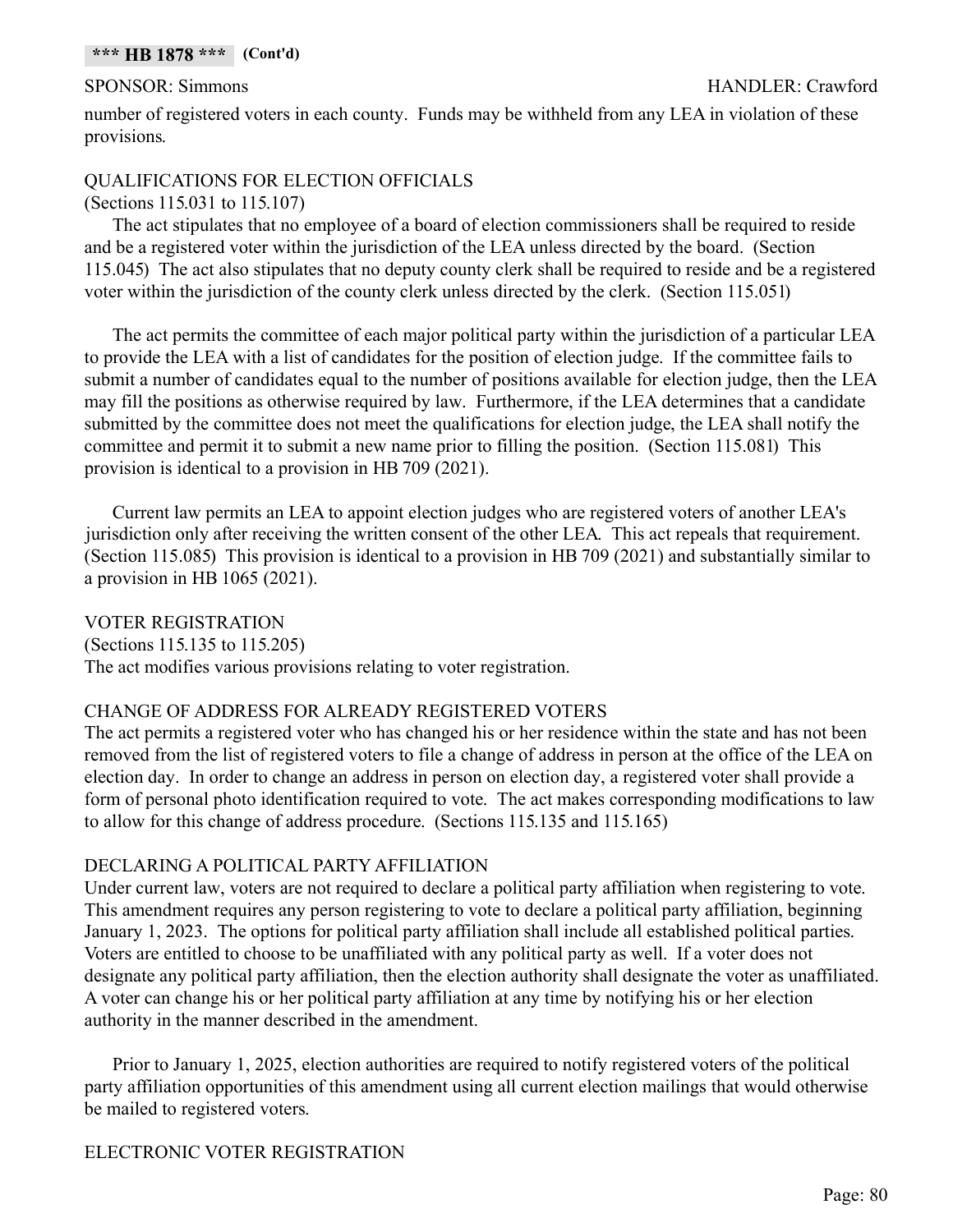## SPONSOR: Simmons HANDLER: Crawford

This act requires the use of electronic voter registration application forms by the Director of Revenue. The Director must additionally provide for the secure electronic transfer of voter registration information to election authorities in the manner described in the act. All voter registration information sent electronically to the election authorities shall be printed out by the election authorities and retained for a period of at least two years. (Section 115.160)

The act requires LEAs to accept and process voter registration records, including electronic images of applicant signatures, transmitted electronically by the Division of Motor Vehicle and Driver Licensing of the Department of Revenue. (Section 115.960)

## UPDATING VOTER HISTORY ON VOTER REGISTRATION SYSTEM

The act requires LEAs to forward voter history to the Missouri voter registration system not later than 3 months after each election. Current law gives LEAs up to 6 months. (Section 115.157)

## PUBLIC AVAILABILITY OF VOTER REGISTRATION INFORMATION

The act modifies the voter registration information that a LEA or the SOS may furnish to any member of the public. Specifically, in furnishing electronic media printouts containing voter registration information a LEA or the SOS may only include unique voter identification numbers, voters' names, years of birth, addresses, and townships or wards, and precincts. Furthermore, any information so furnished shall not be used for commercial purposes. (Section 115.157)

## SOLICITATION OF VOTER REGISTRATIONS

The act prohibits any person from being paid or otherwise compensated for soliciting voter registration applications, provided that a governmental entity or person paid or compensated by a governmental entity may solicit such applications. Any person who solicits more than 10 voter registration applications is required to register with the SOS for every election cycle. (Section 115.205)

## PAPER BALLOTS AND ELECTRONIC VOTING MACHINES

## (Sections 115.225 and 115.237)

The act prohibits the use of touchscreen direct-recording, electronic vote-counting machines beginning January 1, 2024. Upon the removal of such a machine from an LEA's inventory because of mechanical malfunction, wear and tear, or any other reason, the machine shall not be replaced and no additional direct-recording electronic vote-counting machine shall be added to the LEA's inventory. Equipment that is designed for accessibility for voting shall provide a paper ballot audit trail.

The act includes provisions relating to cyber security in election authority offices. Each election authority that controls its own information technology department is required to annually have a cybersecurity review of their office by either the SOS or an entity that specializes in cybersecurity reviews. Each political subdivision that controls the information technology department for an election authority shall annually allow a cyber security review of the information technology department by the secretary of state or alternatively by an entity that specializes in cyber security reviews. The SOS is also required to annually have a cybersecurity review of their office by an entity that specializes in cybersecurity reviews. If an election authority fails to have a cyber security review in any calendar year, the SOS may publish a notice of noncompliance in a newspaper within the jurisdiction of the election authority or in electronic format. The SOS may also withhold funds from an election authority in violation of this section unless such funding is a federal mandate or part of a federal and state agreement. All audits required by this provision that are conducted by SOS must be solely paid for by state and federal funding.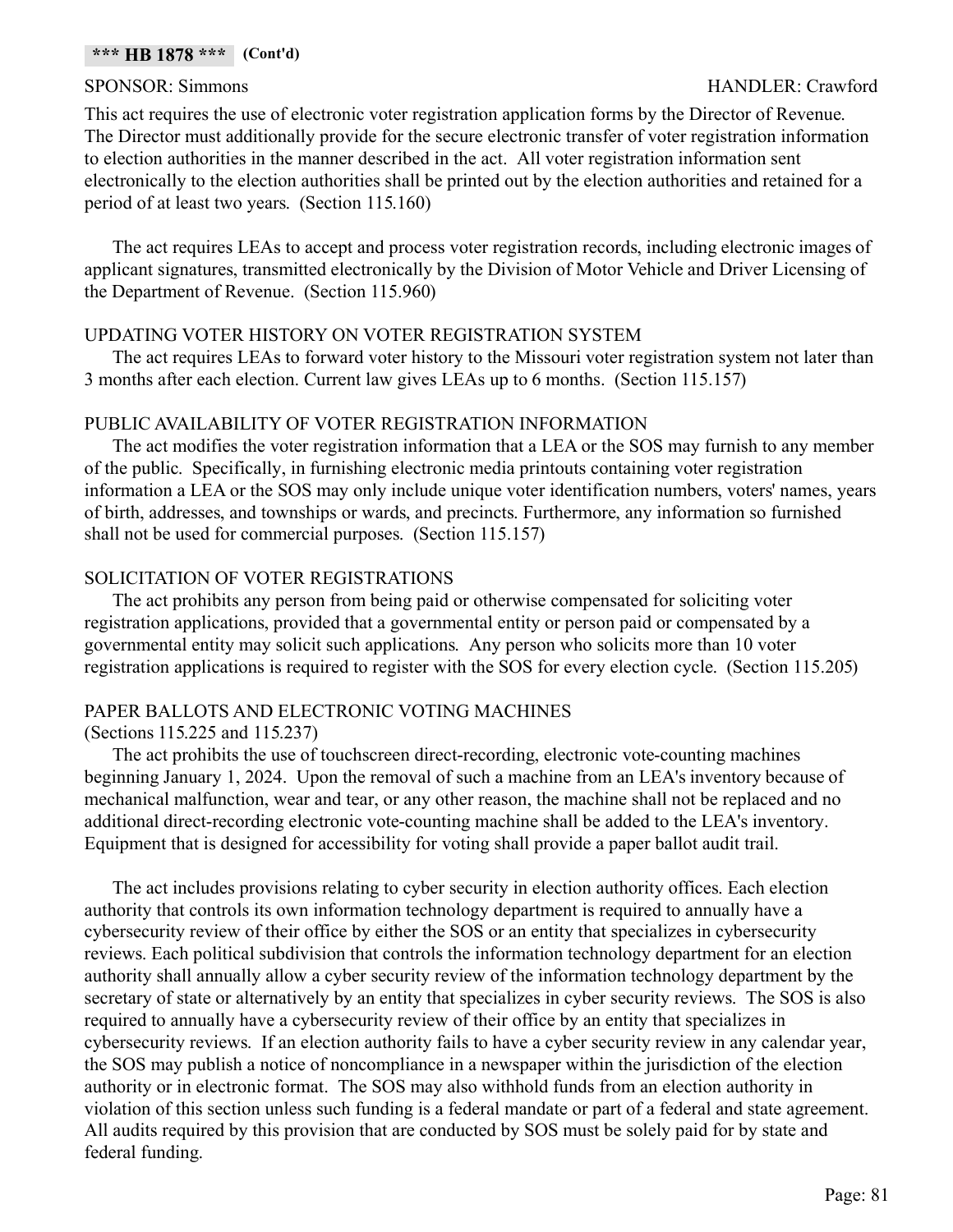The SOS shall have authority to require cyber security testing, including penetration testing, of vendor machines, programs, and systems. Failure to participate in such testing shall result in a revocation of vendor certification. Upon notice from another jurisdiction of cyber security failures or certification withholds or revocation, the SOS shall have authority to revoke or withhold certification for vendors. The requirements of this section shall be subject to appropriation for the purpose of cyber security testing. (Section 115.225)

Beginning January 1, 2023, the official ballot shall be a paper ballot that is hand-marked by the voter or by the voter's designee, unless such voter desires to use a ballot marking device as prescribed by law. (Section 115.237)

## ABSENTEE VOTING

# (Sections 115.257 to 115.291)

## DEFINITION OF ABSENTEE BALLOT

The act provides that an absentee ballot includes any ballot cast in the office of the LEA, by mail, or at another authorized location designated as a polling place by the LEA. (Section 115.275(1)).

## ABSENTEE VOTING - REASONS FOR VOTING

The act expands the use of absentee voting to members of the Space Force as well as their spouses and dependents. (Section 115.275) The Uniformed Military and Overseas Voters Act is also amended to include members of the Space Force as well as their spouses and dependents. (Section 115.902)

The act also allows persons who are employed as a first responder, health care worker, or member of law enforcement to vote absentee. (Section 115.277.3(7))

## ABSENTEE VOTING - GENERALLY

This act provides that any person may cast an absentee ballot in person at a place determined by the LEA by providing a form of personal photo identification required by law if it is for one of the reasons enumerated by law. (Section 115.277.1) A person may cast an absentee ballot not in person by having his or her ballot envelope notarized. (Section 115.277.2)

## NO-EXCUSE PERIOD

The act provides that beginning on the second Tuesday prior to an election, an excuse shall not be required for voting absentee in person. This provision contains a non-severability provision connecting it with the voter identification provision. (Section 115.277.1)

## VOTING ABSENTEE NOT IN-PERSON DUE TO INCAPACITY OR CONFINEMENT

For persons voting absentee not in person, if the reason for such person voting absentee is due to incapacity or confinement due to illness or physical disability, such person must expect to have such incapacity or confinement on election day. Furthermore, if the reason for voting absentee is due to being primarily responsible for the physical care of a person who is incapacitated or confined due to illness or disability, the person voting must live at the same address as the person that is being cared for. (Section 115.277.2(2))

## ABSENTEE BALLOT APPLICATIONS

No individual, group, or party shall solicit a voter into obtaining an absentee ballot application.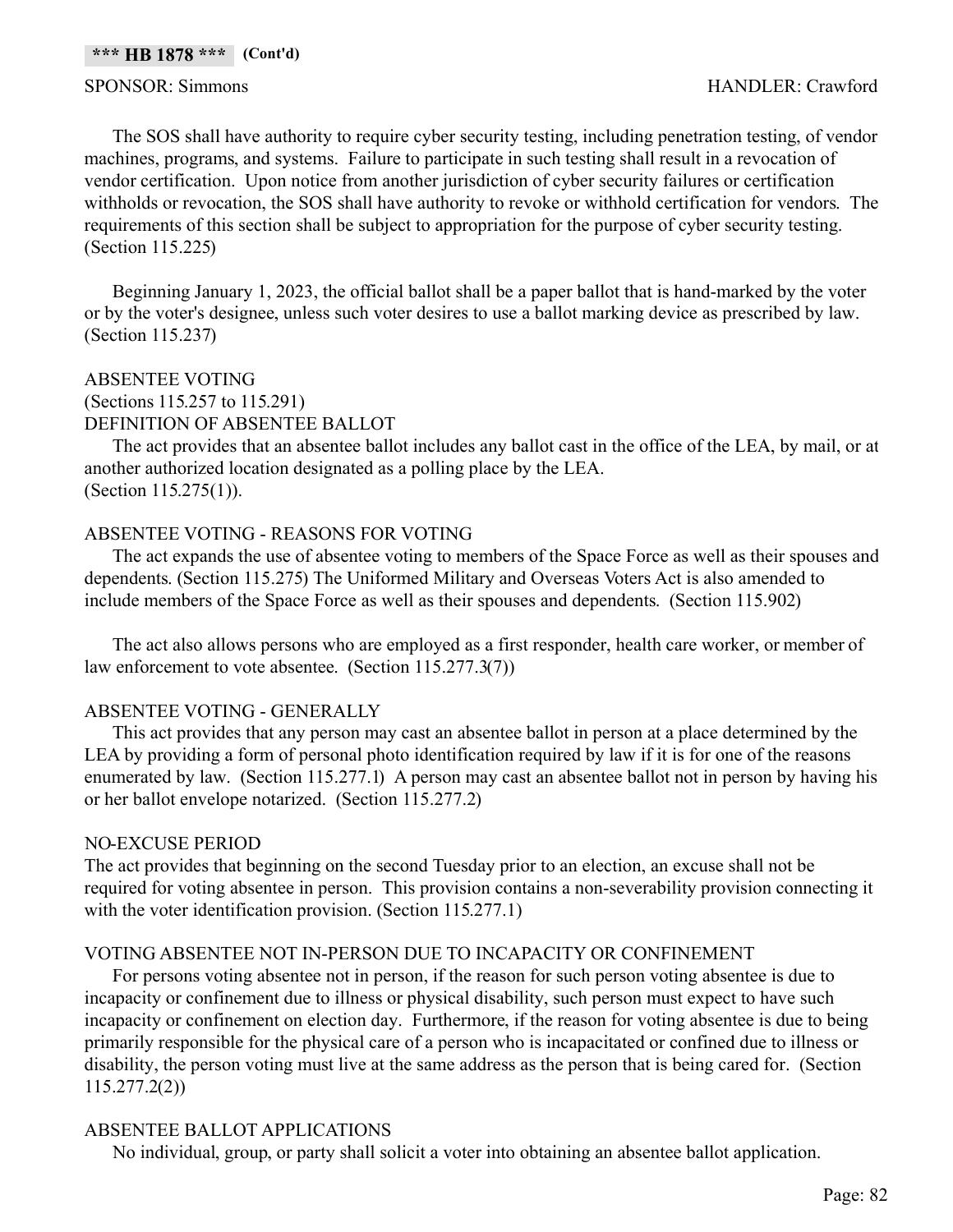## SPONSOR: Simmons HANDLER: Crawford

Furthermore, absentee ballot applications shall not have any information pre-filled prior to being provided to a voter. This provision does not prohibit any election authority from assisting an individual voter. (Section 115.279.2)

## ABSENTEE BALLOTS - WHEN DEEMED CAST

The act stipulates that absentee ballots that are received by an LEA in person are deemed cast when received prior to election day and absentee ballots that are received through a common carrier are deemed cast when received prior to the closing of polls. Furthermore, absentee ballots received by the LEA through a common carrier such as the United States Postal Service are required to be received prior to the time fixed by law for the closing of polls on election day. The LEA shall hand mark or stamp each absentee envelope as it is received, indicating the date and time the absentee ballot was received. (Section 115.286)

## WITNESS AND RETURN OF MASS ABSENTEE BALLOTS

Under current law, in charter counties and the cities of St. Louis and Kansas City, if the LEA receives ten or more applications for absentee ballots from the same address it may appoint a team to deliver and witness the voting and return of absentee ballots by voters residing at that address. This act expands this provision to all LEAs and furthermore requires, rather than permits, a team to be appointed to deliver and witness the voting and return of the ballots. (Section 115.287)

## DROP BOXES PROHIBITED

The act prohibits the use of drop boxes for the delivery of absentee ballots. (Section 115.291.5)

## MAIL-IN BALLOTS

(Section 115.302)

The act repeals current law authorizing mail-in ballots, which expired December 31, 2020, and expressly prohibits the use of mail-in ballots.

## VOTER IDENTIFICATION

(Section 115.427)

The act modifies provisions governing forms of identification required to vote. Under current law, any person seeking to vote in a public election must provide a certain form of identification, provided that any person lacking such identification can vote without such a form of identification through the execution of a statement under the penalty of perjury averring, among other things, that the person is who they say they are. This act repeals the provision allowing persons to vote through execution of the statement under penalty of perjury. The act additionally creates new provisions governing the use of provisional ballots in the case of persons who do not possess the proper form of identification in order to vote.

The act repeals the following:

· A provision requiring the SOS to provide advance notice of the identification requirements for voting in elections by means calculated to inform the public generally, including advertisements in print, TV, and radio. Instead the SOS is required to post such a notice on the official SOS website;

A provision requiring all costs associated with the implementation of the voter identification law to be reimbursed from the general revenue by an appropriation for that purpose; and

A provision preventing the voter identification provisions from being enforced unless a sufficient appropriation of state funds is made to implement the law.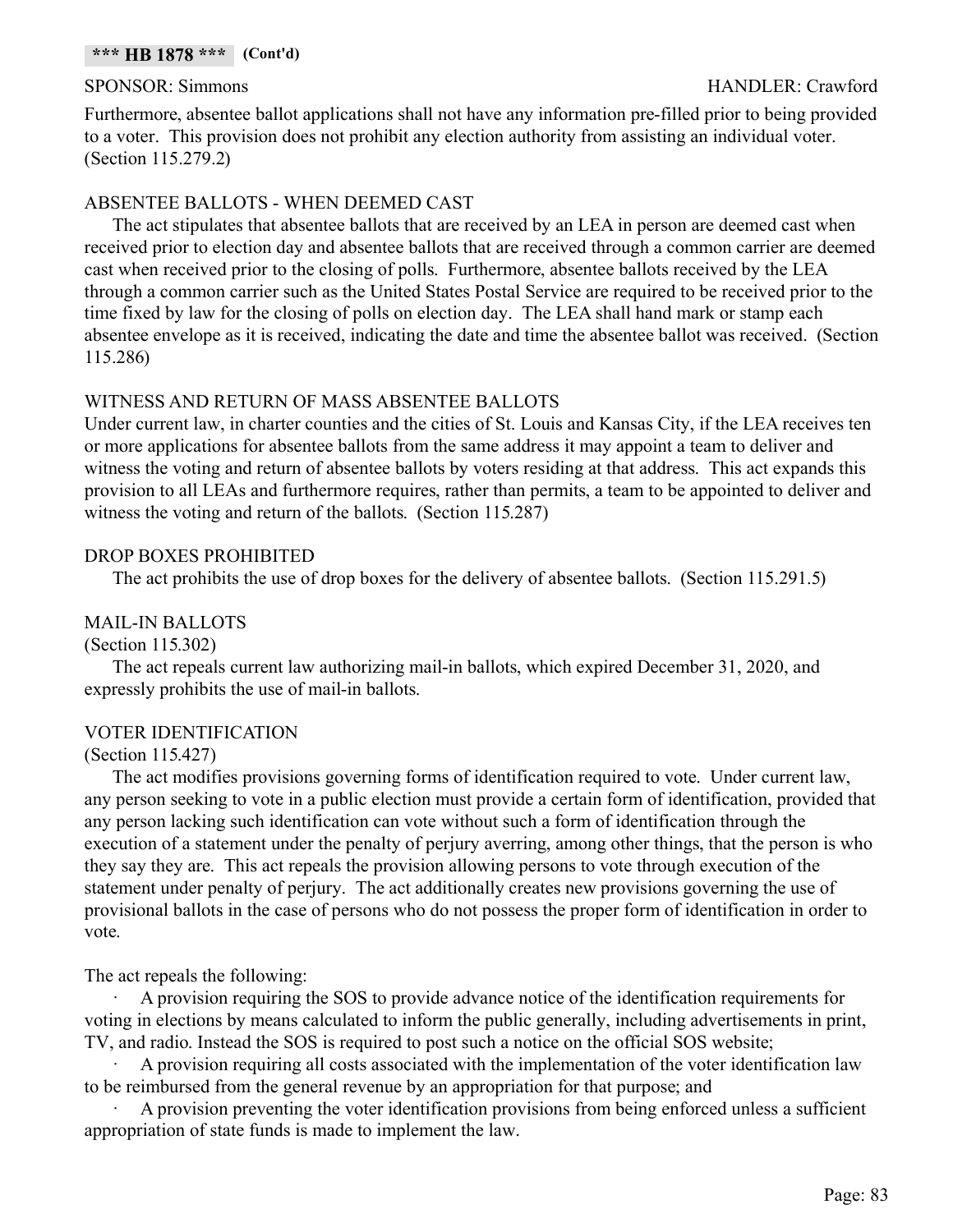## CASTING BALLOTS

(Section 115.435)

The act provides that once a ballot has been completed by the voter and he or she successfully submits the ballot into the ballot box, the ballot is deemed cast.

## PRESIDENTIAL PREFERENCE PRIMARY ELECTION

(Sections 115.755 through 115.785)

The act repeals the presidential preference primary election.

## SOS SYSTEM - ACCEPTANCE OF VOTER REGISTRATION APPLICATIONS ELECTRONICALLY (Section 115.960.2)

Current law requires the SOS to maintain a system for accepting voter registration applications electronically. This act makes maintenance of such a system permissive.

## CIVIL ACTIONS INVOLVING THE GENERAL ASSEMBLY

### (Section 2)

The act requires parties to provide a copy of the pleading to the Speaker of the House of Representatives and the President pro tem of the Senate within fourteen days of filing the pleading with the court in the following cases:

- Cases challenging the constitutionality of a statute facially or as applied;
- Cases challenging a statute as violating or preempted by federal law; or

Cases challenging the construction or validity of a statute, as part of a claim or affirmative defense.

The Speaker of the House and the President pro tem of the Senate may intervene to defend against the action at any time in the action as a matter of right by serving motion upon the parties as provided by applicable rules of civil procedure.

The Speaker of the House and President pro tem of the Senate may intervene at any time in an action on behalf of their respective chambers. They may obtain legal counsel other than from the Attorney General, with the cost of representation paid from funds appropriated for that purpose, to represent the respective chamber in any action.

The President pro tem of the Senate and the Speaker of the House, acting jointly, may intervene at any time in an action on behalf of the General Assembly. The President pro tem and the Speaker, acting jointly, may obtain legal counsel other than from the attorney general, with the cost of representation paid from funds appropriated for that purpose, to represent the General Assembly in any action in which the President pro tem and Speaker jointly intervene.

No individual member, or group of members, of the Senate or the House of Representatives, except the President pro tem and the Speaker, as provided under this act, shall intervene in an action described in this act or obtain legal counsel at public expense under this act in the member's or group's capacity as a member or members of the Senate or the House of Representatives.

The participation of the Speaker of the House or the President pro tem of the senate in any state or federal action, as a party or otherwise, does not constitute a waiver of the legislative immunity or legislative privilege of any member, officer, or staff of the General Assembly.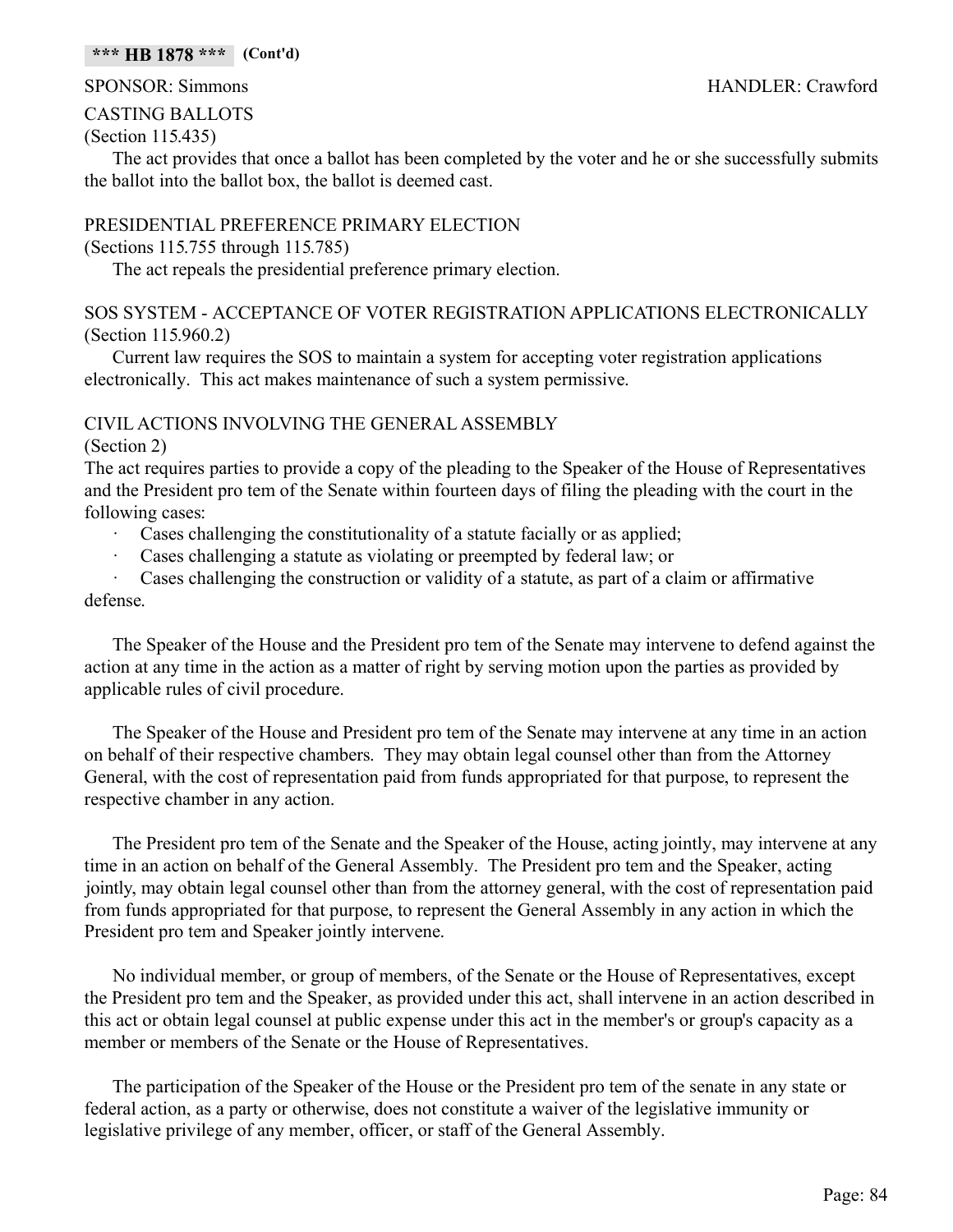This act contains a severability clause. SCOTT SVAGERA

### **\*\*\* HB 2005 \*\*\***

## SPONSOR: Haffner HANDLER: Bean

SPONSOR: Simmons HANDLER: Crawford

SS/HCS/HB 2005 - This act modifies provisions relating to eminent domain for electrical corporations.

The authority for an electrical corporation, as defined in the act, to condemn property for purposes of constructing electric plant subject to a certificate of convenience and necessity shall not extend to the construction of a merchant transmission line with Federal Regulatory Energy Commission negotiated rate authority unless such line has a substation or converter station located in Missouri which is capable of delivering an amount of its electrical capacity to electrical customers in this state that is greater than or equal to the proportionate number of miles of the line that passes through the state. This provision shall not apply to applications for a certificate of convenience and necessity filed prior to August 28, 2022. (Section 523.010)

If an electrical corporation acquires any involuntary easement in this state by means of eminent domain and does not obtain the financial commitments necessary to construct a project for which the involuntary easement was needed in this state within 7 years of the date that such easement rights are recorded, the corporation shall return possession of the easement to the title holder within 60 days and record the dissolution with the county recorder of deeds. In the event of such return of the easement to the title holder, no reimbursement of any payment made by the corporation to the title holder shall be due. (Section 523.025)

For eminent domain proceedings of any agricultural or horticultural property by an electrical corporation for purposes of constructing electric plant subject to a certificate of convenience and necessity, just compensation shall be an amount equivalent to 150% of fair market value as determined by the court. This provision shall not apply to applications for a certificate of convenience and necessity filed prior to August 28, 2022. (Section 523.039)

In any eminent domain proceeding involving agricultural or horticultural property for purposes of constructing electric plant subject to a certificate of convenience and necessity, at least one of the disinterested commissioners appointed by the court shall be a farmer who has been engaged in farming for a minimum of 10 years in the county where such property is situated. This provision shall not apply to applications for a certificate of convenience and necessity filed prior to August 28, 2022. (Section 523.040)

A condemning authority shall be deemed to have engaged in good faith negotiations if, for condemnation of any agricultural or horticultural property for the construction of an electrical transmission line designed to transmit electricity at 345 kilovolts or greater, but not for condemnation of such property by an electrical corporation operating under a cooperative business plan, for the purpose of constructing electric plant subject to a certificate of convenience and necessity, the total compensation package offered was no lower than the amount reflected in an appraisal performed by a state-licensed or state-certified appraiser for the condemning authority multiplied by 150% percent. This provision shall not apply to applications for a certificate of convenience and necessity filed prior to August 28, 2022. (Section 523.256)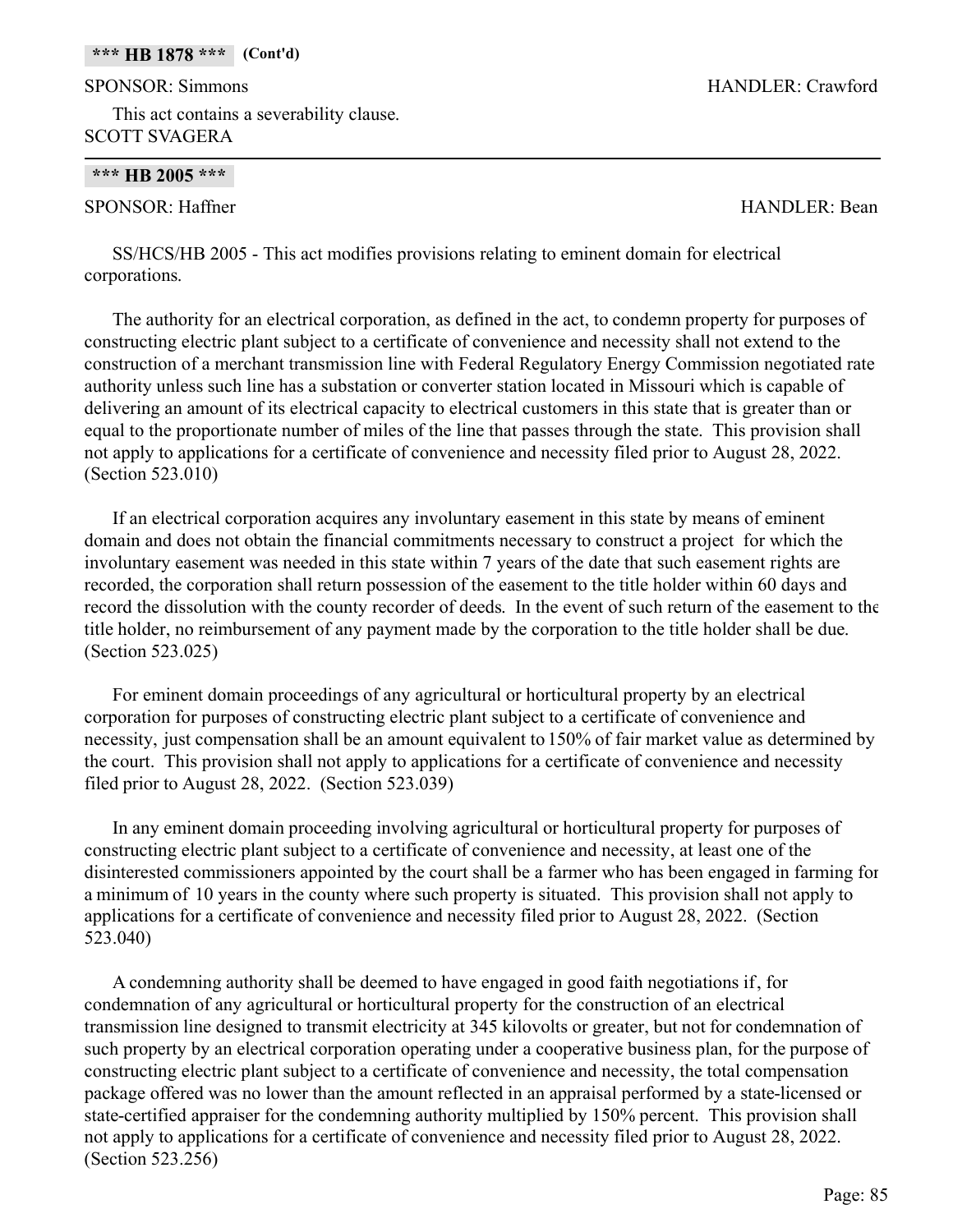### SPONSOR: Haffner HANDLER: Bean

This act is identical to provisions in the truly agreed CCS/HCS/SB 820 (2022) and similar to SB 1211 (2022) and HCS/HB 1876 (2022). JAMIE ANDREWS

### **\*\*\* HB 2090 \*\*\***

SPONSOR: Griffith HANDLER: Bernskoetter

SCS/HB 2090 - This act modifies various provisions relating to the payment of funds from the state treasury.

## PAYMENT OF STATE SALARIES

Current law requires the salaries of all elective and appointive officers and employees of the state shall be paid out of the state treasury, in semimonthly or monthly installments as designated by the commissioner of administration. This act allows salaries to additionally be paid out once every two weeks.

This provision is identical to the perfected SS#2/SB 997 (2022) and substantially similar to SB 316 (2021), a provision in the perfected SB 78 (2021), and a provision in HCS/HBs 846 & 407 (2021).

## ELIMINATION OF THE PERSONNEL ADVISORY BOARD

This act eliminates the Personnel Advisory Board and gives all duties and responsibilities previously held by the board to the Director of the Personnel Division and the Commissioner of Administration. The act additionally makes the position of Director of the Personnel Division appointed by the Commissioner of Administration.

These provisions are identical to SB 996 (2022) and HB 2023 (2022).

## REFUND OF SALES AND USE TAX ASSESSMENTS

The act requires the refund of sales and use tax assessments paid by a taxpayer when it is determined by the Administrative Hearing Commission or a court of law that the negligence of or incorrect information provided by an employee of the Department of Revenue resulted in the taxpayer failing to collect and remit sales and use tax assessments that were required to be collected for which the Department of Revenue subsequently audited the taxpayer. A taxpayer must file a claim for refund not later than April 15, 2023.

## INCOME TAX CREDIT

For the 2021 tax year, this act allows a qualified taxpayer, as defined in the act, to claim a non-refundable tax credit in the amount equal to the lesser of \$500 if filing single, or \$1,000 if filing married combined. The Department of Revenue shall automatically adjust each qualified taxpayer's return and shall issue refunds if necessary to qualified taxpayers. Among other qualifications, in order to be a qualified taxpayer under this provision, a person must have a Missouri adjusted gross income of less than \$150,000 if filing single, or less than \$300,000 if a married couple filing a combined income tax return.

The Director of Revenue shall not authorize more than \$500 million in tax credits under the act. If the total amount of tax credits claimed by qualified taxpayers exceeds \$500 million, the amount of the credit shall be prorated.

This provision is substantially similar to a provision in HCS/SCS/SB 908 (2022).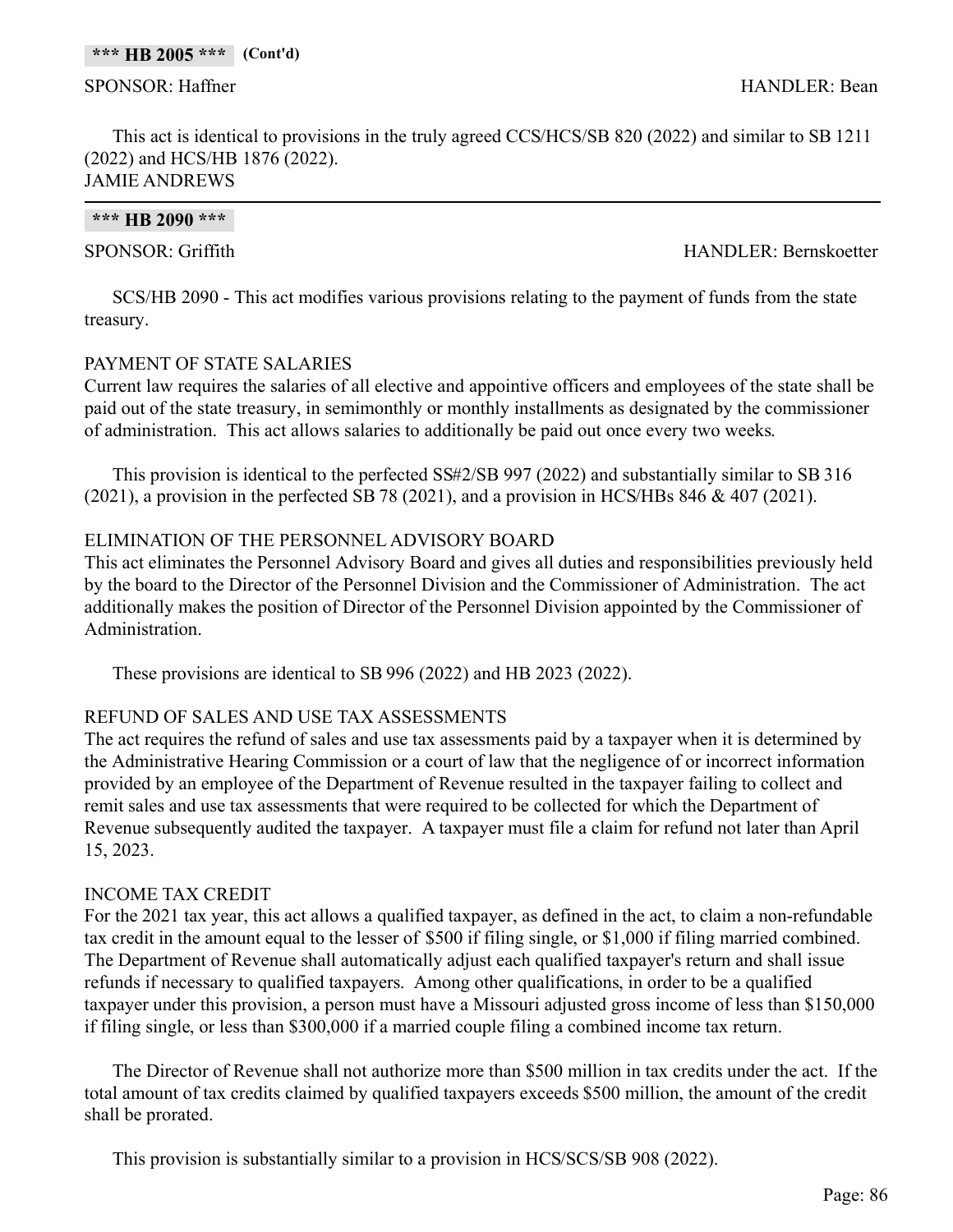## VACCINATION REQUIREMENTS

The act prohibits requiring any state employee from being required to receive a vaccination against COVID-19 as a condition of commencing or continuing employment. SCOTT SVAGERA

### **\*\*\* HB 2116 \*\*\***

SPONSOR: Black HANDLER: White

SS/SCS/HCS/HBs 2116, 2097, 1690, & 2221 - This act establishes the "No Patient Left Alone Act". Under this act, a health care facility, defined as a hospital, hospice, or long-term care facility, shall allow a resident, patient, or guardian of such, to permit in-person contact with a compassionate care visitor during visiting hours. A compassionate care visitor may be the patient's or resident's friend, family member, or other person requested by the patient or resident. The compassionate care visitation is a visit necessary to meet the physical or mental needs of the patient or resident, including end-of-life care, assistance with hearing and speaking, emotional support, assistance with eating or drinking, or social support.

A health care facility shall allow a resident to permit at least 2 compassionate care visitors simultaneously to have in-person contact with the resident during visitation hours. Visitation hours shall include evenings, weekends, and holidays, and shall be no less than 6 hours daily. 24-hour visitation may be allowed when reasonably appropriate. Visitors may leave and return during visitor hours. Visitors may be restricted within the facility to the patient or resident's room or common areas and may be restricted entirely for reasons specified in the act.

By January 1, 2023, the Department of Health and Senior Services shall develop informational materials for patients, residents, and their legal guardians regarding the provisions of this act. Health care facilities shall make these informational materials accessible upon admission or registration and on the primary website of the facility.

A compassionate care visitor may report any violation of the Compassionate Care Visitation Act by a health care facility to the Department of Health and Senior Services, as specified in the act. The Department shall investigate any such complaint within thirty-six hours of receipt.

No health care facility shall be held liable for damages in an action involving a liability claim against the facility arising from compliance with the provisions of this act; provided no recklessness or willful misconduct on the part of the facility, employees, or contractors has occurred.

The provisions of this act shall not be terminated, suspended, or waived except by a declaration by the Governor of a state of emergency, in which case the provisions of the "Essential Caregiver Program Act" shall apply.

Additionally, this act establishes the "Essential Caregiver Program Act". During a governor-declared state of emergency, a hospital, long-term care facility, or facility operated, licensed, or certified by the Department of Mental Health shall allow a resident of such facility, or the resident's guardian or legal representative, to designate an essential caregiver for in-person contact with the resident in accordance with the standards and guidelines developed under this act. An "essential caregiver" is defined as a family member, friend, guardian, or other individual selected by a resident, or the guardian or legal representative of the resident. Essential caregivers shall be considered a part of the patient's care team, along with the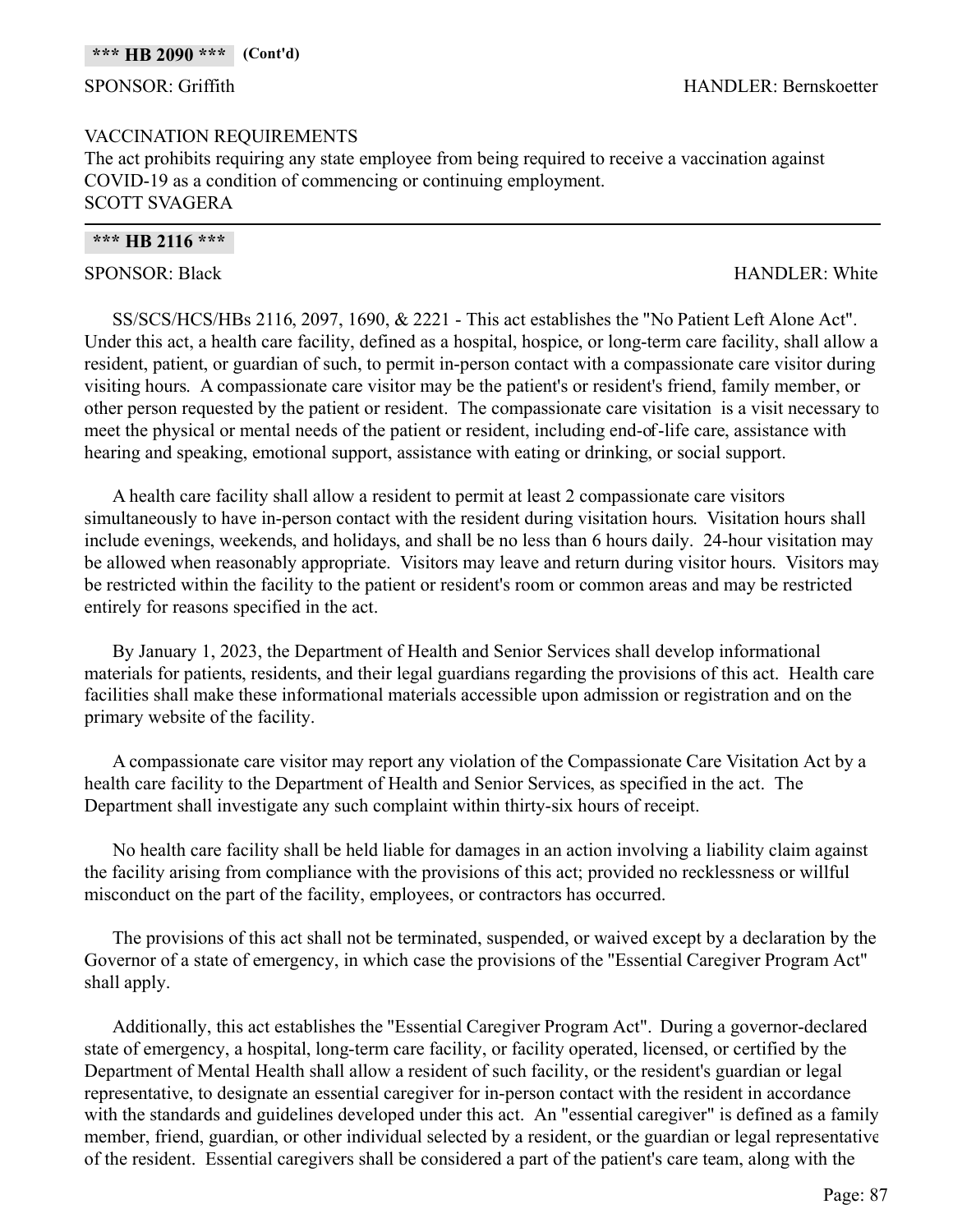## **\*\*\* HB 2116 \*\*\* (Cont'd)**

resident's health care providers and facility staff.

The Department of Health and Senior Services and the Department of Mental Health shall develop the program's standards and guidelines, including: (1) allowing the resident to select at least two caregivers, although the facility may limit in-person contact to one at a time; (2) establishing an in-person contact schedule allowing for at least four hours each day; and (3) establishing procedures enabling physical contact between the caregiver and resident. The facility may require the caregiver to follow infection control and safety measures; provided that such measures are no more stringent than required for facility employees. Caregiver in-person contact may be restricted or revoked for caregivers who do not follow such measures.

A facility may request a suspension of in-person contact for a period not to extend seven days. The suspension may be extended, but not for more than fourteen consecutive days in a twelve-month period or more than forty-five days in a twelve-month period. The Department shall suspend in-person contact by essential caregivers under this act if it determines that doing so is required under federal law, including a determination that federal law requires a suspension of in-person contact by members of the resident's care team.

The provisions of this act shall not apply to those residents whose condition necessitates limited visitation for reasons unrelated to the stated reason for the declared state of emergency.

A facility, its employees, and its contractors shall be immune from civil liability for (1) an injury or harm caused by or resulting from exposure of a contagious disease or harmful agent or (2) acts or omissions by essential caregivers who are present in the facility, as a result of the implementation of the caregiver program. This immunity shall not apply to any act or omission of the facility, its employees, or its contractors that constitutes recklessness or willful misconduct.

These provisions are substantially similar to provisions in SCS/SB 671 (2022), HCS#2/SB 710 (2022), and SCS/HB 2331 (2022). SARAH HASKINS

### **\*\*\* HB 2149 \*\*\***

SPONSOR: Shields HANDLER: Eslinger

CCS#2/SS/HB 2149 - This act modifies several provisions relating to professional licensing, including: (1) home health licensing; (2) exemptions for professional licensing; (3) land surveyors; (4) Missouri Dental Board pilot projects; (5) physical therapists; (6) physician and pharmacist prescription and dispensation of ivermectin and hydroxychloroquine; and (7) audiologists and speech-language pathologists.

## HOME HEALTH LICENSING (Sections 197.400 and 197.445)

Current law limits licensed home health agencies to those that provide two or more home health services at the residence of a patient according to a physician's written and signed plan of treatment. This act permits such licensed entities to provide treatment according to written plans signed by physicians, nurse practitioners, clinical nurse specialists, or physician assistants, as specified in the act.

This act is substantially similar to SCS/SB 830 (2022) and SB 177 (2021).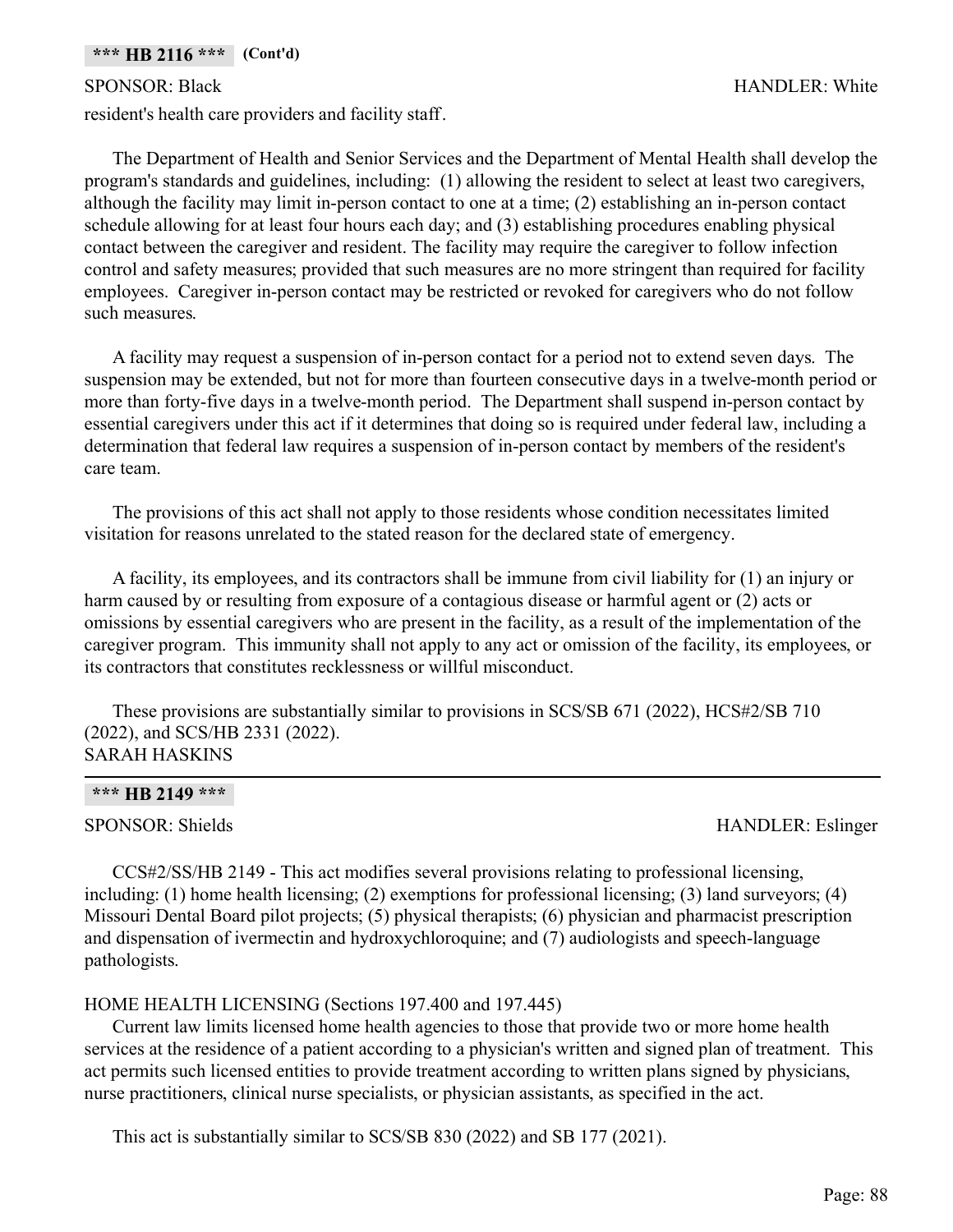## EXEMPTIONS FOR PROFESSIONAL LICENSING (Sections 324.005 and B)

Under this act, a professional who has a current license to practice his or her profession from another state, commonwealth, territory, or the District of Columbia shall be exempt from Missouri licensure requirements if: (1) the professional is an active duty or reserve member of the Armed Forces, a member of the National Guard, a civilian employee of the U.S. Department of Defense (DOD), an authorized contractor under federal law, or a professional otherwise authorized under the DOD; (2) the professional practices the same occupation or profession for which he or she holds a current license; and (3) the professional is engaged in the practice of a profession through a partnership with the federal Innovative Readiness Training program within the DOD. This exemption shall only apply while: (1) the professional's practice is required by the program pursuant to military orders; and (2) the services provided by the professional are within the scope of practice for individual's respective profession in Missouri.

This provision has an emergency clause.

These provisions are identical to provisions in SCS/SB 1153 (2022).

## LAND SURVEYORS (Sections 327.312, 327.313, 327.314, and 327.331)

Beginning January 1, 2024, this act changes the name of a person licensed as a land surveyor-in-training to a land surveyor intern. A person may apply to the Missouri Board for Architects, Professional Engineers, Professional Land Surveyors, and Professional Landscape Architects for enrollment as a land surveyor-intern if such person is a high school graduate or possesses a certificate of high school equivalence and has passed any examination required by the Board. Beginning January 1, 2024, this act institutes new education, experience, and examination requirements for licensure as a land surveyor, as described in the act.

These provisions are identical to SB 1001 (2022) and provisions in SCS/SB 1153 (2022).

## MISSOURI DENTAL BOARD PILOT PROJECTS (Section 332.325)

This act authorizes the Missouri Dental Board, in collaboration with the Department of Health and Senior Services and the Office of Dental Health within the Department of Health and Senior Services, to approve pilot projects designed to examine new methods of extending care to under-served populations. Such projects may employ techniques or approaches to care that may necessitate a waiver of statute or regulation and shall follow the requirements of the act regarding scope, content, and reports.

The provisions of this act shall expire on August 28, 2026, and a report of the pilot projects approved by the Board shall be submitted to the General Assembly no later than December 1, 2025.

This provision is identical SCS/SB 993 (2022) and provisions in SCS/SB 1153 (2022).

## PHYSICAL THERAPISTS (Sections 334.530 and 334.655)

Currently, a candidate for a physical therapy or physical therapist assistant license shall submit evidence of completion of physical therapy education program to the Board of Registration for the Healing Arts. This act adds that candidates may submit evidence of eligibility to graduate from such a program within 90 days. Additionally, this act requires applicants to meet the qualifying standards for fitness to practice examinations, including those established by any entity contracted by the Board to administer the Board-approved examination. No person who has failed on 6 or more occasions to achieve a passing score on the examination shall be eligible for licensure by examination.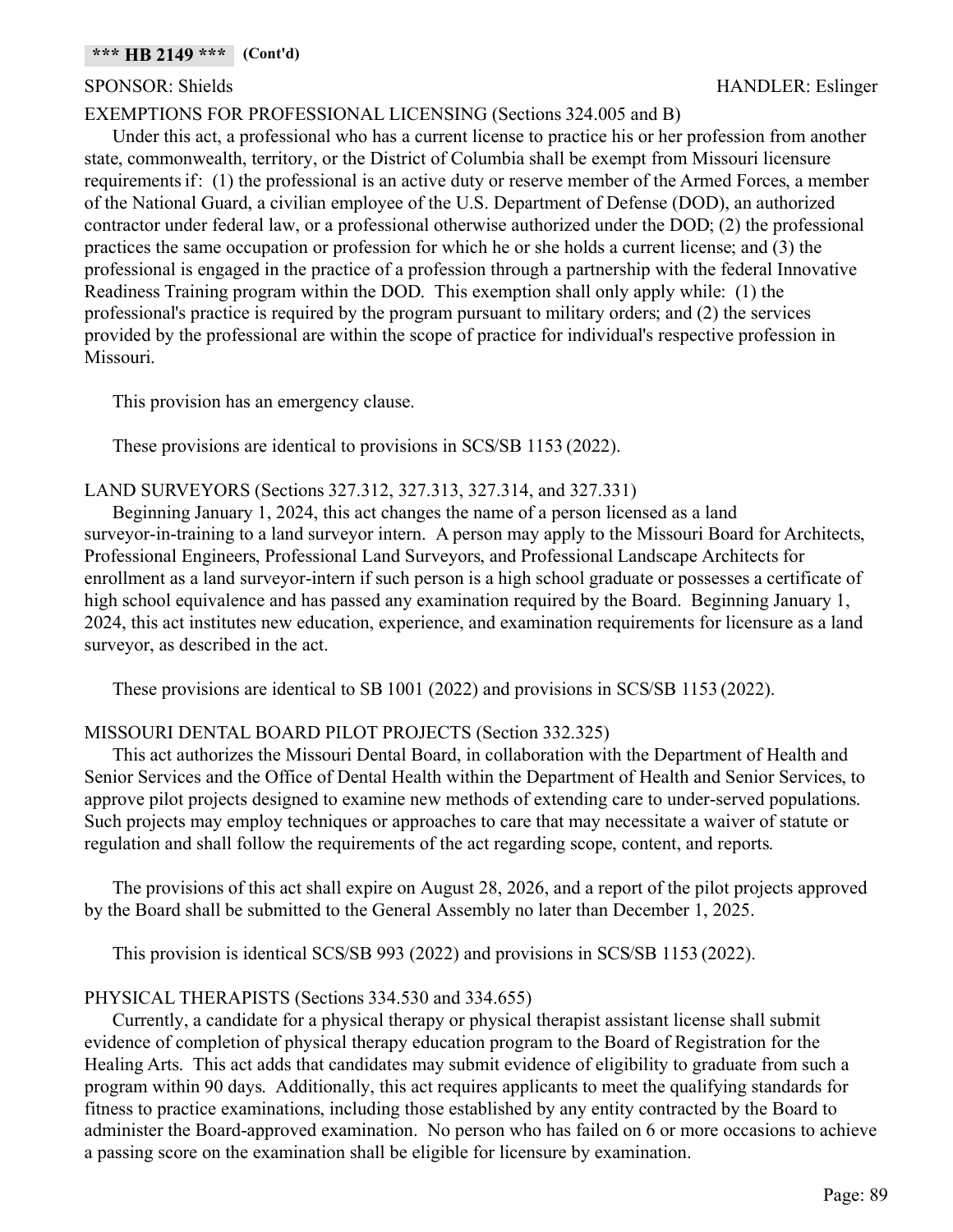These provisions are identical to provisions in SCS/SB 1153 (2022).

## PHYSICIAN AND PHARMACIST PRESCRIPTION AND DISPENSATION OF IVERMECTIN AND HYDROXYCHLOROQUINE (Sections 334.100 and 338.055)

Under this act, the Board of Registration for the Healing Arts shall not deny, revoke, suspend, or otherwise take any disciplinary action against a physician who prescribes, dispenses, administers, or otherwise distributes ivermectin or hydroxychloroquine sulfate tablets for human use.

 Under this act, the Board of Pharmacy shall not deny, revoke, suspend, or otherwise take any disciplinary action against a pharmacist who dispenses, distributes, or sells ivermectin or hydroxychloroquine sulfate tablets for human use. Additionally, no pharmacist shall contact the prescribing physician or the patient to dispute the efficacy of such medications, unless the physician or patient inquires of the pharmacist about the efficacy of such medications.

This provision is similar to provisions in SB 1133 (2022) and SB 1242 (2022).

## AUDIOLOGISTS AND SPEECH-LANGUAGE PATHOLOGISTS (Sections 345.015, 345.022, 345.050, 345.052, and 345.085)

This act modifies provisions relating to audiology and speech-language pathology. In order to be eligible for licensure by the State Board of Registration for the Healing Arts by examination under this act, each applicant shall present written evidence of completion of a clinical fellowship. Any person in a clinical fellowship shall hold a provisional license to practice speech-language pathology or audiology and shall be issued a license if the person meets requirements set forth in the act.

This act modifies provisions relating to license reciprocity. Currently, those applicants who are licensed in another country or hold a certificate of competence issued by the American Speech-Language-Hearing Association may receive a license without an examination. This act repeals this provision and implements a provision permitting any person who, for at least one year, has held a valid, current license issued by another state, a branch or unit of the military, a U.S. territory, or the District of Columbia, to apply for an equivalent Missouri license through the Board, subject to procedures and limitations as provided in the act.

This act also adopts the Audiology and Speech-Language Pathology Interstate Compact. The purpose of the compact is to increase access to audiology and speech-language pathology services by providing for the mutual recognition of other member state licenses. The compact sets forth requirements that must be met in order for a state to join the compact. Each member state shall require an applicant to obtain or retain a license in the home state and meet the home state's qualifications for licensure or renewal of licensure as well as all other applicable state laws.

The compact creates a joint public agency known as the Audiology and Speech-Language Pathology Compact Commission. The Commission has powers and duties as listed in the compact and shall enforce the provisions and rules of the compact. The Commission shall provide for the development, maintenance, and utilization of a coordinated database and reporting system containing licensure, adverse action, and investigative information on all licensed individuals in member states.

The compact shall come into effect on the date on which the compact is enacted into law in the 10th member state. Any member state may withdraw from the compact by enacting a statute repealing the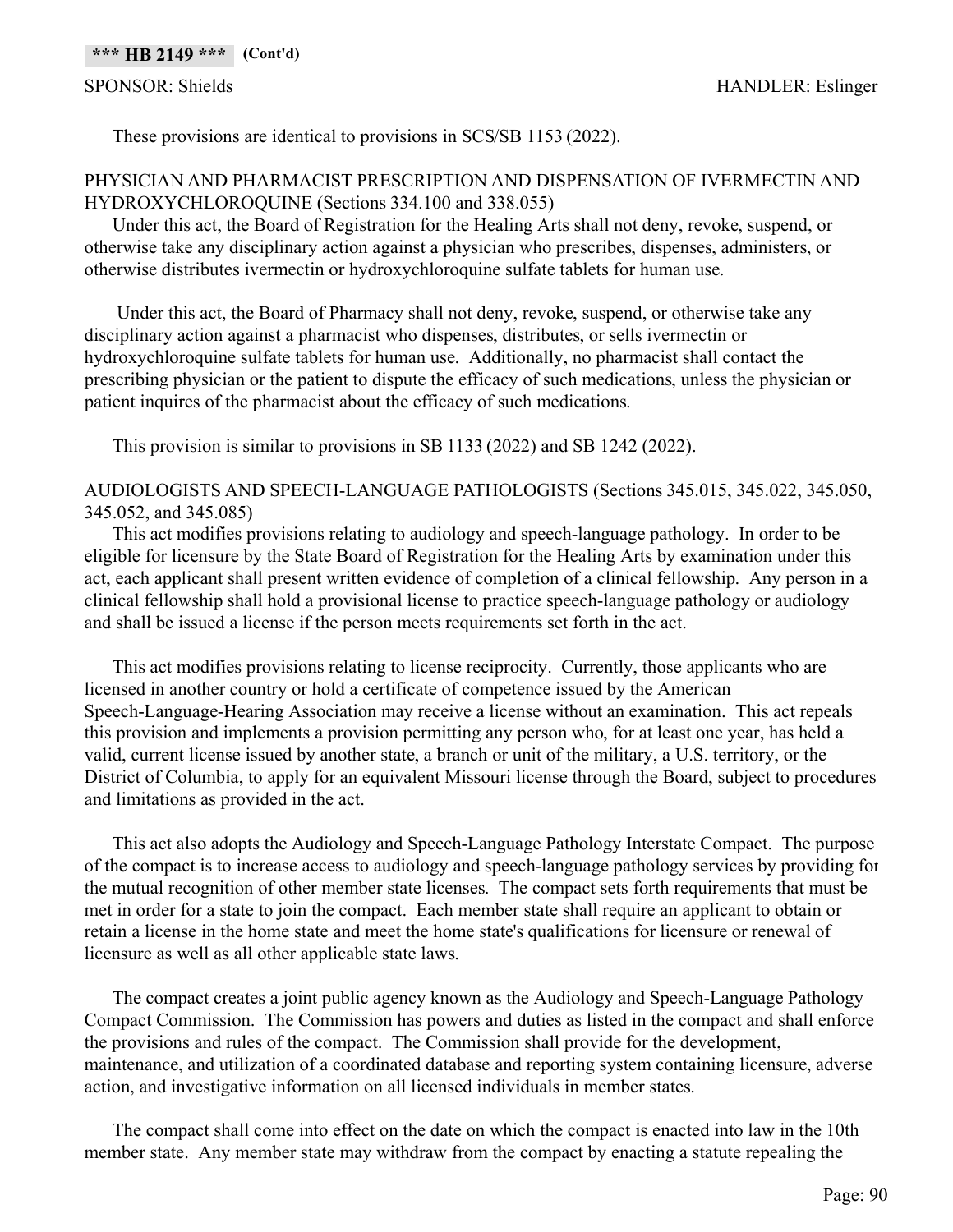SPONSOR: Shields HANDLER: Eslinger

same. The compact shall be binding upon member states and shall supersede any conflict with state law.

These provisions are identical to SCS/SB 978 (2022) and provisions in SCS/SB 1153 (2022). SARAH HASKINS

| *** HB 2162 *** |  |
|-----------------|--|

SPONSOR: Deaton HANDLER: Hegeman

SS/HB 2162 - Under this act, the Director of the Department of Health and Senior Services, if a licensed physician, or a licensed physician on behalf of the Director, may issue a statewide standing order for an addiction mitigation medication, defined as naltrexone hydrochloride administered in a manner approved by the U.S. Food and Drug Administration or any accepted medical practice method of administering.

Any licensed pharmacist may sell and dispense an addiction mitigation medication under a physician protocol or a statewide standing order. A pharmacist who, acting in good faith and with reasonable care, sells or dispenses the addiction mitigation medication and an appropriate device to administer the drug, and the protocol physician, shall not be subject to any criminal or civil liability or professional disciplinary action for prescribing or dispensing the medication and any outcome resulting from the administration of the medication. A physician issuing the statewide standing order shall likewise face no liability or professional discipline relating to the order or administration of the medication.

It shall be permissible for any person to possess an addiction mitigation medication.

This provision is identical to SB 1037 (2022).

This act modifies the Opioid Addiction Treatment and Recovery Fund to permit the Department of Corrections and the judiciary to access moneys in the fund for the purposes of opioid addiction treatment and prevention services and health care and law enforcement costs related to opioid addiction treatment and prevention.

This provision is substantially similar to SB 1032 (2022). SARAH HASKINS

CCS/SS/SCS/HCS/HB 2168 - This act modifies provisions relating to insurance.

## UNEMPLOYMENT INSURANCE (Sections 288.132, 288.133, and B)

This act provides that any employer required to make contributions under the unemployment compensation laws shall pay an annual unemployment automation adjustment equal to .02% of its total taxable wages for the twelve-month period ending the preceding June 30th. The Division of Employment Security is permitted to lower this rate under certain circumstances.

These provisions have a delayed effective date of January 1, 2023.

These provisions are identical to SB 876 (2022), provisions in SS/SB 665 (2022), and provisions in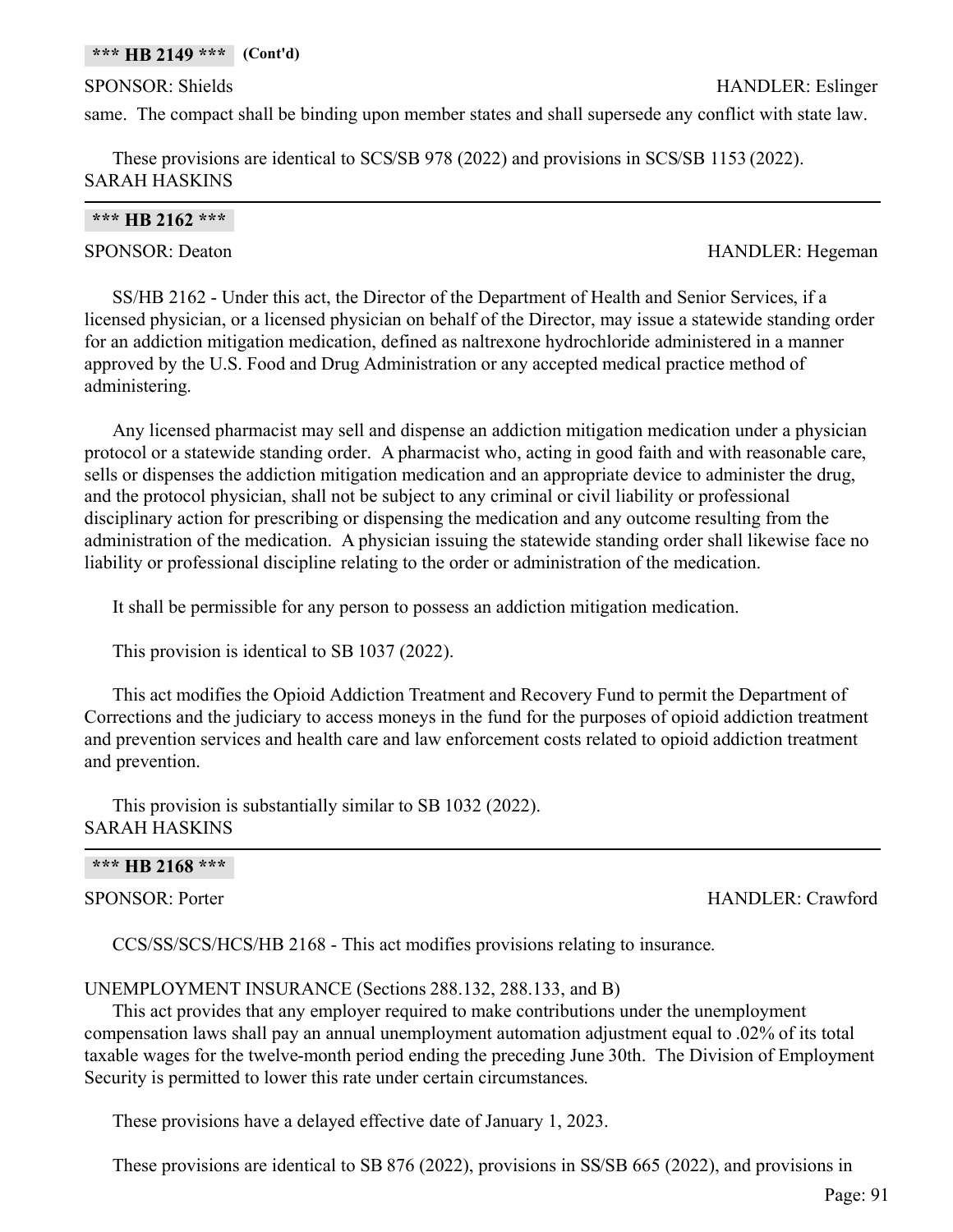## SPONSOR: Porter **HANDLER:** Crawford

SS/SB 742 (2022), and substantially similar to HB 2290 (2022), provisions in HCS/SS/SCS/SB 783 (2022), provisions in HCS/SS#2/SCS/SB 968 (2022), SB 115 (2021), SCS/SB 691 (2020), provisions in SCS/HB 1559 (2020), HB 765 (2021), HB 2072 (2020), SB 161 (2019), HB 375 (2019), and provisions in SCS/HB 332 (2019).

## MOTOR VEHICLE FINANCIAL RESPONSIBILITY (Sections 303.025, 303.041, and C)

The act specifies that the Department of Revenue shall establish by rule a process for the voluntary suspension of motor vehicle registration for vehicles which are inoperable or being stored and not in operation. The owner or nonresident shall not further operate the vehicle until notifying the Department that the vehicle will be in use, and the Department shall reinstate the registration upon receipt of proof of financial responsibility. Owners or nonresidents who operate a motor vehicle during a period of inoperability or storage claimed under the act shall be guilty of a Class B misdemeanor, and may additionally be guilty of a violation of The Motor Vehicle Financial Responsibility Law.

The act also provides that the Department of Revenue may verify motor vehicle financial responsibility as provided by law, but shall not otherwise take enforcement action unless the Director determines a violation has occurred as described in the act. (Section 303.025.1).

Currently, a first violation of The Motor Vehicle Financial Responsibility Law is punishable as a Class D misdemeanor, meaning a fine may be imposed of up to \$500; a second or subsequent offense is punishable by up to 15 days in jail and/or a fine not to exceed \$500. Under the act, a second or subsequent offense may be punished by up to 15 days in jail and shall be punished by a fine not less than \$200 but not to exceed \$500. (Section 303.025.3). Fines owed to the state for violations of the Motor Vehicle Financial Responsibility Law may be eligible for payment in installments. Rules for the application of payment plans shall take into account individuals' ability to pay. (Section 303.025.6).

The act provides that if the Director of the Department of Revenue determines the "owner or" operator of a motor vehicle has not maintained financial responsibility as required by law, the Director shall suspend, in accordance with current law, the driving privilege of the owner or operator and/or the registration of the vehicle failing to meet the requirement. The act also repeals language detailing the manners in which the Director could determine whether financial responsibility has been maintained. (Section 303.041).

These provisions have a delayed effective date of January 1, 2024. (Section C).

These provisions are identical to provisions in HCS/SS/SCS/SB 783 (2022), and similar to provisions in SS/SB 742 (2022), HB 2170 (2022), provisions in the truly agreed to and finally passed SS#2/HB 661 (2021), provisions in HCS/SS/SCS/SB 4 (2021), SB 1086 (2020), and HB 2733 (2020).

## PETROLEUM STORAGE TANK INSURANCE FUND (Section 319.129)

Currently, the Petroleum Storage Tank Insurance Fund expires on December 31, 2025. This act extends the expiration date to December 31, 2030, and gives the Board of Trustees authority to promulgate rules.

These provisions are identical to provisions in HCS/SS/SCS/SB 783 (2022), and substantially similar to HB 2311 (2022), provisions in SS/SB 742 (2022), provisions in HB 2311 (2022), provisions in SB 546 (2021), and provisions in HCS/HB 1436 (2021).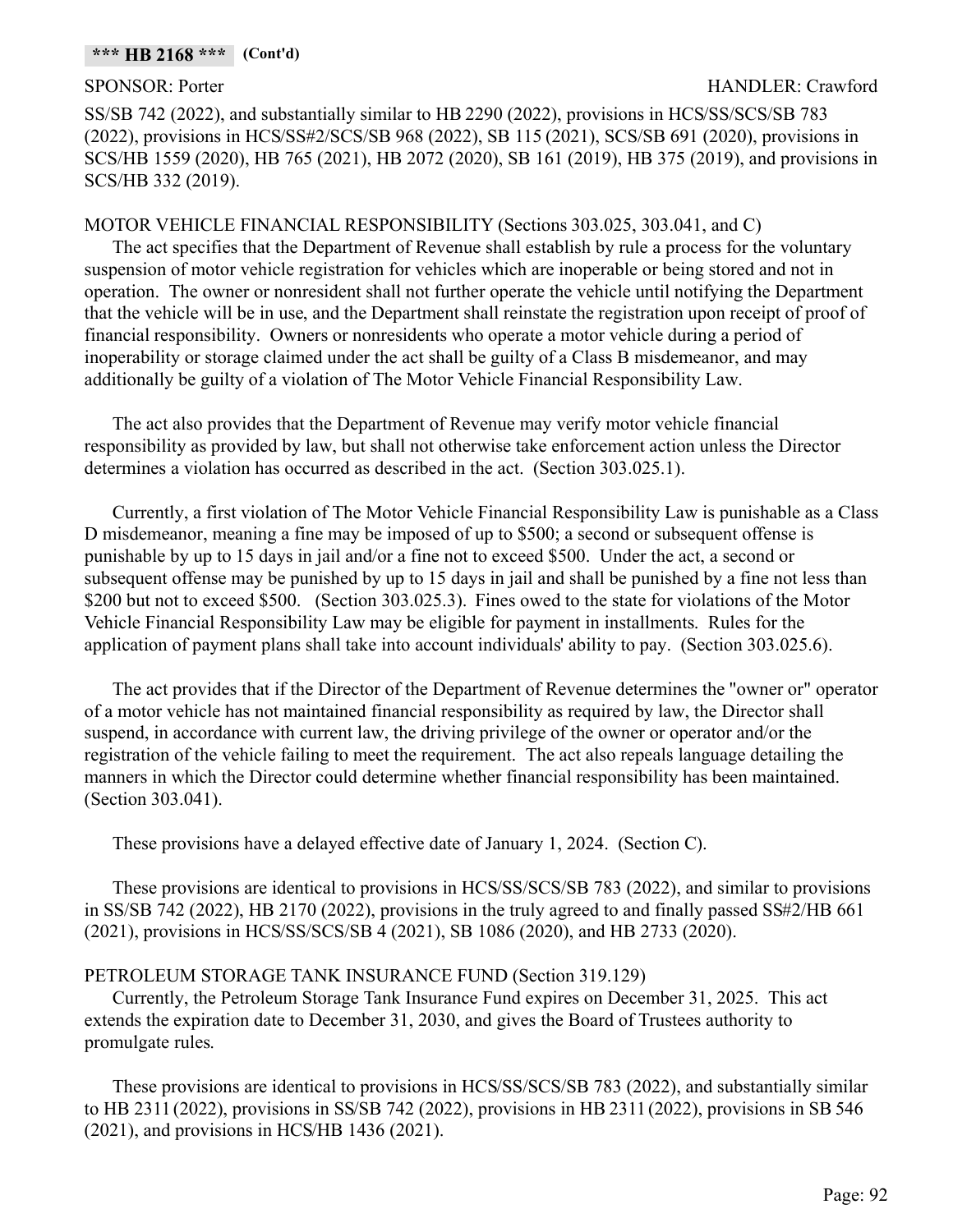### TRAVEL INSURANCE (Section 375.159)

The act specifies that the act shall not apply to cancellation fee waivers or travel assistance services, as defined in the act. Under the act, the Director of the Department of Commerce and Insurance may issue a limited lines travel insurance producer license to a person or business entity that has filed an application with the Director. A limited lines producer may sell, solicit, or negotiate travel insurance through a licensed insurer. (Section 375.159.2). The existing grounds for license suspension or revocation by the Director shall apply to limited lines travel insurance producers and travel retailers, as defined in the act. (Section 375.159.3(2)(b)). The act specifies that certain information travel retailers are currently required to provide to customers shall have been approved by the travel insurer. (Section 375.159.3(3)).

Persons licensed to produce major lines of insurance may produce travel insurance as well. A property and casualty insurance producer is not required to be appointed by an insurer in order to produce travel insurance. (Section 375.159.3(8)).

Under the act, travel insurance will be subject to taxation of premiums as provided by law, with certain disclosures to be made as specified in the act. (Section 375.159.4).

Travel protection plans, as defined in the act, may be offered if the protection plan makes certain disclosures and provides information and materials described in the act. (Section 375.159.5).

Except as otherwise provided in the act, persons offering travel insurance to residents of this state shall be subject to the Unfair Trade Practices Act. If there is any conflict between the act and the other insurance laws of the state regarding travel insurance, the provisions of the act shall control. (Section 375.159.6(1)). It shall be an unfair trade practice to offer or sell a policy of travel insurance that could never result in payment to the insured. (Section 375.159.6(2)).

The act requires documents provided to consumers prior to purchasing travel insurance to be accurate, and requires disclosure of and an opportunity to learn more about preexisting condition exclusions. The act specifies that certain documents required by law shall be provided to the purchaser as soon as practicable following the purchase of a travel protection plan, and provides for minimum periods in which policies can be cancelled for a full refund. (Section 375.159.6(3)(a)-(c)). The act requires disclosure of whether the travel insurance is primary or secondary coverage, and specifies that marketing the policies directly to consumers through an aggregator site, as defined in the act, shall not be an unfair trade practice if an accurate summary of the coverage is provided on the web page and the consumer has access to the full policy through electronic means. (Section 375.159.6(3)(d)-(e)).

The act prohibits the use of selling travel insurance by means of a negative option or "opt-out" that would require the consumer to take action to decline coverage, such as unchecking a box on an electronic form, when purchasing a trip. (Section 375.159.6(4)). It shall be an unfair trade practice to market blanket travel insurance coverage, as defined in the act, as free. (Section 375.159.6(5)). Where a consumer's destination jurisdiction requires travel insurance, it shall not be an unfair trade practice to require purchase of coverage through the travel retailer, or agreement to obtain and provide proof of coverage from another source, prior to departure. (Section 375.159.6(6)).

No person shall represent himself or herself as a travel administrator, as defined in the act, for issuance of travel insurance unless the person holds one of the types of license described in the act. Insurers are responsible for the acts of travel administrators administering their policies, and are responsible for ensuring relevant books and records are maintained to be provided to the Director upon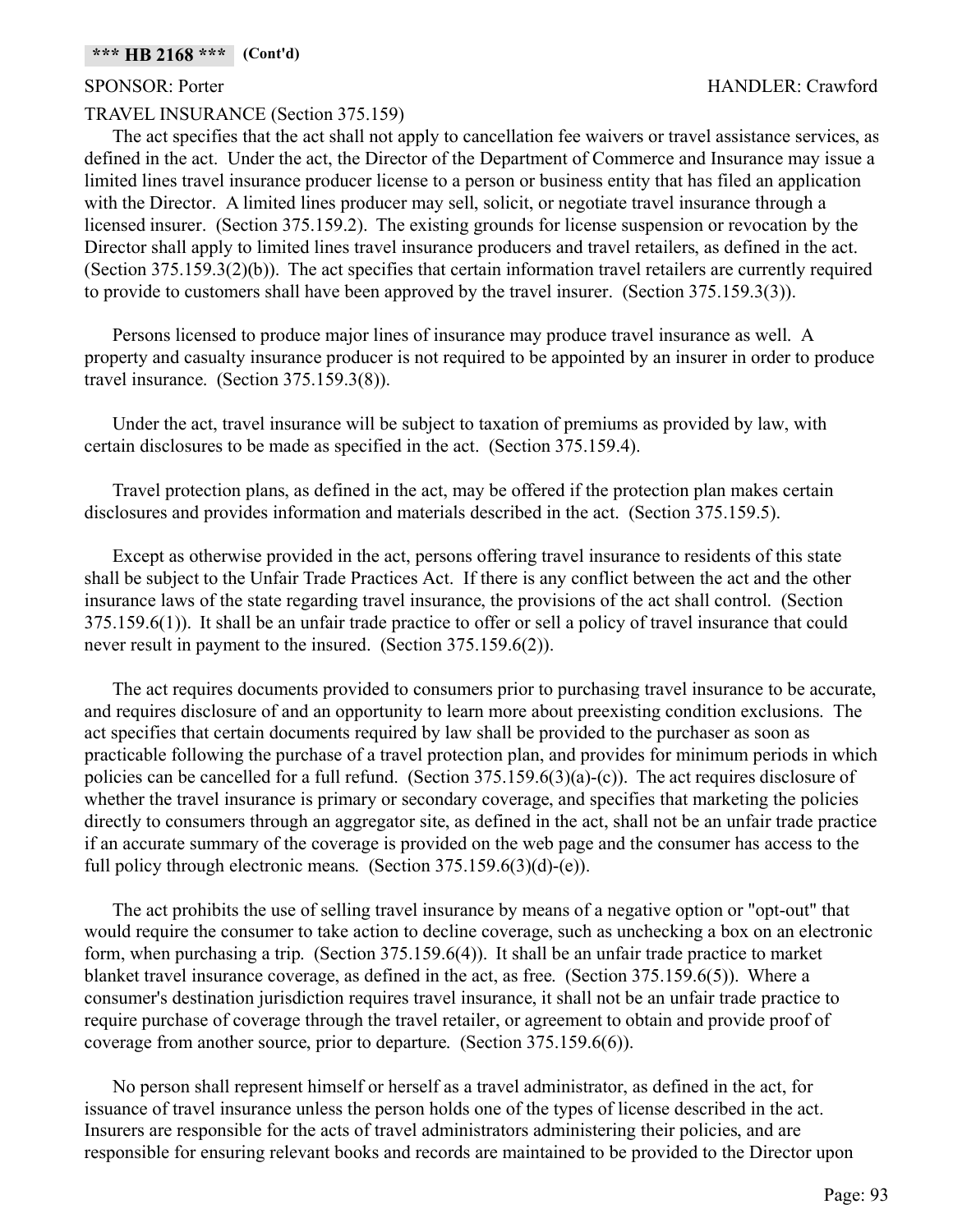request. (Section 375.159.7(1)).

Travel insurance shall be classified and filed for purposes of forms and rates under an inland marine line of insurance, except as otherwise provided in the act. Eligibility and underwriting standards for travel insurance may be developed, provided they also meet the state's underwriting standards for inland marine insurance. (Section 375.159.8).

These provisions are identical to SB 1116 (2022), provisions in SS/SB 742 (2022), and provisions in HCS/SS/SCS/SB 783 (2022), and substantially similar to HB 2566 (2022).

## VALUATION OF INSURANCE POLICIES AND CONTRACTS (Section 376.380)

Current law requires insurers providing life insurance, accident and health policies, deposit-type contracts, or annuity or pure endowment contracts, to hold reserves in an amount determined under the National Association of Insurance Commissioners' valuation manual.

This act repeals an exception specifying that insurers licensed and doing business in Missouri which have less than \$300 million of ordinary life insurance premium may instead utilize a different method specified by law to determine the reserve amounts, provided the insurer meets certain conditions.

These provisions are identical to SB 1079 (2022), provisions in SS/SB 742 (2022), provisions in HCS/SS/SCS/SB 783 (2022), and HB 2145 (2022).

## MEDICAL RETAINER AGREEMENTS (Section 376.1800)

Current law allows for physicians to enter into contracts for the provision of health care services to an individual for an agreed-upon fee and period of time. This act provides that chiropractors and dentists may enter into the contracts as well.

This act is identical to SCS/SB 1097 (2022) and provisions in SCS/HB 2331 (2022), and similar to HCS/HB 2340 (2022) and provisions in CCS/HCS/SS/SB 690 (2022).

## ELECTRONIC DELIVERY OF INSURANCE DOCUMENTS AND NOTICES (Section 379.011)

This act provides that if an insurance policy is purchased directly through an insurer's website, portal, or application, and is initially delivered by electronic means, a party's consent to have future notices and documents related to the policy, or claims thereunder, delivered by electronic means shall be presumed. The act shall not affect the rights of these parties to withdraw this consent.

These provisions are identical to SCS/SB 1042 (2022) and provisions in SS/SB 742 (2022), and substantially similar to provisions in HCS/SS/SCS/SB 783 (2022). ERIC VANDER WEERD

### **\*\*\* HB 2331 \*\*\***

SPONSOR: Baker HANDLER: White

SS/SCS/HB 2331 - This act modifies several provisions relating to programs administered by the Department of Health and Senior Services, including: (1) medical preceptorship tax credit; (2) the Alzheimer's State Plan Task Force; (3) emergency medical services; (4) medical student loan programs; (5) the Older Americans Act; (6) oversight of health care facilities; (7) naltrexone hydrochloride; (8) organ donation; (9) medical marijuana facility background checks; (10) home health licensing; and (11) the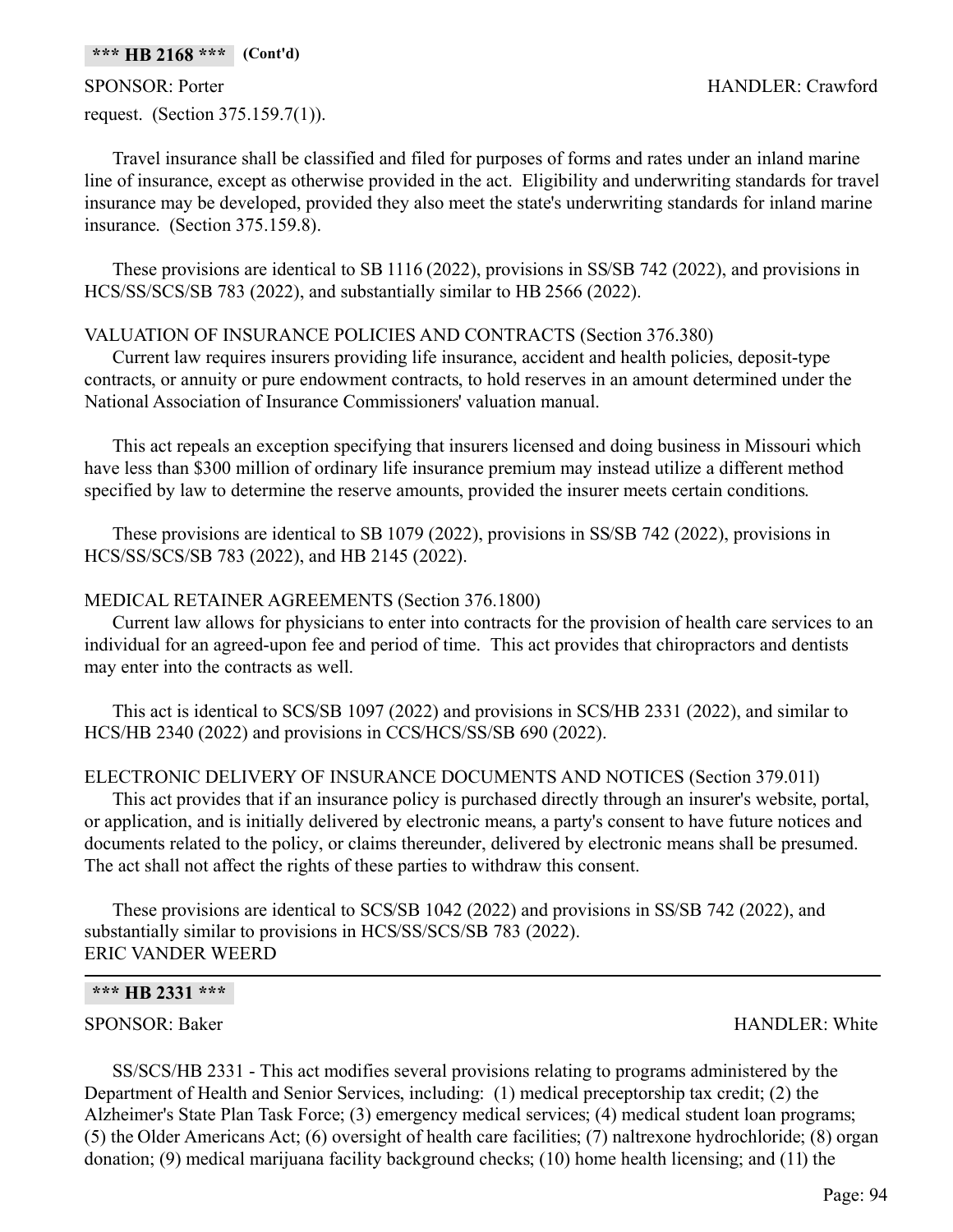### **\*\*\* HB 2331 \*\*\* (Cont'd)**

repeal of certain statutes relating to the duties of the Department of Health and Senior Services.

## MEDICAL PRECEPTORSHIP TAX CREDIT (Section 135.690)

For all tax years beginning on or after January 1, 2023, this act authorizes a taxpayer to claim a tax credit for serving as a community-based faculty preceptor for a medical student core preceptorship or a physician assistant student core preceptorship, as such terms are defined in the act. The tax credit shall be equal to \$1,000 for each preceptorship, but not to exceed \$3,000 in any tax year. Tax credits authorized by the act shall not be refundable or transferable, and shall not be carried forward or backward to any other tax year. The total amount of tax credits authorized in a given year shall not exceed \$200,000. Additional tax credits may be authorized provided in amount not to exceed the excess funds available in the Medical Preceptor Fund, as created by the act.

Beginning January 1, 2023, the Division of Professional Registration of the Missouri Department of Commerce and Insurance shall increase the license fees for physicians and surgeons by \$7 and for physician assistants by \$3, with such revenues to be deposited in the Medical Preceptor Fund. At the end of each tax year, an amount equal to the total dollar amount of tax credits claimed during the tax year shall be transferred to the General Revenue Fund.

This provision is substantially similar to SCS/SB 801 (2022), SS/HB 502 (2021), HCS/SCS/SB 403 (2021), HCS/SS/SB 580 (2020), and HB 2036 (2020).

### ALZHEIMER'S STATE PLAN TASK FORCE (Sections 172.800 and 191.116)

This act repeals an obsolete reference to the Alzheimer's Disease and Related Disorders Task Force. Additionally, the act changes the date that the Alzheimer's State Plan Task Force shall submit a report of recommendations from June 1, 2022, to January 1, 2023, and extends the task force expiration date from December 31, 2026, to December 31, 2027.

These provisions are identical to provisions in SCS/SB 1045 (2022).

## EMERGENCY HEALTH CARE SERVICES (Sections 190.100, 190.101, 190.103, 190.176, 190.200, 190.241, 190.243, 190.245, and 190.257)

Under this act, the state EMS medical director shall serve as an ex officio member of the State Advisory Council on Emergency Medical Services. The Council shall consult with the Time-Critical Diagnosis Advisory Committee established under this act regarding time-critical diagnosis, defined as trauma care, stroke care, and STEMI care occurring either outside of a hospital or in a designated center.

The State EMS Medical Director's Advisory Committee shall review and make recommendations regarding all proposed community and regional time-critical diagnosis plans.

This act repeals the requirement under current law that hospitals disclose data elements under the Missouri Brain and Spinal Cord Injury Registry to the Department of Health and Senior Services' uniform data collection system on all ambulance runs and injured patients.

The Department shall cooperate with hospitals to provide public and professional information related to emergency medical services systems. The Department may provide public information of hospital designations as trauma, stroke, or STEMI centers. The Department shall make publicly available research and guidelines recommended by the Time-Critical Diagnosis Advisory Committee for recommended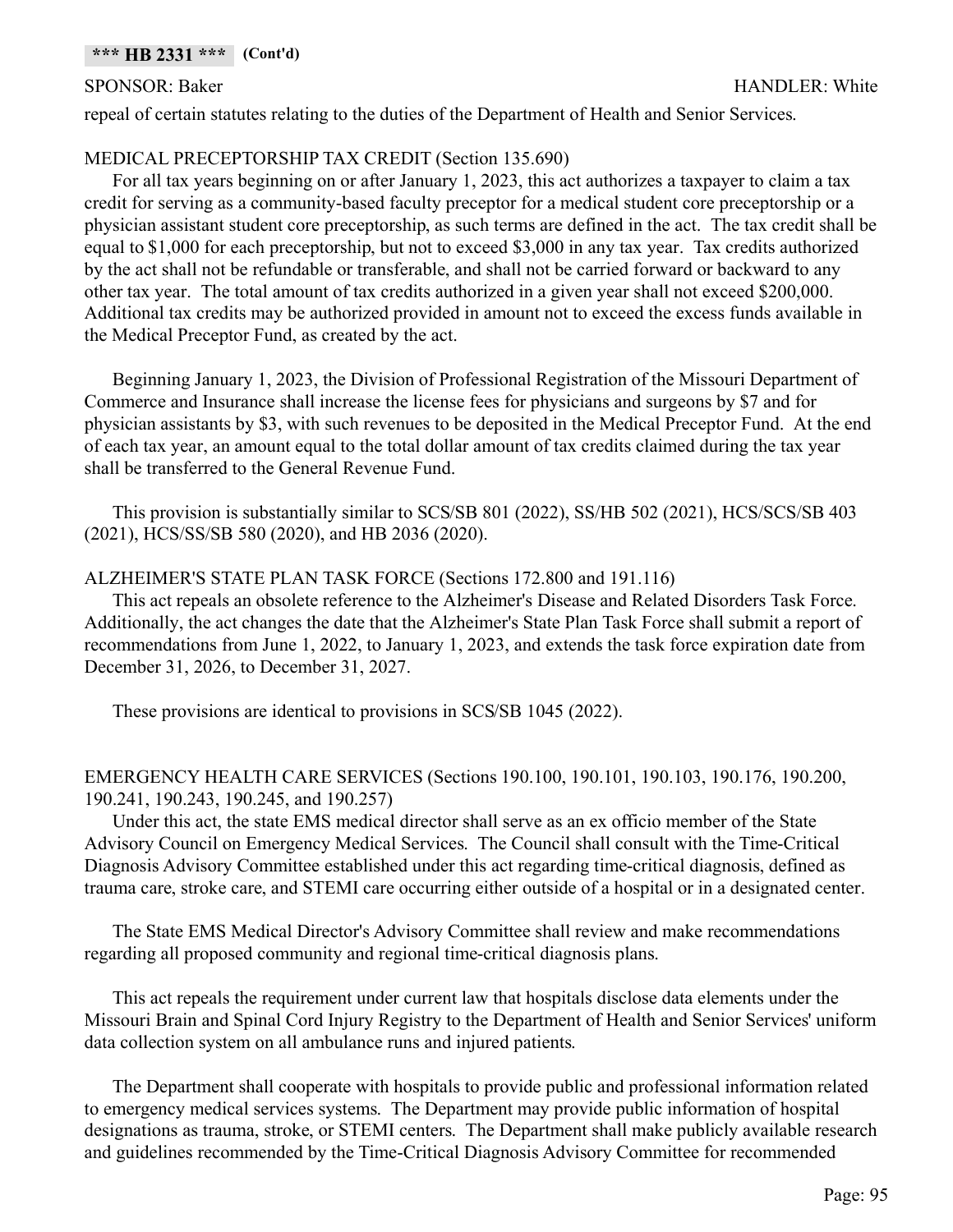### **\*\*\* HB 2331 \*\*\* (Cont'd)**

treatment standards. Currently, the Department makes recommendations for treatment standards, establishes protocols for transport of patients, and approves the development of regional or community-based plans for transporting STEMI or stroke patients. This act includes trauma patients.

Currently, the Department shall conduct a site review of a hospital to determine the applicable level of trauma center, STEMI, or stroke center criteria. Under this act, the site review may occur onsite or by any reasonable means of communication or combination thereof. In developing trauma, STEMI, or stroke center designation criteria, the Department shall use, as practicable, peer-reviewed and evidence-based clinical research and guidelines.

Currently, the Department shall conduct an onsite review of every trauma, STEMI, or stroke center every 5 years. Under this act, a site review shall be conducted every 3 years. The Department may deny, place on probation, suspend, or revoke a center's designation if it has determined there has been a substantial failure to comply with certain regulations. Centers that are placed on probationary status shall show compliance with these regulations within 12 months, unless otherwise provided by a settlement agreement with a maximum duration of 18 months.

This act modifies provisions governing alternative trauma, stroke, and STEMI center designations by repealing current law establishing various designation levels and requiring the Department to designate hospitals seeking alternative designation in manner that corresponds to a similar national designation. A hospital receiving a center designation under this provision may have such designation removed upon the request of the hospital or upon a determination by the Department that the organization certifying or verifying the alternative designation has suspended or revoked its designation. This act requires centers receiving alternative designations under this provision to submit to the Department proof of certification or verification and to participate in local and regional emergency services systems for training, sharing educational resources, and collaboration on improving patient outcomes.

This act modifies data submission requirements for designated centers to require submission to either a state or national registry. Additionally, this act repeals requirements that the data collections system meet certain standards.

This act repeals provisions of current law granting the Board of Registration for the Healing Arts the sole authority to establish education requirements for physicians practicing in an emergency department in a trauma, STEMI, or stroke center. Instead, the Department shall not have authority to establish additional education requirements for emergency medicine board-certified or board-eligible physicians, either through the American Board of Emergency Medicine or American Osteopathic Board of Emergency Medicine, who are practicing in the emergency department of a designated center. The Department shall deem the education requirements of such entities to meet the standards for designation. Education requirements for other physicians, nurses, and other providers who provide care at the designated center shall equal, but not exceed, those established by national designating or verifying bodies of trauma, stroke, or STEMI centers.

Under this act, the Department may only establish appropriate fees to offset the costs of center surveys.

This act adds physician assistants to the list of providers who shall instruct ambulance personnel to transport a severely ill patient to a trauma, STEMI, or stroke center.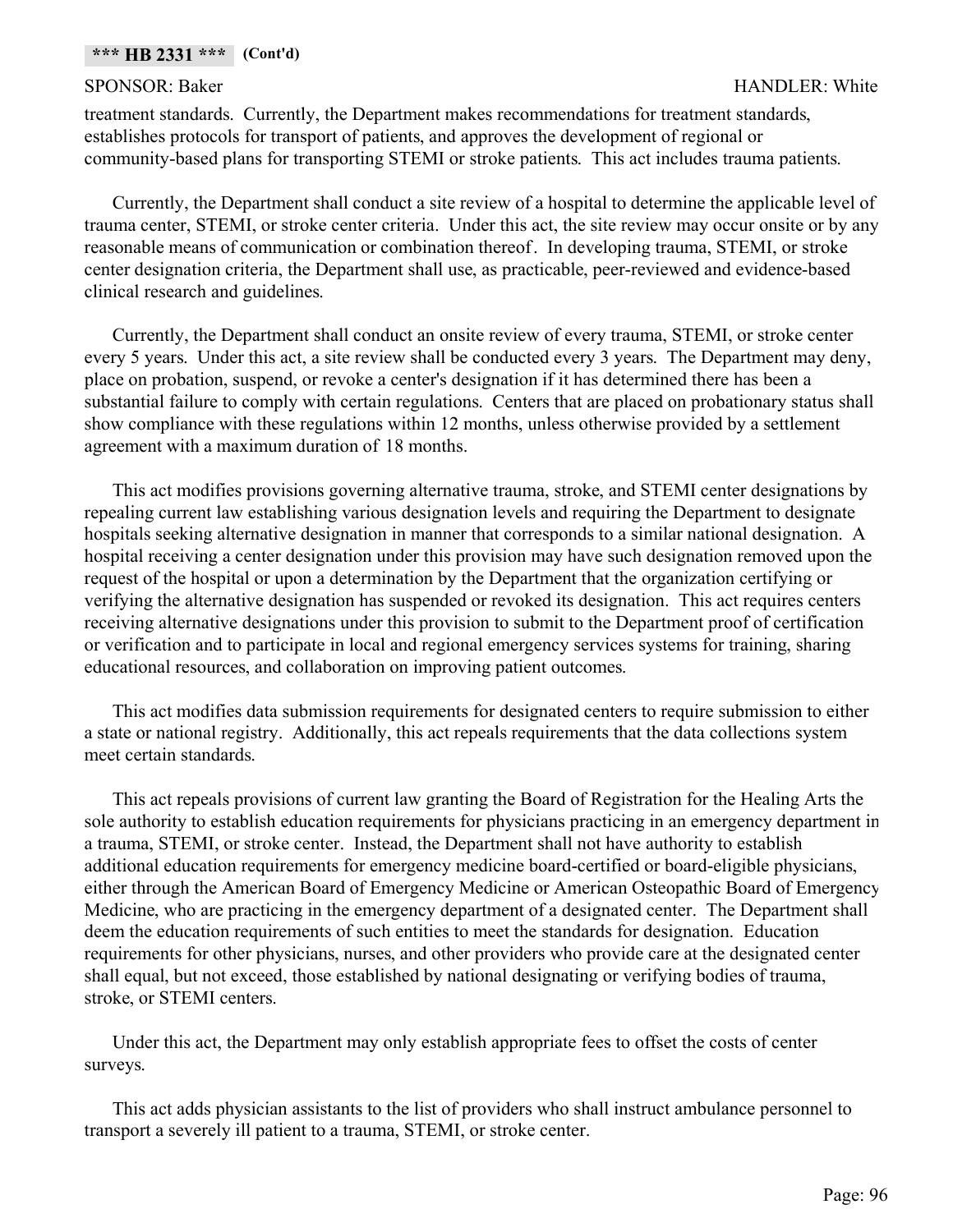Failure of a hospital to provide all medical records and quality improvement documentation necessary for the Department to implement the provisions of this act shall result in the revocation of the hospital's designation as a trauma, STEMI, or stroke center.

This act repeals a provision of law relating to peer review systems for trauma, STEMI, and stroke cases.

Finally, this act establishes the "Time-Critical Diagnosis Advisory Committee" within the Department for the purpose of advising and making recommendations to the Department on improving public and professional education related to time-critical diagnosis; cooperative research endeavors; developing standards and policies relating to time-critical diagnosis; and reviewing and recommending community and regional time-critical diagnosis plans. The Director of the Department shall appoint 14 members to the committee, as specified in the act.

These provisions are identical to HB 2355 (2022) and substantially similar to SB 1020 (2022) and similar to SB 541 (2021).

## MEDICAL STUDENT LOAN PROGRAMS (Sections 191.500, 191.515, 191.520, 191.525, 335.230, and 335.257)

This act modifies provisions of current law relating to the medical student loan program administered by the Department of Health and Senior Services by adding psychiatry, dental surgery, dental medicine, or dental hygiene students to the list of eligible students in the program, as well as adding psychiatric care, dental practice, and dental hygienists to the definition of "primary care". Additionally, this act modifies the loan amount students may be eligible to receive from \$7,500 each academic year to \$25,000 each academic year.

This act also modifies the Nursing Student Loan Program by modifying the amount of financial assistance available to students from \$5,000 each academic year for professional nursing programs to \$10,000 each academic year and from \$2,500 each academic year for practical nursing programs to \$5,000 each academic year.

Finally, this act modifies the Nursing Student Loan Repayment Program by removing the June and December deadlines for qualified employment verification while retaining the requirement that such employment be verified twice each year.

These provisions are identical to SB 757 (2022) and provisions in SCS/SB 1045 (2022).

THE OLDER AMERICANS ACT (Sections 192.005, 251.070, and 660.010) This act transfers authority for the implementation of the federal Older Americans Act of 1965 from the Department of Social Services to the Department of Health and Senior Services.

These provisions are identical to provisions in SCS/SB 1045 (2022).

## OVERSIGHT OF HEALTH CARE FACILITIES (Sections 192.2225, 197.100, 197.256, 197.258, 197.415, 198.006, 198.022, 198.026, 198.036, 198.525, 198.526, and 198.545)

Currently, the Department of Health and Senior Services conducts at least two inspections per year for licensed adult day care programs, at least one of which is unannounced. Under this act, the Department shall be required to conduct at least one unannounced inspection per year.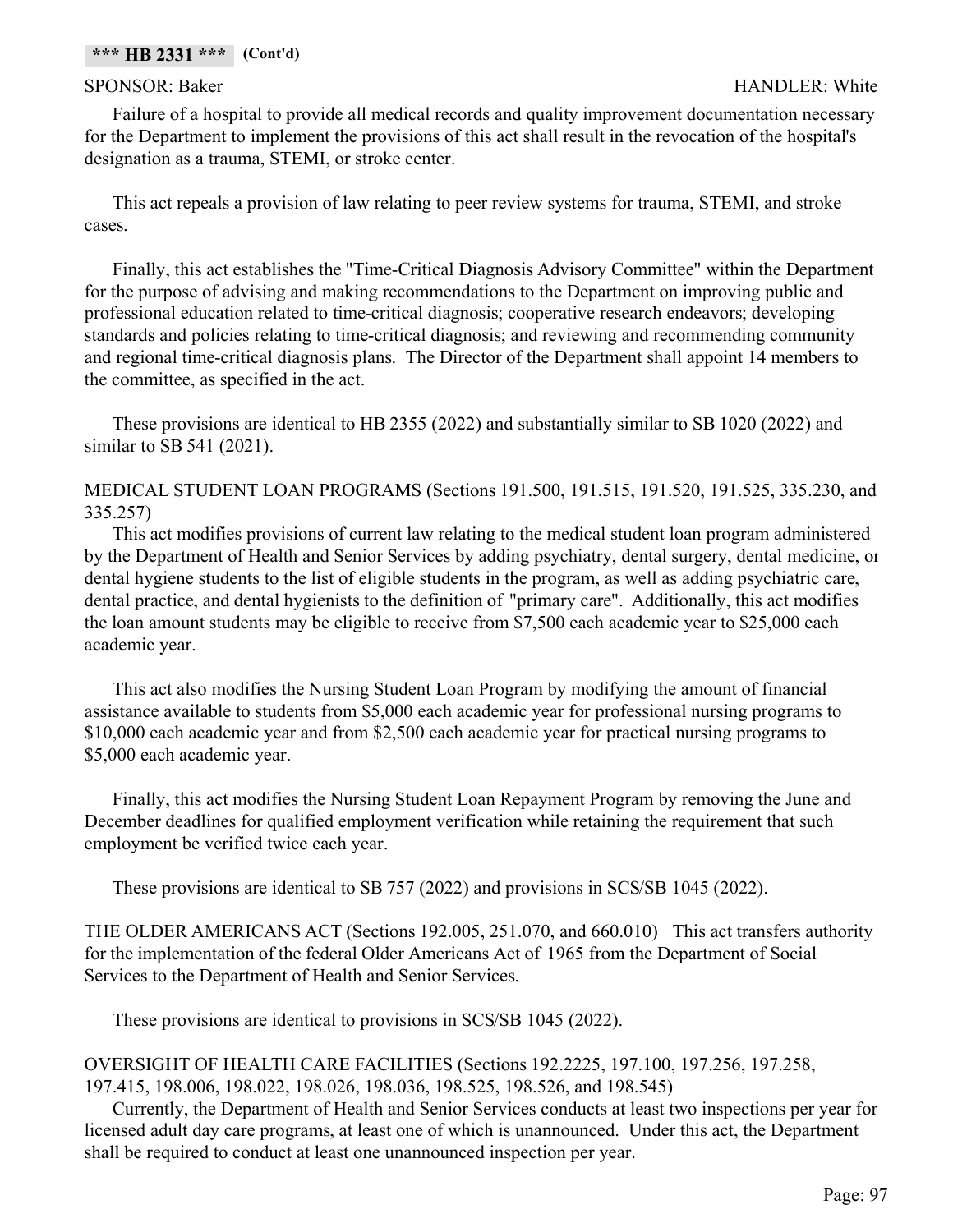Currently, the Department conducts an annual inspection of licensed hospitals. Under this act, such inspections shall instead be performed in accordance with the schedule set forth under federal Medicare law.

A hospice currently seeking annual renewal of its certification shall be inspected by the Department of Health and Senior Services. Under this act, the Department may conduct a survey to evaluate the quality of services rendered by the applicant. Additionally, current law requires annual inspections of a certified hospice and this act instead requires such inspections to be performed in accordance with the schedule set forth under federal Medicare law.

Currently, the Department conducts an inspection of licensed home health agencies at least every 1 to 3 years, depending on the number of months the agency has been in operation following the initial inspection. Under this act, such inspections shall instead be performed in accordance with the schedule set forth under federal Medicare law.

This act updates a reference to a Missouri regulation regarding long-term care facility orientation training.

Current law requires the Department to inspect long-term care facilities at least twice a year, one of which shall be unannounced. Under this act, the Department shall be required to conduct at least one unannounced inspection per year. Additionally, current law requires that the Department issue a notice of noncompliance or revocation of a license by certified mail to each person disclosed to be an owner or operator of a long-term care facility. This act instead requires that such notice be sent by a delivery service to the operator or administrator of the facility.

Finally, this act modifies the "Missouri Informal Dispute Resolution Act" relating to informal dispute resolutions between the Department of Health and Senior Services and licensed long-term care facilities. Current law requires the Department to send to a facility by certified mail a statement of deficiencies following an inspection. This act requires that such notice be sent by a delivery service that provides dated receipt of delivery. Additionally, current law provides a facility ten calendar days following receipt of notice to return a plan of correction to the Department. This act changes the ten calendar days to ten working days.

These provisions are identical to SB 1029 (2022) and provisions in SCS/SB 1045 (2022) and substantially similar to provisions of SB 342 (2021).

## ORGAN DONATION (Sections 194.210, 194.255, 194.265, 194.285, 194.290, 194.297, 194.299, 194.304, 194.321, 301.020, and 302.171)

This act modifies the "Revised Uniform Anatomical Gift Act". Currently, moneys in the Organ Donor Program Fund are limited to use for grants by the Department of Health and Senior Services to certified organ procurement organizations for the development and implementation of organ donation programs, publication of informational booklets, maintenance of an organ donor registry, and implementation of organ donation awareness programs in schools. This act modifies the fund to be used by the Department for educational initiatives, donor family recognition efforts, training, and other initiatives, as well as reimbursement for expenses incurred by the Organ Donation Advisory Committee. The Department shall no longer be required to disperse grants to organ procurement organizations, but shall have the authority to enter into contracts with such organizations or other organizations and individuals for the development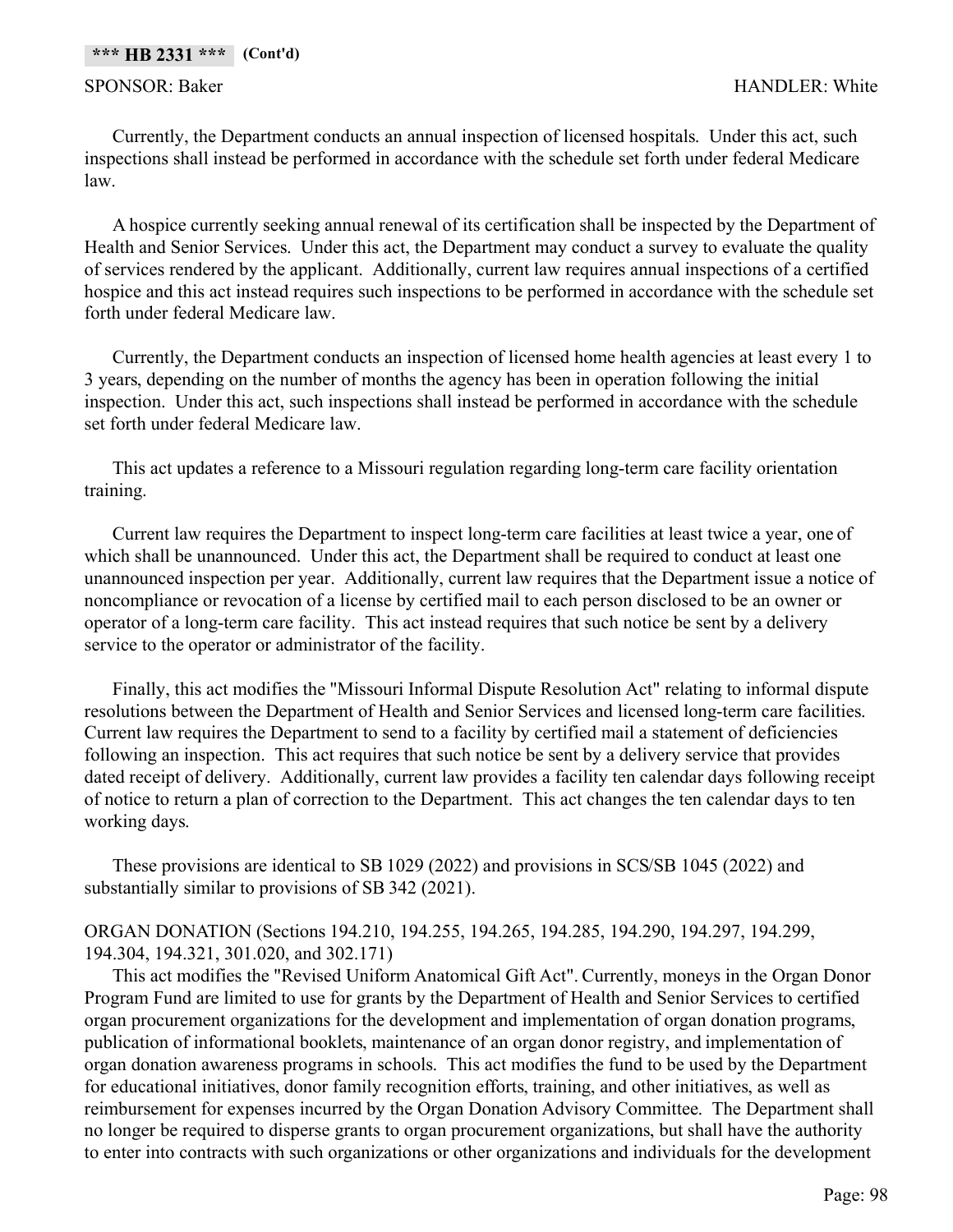and implementation of awareness programs. The fund may seek other sources of moneys, including grants, bequests, and federal funds.

Currently, applicants for motor vehicle registrations and driver's licenses may make a one dollar donation to the Organ Donor Program Fund. This act changes that to a donation of not less than one dollar.

These provisions are identical to SB 1146 (2022) and provisions in SCS/SB 1045 (2022).

This act prohibits hospitals, physicians, procurement organizations, or other person from considering COVID-19 vaccination status of a potential organ transplant recipient or potential organ donor in any part of the organ transplant process, except in cases of lung transplants.

This provision is substantially similar to a provision in HB 1861 (2022) and HCS/HBs 2358 & 1485 (2022).

## NALTREXONE HYDROCHLORIDE (Section 195.206)

Under this act, the Director of the Department of Health and Senior Services, if a licensed physician, or a licensed physician on behalf of the Director, may issue a statewide standing order for an addiction mitigation medication, defined as naltrexone hydrochloride administered in a manner approved by the U.S. Food and Drug Administration or any accepted medical practice method of administering.

Any licensed pharmacist may sell and dispense an addiction mitigation medication under a physician protocol or a statewide standing order. A pharmacist who, acting in good faith and with reasonable care, sells or dispenses the addiction mitigation medication and an appropriate device to administer the drug, and the protocol physician, shall not be subject to any criminal or civil liability or professional disciplinary action for prescribing or dispensing the medication and any outcome resulting from the administration of the medication. A physician issuing the statewide standing order shall likewise face no liability or professional discipline relating to the order or administration of the medication.

It shall be permissible for any person to possess an addiction mitigation medication.

This provision is identical to SB 1037 (2022).

## MEDICAL MARIJUANA FACILITY BACKGROUND CHECKS (Section 195.815)

Under current law, the Department of Health and Senior Services requires all officers, managers, contractors, employees and support staff of licensed or certified medical marijuana facilities to submit fingerprints for background checks. Under this act, only employees, contractors, owners, and volunteers shall be required to submit fingerprints.

This provision is identical to HB 1736 (2022), SB 939 (2022), and a provision in HB 2623 (2022).

## HOME HEALTH LICENSING (Sections 197.400 and 197.445)

Current law limits licensed home health agencies to those that provide two or more home health services at the residence of a patient according to a physician's written and signed plan of treatment. This act permits such licensed entities to provide treatment according to written plans signed by physicians, nurse practitioners, clinical nurse specialists, or physician assistants, as specified in the act.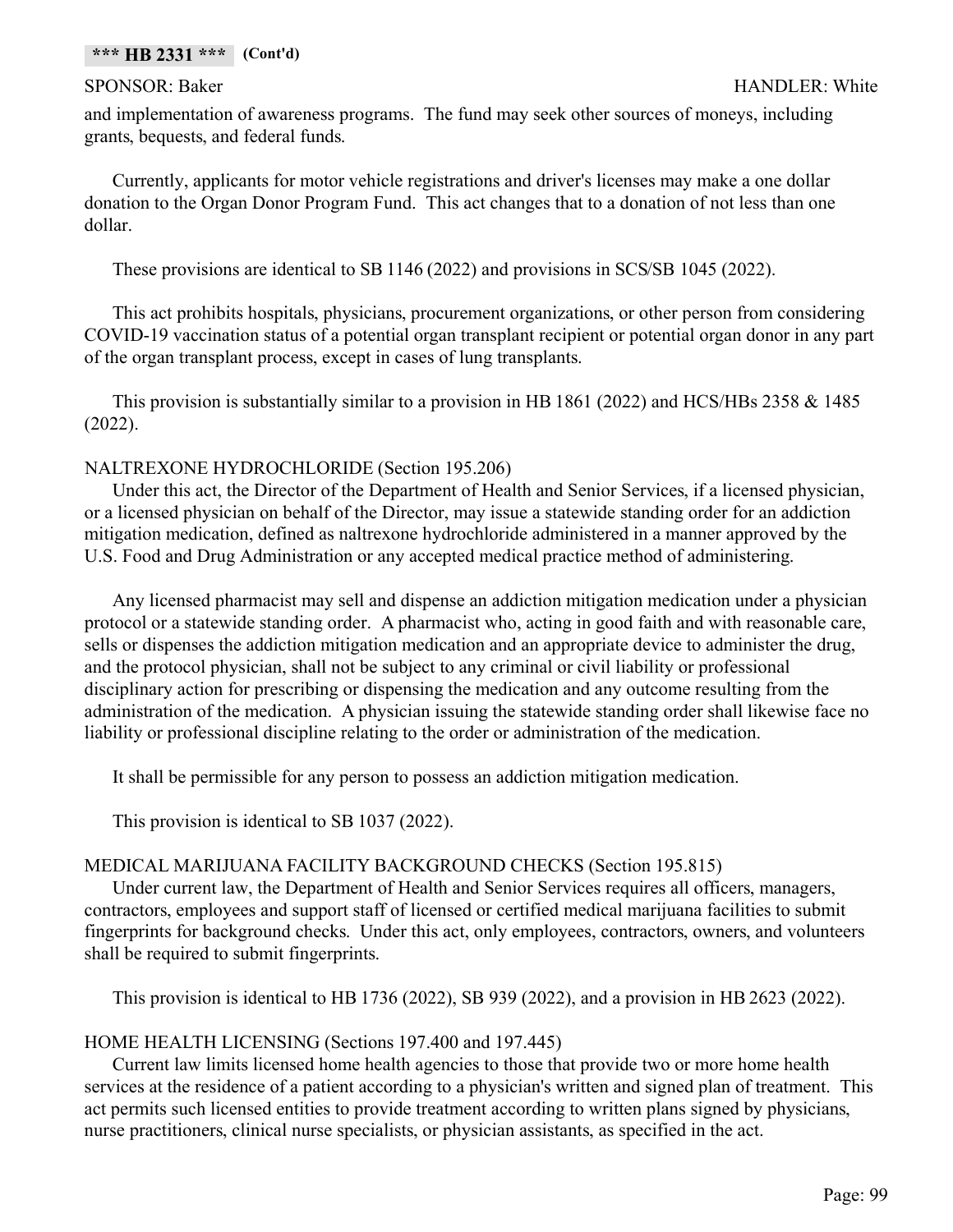### **\*\*\* HB 2331 \*\*\* (Cont'd)**

These provisions are identical to provisions in CCS#2/SS/HB 2149 (2022) and substantially similar to SCS/SB 830 (2022), provisions in HCS/HB 2434 (2022), and SB 177 (2021).

## REPEAL OF CERTAIN STATUTES RELATING TO THE DUTIES OF THE DEPARTMENT OF HEALTH AND SENIOR SERVICES (Sections 191.743, 196.866, and 196.868)

Currently, physicians or health care providers who are providing services to women with high-risk pregnancies are required to identify such women and report them to the Department of Health and Senior Services within 72 hours for referral for services. The provision authorizing Department services for such women has previously been repealed and this act repeals the reporting requirements for the physicians and health care providers.

Additionally, producers of ice cream, mellorine, or other frozen dessert products are required to be licensed by the Department and pay an associated license fee. This act repeals such requirement and fee.

These provisions are identical to SB 1100 (2022) and provisions in SCS/SB 1045 (2022). SARAH HASKINS

## **\*\*\* HB 2365 \*\*\***

SPONSOR: Shields HANDLER: Hegeman

HB 2365 - This act removes the Department of Health and Senior Services and the Department of Social Services from the early learning quality assurance report program. The act removes the designation of the program as a pilot program and extends the program until August 28, 2028. The act authorizes the program to provide continuous improvement and ongoing updated consumer education.

This act is similar to SB 846 (2022), SB 800 (2022), and to a provision in the perfected HCS/HB 2376 (2022). JAMIE ANDREWS

### **\*\*\* HB 2400 \*\*\***

SPONSOR: Houx HANDLER: Hoskins

SS/HB 2400 - This act modifies provisions relating to business entities.

### PERSONAL PRIVACY PROTECTION ACT

(Section 105.1500)

This act establishes the "Personal Privacy Protection Act" prohibiting public agencies, as defined in the act, from disclosing or requiring the disclosure of personal information, as defined in the act. Specifically, public agencies are prohibited from:

Requiring any individual to provide the public agency with personal information or otherwise compel the release of such personal information;

Requiring any entity exempt from federal income taxation under Section  $501(c)$  of the Internal Revenue Code to provide the public agency with personal information or otherwise compel the release of personal information;

Releasing, publicizing, or otherwise publicly disclosing personal information in possession of a public agency; or

Requesting or requiring a current or prospective contractor or grantee with the public agency to provide the public agency with a list of entities exempt from federal income tax under Section 501(c)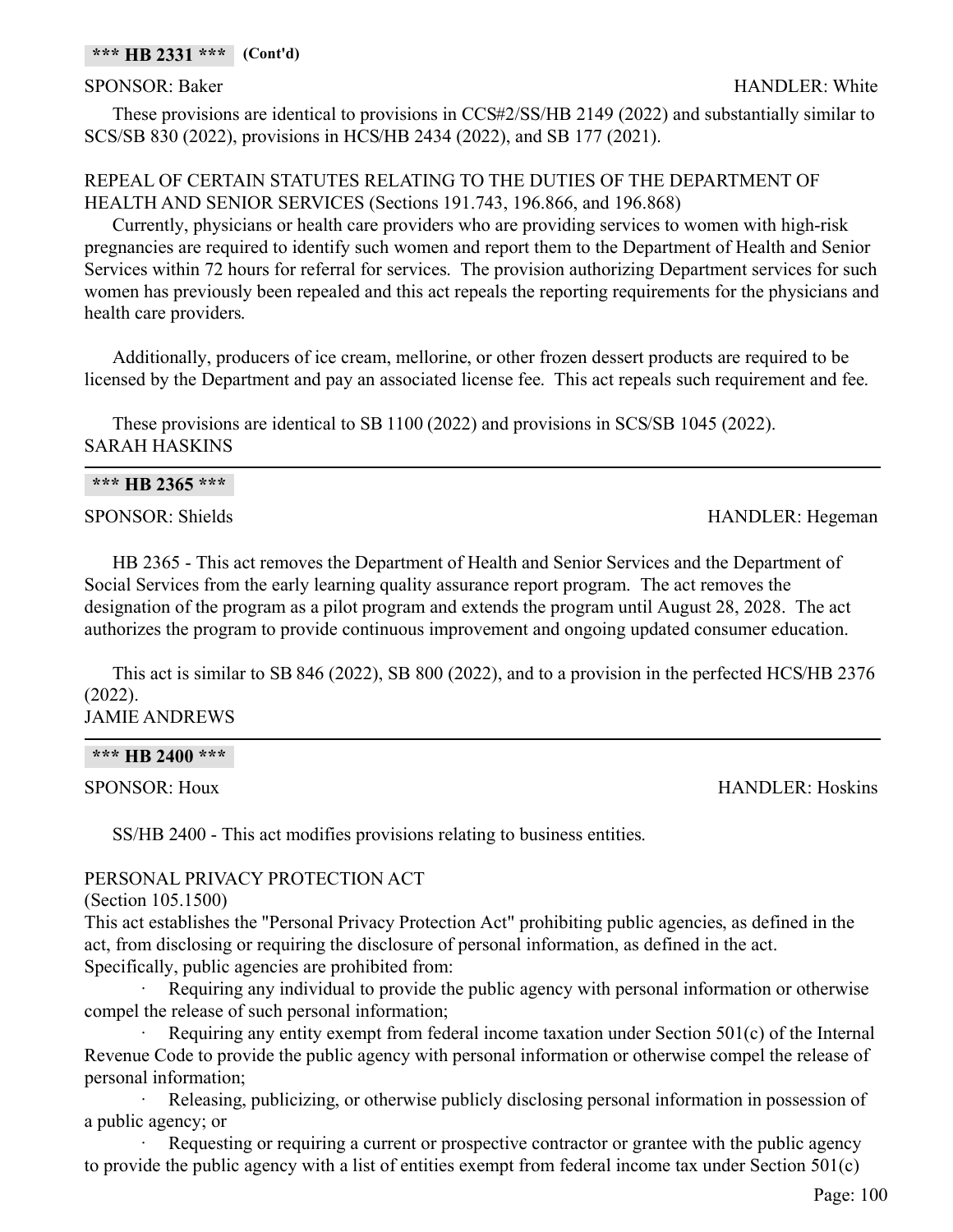of the Internal Revenue Code to which it has provided financial or nonfinancial support.

The act contains various exceptions to these prohibitions.

Any person or entity may bring a civil action for appropriate injunctive relief, damages, or both. Damages may be not less than \$2,500 to compensate for injury or loss caused by each violation of this act and, for an intentional violation, a sum of money not to exceed three times the sum of damages assessed. A court may additionally award all or a portion of the costs of litigation, including reasonable attorney fees and witness fees, to the complainant in the action if the court determines that the award is appropriate. Furthermore, a person who knowingly violates this act is guilty of a Class B misdemeanor.

This provision is identical to a provision in the perfected SS/SCS/SB 741 (2022) and substantially similar to the perfected HCS/HB 2120 (2022), HCS/HB 1030 (2021), SB 464 (2021), and a provision in HCS/SS/SB 333 (2021).

## LLC CAMPAIGN CONTRIBUTIONS

(Section 130.029)

The amendment permits any limited liability company that has not elected to be classified as a corporation under federal law to make campaign contributions to any committee, provided such limited liability company has been in existence for at least one year prior to making such contribution and such entity electronically files with the Missouri Ethics Commission indicating that such LLC is a legitimate business with a legitimate business interest and is not created for the sole purpose of making campaign contributions.

This provision is substantially similar to a provision in SS/SCS/SB 931 (2022).

## NEW BUSINESS FACILITIES TAX CREDIT

(Section 135.155)

Current law authorizes a tax credit for a 10-year period for businesses that establish a headquarters in the state, with an additional possible 10-year period if certain conditions are met. This act allows for a further additional 6-year period conditional on such conditions being met. (Section 135.110)

Current law also provides that such tax credit shall only be available for headquarters that commence operations on or before December 31, 2024. This act extends such date to December 31, 2031.

This provision is substantially similar to SCS/SB 1141 (2022).

## TAX CREDIT ACCOUNTABILITY ACT

(Section 135.800-135.815)

This act modifies the definition of "domestic and social tax credits" by removing the health care access fund tax credit, which has expired, and by adding the previously authorized health, hunger, and hygiene tax credit.

This act also modifies the definition of "recipient" to provide that such term does not include the transferee of a tax credit. (Section 135.800)

This act requires an applicant for a tax credit, as a part of the application process, to sign a statement affirming that the applicant is aware of the reporting requirements and penalty provisions of the Tax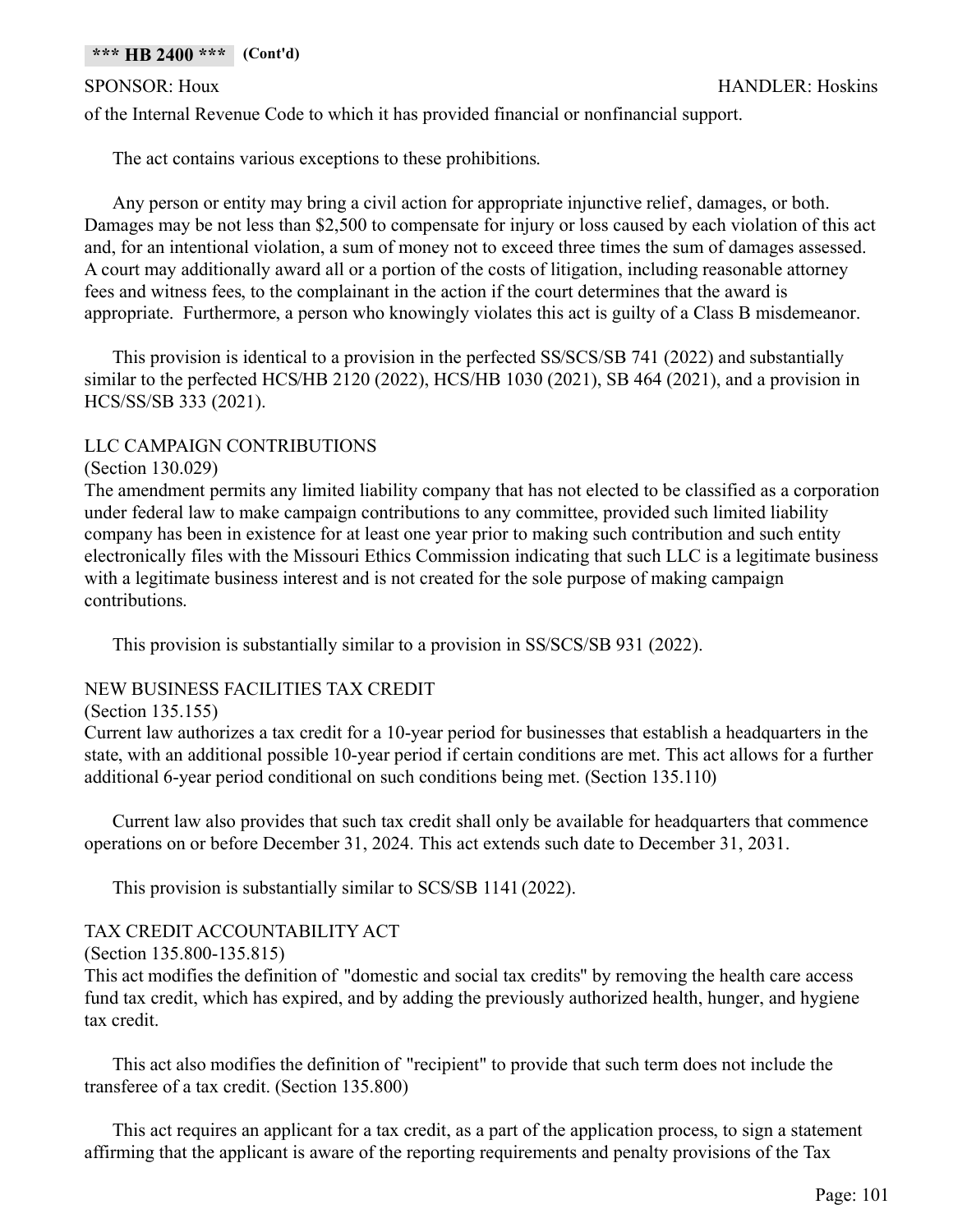### SPONSOR: Houx HANDLER: Hoskins

Credit Accountability Act. (Section 135.802)

Current law requires the recipients of tax credits to file annual reports that includes either the estimated or actual project costs. This act requires such reports to include both the estimated and actual project costs.

Additionally, current law requires the administering agency of a tax credit to make available the names of each tax credit recipient. This act allows such information to be made available either on the Department of Economic Development's website or through the Missouri Accountability Portal.

This act modifies a provision providing that a person or entity shall not be required to submit an annual report until at least one year after the credit issuance date by making such time period one month.

Current law provides for penalties for a failure to submit required annual reports, with a penalty of 2% of the value of the tax credits for each month of delinquency of more than six months but less than one year, and a penalty of 10% of the value of the credits for each month of delinquency of more than one year. This act modifies such penalties. Failure to file the first annual report for more than three months shall result in a penalty of 1% of the value of the credits, not to exceed 10%. Failure to file the second or third annual report for more than three months shall result in a penalty of 1.5% of the value of the credits, not to exceed 20% per report.

Current law provides for a penalty equal to 100% of the value of the credits for fraud in the tax credit application process. This act increases such penalty to 200% for fraud in the application or reporting process. This act also provides that the Administrative Hearing Commission shall determine whether fraud has occurred. The Department of Revenue, the Department of Economic Development, or the administering agency may file a fraud complaint to the Administrative Hearing Commission, as described in the act.

Current law requires an administering agency to send a notice of delinquency ninety days after the annual report is due. This act changes such requirement to thirty days. This act also allows the Department of Revenue to enter into agreements to compromise or abate some or all of any penalties administered under the act. (Section 135.810)

Current law requires tax credit applicants to forfeit and repay tax credits if such applicant purposely and directly employs unauthorized aliens. This act changes such standard to an applicant knowingly employing unauthorized aliens. (Section 135.815)

These provisions are identical to provisions in SCS/SB 868 (2022).

## "SALE AT RETAIL" FOR THE PURPOSES OF SALES TAXES ON CERTAIN PURCHASES OF UTILITIES

## (Sections 143.010 to 143.011)

This act provides that, for the purposes of levying sales tax, the definition of "sale at retail" shall not include the purchase by persons operating hotels, motels, or other transient accommodation establishments of electricity, electrical current, water, and gas, whether natural or artificial, which are used to heat, cool, or provide water or power to the guests' accommodations of such establishments, including sleeping rooms, meeting and banquet rooms, and any other customer space rented by guests, and which are included in the charge made for such accommodations. Any person required to remit sales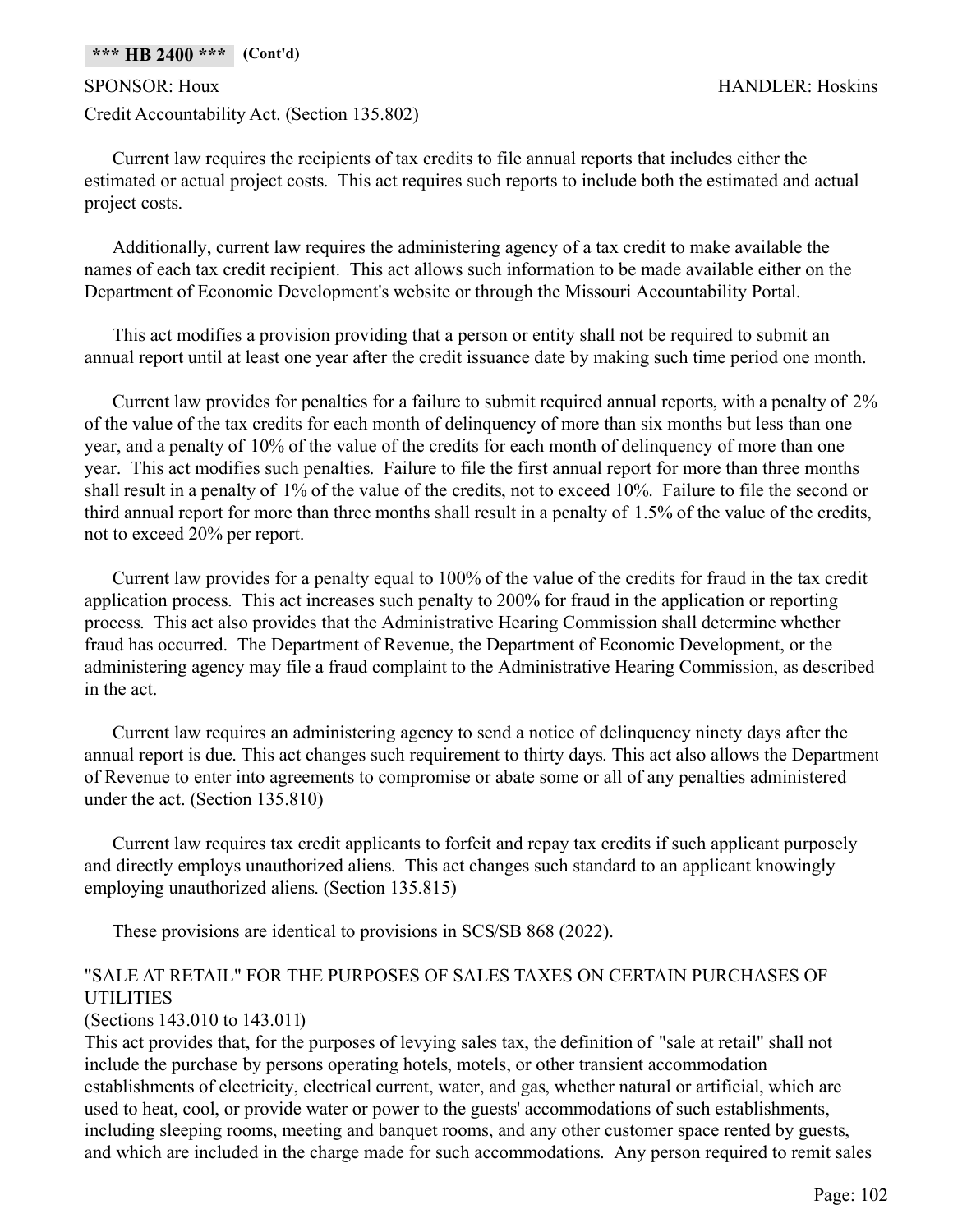tax on such purchases prior to August 28, 2022, shall be entitled to a refund on such taxes remitted.

This provision is identical to SB 945 (2022).

## S CORP TAX CREDIT

(Section 143.081)

Current law authorizes a tax credit for the amount of income tax paid to another state for income that is also taxed in this state. This amendment allows such tax credit to be claimed by resident shareholders of an S corporation for the amount of tax imposed by this state on income earned in another state but not taxed by such state.

This provision is identical to SB 410 (2021) and to a provision in SS/SCS/SB 931 (2022).

## HEALTH INSURANCE DEDUCTION TAX CREDIT

(Section 143.119)

Current law authorizes a refundable tax credit for self-employed taxpayers who are ineligible for the federal health insurance deduction. This act modifies such tax credit by making it nonrefundable, nontransferable, and not eligible to be carried forward or backward to any other tax year. This act also requires a taxpayer to have a Missouri income tax liability of less than \$3,000. A taxpayer shall not be able to claim such tax credit and the state health insurance deduction in current law for the same tax year.

This provision shall sunset on December 31, 2028, unless reauthorized by the General Assembly.

This provision is identical to a provision in SCS/SB 868 (2022).

SALT PARITY ACT (Section 143.436) This amendment establishes the "SALT Parity Act".

Current law provides that, in lieu of a corporate income tax on a pass-through entity, shareholders of such pass-through entity shall pay income tax on the shareholder's pro rata share of the entity's income attributable to Missouri. For tax years ending on or after December 31, 2022, this amendment allows the pass-through entity to elect to pay the tax, as described in the amendment. The tax shall be equal to the sum of each member's income and loss items, as described in federal law, reduced by a deduction allowed for qualified business income, as described in federal law, and modified by current provisions of state law relating to the taxation of pass-through entities, with such sum multiplied by the highest rate of tax in effect for the state personal income tax.

A nonresident who is a member, as defined in the amendment, shall not be required to file a tax return for a tax year if, for such tax year, the only income derived from this state for such member is from one or more affected business entities, as defined in the amendment, that has elected to pay the tax imposed under this amendment.

Each partnership and S corporation shall report to each of its members, for each tax year, the member's pro rata share of the tax imposed by this amendment.

Each taxpayer, including part-year residents, that is subject to the state personal income tax shall be allowed a tax credit if such taxpayer is a member of an affected business entity that elects to pay the tax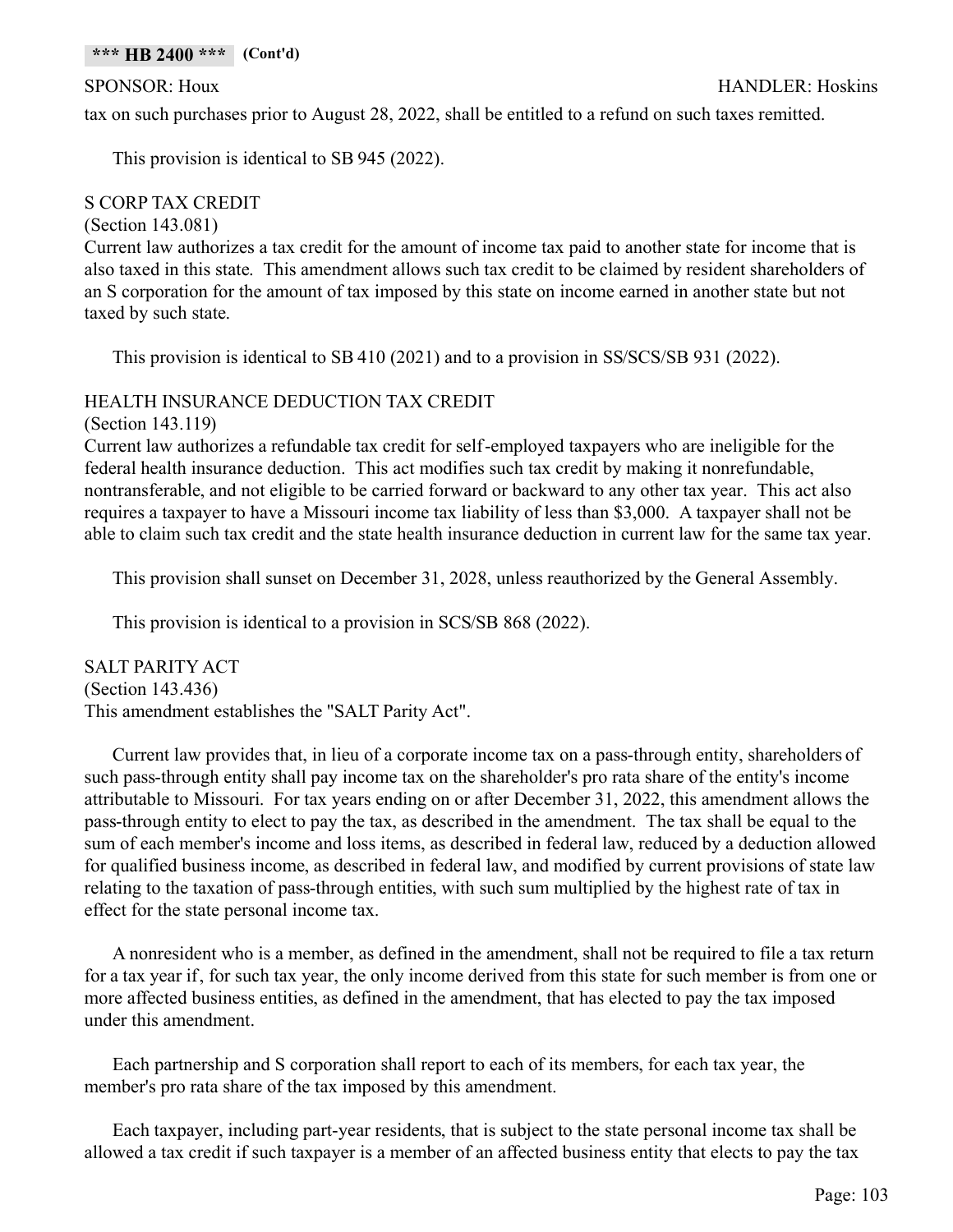imposed by this amendment. The tax credit shall be equal to the taxpayer's pro rata share of the tax paid under this amendment. Such tax credit shall be nonrefundable, but may be carried forward to subsequent tax years, except that a tax credit authorized for taxes paid to other states shall not be carried forward.

Each corporation that is subject to the state corporate income tax shall be allowed a tax credit if such corporation is a member of an affected business entity that elects to pay the tax imposed by this amendment. The tax credit shall be equal to the corporation's pro rata share of the tax paid under this amendment. Such tax credit shall be nonrefundable, but may be carried forward to subsequent tax years.

Partnerships and S corporations may elect to pay the tax imposed under this amendment by submitting a form to be provided by the Department of Revenue. A separate election shall be made for each tax year. Such election shall be signed either by each member of the electing entity, or by any officer, manager, or member of the electing entity who is authorized to make such election and who attests to having such authorization under penalty of perjury.

An affected business entity shall designate an affected business entity representative for the tax year to act on behalf of the affected business entity in any action required or permitted to be taken by an affected business entity pursuant to this amendment, a proceeding to protest taxes, an appeal to the Administrative Hearing Commission, or review by the judiciary with respect to such action, and the affected business entity's members shall be bound by those actions.

This provision is identical to a provision in SS/SCS/SB 931 (2022) and is substantially similar to SB 1154 (2022).

MISSOURI RX PLAN (Section 208.798) This act changes the expiration date of the Missouri Rx Plan from August 28, 2022, to August 28, 2029.

This provision is identical to SB 1179 (2022).

## PROFESSIONAL EMPLOYER ORGANIZATIONS

(Section 285.730)

This act provides that both a client and a registered professional employer organization (PEO) shall each be deemed an employer for purposes of sponsoring retirement and welfare benefits plans for its covered employees. A fully insured welfare benefit plan sponsored by a registered PEO for the benefit of its covered employees shall be treated for the purposes of state law as a single employer welfare benefit plan. For purposes of sponsoring welfare benefit plans for its eligible covered employees, a registered PEO shall be considered the employer of all of its eligible covered employees, and all eligible covered employees of one or more clients participating in a health benefit plan sponsored by a registered PEO shall be considered employees of such registered PEO.

This provision is identical to SB 904 (2022).

## EXCURSION GAMBLING BOATS

(Sections 313.800 to 313.805)

Current law defines "nonfloating facility" for the purposes of licensing excursion gambling boats as a structure within one thousand feet of the Missouri or Mississippi River. This act requires such structure to be within one thousand feet from the closest edge of the main channel of the Missouri or Mississippi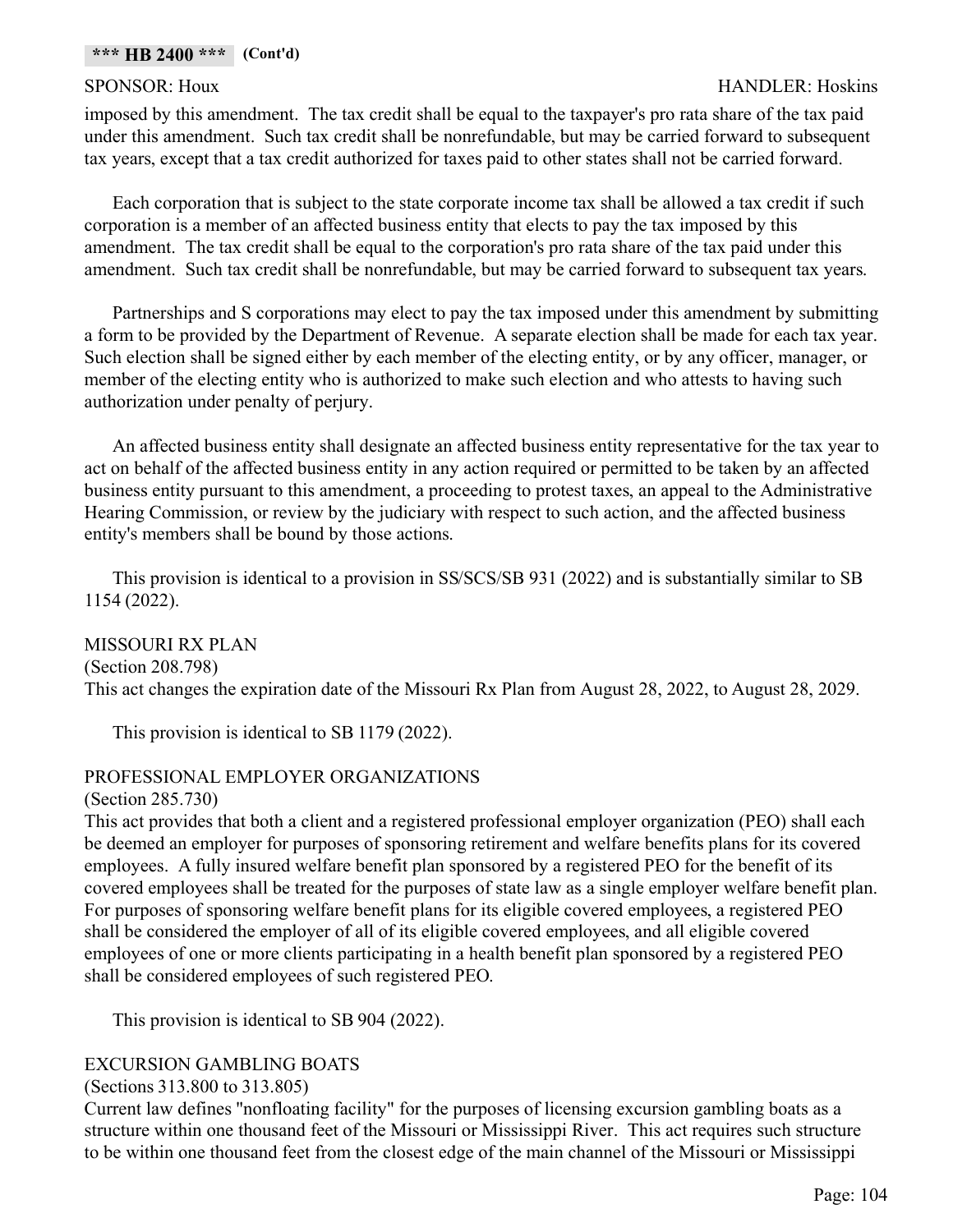River. This act also allows the water beneath or inside of such facility to be in tanks in addition to rigid or semirigid storage containers or structures. (Section 313.800)

This act also makes technical corrections to provisions relating to the transition from a floating facility to a nonfloating facility. (Section 313.805)

These provisions are identical to SB 987 (2022).

## CHARITABLE ORGANIZATIONS

### (Section 407.475)

The act prohibits the state from imposing any additional annual filing or reporting requirements on a charitable organization that are more stringent, restrictive, or expansive than the report already required to be submitted to the Attorney General's office unless such filing or report is specifically required by federal law. This provision shall not apply to labor organizations, state grants or contracts, or investigations by the Attorney General of charitable organizations as set forth in state statute.

The restriction on additional annual filing or reporting requirements on a charitable organization shall not apply when such organization is providing any report or disclosure required by state law to be filed with the Secretary of State.

These provisions are identical to a provision in the perfected SS#2/SCS/SB 968 (2022) and similar to HB 1490 (2022), provisions in CCS/HCS/SS/SB 333 (2021), and to HB 245 (2021).

### SHOW-ME HEROES PROGRAM

(Section 620.515)

This act provides that the Department of Higher Education and Workforce Development may award grants from the Show-Me Heroes Program or a program administering the Show-Me Heroes Program to one or more nonprofit organizations that facilitate the participation of veterans and active duty United States military personnel transitioning to civilian employment in apprenticeship training programs, as described in the act. The grant shall be used only to recruit or assist veterans or active duty United States military personnel transitioning into civilian employment to participate in an apprenticeship training program in this state.

This provision is identical to a provision in SB 1013 (2022).

## MISSOURI ONE-START PROGRAM

### (Sections 620.800 to 620.809)

This act modifies the Missouri One Start Program by adding, modifying, and repealing certain definitions.

The definition of "committee", "existing Missouri business", and "training program" are removed. Definitions for "application", "recruitment services", and "relocation costs" are added. The definition of "project facility" is modified by removing county average wage requirements in cases where multiple facilities make up the project facility. The definition of "training project costs" is modified to include relocation costs and costs of training project services not otherwise included in the definition. (Section 620.800)

This act also repeals the Missouri One Start Job Training Joint Legislative Oversight Committee, which was tasked with providing a report on all assistance to qualified companies under the Missouri One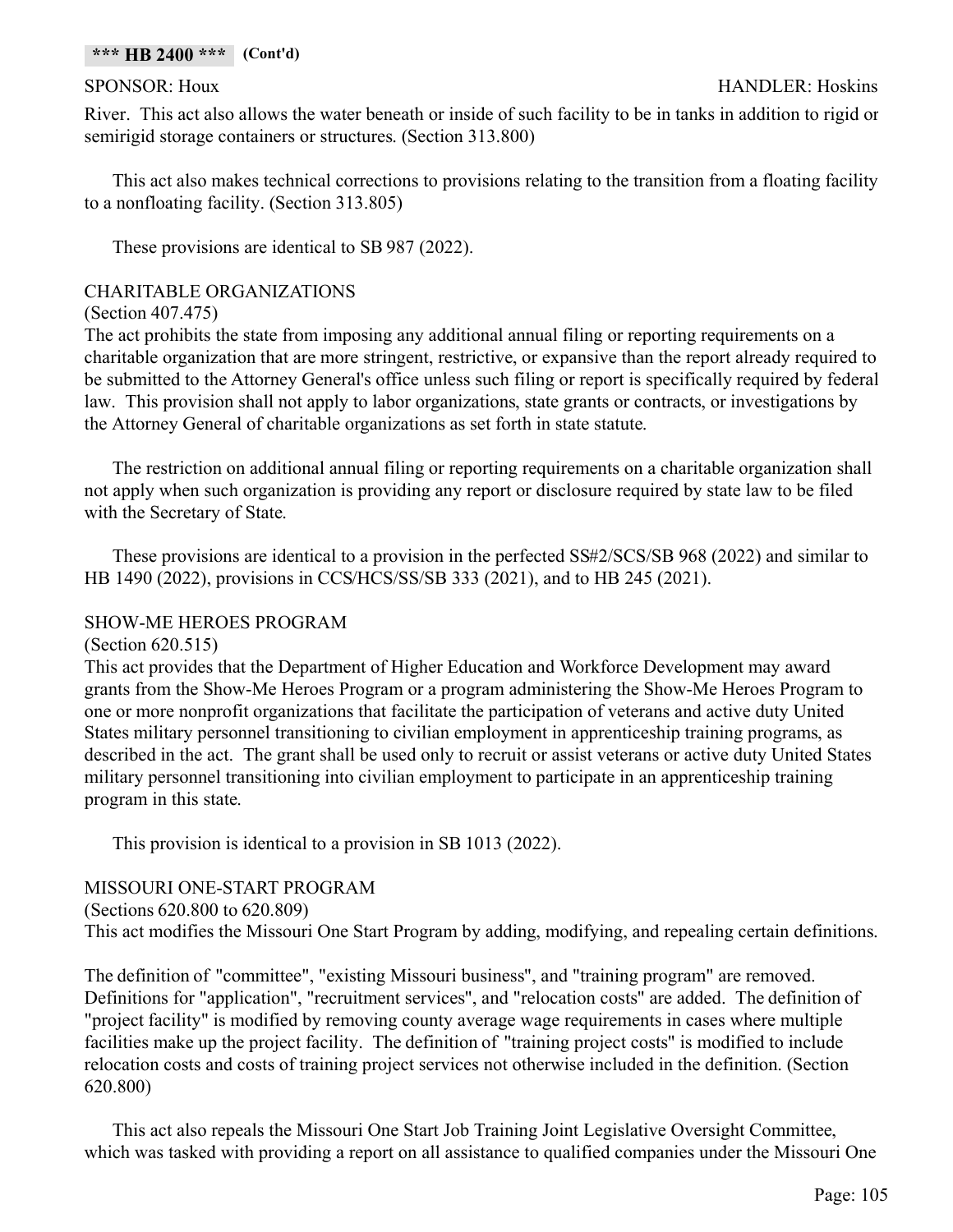Start Program.

The act also authorizes the Department of Economic Development to contract with other entities to provide recruitment services to qualified companies. (Section 620.803)

This act provides that recruitment services for qualified companies shall be administered by the Department, while financial assistance for training projects shall be administered by a local education agency certified by the Department for that purpose. This act also repeals a provision prohibiting a qualified company from receiving more than fifty percent of its training program costs from the Missouri One Start Job Development Fund. (Section 620.806)

Under current law, new job credits are deposited in the Missouri One Start Community College New Jobs Training Fund, and retained job credits are deposited in the Missouri One Start Community College Job Retention Training Fund. Beginning July 1, 2023, all unobligated moneys in such funds shall be transferred to the Missouri One Start Community College Training Fund, which is created by the act, and to which all new jobs credits and retained jobs credits shall be deposited. (Section 620.809)

These provisions are identical to SB 1072 (2022).

## CITIZEN'S LAND DEVELOPMENT COOPERATIVE ACT

(Section 620.850)

This act establishes the "Citizen's Land Development Cooperative Act", which creates the Citizen's Land Development Cooperative Commission within the Department of Revenue. The Commission shall consist of eleven members to be appointed by the Governor, with the advice and consent of the Senate.

The Commission shall gather information and make annual reports to the Governor and the General Assembly regarding the establishment and operation of citizen's land development cooperatives. The act defines a citizen's land development cooperative as a for-profit, citizen-owned, professionally managed real estate planning and development corporation or land cooperative that may receive title to land, natural resources, physical infrastructure, or facilities donated by a not-for-profit organization or government entity; borrow money on behalf of its shareholders for the purposes of carrying out the mission of the corporation, and enable each citizen whose principal residence is situated in an area for which future development will be controlled by a citizen's land development cooperative to acquire, free as a right of citizenship, an equal, lifetime, non-transferable, private property ownership stake in the development of the area, as described in the act.

Annual reports submitted by the Commission shall include recommendations on policies relating to the creation and operation of citizen's land development cooperatives, related tax reforms, studies, assistance to local communities, applying for and accepting private funds, and annual financial accounting reports, as described in the act.

Subject to appropriation, the Department of Economic Development shall develop and maintain a program to make grants to communities seeking to establish citizen's land development cooperatives and encourage them to become self-sustaining from land rentals and other fees within the first five years of their formation. The Commission shall seek funding from local, state, federal, and private sources to make grants and loans and otherwise enhance the development of citizen's land development cooperatives. Funds received pursuant to this act shall be deposited into the Citizen's Land Development Cooperative Fund, which is created by the act.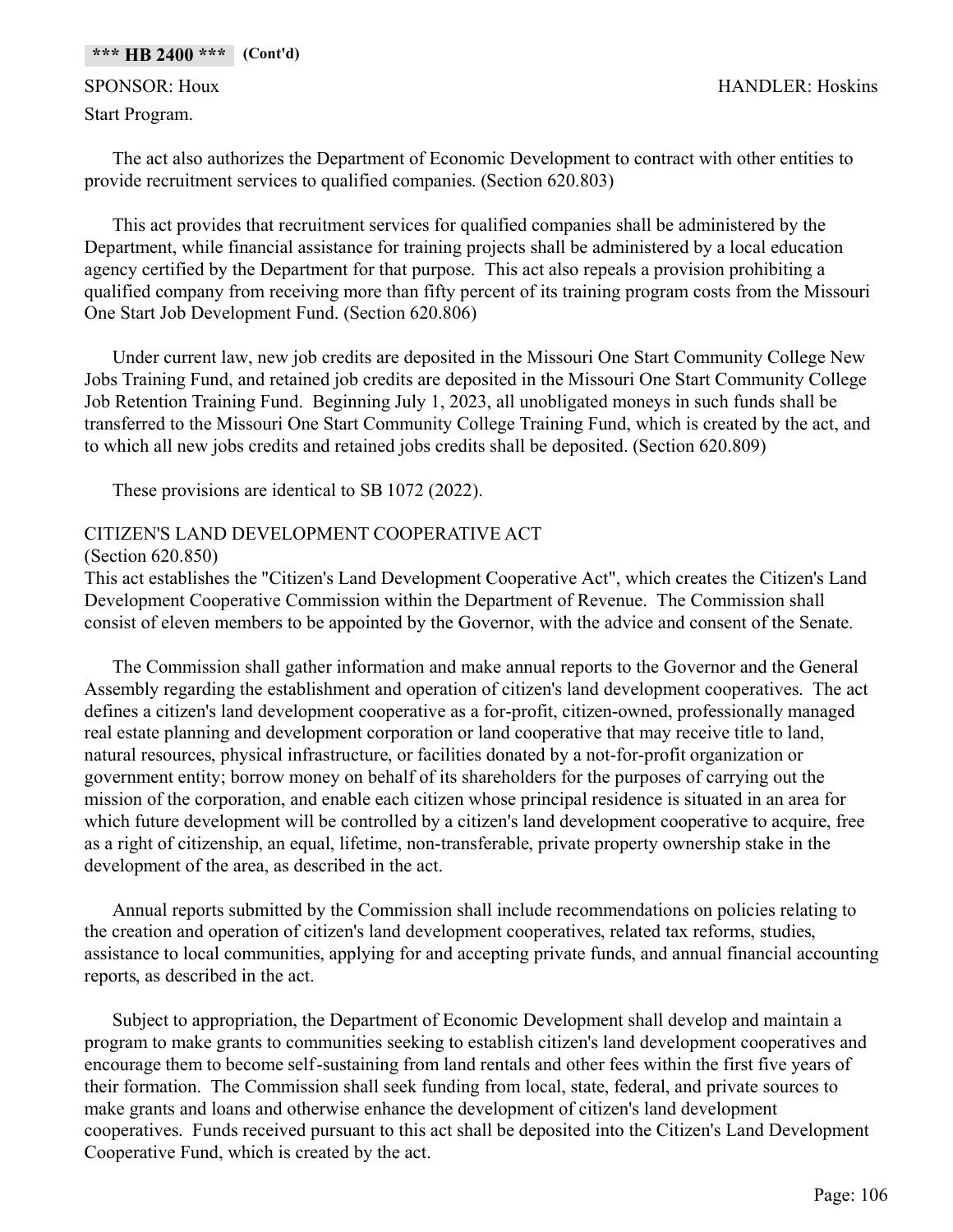This provision is identical to SCS/SB 772 (2022) and substantially similar to SB 460 (2021).

## QUALIFIED RESEARCH EXPENSES TAX CREDIT

## (Section 620.1039)

A tax credit for a portion of qualified research expenses, as defined in federal law, expired on December 31, 2004. This amendment reauthorizes such tax credit, which shall be equal to 15% of qualified research expenses, or 20% of qualified research expenses if done in conjunction with a public or private college or university located in this state, as described in the amendment. Tax credits shall not be issued for any qualified research expenses that exceed 200% of the taxpayer's average qualified research expenses incurred during the three immediately preceding tax years. Tax credits issued under the amendment shall not be refundable, but may be carried forward for the twelve succeeding tax years, and may be transferred, sold, or assigned. A taxpayer shall not receive tax credits in excess of \$300,000 in a calendar year.

This amendment also authorizes a sales tax exemption for the purchase of qualified research and development equipment and property, as defined in the amendment.

Tax credits issued under the amendment shall not exceed ten million dollars in any year, provided that five million dollars of such tax credits shall be reserved for minority business enterprises, women's business enterprises, and small businesses, as defined in the amendment.

The provisions of this amendment shall sunset on December 31, 2028, unless reauthorized by the General Assembly.

This provision is identical to SB 688 (2022) and is substantially similar to SCS/SB 545 (2021) and HCS/HB 690 (2021), and to a provision contained in SS/SCS/SB 354 (2021).

## MEET IN MISSOURI PROGRAM

(Section 620.1620)

The act extends the sunset on the Meet in Missouri Program from six years after August 28, 2016, to six years after August 28, 2022.

## MISSOURI WORKS PROGRAM

(Section 620.2020)

This act provides that, during a statewide state of emergency existing for more than 16 months, a qualified company or industrial development authority shall be entitled to a one-time suspension of program deadlines equal to the number of months such statewide state of emergency existed with any partial month round rounded to the next whole, subject to stipulations as provided in the act. SCOTT SVAGERA

### **\*\*\* HB 2416 \*\*\***

SPONSOR: Porter HANDLER: Brown

HB 2416 - Current law prohibits motor vehicle dealers from selling or offering to sell motor vehicles away from the dealer's registered place of business, except under certain circumstances. This act specifies that motor vehicle dealers may deliver vehicles for test drives away from the registered place of business, deliver documents for a customer to sign away from the registered place of business, deliver or obtain documents away from the registered place of business, or deliver vehicles to customers away from the

Page: 107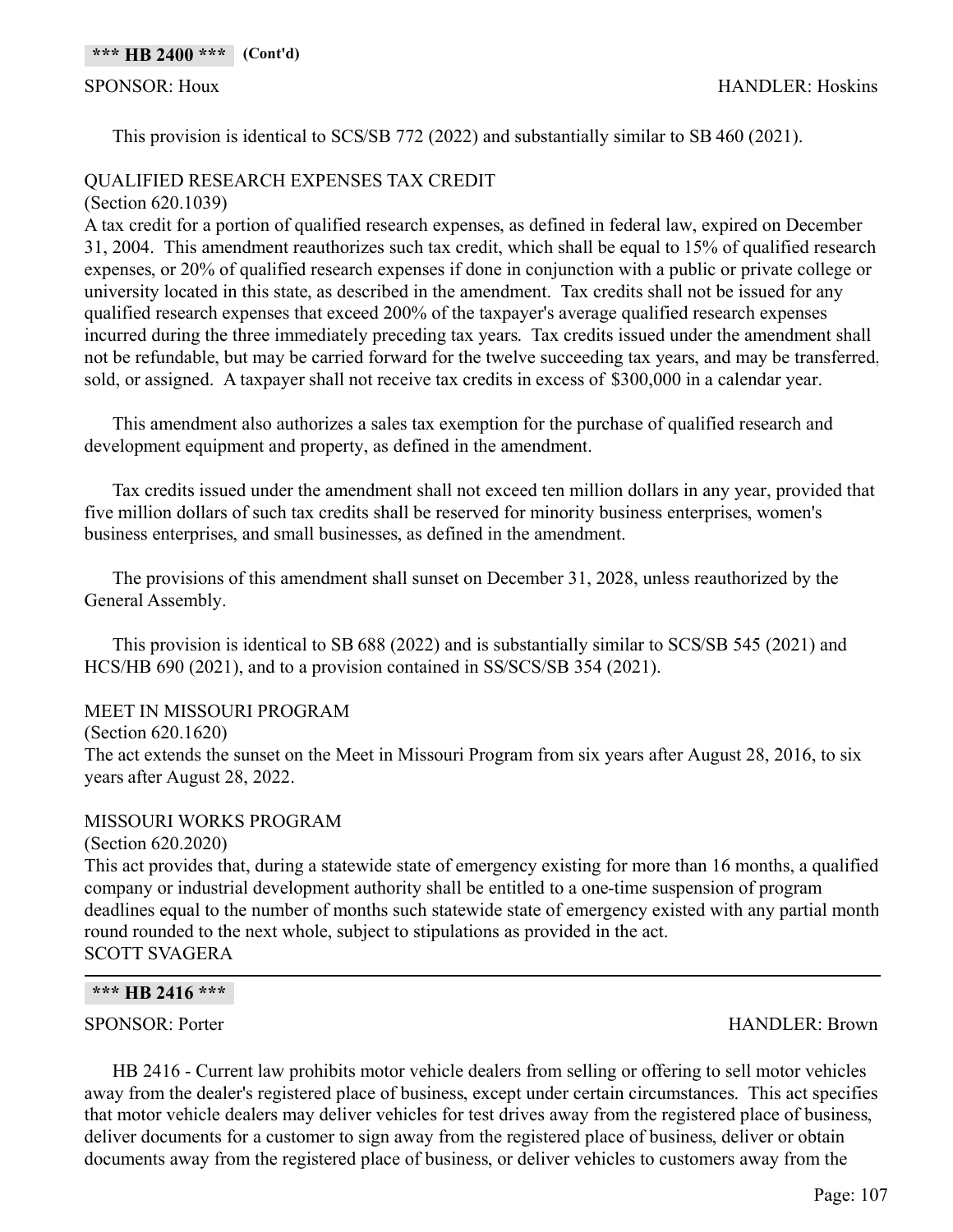#### **\*\*\* HB 2416 \*\*\* (Cont'd)**

SPONSOR: Porter HANDLER: Brown registered place of business.

This act is substantially similar to SB 1022 (2022). ERIC VANDER WEERD

#### **\*\*\* HB 2485 \*\*\***

SPONSOR: Knight HANDLER: O'Laughlin

SS/SCS/HCS/HB 2485 - This act modifies provisions relating to environmental regulation.

#### ADVANCED RECYCLING (Sections 260.200 & 260.205)

This act adds several definitions to provisions of law relating to solid waste management, including definitions for "advanced recycling" and "advanced recycling facility".

Under the act, advanced recycling facilities shall not be subject to provisions of law relating to the requirements to operate a solid waste facility or a solid waste disposal area of a solid waste management system, including obtaining a permit to operate such facility.

These provisions are similar to SB 1115 (2022)

#### PROCESSED RECYCLED ASPHALT SHINGLES (Sections 260.221 & 644.060)

Under this act, processed recycled asphalt shingles, as defined in the act, may be used for fill, reclamation, and other beneficial purposes without any permits relating to solid waste management or any permits relating to the Missouri Clean Water Law if the shingles are inspected for toxic and hazardous substances, provided that such shingles shall not be used for fill, reclamation, or other beneficial purposes within 500 feet of any lake, river, sink hole, perennial stream, or ephemeral stream, and shall not be used for such purposes below surface level and closer than 50 feet above the water table.

The act shall not be construed to authorize the abandonment, accumulation, placement, or storage of recycled asphalt shingles or processed asphalt shingles on any property without the consent of the property owner.

These provisions are similar HCS/HB 2447 (2022) and similar to SB 910 (2022).

# HAZARDOUS WASTE MANAGEMENT (Sections 260.373, 260.437, 260.520)

Under the act, the Hazardous Waste Management Commission shall not promulgate rules that are stricter than, apply prior to, or apply mandatory obligations outside of the requirements of regulations promulgated pursuant to the Resource Conservation and Recovery Act.

The act repeals the Commission's authority to retain, modify, or repeal rules relating to:

1. Thresholds for determining whether a hazardous waste generator is a large quantity generator, small quantity generator, or conditionally exempt small quantity generator;

2. Rules requiring hazardous waste generators to display hazard labels on containers and tanks during the time hazardous waste is stored on-site;

- 3. The exclusion for hazardous secondary materials used to make zinc fertilizers; and
- 4. The exclusions for hazardous secondary materials that are burned for fuel or that are recycled.

The Commission shall promulgate rules for the reporting of hazardous waste activities to the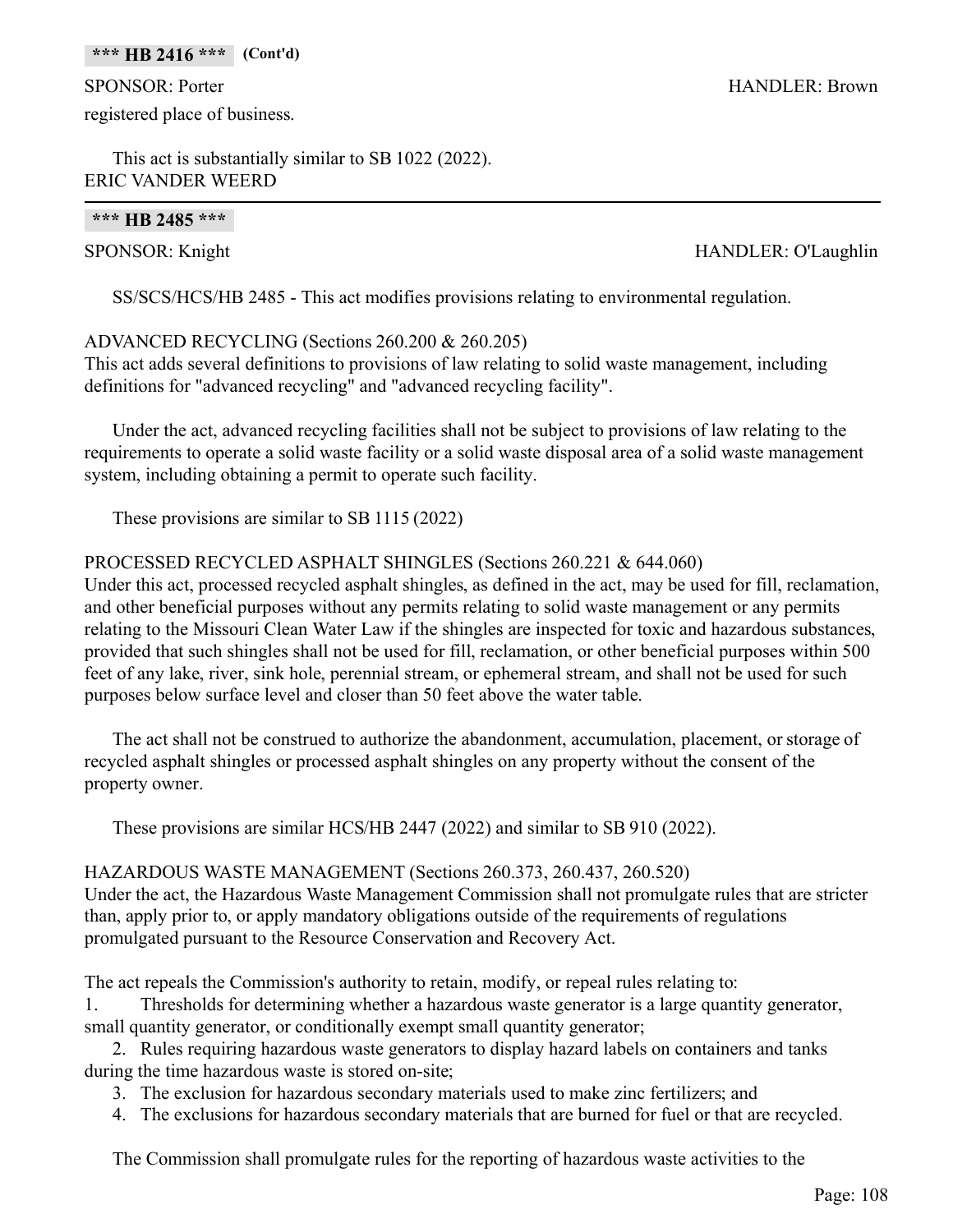Department of Natural Resources, effective beginning with the reporting period July 1, 2017-June 30, 2018, that allow for the submittal of reporting data in any format on an annual basis by large quantity generators and treatment storage and disposal facilities.

The act also repeals a requirement that the Department identify certain rules relating to hazardous waste in the Missouri Code of State Regulations that are inconsistent with certain rules promulgated by the Commission.

On December 31, 2017, any rule relating to hazardous waste, resource recovery, or used oil contained in the Missouri Code of State Regulations that remains inconsistent with certain rules promulgated by the Commission shall be null and void to the extent that such rule is inconsistent, and the least stringent rule shall control. Any rule that applies mandatory obligations outside of the requirements of certain federal regulations promulgated pursuant to Subtitle C of the Resource Conservation and Recovery Act, as amended, shall be null and void.

Except for provisions of law relating to voluntary remediation of contaminated real property, the Commission shall not promulgate rules that are stricter than, apply prior to, or apply mandatory obligations outside of the requirements of certain federal regulations promulgated pursuant to the Comprehensive Environmental Response, Compensation, and Liability Act, as amended, for provisions of law relating to abandoned or uncontrolled sites. The Commission shall file with the Missouri Secretary of State any amendments necessary to ensure that rules are not inconsistent with the provisions of the act. Any rule that is inconsistent with provisions of the act or applies mandatory obligations outside of the federal regulations shall be null and void.

Except for provisions of law relating to voluntary remediation of contaminated real property, the Director of the Department of Natural Resources shall not promulgate rules that are stricter than, apply prior to, or apply mandatory obligations outside of the requirements of certain federal regulations promulgated pursuant to the Comprehensive Environmental Response, Compensation, and Liability Act, as amended, for provisions of law relating to the cleanup of hazardous substances. The Director shall file with the Missouri Secretary of State any amendments necessary to ensure that rules are not inconsistent with the provisions of the act. Any rule that is inconsistent with provisions of the act or applies mandatory obligations outside of the federal regulations shall be null and void.

These provisions are identical to provisions in SCS/SB 918 (2022).

#### PENALTIES ISSUED BY DNR (Section 640.095)

In instances where the Department of Natural Resources has authority to issue penalties and determines that a penalty should be levied, the Department is required to provide information as set forth in the act to the alleged violator in order for the alleged violator to understand the basis for the penalty. Any statement provided by the Department in compliance with this provision shall be treated as confidential information and shall not be disclosed to any party except the alleged violator.

This provision is identical to a provision in SCS/SB 918 (2022). JAMIE ANDREWS

**\*\*\* HB 2627 \*\*\***

SPONSOR: Sharp HANDLER: Williams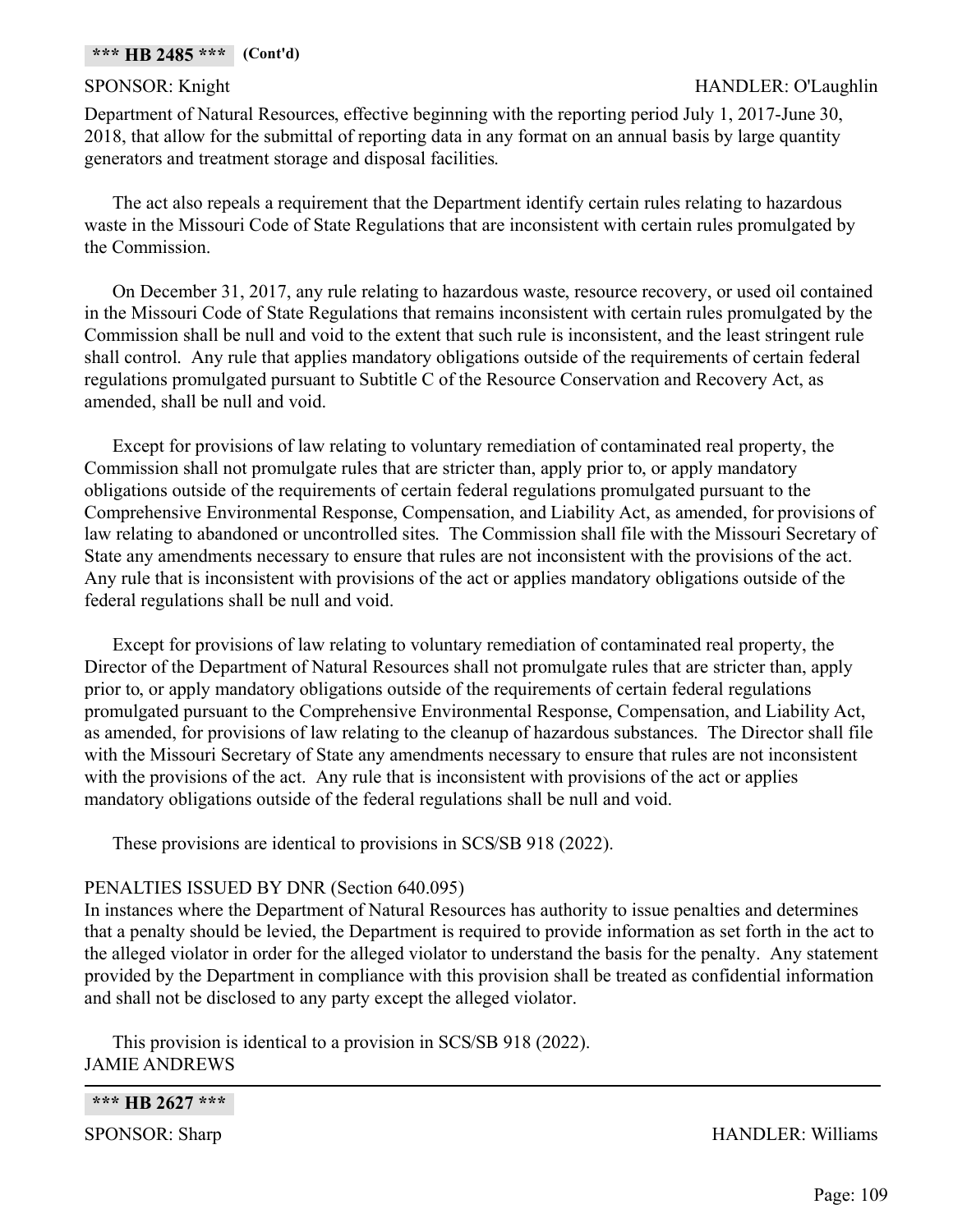#### **\*\*\* HB 2627 \*\*\* (Cont'd)**

SS/SCS/HCS/HB 2627 - This act creates and modifies a number of state designations.

Every January 31st is designated as "Constitution Day" in Missouri. This provision is identical to SB 1208 (2022).

This act designates the third week of September in every year as "Historically Black College and University Week" in Missouri. This provision is identical to SB 718 (2022), SB 83 (2021) and HB 1381 (2020).

This act establishes the third full week in September each year as "Sickle Cell Awareness Week". This provision is identical to SB 1145 (2022), a provision in HB 2559 (2022) and HCS/SS/SCS/SB 46 (2021) and CCS#2/HCS/SS/SB 64 (2021).

April 18th of every year is designated as "Hypoplastic Left Heart Syndrome Awareness Day". This provision is identical to SB 726 (2022).

The first full week of May each year is designated as "Tardive Dyskinesia Awareness Week". This provision shall expire on August 28, 2027. This provision is identical to SB 903 (2022).

The second full week in March is designated as "Pet Breeders Week" in Missouri. This provision is identical to SB 1200 (2022).

December 3rd of each year is designated as "Betty L. Thompson Day" in Missouri. This provision is identical to SB 927 (2022).

This act designates every February as "Black History Month" in Missouri. The act also designates every November as "Native American Heritage Month" in Missouri.

Every March is designated as "Problem Gambling Awareness Month" in Missouri.

The act designated a portion of State Highway F in St. Charles County as "Daniel Boone Highway". This provision is identical to HB 1464 (2022).

The David Dorn Memorial Highways is renamed as the "Captain David Dorn Memorial Highway".

This act designates the bridge on U.S. Highway 54 crossing the Missouri River at Jefferson City in Cole and Callaway counties the "Senator Roy Blunt Bridge".

A portion of Highway 171 in Jasper County is designated as "Atomic Veterans Memorial Highway". This provision is identical to HB 1629 (2022), HB 1652 (2022), and HCB 3 (2022).

The act designates the bridge on I-44 crossing over Hampton Avenue in St. Louis City as the "Police Officer Tamarris Bohannon Memorial Bridge". This provision is identical to SB 1165 (2022).

The first week of October shall be known as "Phi Mu Alpha Week" in Missouri.

The month of September is designated as "Hydropcephalus Awareness Month" in Missouri.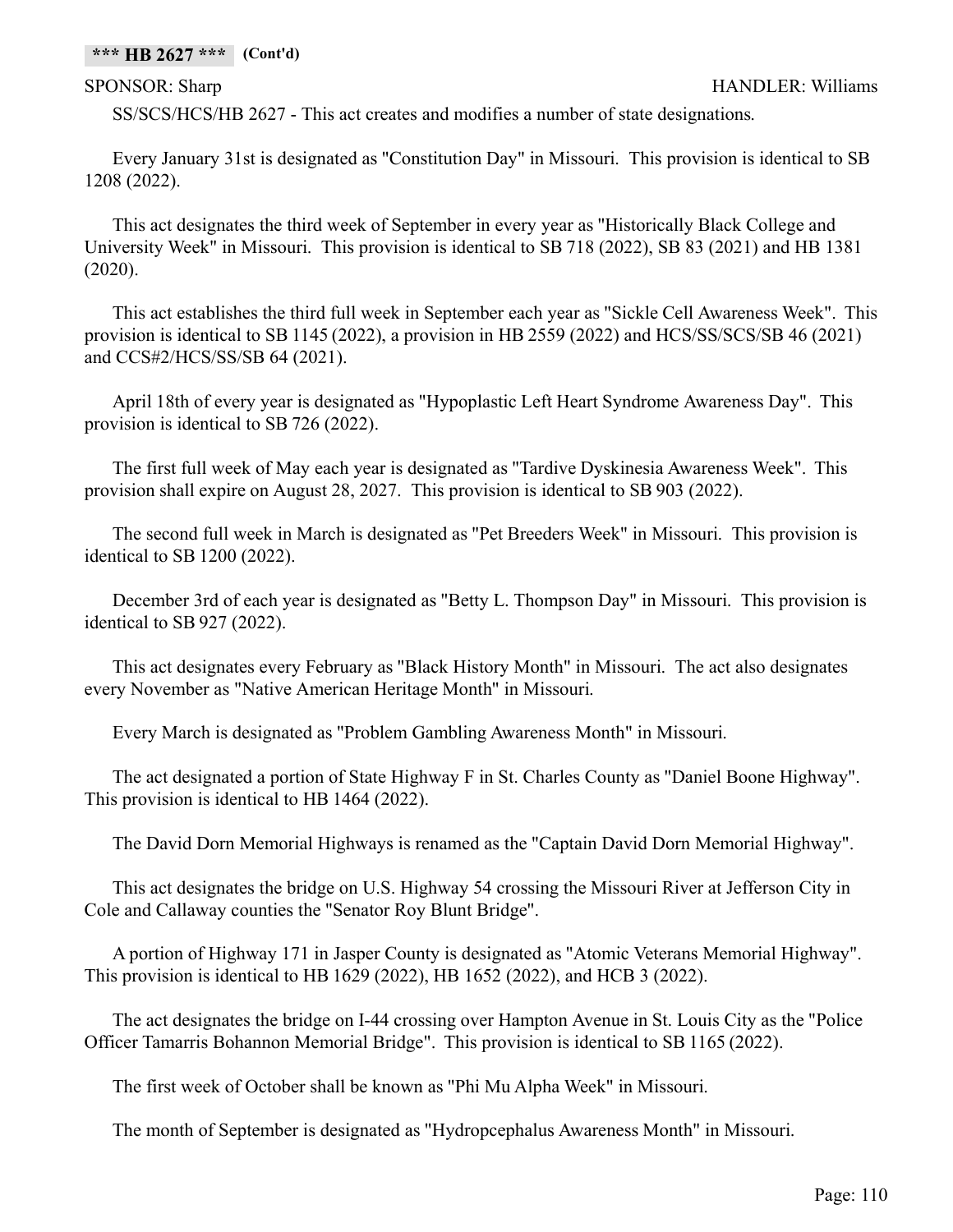#### **\*\*\* HB 2627 \*\*\* (Cont'd)**

Every January 15th is designated as "Alpha Kappa Alpha Sorority Day" in Missouri.

Finally, every February 10th is designated as "Ethel Hedgeman Lyle Day" in Missouri. JIM ERTLE

SPONSOR: Shaul HANDLER: Bernskoetter

HCS/HB 2909 - This act establishes new congressional districts for the state beginning with the election to the 118th Congress.

This act contains an emergency clause. SCOTT SVAGERA

**\*\*\* HB 3001 \*\*\*** SPONSOR: Smith HANDLER: Hegeman

HCS/HB 3001 - Public Debt

|                               | Governor                | House                  |
|-------------------------------|-------------------------|------------------------|
| GR<br>FEDERAL<br><b>OTHER</b> | \$10,000<br>U           | \$10,000               |
| TOTAL                         | \$10,000                | \$10,000               |
| GR<br>FEDERAL<br><b>OTHER</b> | Senate<br>\$10,000<br>O | Final<br>\$10,000<br>0 |
| TOTAL<br>ADAM KOENIGSFELD     | \$10,000                | \$10,000               |

#### **\*\*\* HB 3002 \*\*\***

#### SPONSOR: Smith HANDLER: Hegeman

CCS/SS/SCS/HCS/HB 3002 - Elementary and Secondary Education

|                         | Governor                                          | House                                             |
|-------------------------|---------------------------------------------------|---------------------------------------------------|
| GR.<br>FEDERAL<br>OTHER | \$3,631,072,653<br>5,029,344,652<br>1,841,830,526 | \$3,650,313,134<br>4,619,285,476<br>1,858,194,382 |
| TOTAL                   | \$10,502,247,831                                  | \$10, 127, 792, 992                               |

SPONSOR: Sharp HANDLER: Williams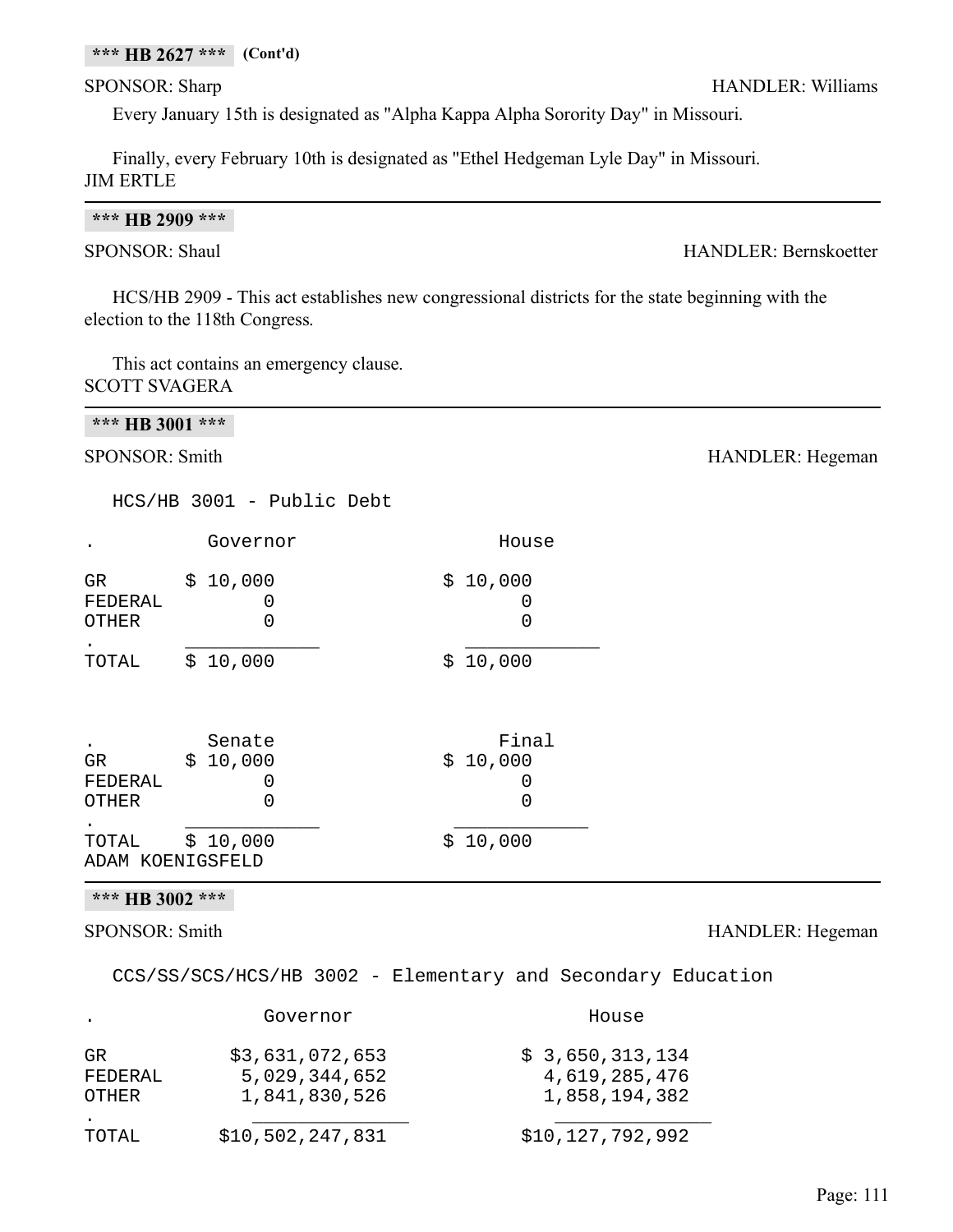#### **\*\*\* HB 3002 \*\*\* (Cont'd)**

#### SPONSOR: Smith HANDLER: Hegeman

|                           | Senate                                            | Final                                             |
|---------------------------|---------------------------------------------------|---------------------------------------------------|
| GR<br>FEDERAL<br>OTHER    | \$3,904,650,473<br>4,893,779,451<br>1,857,949,220 | \$3,894,591,553<br>4,641,551,931<br>1,857,949,220 |
| TOTAL<br>ADAM KOENIGSFELD | \$10,656,379,144                                  | \$10,394,092,704                                  |

#### **\*\*\* HB 3003 \*\*\***

# SPONSOR: Smith HANDLER: Hegeman

CCS/SS/SCS/HCS/HB 3003 - Higher Education & Workforce Development

|                                | Governor                                      | House                                         |
|--------------------------------|-----------------------------------------------|-----------------------------------------------|
| GR.<br>FEDERAL<br>OTHER        | \$1,040,678,032<br>138,269,820<br>282,985,913 | \$1,056,465,824<br>140,849,820<br>291,485,913 |
| TOTAL                          | \$1,461,933,765                               | \$1,488,801,557                               |
|                                | Senate                                        | Final                                         |
| GR.<br>FEDERAL<br><b>OTHER</b> | \$1,084,658,476<br>148,720,318<br>291,486,460 | \$1,084,595,976<br>149,528,483<br>291,486,460 |
| TOTAL<br>ADAM KOENIGSFELD      | \$1,524,865,254                               | \$1,525,610,919                               |

# **\*\*\* HB 3004 \*\*\***

# SPONSOR: Smith HANDLER: Hegeman

CCS/SCS/HCS/HB 3004 - Revenue & Transportation

|                                        | REVENUE                                                           |                                                                     |  |
|----------------------------------------|-------------------------------------------------------------------|---------------------------------------------------------------------|--|
|                                        | Governor                                                          | House                                                               |  |
| GR<br>FEDERAL<br><b>OTHER</b><br>TOTAL | \$<br>76,210,483<br>4,152,203<br>496,777,300<br>\$<br>577,139,986 | \$<br>76,105,396<br>4,152,203<br>495,015,015<br>\$<br>575, 272, 614 |  |
|                                        | Senate                                                            | Final                                                               |  |
| GR                                     | \$<br>76, 267, 595                                                | \$<br>76,267,595                                                    |  |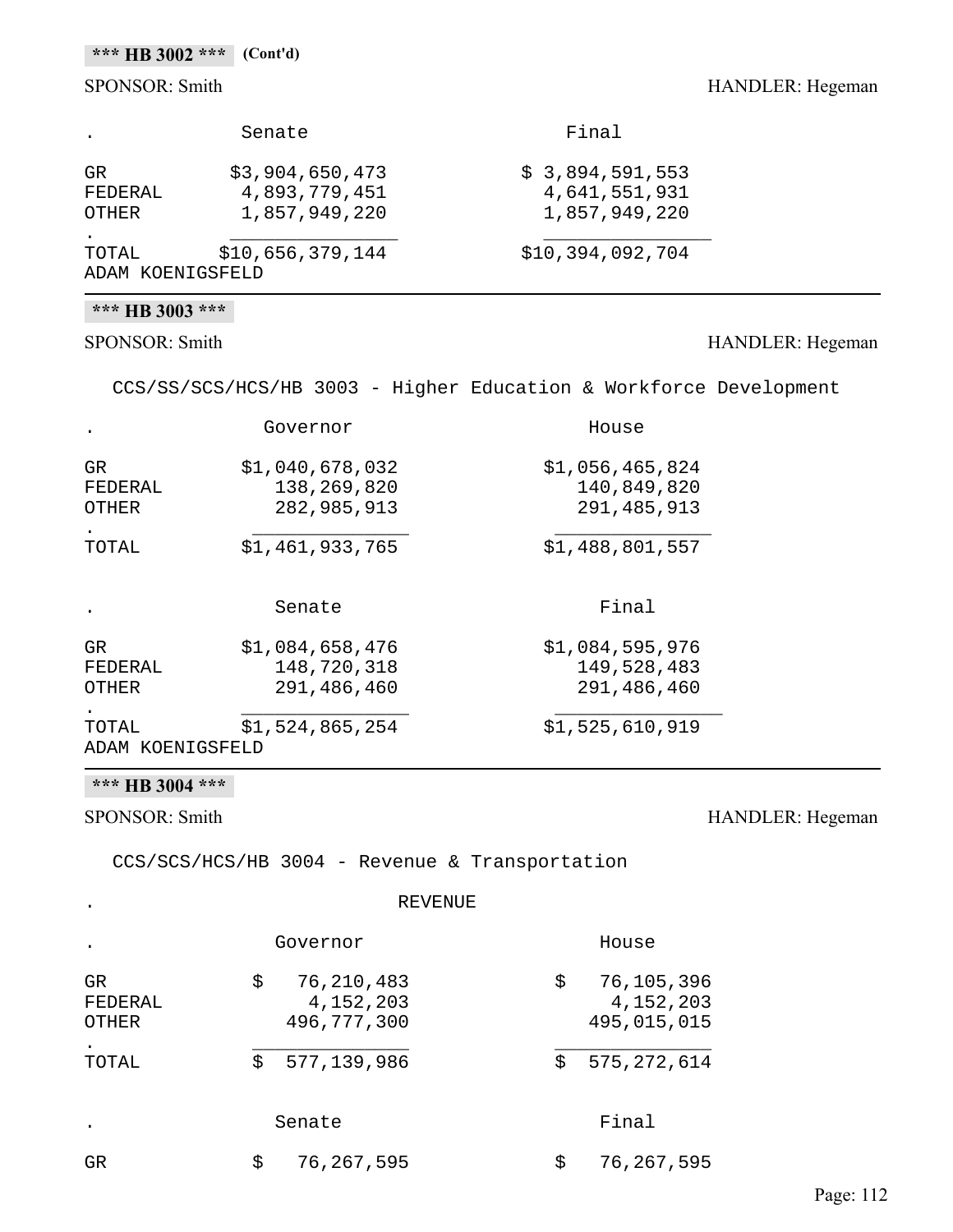| *** HB 3004 ***               | (Cont'd)                                                |                                                            |
|-------------------------------|---------------------------------------------------------|------------------------------------------------------------|
| SPONSOR: Smith                |                                                         | HANDLER: Hegeman                                           |
| FEDERAL<br>OTHER              | 4,152,203<br>495,765,323                                | 4,152,203<br>495,016,296                                   |
| TOTAL                         | \$<br>576, 185, 121                                     | \$<br>575,436,094                                          |
|                               |                                                         | TRANSPORTATION                                             |
|                               | Governor                                                | House                                                      |
| GR<br>FEDERAL<br><b>OTHER</b> | \$<br>94, 424, 070<br>402,976,475<br>3,039,215,908      | \$<br>98,863,690<br>302,976,475<br>3,028,490,044           |
| TOTAL                         | \$3,536,616,453                                         | \$3,430,330,209                                            |
| <b>GR</b><br>FEDERAL<br>OTHER | Senate<br>\$107,863,690<br>476,977,042<br>2,982,995,594 | Final<br>\$<br>107,863,690<br>451,977,042<br>2,928,042,844 |
| TOTAL                         | \$3,567,836,326                                         | \$3,487,883,576                                            |

ADAM KOENIGSFELD

#### **\*\*\* HB 3005 \*\*\***

SPONSOR: Smith HANDLER: Hegeman

CCS/SCS/HCS/HB 3005 - Office of Administration

#### OFFICE OF ADMINISTRATION

|                                | Governor                                        | House                                             |
|--------------------------------|-------------------------------------------------|---------------------------------------------------|
| GR<br>FEDERAL<br><b>OTHER</b>  | \$<br>640,562,336<br>358,602,899<br>155,584,643 | \$<br>815,790,260<br>375,546,010<br>157,784,643   |
| TOTAL                          | \$1,154,749,878                                 | \$1,349,120,913                                   |
|                                | Senate                                          | Final                                             |
| GR.<br>FEDERAL<br><b>OTHER</b> | \$<br>376,163,525<br>383,899,884<br>155,659,671 | \$<br>375, 442, 676<br>383,899,884<br>155,659,671 |
| TOTAL                          | \$<br>915,723,080                               | \$<br>915,002,231                                 |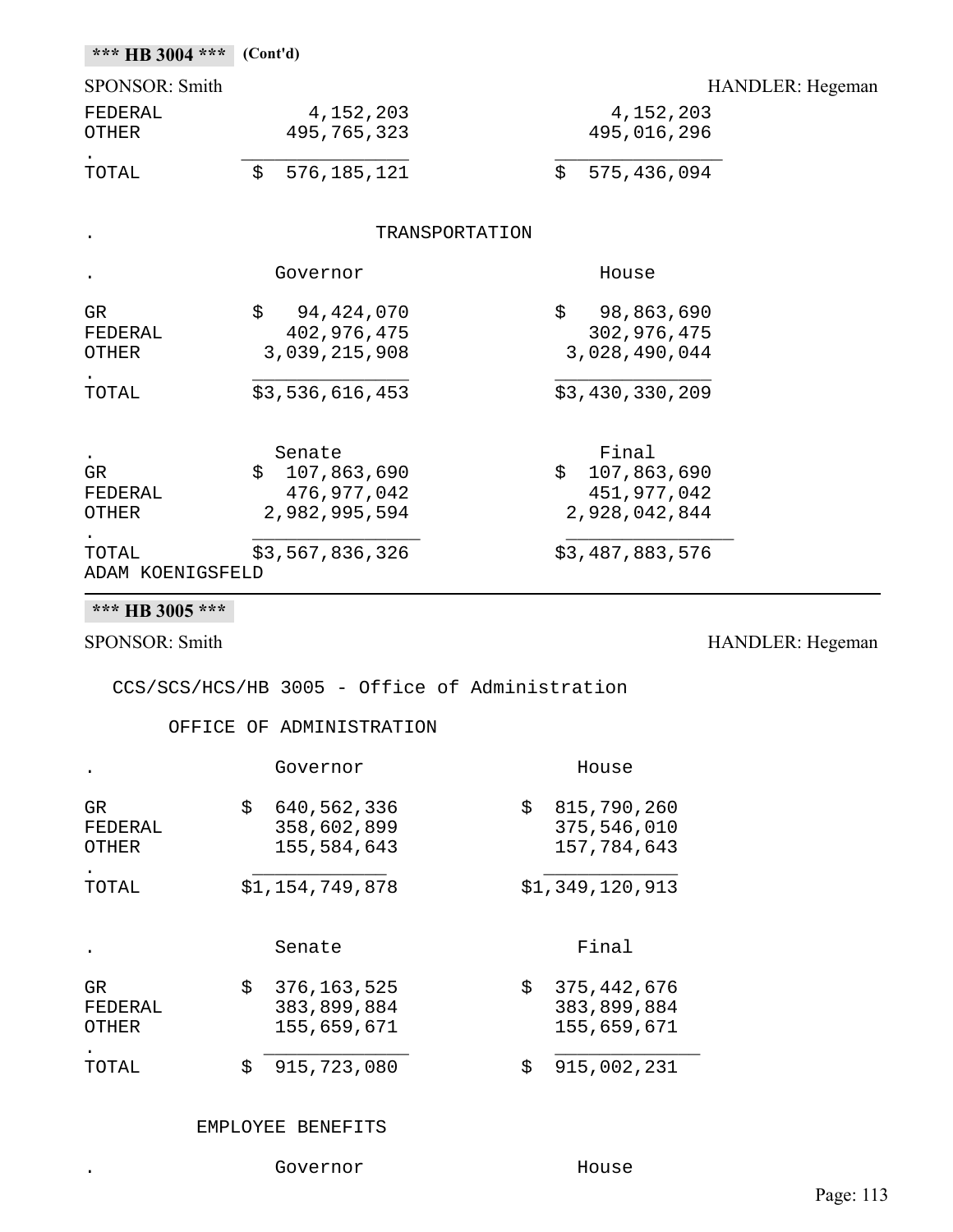# **\*\*\* HB 3005 \*\*\* (Cont'd)**

# SPONSOR: Smith HANDLER: Hegeman

| GR<br>FEDERAL<br>OTHER    | \$1,677,016,024<br>284, 214, 024<br>270,580,282 | \$1,187,818,365<br>609,408,839<br>295,972,626 |
|---------------------------|-------------------------------------------------|-----------------------------------------------|
| TOTAL                     | \$2,231,810,330                                 | \$2,093,199,830                               |
|                           | Senate                                          | Final                                         |
| GR.<br>FEDERAL<br>OTHER   | \$1,687,460,664<br>290,336,502<br>277, 213, 164 | \$1,387,818,365<br>590,336,502<br>276,855,463 |
| TOTAL<br>ADAM KOENIGSFELD | \$2,255,010,330                                 | \$2,255,010,330                               |

# **\*\*\* HB 3006 \*\*\***

# SPONSOR: Smith HANDLER: Hegeman

CCS/SCS/HCS/HB 3006 - Agriculture, Natural Resources & Conservation

|                                      | AGRICULTURE                               |                                           |  |
|--------------------------------------|-------------------------------------------|-------------------------------------------|--|
|                                      | Governor                                  | House                                     |  |
| <b>GR</b><br>FEDERAL<br><b>OTHER</b> | \$7,246,870<br>7,144,630<br>28,572,740    | \$7,289,070<br>7,144,630<br>28,572,740    |  |
| TOTAL                                | \$42,964,240                              | \$43,006,440                              |  |
|                                      | Senate                                    | Final                                     |  |
| <b>GR</b><br>FEDERAL<br><b>OTHER</b> | \$12,487,054<br>7,144,886<br>28,576,974   | \$12,487,054<br>7,144,886<br>28,576,974   |  |
| TOTAL                                | \$48, 208, 914                            | \$48, 208, 914                            |  |
|                                      |                                           | NATURAL RESOURCES                         |  |
|                                      | Governor                                  | House                                     |  |
| GR.<br>FEDERAL<br><b>OTHER</b>       | \$33,331,231<br>75,698,030<br>529,754,190 | \$33,373,431<br>75,856,652<br>528,756,417 |  |
| TOTAL                                | \$638,783,451                             | \$637,986,500                             |  |
|                                      |                                           |                                           |  |

. Senate Final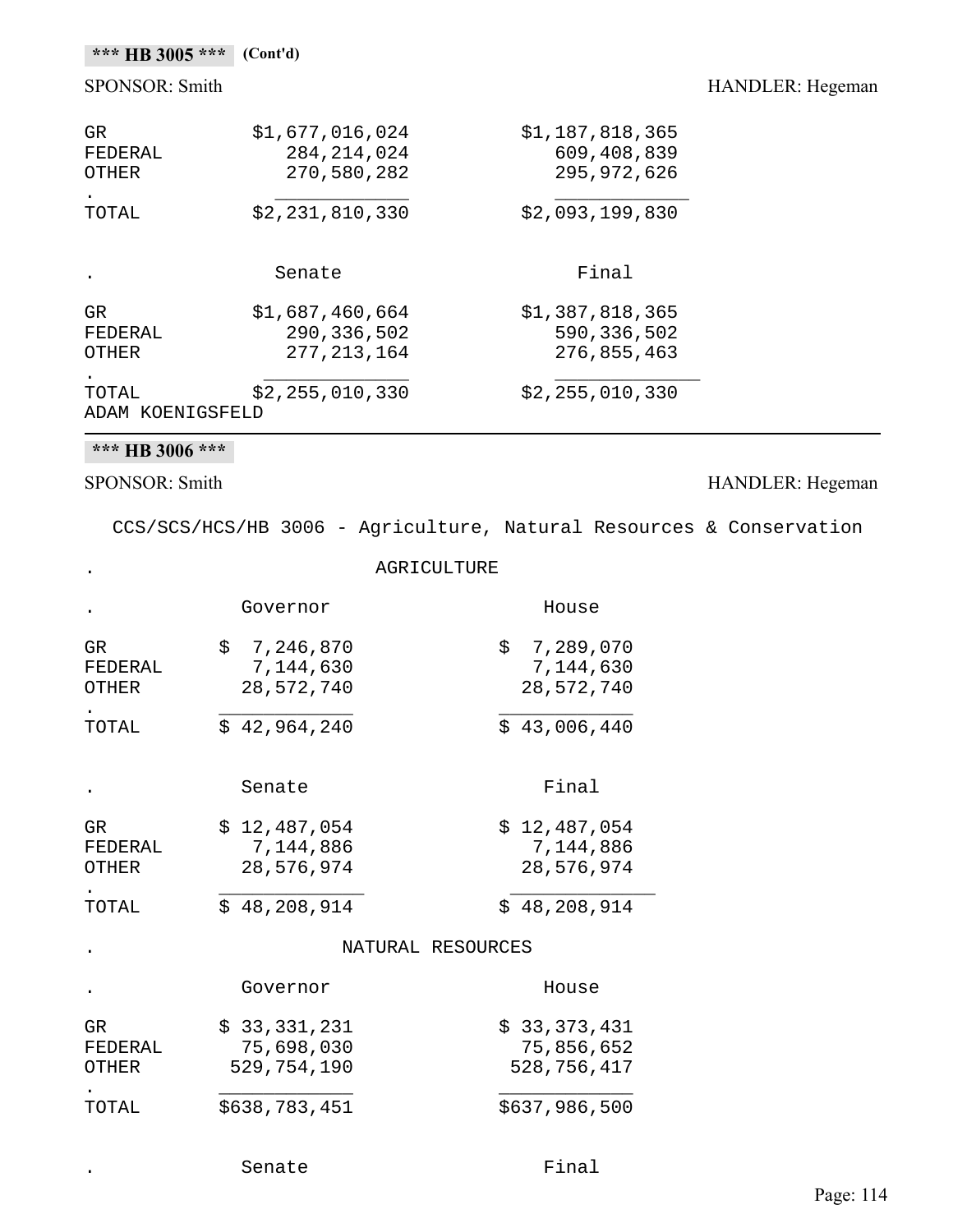|                                 | $***$ HB 3006 $***$ (Cont'd)               |                                              |                  |
|---------------------------------|--------------------------------------------|----------------------------------------------|------------------|
| SPONSOR: Smith                  |                                            |                                              | HANDLER: Hegeman |
| GR<br>FEDERAL<br>OTHER          | \$58,273,408<br>106,000,217<br>763,027,036 | \$58,273,408<br>106, 177, 494<br>763,068,302 |                  |
| TOTAL                           | \$927,300,661                              | \$927,519,204                                |                  |
|                                 |                                            | CONSERVATION                                 |                  |
|                                 | Governor                                   | House                                        |                  |
| GR<br>FEDERAL<br>OTHER<br>TOTAL | \$<br>0<br>179,943,372<br>\$179,943,372    | \$<br>42,200<br>179,943,373<br>\$179,985,573 |                  |
|                                 |                                            |                                              |                  |
| GR<br>FEDERAL<br><b>OTHER</b>   | Senate<br>\$<br>0<br>193, 916, 795         | Final<br>\$<br>0<br>193,916,796              |                  |

. \_\_\_\_\_\_\_\_\_\_\_\_\_ \_\_\_\_\_\_\_\_\_\_\_\_\_ TOTAL \$193,916,795 \$ 193,916,796

ADAM KOENIGSFELD

**\*\*\* HB 3007 \*\*\***

# SPONSOR: Smith HANDLER: Hegeman

CCS/SCS/HCS/HB 3007 - Economic Development, Commerce & Insurance, and Labor & Industrial Relations

#### . ECONOMIC DEVELOPMENT

|                               | Governor                                   | House                                        |
|-------------------------------|--------------------------------------------|----------------------------------------------|
| GR<br>FEDERAL<br><b>OTHER</b> | \$88,536,473<br>661,636,906<br>42,906,998  | \$87,835,358<br>437,898,684<br>43,406,998    |
| TOTAL                         | \$793,080,377                              | \$569,141,040                                |
|                               | Senate                                     | Final                                        |
| GR<br>FEDERAL<br><b>OTHER</b> | \$123,937,235<br>536,748,661<br>43,106,998 | \$101,945,308<br>554, 248, 661<br>43,406,998 |
| TOTAL                         | \$703,792,894                              | \$699,600,967                                |

#### . COMMERCE AND INSURANCE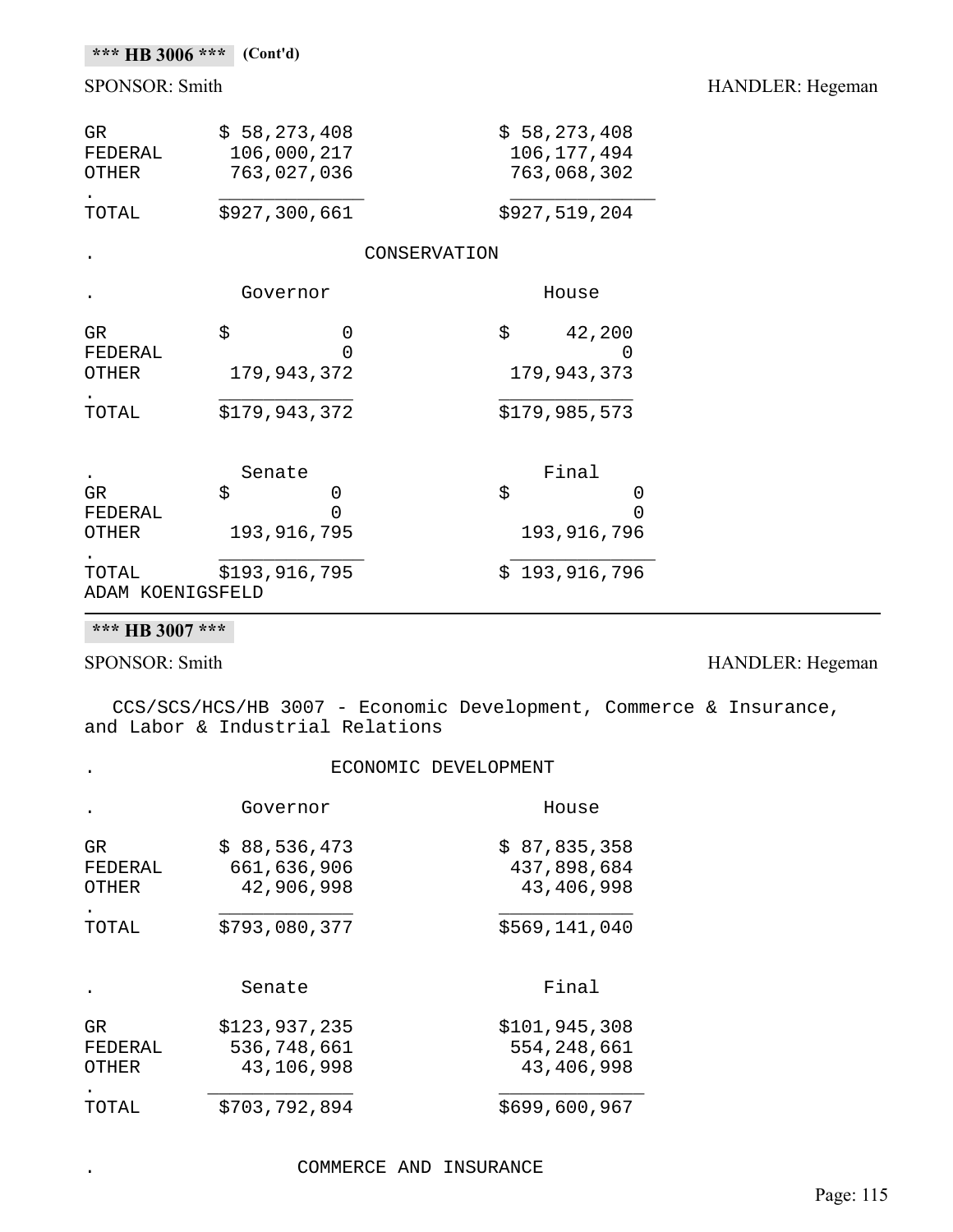# SPONSOR: Smith HANDLER: Hegeman

|                               | Governor                                    | House                                         |
|-------------------------------|---------------------------------------------|-----------------------------------------------|
| GR<br>FEDERAL<br>OTHER        | \$<br>1,125,630<br>1,650,000<br>66,034,819  | \$<br>1,167,830<br>1,650,000<br>66,034,819    |
| TOTAL                         | \$68,810,449                                | \$68,852,649                                  |
|                               | Senate                                      | Final                                         |
| GR<br>FEDERAL<br><b>OTHER</b> | 4,225,854<br>\$<br>1,650,000<br>66,083,675  | 4,125,854<br>\$<br>1,650,000<br>66,083,675    |
| TOTAL                         | \$71,959,529                                | \$71,859,529                                  |
|                               | LABOR AND INDUSTRIAL RELATIONS              |                                               |
|                               | Governor                                    | House                                         |
| GR<br>FEDERAL<br>OTHER        | \$2,713,201<br>121,934,948<br>175, 426, 495 | \$2,755,401<br>125, 286, 204<br>220, 426, 495 |
| TOTAL                         | \$300,074,644                               | \$348,468,100                                 |
|                               | Senate                                      | Final                                         |
| GR<br>FEDERAL<br><b>OTHER</b> | \$2,804,707<br>124,949,086<br>220, 412, 406 | \$2,813,434<br>125, 123, 811<br>220,430,820   |
| TOTAL<br>ADAM KOENIGSFELD     | \$348,166,199                               | 348,368,065                                   |

# **\*\*\* HB 3008 \*\*\***

# SPONSOR: Smith HANDLER: Hegeman

CCS/SS/SCS/HCS/HB 3008 - Public Safety

|                         | Governor                                   |   | House                                     |
|-------------------------|--------------------------------------------|---|-------------------------------------------|
| GR.<br>FEDERAL<br>OTHER | \$89,219,507<br>256,818,444<br>498,875,114 | S | 104,293,116<br>261,868,444<br>500,725,114 |
| TOTAL                   | \$844,913,065                              |   | 866,886,674                               |

| Final<br>Senate |
|-----------------|
|-----------------|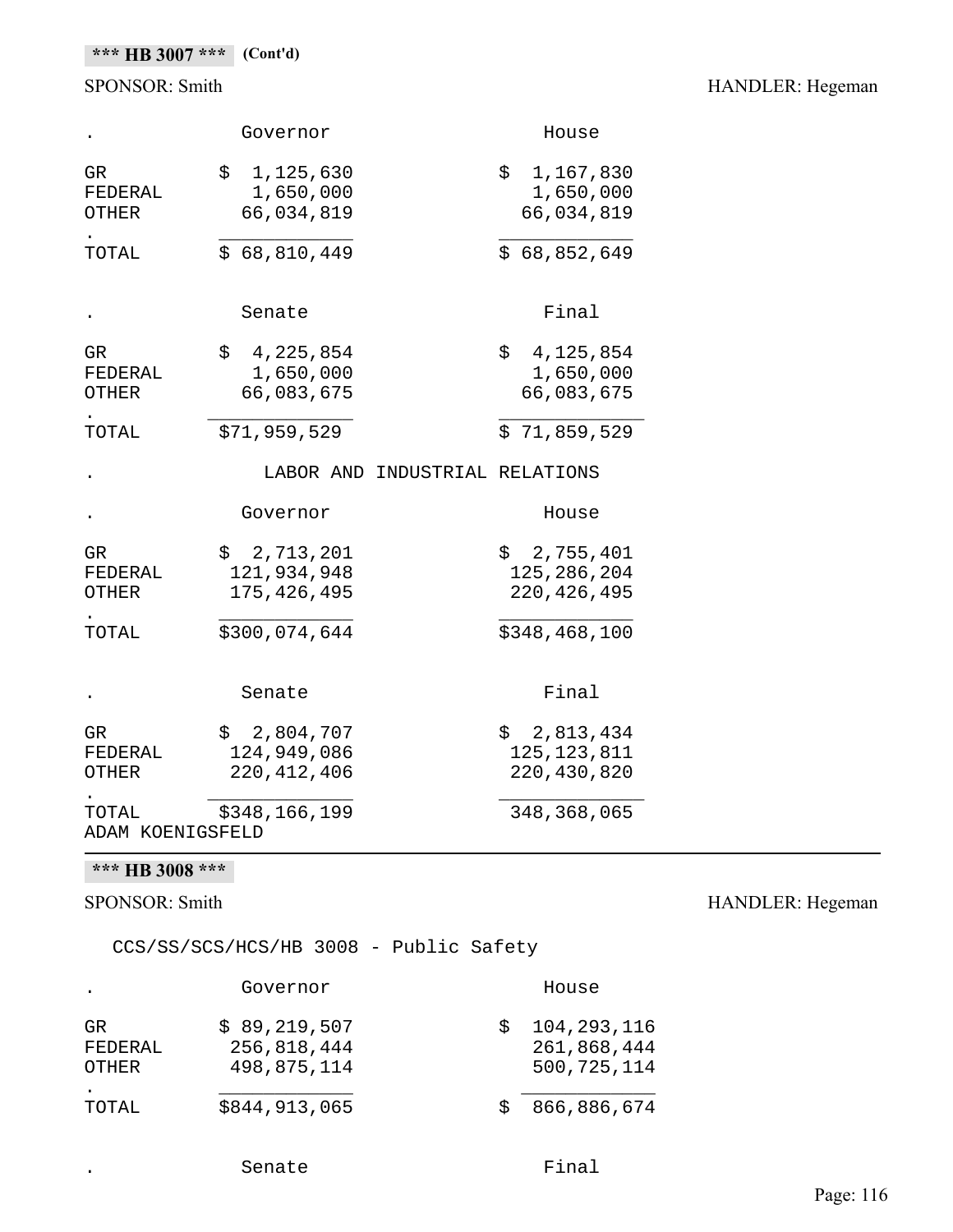#### **\*\*\* HB 3008 \*\*\* (Cont'd)**

# SPONSOR: Smith HANDLER: Hegeman

| GR                        | \$103,947,927 | 104,902,424   |
|---------------------------|---------------|---------------|
| FEDERAL                   | 344,296,424   | 341,796,424   |
| OTHER                     | 500,933,886   | 500,933,886   |
| TOTAL<br>ADAM KOENIGSFELD | \$949,178,237 | \$947,632,734 |

# **\*\*\* HB 3009 \*\*\***

SPONSOR: Smith HANDLER: Hegeman

| CCS/SCS/HCS/HB 3009 - Corrections |  |  |
|-----------------------------------|--|--|
|-----------------------------------|--|--|

|                        | Governor                                 | House                                    |
|------------------------|------------------------------------------|------------------------------------------|
| GR<br>FEDERAL<br>OTHER | \$778,079,674<br>7,128,800<br>76,008,403 | \$781,877,372<br>7,128,800<br>76,256,122 |
|                        |                                          |                                          |
| TOTAL                  | \$861,216,877                            | \$865,262,294                            |
|                        | Senate                                   | Final                                    |
| GR                     | \$788,856,504                            | \$789,856,504                            |
| FEDERAL                | 56,628,892                               | 56,628,892                               |
| OTHER                  | 81,256,281                               | 80, 256, 281                             |
|                        |                                          |                                          |
| TOTAL                  | \$926,741,677                            | \$926,741,677                            |
| ADAM KOENIGSFELD       |                                          |                                          |

# **\*\*\* HB 3010 \*\*\***

# SPONSOR: Smith HANDLER: Hegeman

CCS/SS/SCS/HCS/HB 3010 - Mental Health & Health

#### . MENTAL HEALTH

|                               | Governor                                            | House                                               |
|-------------------------------|-----------------------------------------------------|-----------------------------------------------------|
| GR<br>FEDERAL<br><b>OTHER</b> | \$1,232,928,025<br>2,107,819,208<br>53, 223, 133    | \$1,123,540,769<br>2, 229, 371, 976<br>55, 123, 133 |
| TOTAL                         | \$3,393,970,366                                     | \$3,408,035,878                                     |
|                               | Senate                                              | Final                                               |
| GR<br>FEDERAL<br><b>OTHER</b> | \$1,246,679,219<br>2, 123, 357, 097<br>56, 123, 277 | \$1,128,699,763<br>2,238,986,553<br>56, 123, 277    |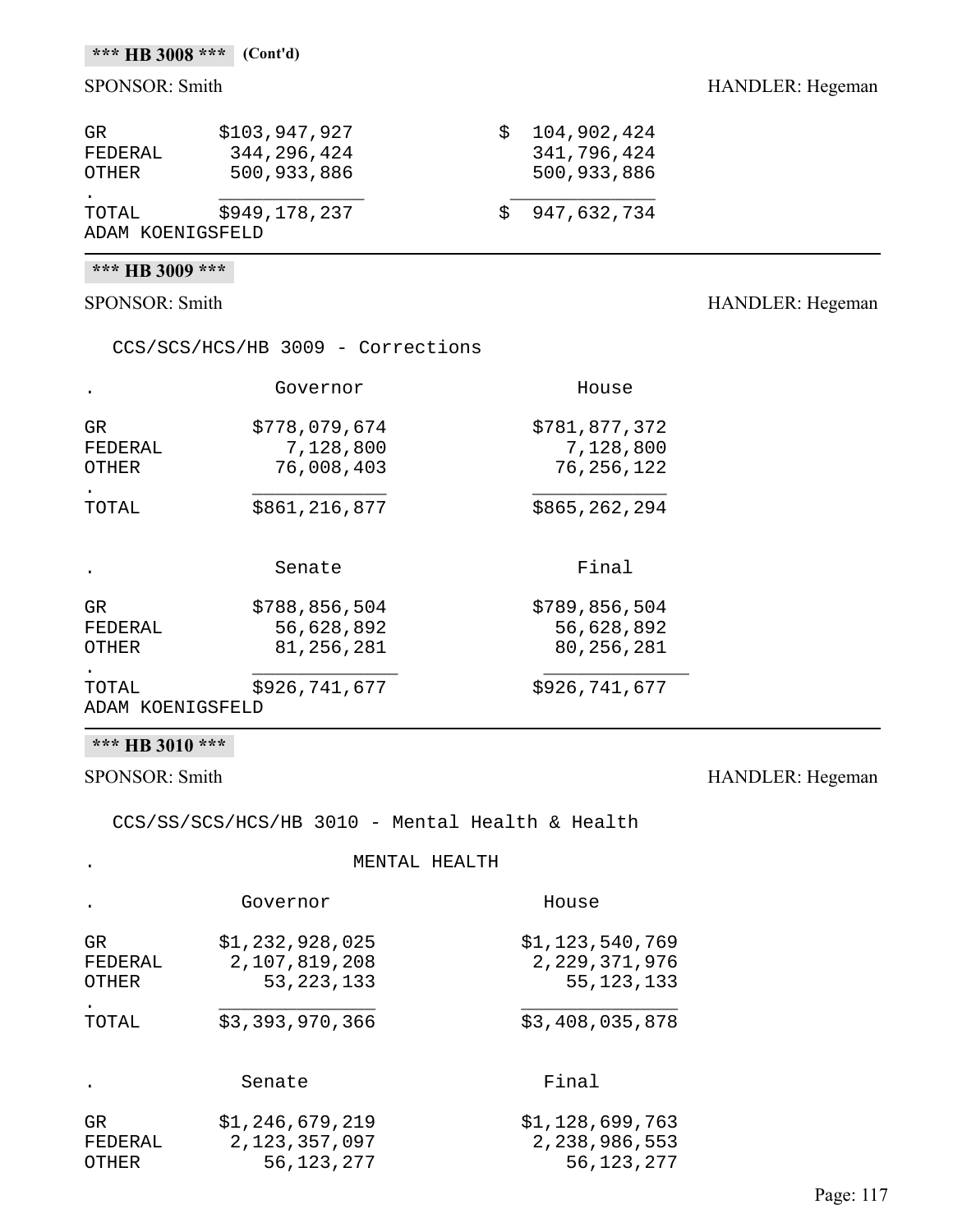#### **\*\*\* HB 3010 \*\*\* (Cont'd)**

| TOTAL                         | \$3,426,159,593                                | \$3,423,779,593                              |
|-------------------------------|------------------------------------------------|----------------------------------------------|
|                               |                                                |                                              |
|                               |                                                | HEALTH & SENIOR SERVICES                     |
|                               | Governor                                       | House                                        |
| GR<br>FEDERAL<br><b>OTHER</b> | \$537,958,132<br>2,326,978,777<br>43, 113, 120 | \$529,714,083<br>2,321,248,095<br>40,613,120 |
| TOTAL                         | \$2,908,050,029                                | \$2,891,575,298                              |
|                               | Senate                                         | Final                                        |
| <b>GR</b><br>FEDERAL<br>OTHER | \$547,737,306<br>2,365,033,172<br>42,631,189   | \$530,107,522<br>2,373,682,956<br>42,631,189 |
| TOTAL<br>ADAM KOENIGSFELD     | \$2,955,401,667                                | \$2,946,421,667                              |

#### **\*\*\* HB 3011 \*\*\***

SPONSOR: Smith HANDLER: Hegeman

CCS/SS/SCS/HCS/HB 3011 - Social Services

|                                | Governor                                                | House                                                |
|--------------------------------|---------------------------------------------------------|------------------------------------------------------|
| GR.<br>FEDERAL<br><b>OTHER</b> | \$2,550,201,128<br>8, 452, 569, 758<br>3, 324, 529, 307 | \$2,258,708,521<br>8,683,350,471<br>3, 324, 979, 307 |
| TOTAL                          | \$14,327,300,193                                        | \$14, 267, 038, 299                                  |
|                                |                                                         |                                                      |
|                                |                                                         |                                                      |
|                                | Senate                                                  | Final                                                |
| GR.<br>FEDERAL<br>OTHER        | \$2,281,089,087<br>8,741,621,180<br>3,326,646,641       | \$2,261,871,564<br>8,707,215,917<br>3,326,646,641    |

#### **\*\*\* HB 3012 \*\*\***

SPONSOR: Smith HANDLER: Hegeman

CCS/SS/SCS/HCS/HB 3012 - Elected Officials, Judiciary, Public Defender & General Assembly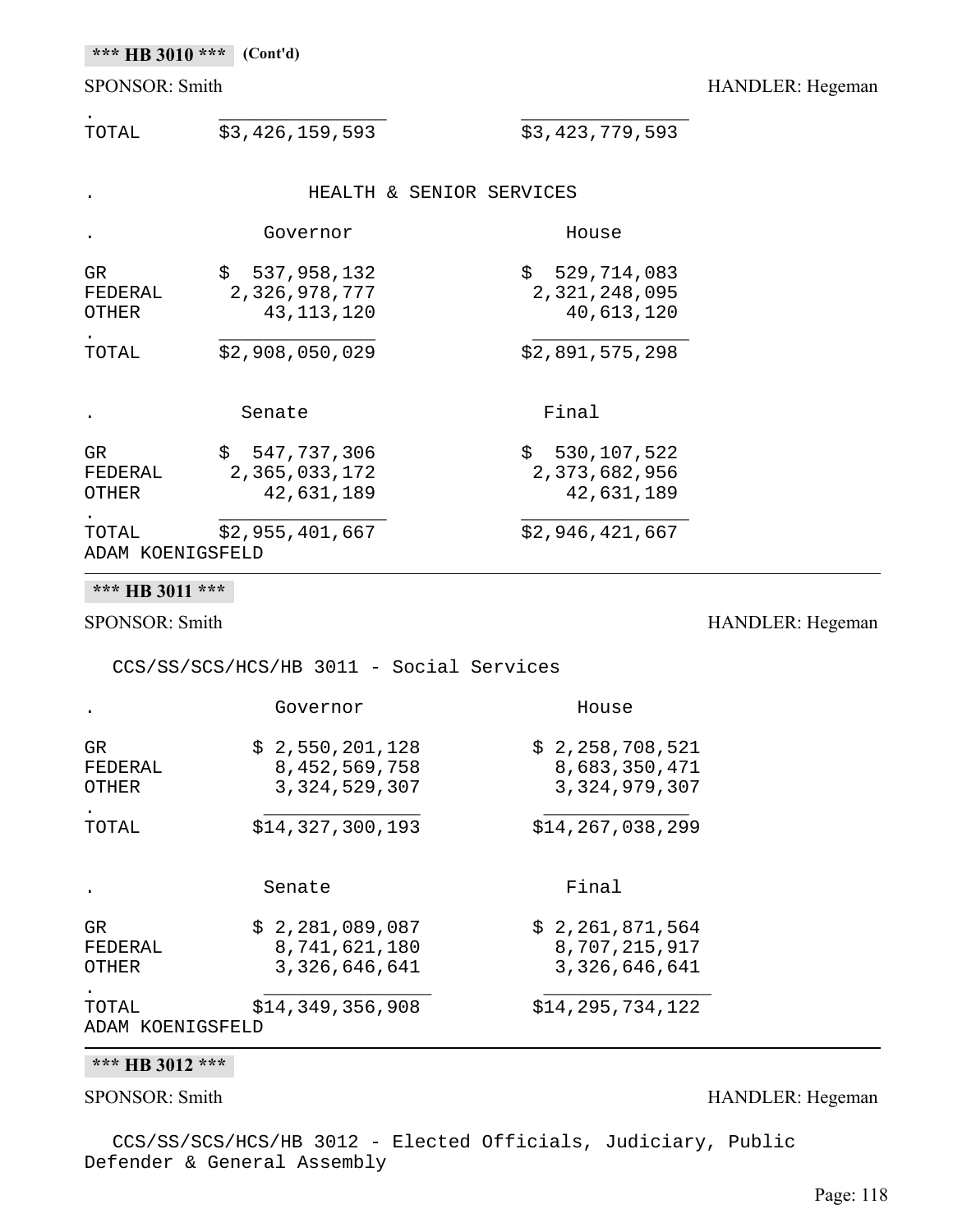# SPONSOR: Smith HANDLER: Hegeman

|                                | ELECTED OFFICIALS                             |                 |                                               |
|--------------------------------|-----------------------------------------------|-----------------|-----------------------------------------------|
|                                | Governor                                      |                 | House                                         |
| GR.<br>FEDERAL<br>OTHER        | \$106,557,618<br>42, 438, 359<br>90, 123, 194 |                 | \$111,182,618<br>42,938,359<br>90,239,194     |
| TOTAL                          | \$239,119,171                                 |                 | \$244,360,171                                 |
|                                | Senate                                        |                 | Final                                         |
| GR.<br>FEDERAL<br><b>OTHER</b> | \$122,606,371<br>43, 443, 047<br>90, 245, 667 |                 | \$122,606,371<br>42, 443, 047<br>90, 245, 667 |
| TOTAL                          | \$256,295,085                                 |                 | \$255,295,085                                 |
|                                |                                               | JUDICIARY       |                                               |
|                                | Governor                                      |                 | House                                         |
| GR.<br>FEDERAL<br>OTHER        | \$230,621,878<br>15, 454, 550<br>15,168,882   |                 | \$232,327,569<br>15, 454, 550<br>15, 168, 822 |
| TOTAL                          | \$261, 245, 310                               |                 | \$262,951,001                                 |
|                                | Senate                                        |                 | Final                                         |
| GR<br>FEDERAL<br>OTHER         | \$236,050,200<br>15,458,675<br>15, 187, 327   |                 | \$235,675,077<br>15,458,675<br>15, 187, 327   |
| TOTAL                          | \$266,696,202                                 |                 | \$266,321,079                                 |
|                                |                                               | PUBLIC DEFENDER |                                               |
|                                | Governor                                      |                 | House                                         |
| GR<br>FEDERAL<br>OTHER         | \$56,475,561<br>1,125,000<br>3,507,926        |                 | \$56,475,561<br>1,125,000<br>3,507,926        |
| TOTAL                          | 61,108,487<br>S.                              |                 | \$61,108,487                                  |

. Senate Final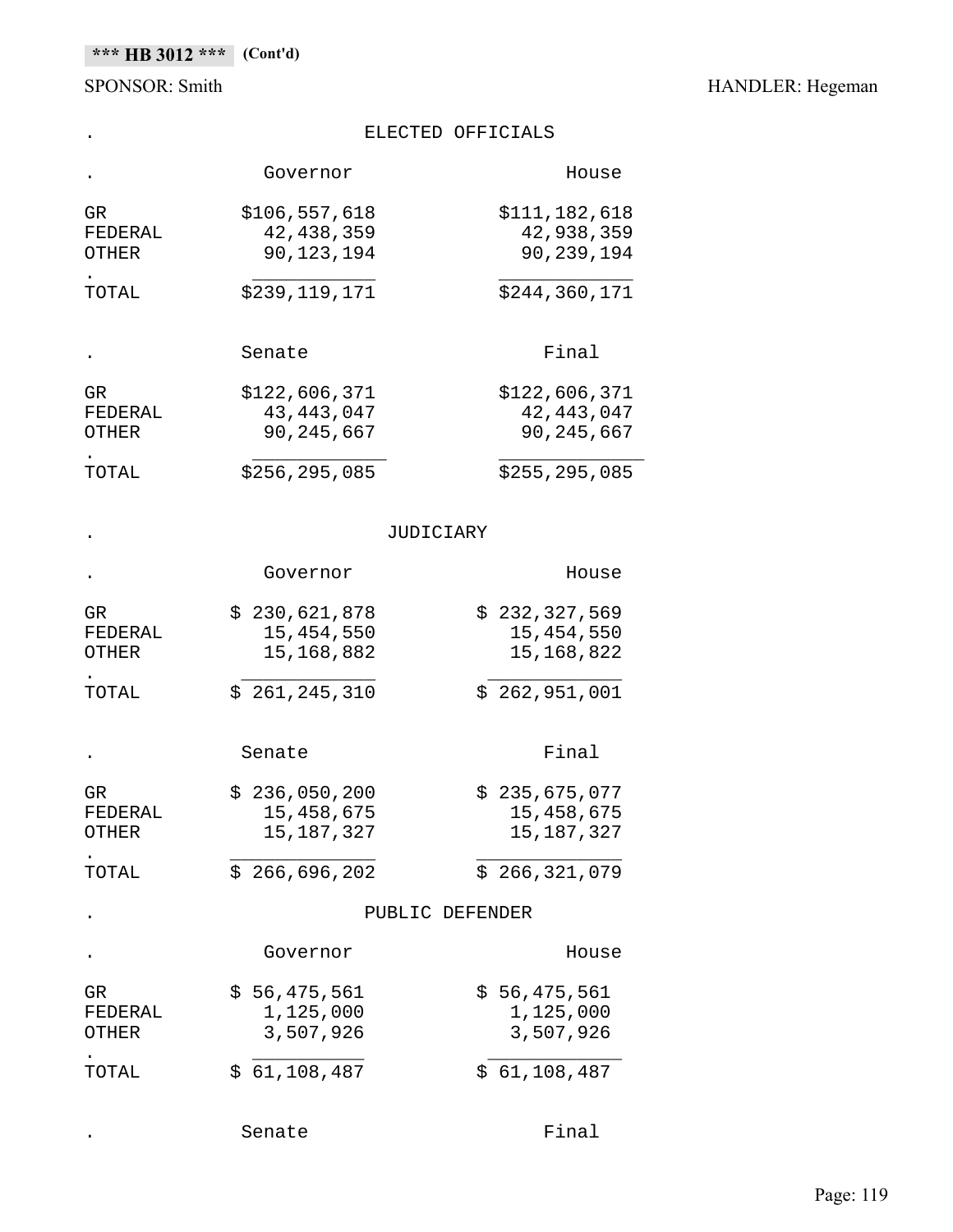| *** HB 3012 ***               | (Cont'd)                               |                  |                                        |
|-------------------------------|----------------------------------------|------------------|----------------------------------------|
| <b>SPONSOR: Smith</b>         |                                        |                  |                                        |
| GR<br>FEDERAL<br><b>OTHER</b> | \$57,211,223<br>1,125,000<br>3,519,176 |                  | \$57,211,223<br>1,125,000<br>3,519,176 |
| TOTAL                         | \$61,855,399                           |                  | \$61,855,399                           |
|                               |                                        | GENERAL ASSEMBLY |                                        |
|                               | Governor                               |                  | House                                  |
| GR<br>FEDERAL<br><b>OTHER</b> | \$40,890,042<br>0<br>382,122           |                  | \$42,341,691<br>0<br>382,122           |
| TOTAL                         | \$41,272,164                           |                  | \$42,723,813                           |
|                               | Senate                                 |                  | Final                                  |
| GR<br>FEDERAL<br>OTHER        | \$42,049,649<br>0<br>382,122           |                  | \$42,594,649<br>0<br>382,122           |
| TOTAL<br>ADAM KOENIGSFELD     | \$42,431,771                           |                  | \$42,976,771                           |

**\*\*\* HB 3013 \*\*\***

SPONSOR: Smith HANDLER: Hegeman

HANDLER: Hegeman

CCS/SCS/HCS/HB 3013 - Statewide Leasing

|                               | Governor                                   | House                                      |
|-------------------------------|--------------------------------------------|--------------------------------------------|
| GR<br>FEDERAL<br><b>OTHER</b> | \$79,454,605<br>21,464,900<br>12, 224, 206 | \$79,454,605<br>21,464,900<br>12, 224, 206 |
| TOTAL                         | \$113,143,711                              | \$113, 143, 711                            |
|                               | Senate                                     | Final                                      |
| GR<br>FEDERAL<br><b>OTHER</b> | \$81,807,385<br>21,930,650<br>12, 425, 443 | \$81,807,385<br>21,930,650<br>12, 425, 443 |
| TOTAL<br>ADAM KOENIGSFELD     | \$116, 163, 478                            | \$116,163,478                              |

**\*\*\* HB 3014 \*\*\***

SPONSOR: Smith HANDLER: Hegeman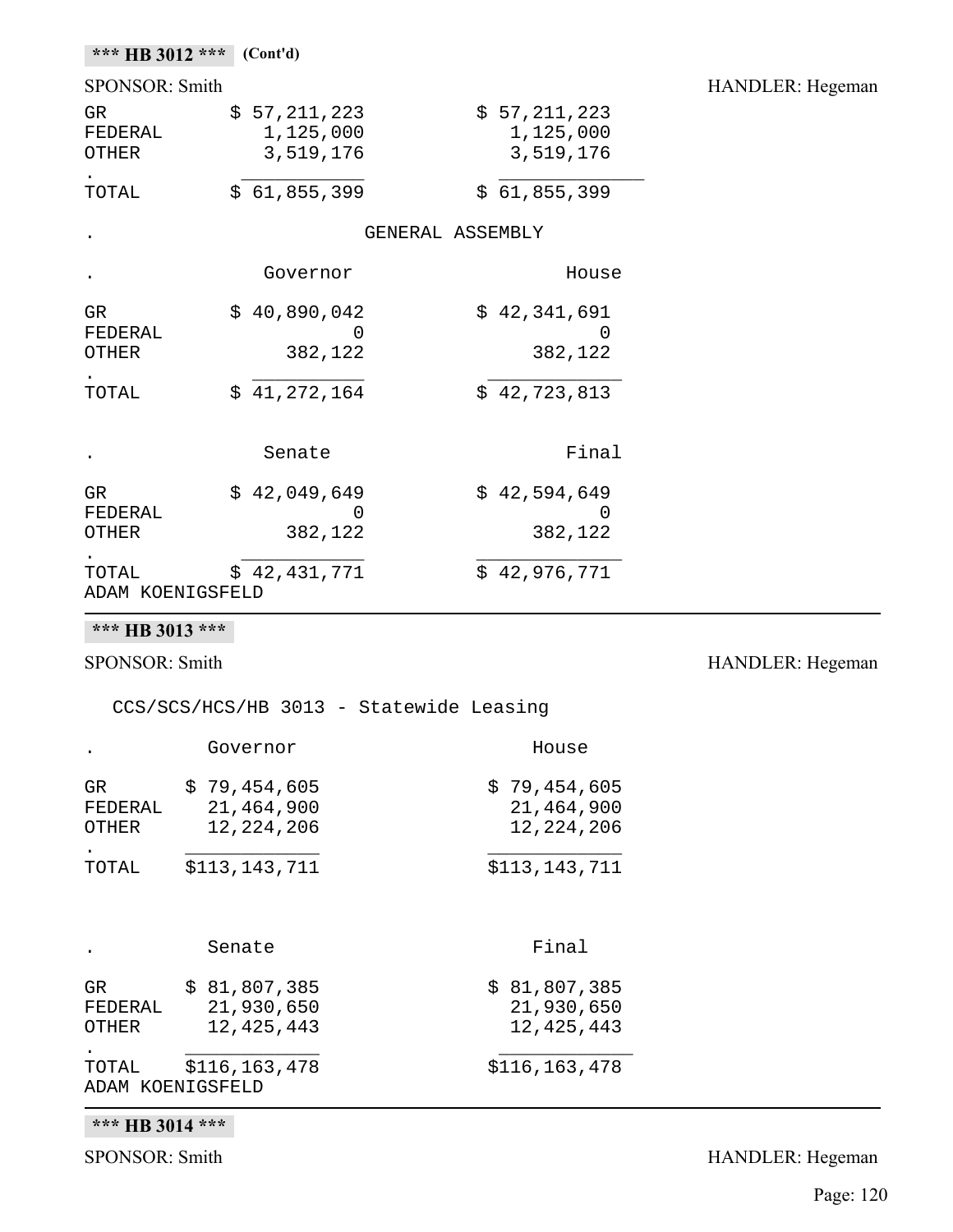# **\*\*\* HB 3014 \*\*\* (Cont'd)**

SS/SCS/HCS/HB 3014 - Supplemental Appropriations

|                                | Governor                                          | House                                            |
|--------------------------------|---------------------------------------------------|--------------------------------------------------|
| GR<br>FEDERAL<br>OTHER         | \$<br>62,439,570<br>5,032,870,703<br>174,491,028  | \$<br>396,302,799<br>4,366,719,791<br>43,579,638 |
| TOTAL                          | \$5,269,801,301                                   | \$4,806,602,228                                  |
|                                | Senate                                            | Final                                            |
| GR.<br>FEDERAL<br><b>OTHER</b> | \$401,509,016<br>4, 128, 919, 588<br>45, 253, 427 | \$401,509,016<br>4,128,919,588<br>45, 253, 427   |
| TOTAL<br>ADAM KOENIGSFELD      | \$4,575,681,031                                   | \$4,575,681,031                                  |

# **\*\*\* HB 3015 \*\*\***

#### SPONSOR: Smith HANDLER: Hegeman

CCS/SCS/HCS/HB 3015 - Supplemental Appropriations

|                        | Governor | House                                         |
|------------------------|----------|-----------------------------------------------|
| GR<br>FEDERAL<br>OTHER |          | \$110,082,941<br>428,855,005<br>358, 320, 688 |
| TOTAL                  |          | \$897,258,634                                 |

| $\ddot{\phantom{a}}$           | Senate                                      | Final                                       |
|--------------------------------|---------------------------------------------|---------------------------------------------|
| GR.<br>FEDERAL<br><b>OTHER</b> | \$110,495,441<br>383,820,726<br>357,688,406 | \$110,495,441<br>382,985,726<br>357,873,406 |
| TOTAL                          | \$852,004,573<br>ADAM KOENIGSFELD           | \$851,354,573                               |

#### **\*\*\* HB 3017 \*\*\***

#### SPONSOR: Smith HANDLER: Hegeman

SCS/HCS/HB 3017 - Capital Improvements/other purposes

. Governor House GR \$ 1,301,605 \$ 1,301,605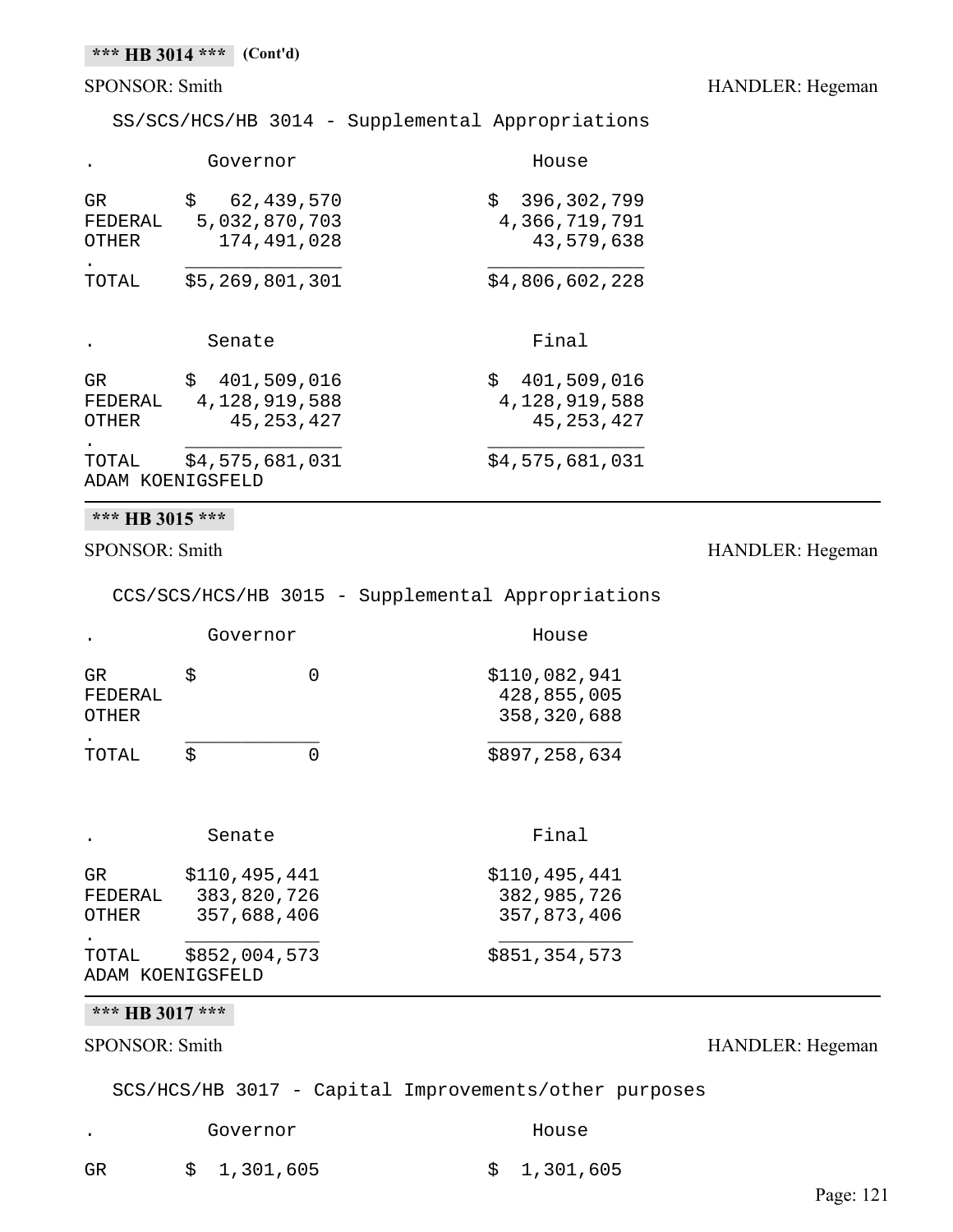|                           | *** HB 3017 *** (Cont'd)                  |                                             |                  |
|---------------------------|-------------------------------------------|---------------------------------------------|------------------|
| SPONSOR: Smith            |                                           |                                             | HANDLER: Hegeman |
| FEDERAL<br>OTHER          | 287,975,097<br>150,948,542                | 285,975,097<br>150,948,542                  |                  |
| TOTAL                     | \$440,225,244                             | \$438,225,244                               |                  |
|                           | Senate                                    | Final                                       |                  |
| GR<br>FEDERAL<br>OTHER    | \$1,301,605<br>287,195,280<br>150,948,542 | \$1,301,605<br>287, 195, 280<br>150,948,542 |                  |
| TOTAL<br>ADAM KOENIGSFELD | \$439,445,427                             | \$439,445,427                               |                  |

# **\*\*\* HB 3018 \*\*\***

# SPONSOR: Smith HANDLER: Hegeman

SCS/HCS/HB 3018 - Capital Maintenance & Repair

| $\bullet$ | Governor      | House         |
|-----------|---------------|---------------|
| GR.       | \$199,672,180 | \$199,672,180 |
| FEDERAL   | 72,772,214    | 77,597,068    |
| OTHER     | 199,981,881   | 199,981,881   |
|           |               |               |
| TOTAL     | \$472,376,275 | \$477,251,129 |

|                                | Senate                                     | Final                                      |
|--------------------------------|--------------------------------------------|--------------------------------------------|
| GR.<br>FEDERAL<br><b>OTHER</b> | \$199,672,180<br>77,597,068<br>202,701,391 | \$199,672,180<br>77,597,068<br>202,701,391 |
| TOTAL                          | \$479,970,639<br>ADAM KOENIGSFELD          | \$479,970,639                              |

#### **\*\*\* HB 3019 \*\*\***

#### SPONSOR: Smith HANDLER: Hegeman

SCS/HCS/HB 3019 - Capital Improvements and Maintenance

| $\cdot$                        | Governor                                   | House                                        |
|--------------------------------|--------------------------------------------|----------------------------------------------|
| GR.<br>FEDERAL<br><b>OTHER</b> | \$16,960,180<br>68, 149, 525<br>29,986,000 | \$316,960,440<br>110, 244, 405<br>41,986,000 |
| TOTAL                          | \$115,095,965                              | \$469,190,845                                |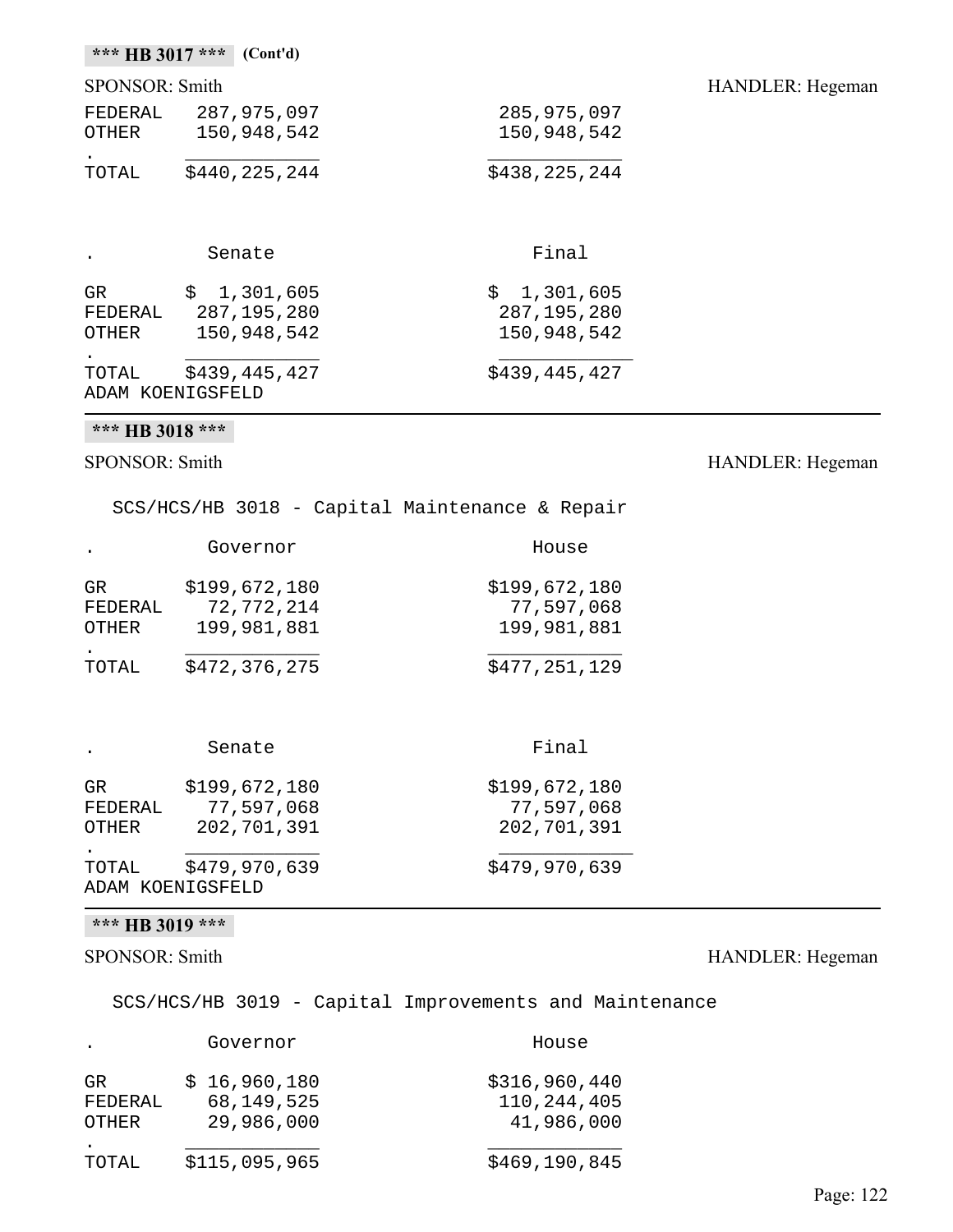|                  | Senate        | Final         |
|------------------|---------------|---------------|
| GR.              | \$317,460,440 | \$317,460,440 |
| FEDERAL          | 74, 244, 405  | 74, 244, 405  |
| OTHER            | 31,986,000    | 31,986,000    |
| TOTAL            | \$423,690,845 | \$423,690,845 |
| ADAM KOENIGSFELD |               |               |

#### **\*\*\* HB 3020 \*\*\***

#### SPONSOR: Smith HANDLER: Hegeman

SS/SCS/HCS/HB 3020 - American Recovery Plan Act Appropriations

|                                | Governor                                     | House                                            |  |
|--------------------------------|----------------------------------------------|--------------------------------------------------|--|
| GR.<br>FEDERAL<br><b>OTHER</b> | \$<br>3,101,572,184<br>16,000,000            | \$<br>$\cup$<br>2,530,233,225<br>49,795,080      |  |
| TOTAL                          | \$3,117,572,184                              | \$2,580,028,305                                  |  |
|                                | Senate                                       | Final                                            |  |
| GR.<br>FEDERAL<br><b>OTHER</b> | \$500,000,000<br>2,882,572,184<br>30,000,000 | \$<br>500,000,000<br>2,882,572,184<br>30,000,000 |  |
| TOTAL                          | \$3,412,572,184<br>ADAM KOENIGSFELD          | \$3,412,572,184                                  |  |

#### **\*\*\* HJR 116 \*\*\***

SPONSOR: Schnelting HANDLER: White

HJR 116 - This proposed constitutional amendment, if approved by the voters, creates the Missouri Department of the National Guard, which shall consist of the Adjutant General and shall administer the militia, uphold the Constitution of the United States and the Constitution of the state of Missouri, and provide for other defense and security mechanisms.

This amendment is similar to SJR 35 (2022), SCS/HJR 6 (2021), SJR 7 (2021), SJR 59 (2020), and HJR 103 (2020). KATIE O'BRIEN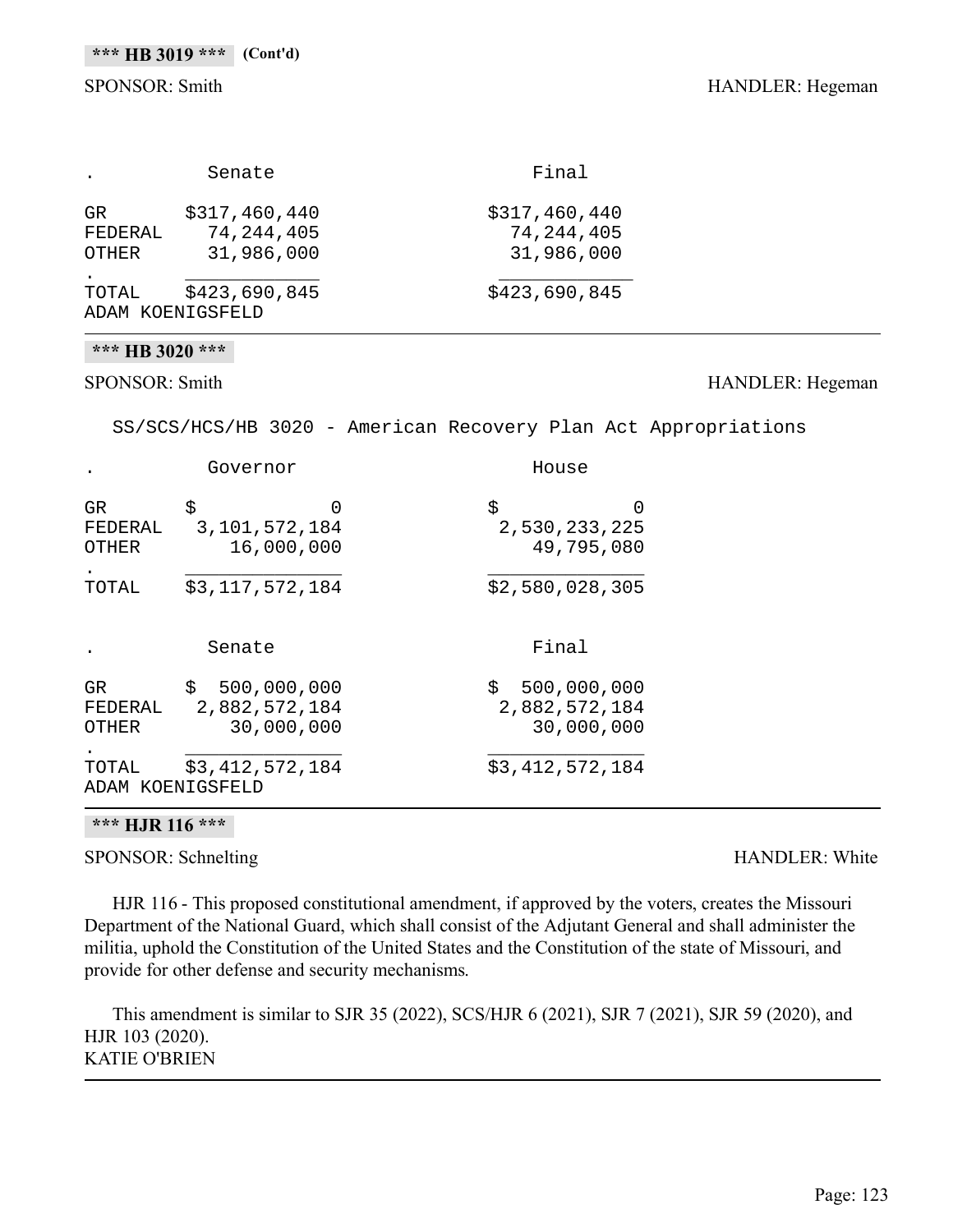#### **Topical Index of Legislation 6/28/2022 Page: 1 Truly Agreed To and Finally Passed**

#### **Administration, Office of**

- SB 758 Modifies various provisions relating to bidding procedures for certain public projects for facilities
- HB 2090 Modifies various provisions relating to the payment of funds from the state treasury
- HB 2162 Modifies provisions relating to Opioid Addiction Treatment
- HB 3005 Appropriates funds for the Office of Administration and other departments

#### **Agriculture**

HB 1720 - Modifies several provisions relating to agricultural economic opportunities

#### **Agriculture, Department of**

HB 3006 - Appropriates funds for the Department of Agriculture, the Department of Natural Resources and the Department of Conservation

#### **Aircraft and Airports**

HB 1662 - Enacts provisions relating to restrictions on real property

#### **Alcohol**

HB 1738 - Modifies provisions relating to state designations

#### **Ambulances and Ambulance Districts**

SB 725 - Modifies provisions relating to ground ambulance services

#### **Appropriations**

- HB 3001 Appropriations funds for the cost of issuing bonds
- HB 3002 Appropriates funds for the Department of Elementary and Secondary Education
- HB 3003 Appropriates funds for the Department of Higher Education and Workforce Development
- HB 3004 Appropriates funds for the Department of Revenue and the Department of Transportation
- HB 3005 Appropriates funds for the Office of Administration and other departments
- HB 3006 Appropriates funds for the Department of Agriculture, the Department of Natural Resources and the Department of Conservation
- HB 3007 Appropriates funds for the Department of Economic Development, the Department of Commerce & Insurance and the Department of Labor & Industrial Relations
- HB 3008 Appropriates funds for the Department of Public Safety
- HB 3009 Appropriates funds for the Department of Corrections
- HB 3010 Appropriates funds for the Department of Mental Health and the Department of Health and Senior Services
- HB 3011 Appropriates funds for the Department of Social Services
- HB 3012 Appropriates funds for Elected Officials, the Judiciary, Public Defender and the General Assembly
- HB 3013 Appropriates funding for statewide leasing
- HB 3014 Appropriates supplemental state funding
- HB 3015 Supplemental Appropriations
- HB 3017 Reappropriates funds for capitol improvements and other purposes for state departments
- HB 3018 Appropriates funds for state departments maintenance and improvements
- HB 3019 Appropriates funds for planning and improvement of state projects
- HB 3020 Appropriates funds from the American Recovery Plan Act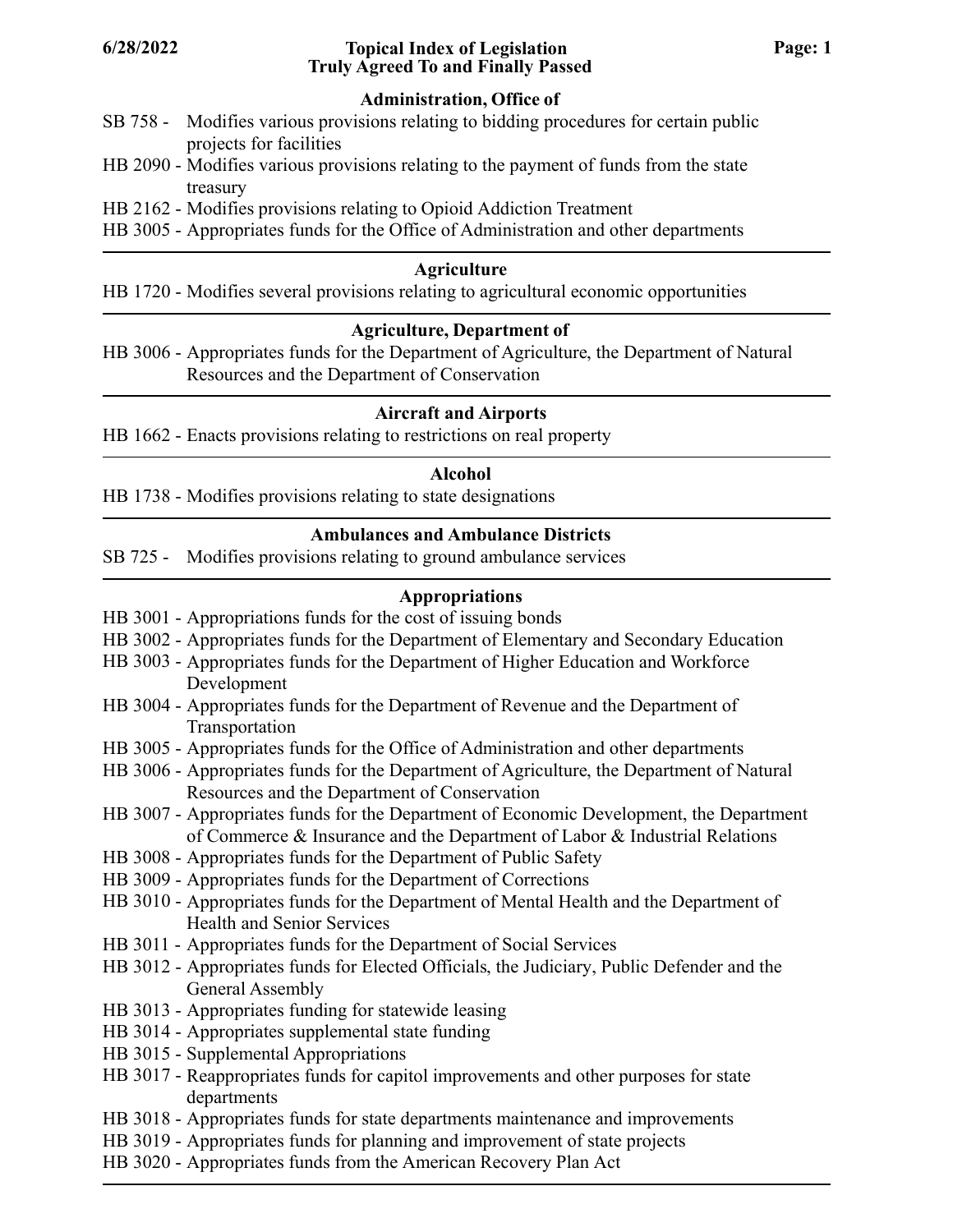#### **Topical Index of Legislation 6/28/2022 Page: 2 Truly Agreed To and Finally Passed**

#### **Attorney General**

SB 724 - Modifies provisions relating to county financial statements HB 2168 - Enacts provisions relating to insurance

#### **Auditor, State**

SB 724 - Modifies provisions relating to county financial statements

#### **Banks and Financial Institutions**

HB 1472 - Modifies provisions relating to the offense of money laundering

#### **Boards, Commissions, Committees, and Councils**

HB 1720 - Modifies several provisions relating to agricultural economic opportunities

#### **Buses**

SB 681 - Modifies provisions relating to elementary and secondary education

#### **Business and Commerce**

- HB 1472 Modifies provisions relating to the offense of money laundering
- HB 1697 Modifies provisions relating to cottage food sales through the Internet
- HB 2416 Modifies provisions relating to off-premise sales by motor vehicle dealers

# **Capital Improvements**

HB 3017 - Reappropriates funds for capitol improvements and other purposes for state departments

HB 3018 - Appropriates funds for state departments maintenance and improvements

HB 3019 - Appropriates funds for planning and improvement of state projects

#### **Cemeteries**

SB 886 - Modifies provisions relating to trusts

#### **Children and Minors**

- SB 681 Modifies provisions relating to elementary and secondary education
- SB 683 Modifies provisions relating to child care
- SB 710 Modifies provisions relating to health care
- SB 775 Modifies provisions relating to judicial proceedings
- SB 886 Modifies provisions relating to trusts
- HB 1552 Modifies provisions related to alternative education programs
- HB 2365 Modifies the Early Learning Quality Assurance Report Program

#### **Chiropractors**

HB 2168 - Enacts provisions relating to insurance

#### **Cities, Towns, and Villages**

- Modifies provisions relating to Missouri Local Government Employees' Retirement System in order to provide for coverage of certain employee classes SB 655 -
- SJR 38 Modifies constitutional provisions relating to funding for a police force established by a state board of police commissioners

# **Civil Procedure**

HB 1662 - Enacts provisions relating to restrictions on real property

#### **Commerce and Insurance, Department of**

HB 2168 - Enacts provisions relating to insurance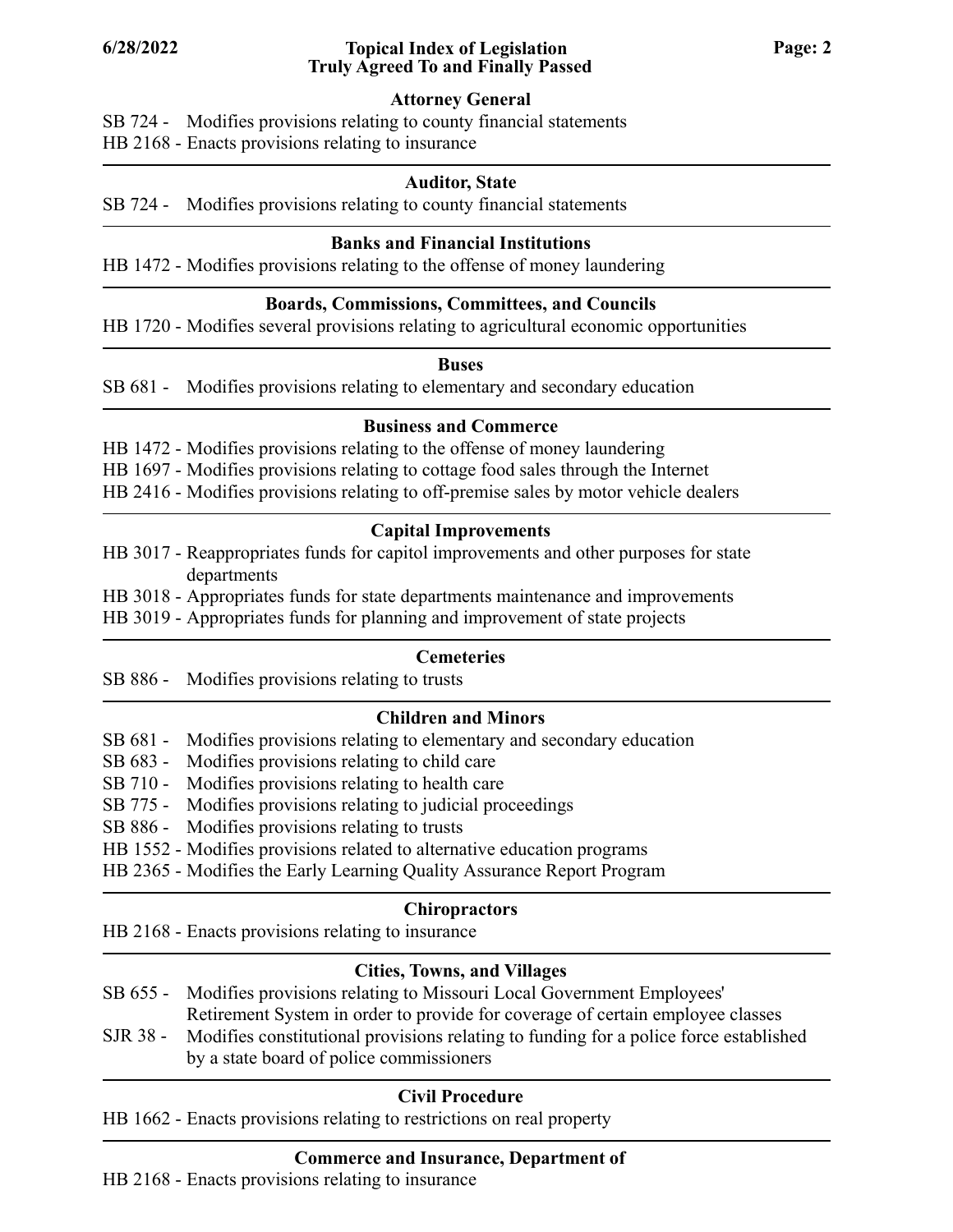#### **Topical Index of Legislation 6/28/2022 Page: 3 Truly Agreed To and Finally Passed**

# **Commerce and Insurance, Department of (cont'd)**

HB 3007 - Appropriates funds for the Department of Economic Development, the Department of Commerce & Insurance and the Department of Labor & Industrial Relations HB 3007 - Appropriates funds for the Department of Economic Development, the Department

of Commerce & Insurance and the Department of Labor & Industrial Relations

#### **Conservation, Department of**

HB 3006 - Appropriates funds for the Department of Agriculture, the Department of Natural Resources and the Department of Conservation

#### **Constitutional Amendments**

- Modifies constitutional provisions relating to funding for a police force established by a state board of police commissioners SJR 38 -
- HJR 116 Creates the Missouri Department of the National Guard

# **Construction and Building Codes**

HB 1662 - Enacts provisions relating to restrictions on real property

# **Consumer Protection**

- HB 1667 Creates the "Kratom Consumer Protection Act"
- HB 1725 Modifies provisions relating to lodging establishments

HB 2416 - Modifies provisions relating to off-premise sales by motor vehicle dealers

# **Contracts and Contractors**

- SB 758 Modifies various provisions relating to bidding procedures for certain public projects for facilities
- HB 1662 Enacts provisions relating to restrictions on real property
- HB 2416 Modifies provisions relating to off-premise sales by motor vehicle dealers

# **Cooperatives**

- SB 745 Modifies provisions relating to utilities
- SB 820 Modifies provisions relating to utilities
- HB 2005 Modifies provisions relating to eminent domain for electrical corporations

# **Corporations**

- SB 745 Modifies provisions relating to utilities
- SB 820 Modifies provisions relating to utilities
- HB 2005 Modifies provisions relating to eminent domain for electrical corporations

# **Corrections, Department of**

- HB 2162 Modifies provisions relating to Opioid Addiction Treatment
- HB 3009 Appropriates funds for the Department of Corrections

# **Counties**

- Modifies provisions relating to Missouri Local Government Employees' Retirement System in order to provide for coverage of certain employee classes SB 655 -
- SB 724 Modifies provisions relating to county financial statements
- SB 886 Modifies provisions relating to trusts
- HB 1606 Modifies provisions relating to county officials

# **County Government**

Modifies provisions relating to Missouri Local Government Employees' Retirement System in order to provide for coverage of certain employee classes SB 655 -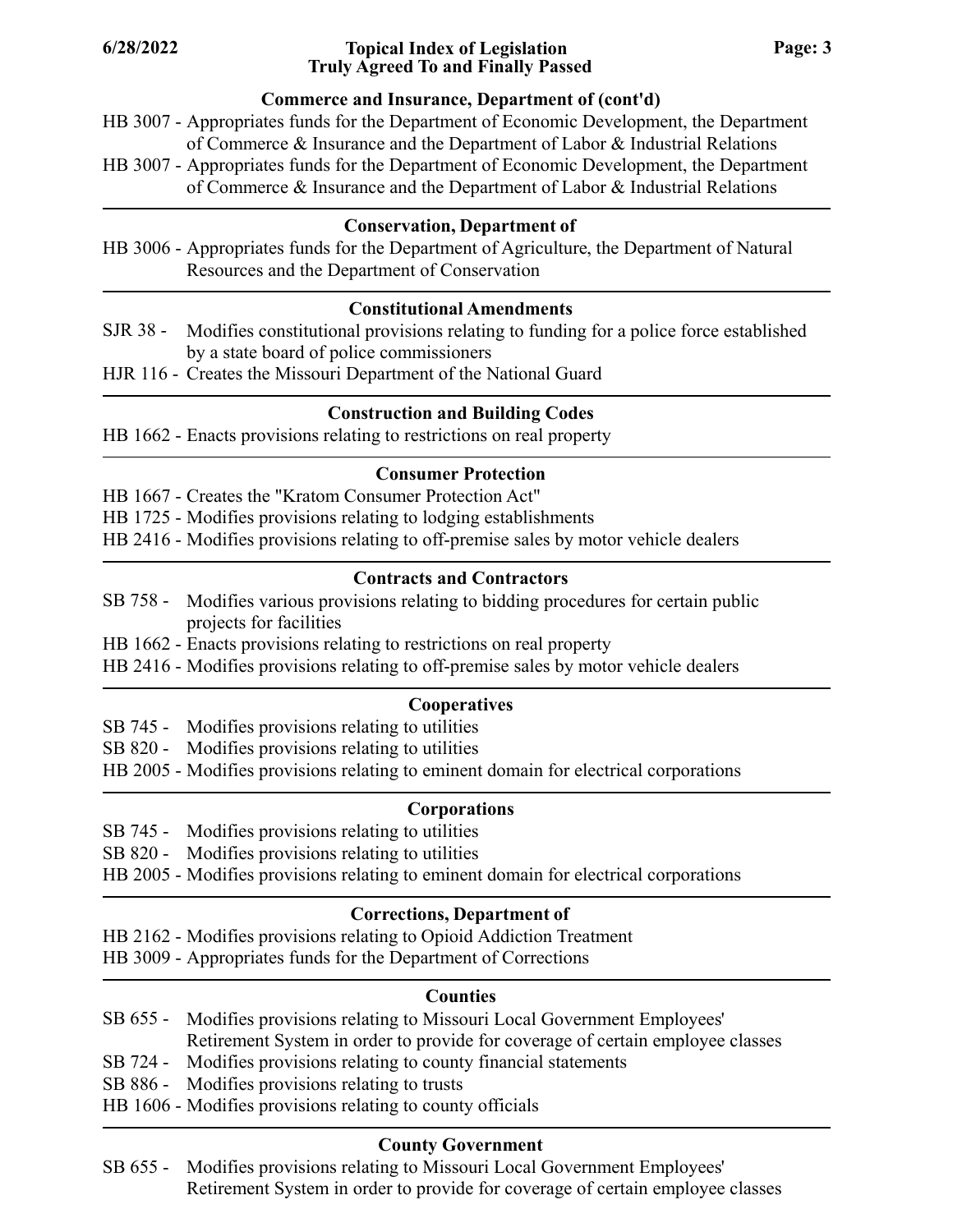#### **Topical Index of Legislation 6/28/2022 Page: 4 Truly Agreed To and Finally Passed**

# **County Government (cont'd)**

- SB 724 Modifies provisions relating to county financial statements
- SB 724 Modifies provisions relating to county financial statements
- SB 886 Modifies provisions relating to trusts
- HB 1606 Modifies provisions relating to county officials

# **County Officials**

- SB 724 Modifies provisions relating to county financial statements
- HB 1606 Modifies provisions relating to county officials
- HB 1662 Enacts provisions relating to restrictions on real property
- HB 1878 Modifies provisions relating to elections

# **Courts**

- SB 775 Modifies provisions relating to judicial proceedings
- HB 2162 Modifies provisions relating to Opioid Addiction Treatment

# **Crimes and Punishment**

- SB 775 Modifies provisions relating to judicial proceedings
- SB 799 Modifies the offense of escaping from custody
- HB 1472 Modifies provisions relating to the offense of money laundering
- HB 2168 Enacts provisions relating to insurance

# **Criminal Procedure**

SB 775 - Modifies provisions relating to judicial proceedings

# **Dentists**

HB 2149 - Modifies provisions relating to professional licensing

HB 2168 - Enacts provisions relating to insurance

# **Disabilities**

HB 2116 - Modifies provisions relating to visitation right of patients

# **Drugs and Controlled Substances**

HB 1667 - Creates the "Kratom Consumer Protection Act"

HB 2162 - Modifies provisions relating to Opioid Addiction Treatment

# **Easements and Conveyances**

SB 820 - Modifies provisions relating to utilities

HB 1662 - Enacts provisions relating to restrictions on real property

# **Economic Development**

- SB 672 Modifies provisions relating to workforce development
- HB 2400 Modifies provisions relating to business entities

# **Economic Development, Department of**

- SB 672 Modifies provisions relating to workforce development
- SB 820 Modifies provisions relating to utilities
- HB 2400 Modifies provisions relating to business entities
- HB 3007 Appropriates funds for the Department of Economic Development, the Department of Commerce & Insurance and the Department of Labor & Industrial Relations

# **Education, Elementary and Secondary**

SB 681 - Modifies provisions relating to elementary and secondary education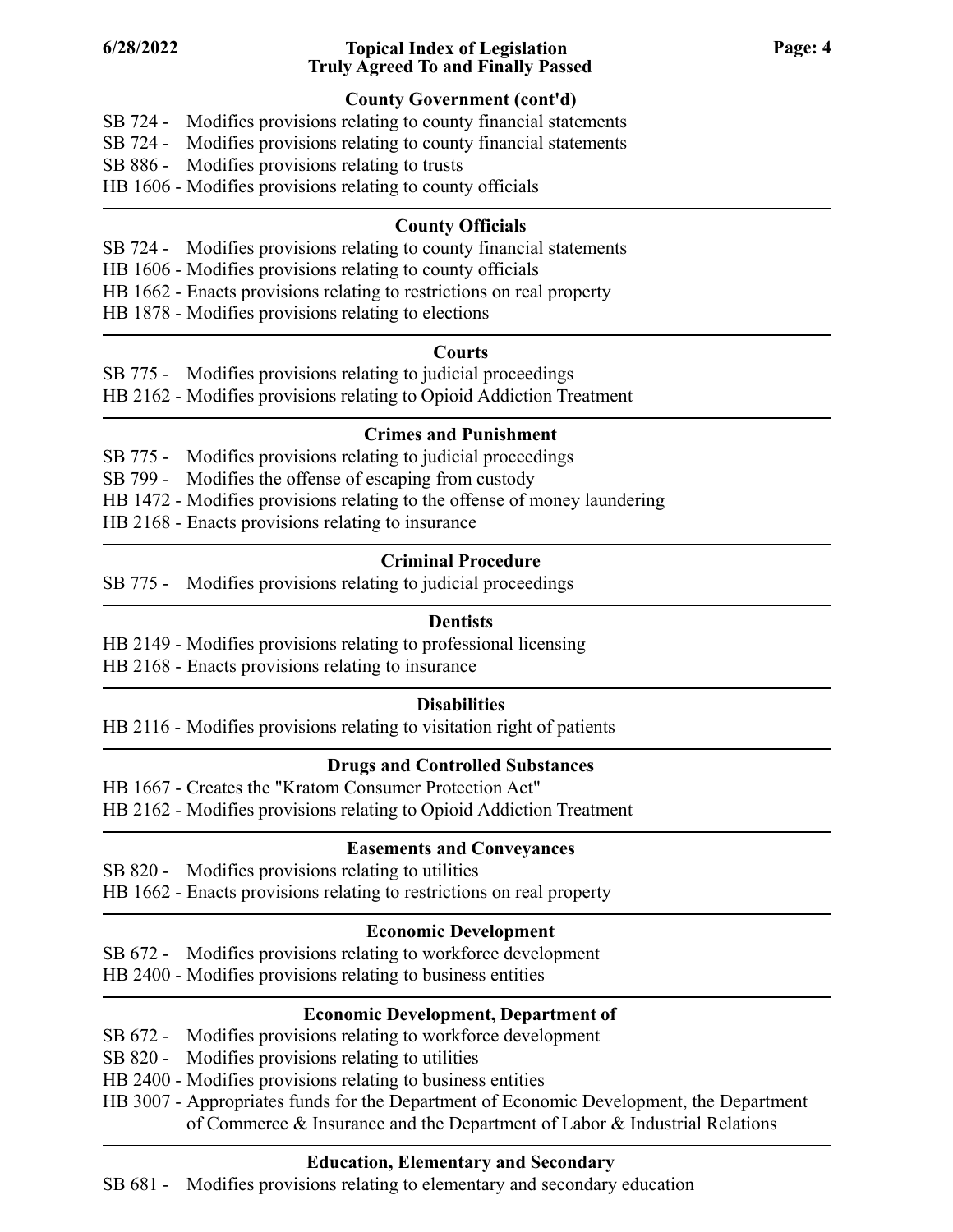#### **Topical Index of Legislation 6/28/2022 Page: 5 Truly Agreed To and Finally Passed**

#### **Education, Elementary and Secondary (cont'd)**

- SB 710 Modifies provisions relating to health care
- SB 710 Modifies provisions relating to health care
- SB 775 Modifies provisions relating to judicial proceedings
- HB 1552 Modifies provisions related to alternative education programs
- HB 2365 Modifies the Early Learning Quality Assurance Report Program

# **Education, Higher**

- SB 672 Modifies provisions relating to workforce development
- SB 718 Designates the third week of September as "Historically Black College and University Week" in Missouri and modifies provisions regarding higher education

#### **Elderly**

HB 2116 - Modifies provisions relating to visitation right of patients

#### **Elections**

HB 1878 - Modifies provisions relating to elections

# **Elementary and Secondary Education, Department of**

- SB 681 Modifies provisions relating to elementary and secondary education
- SB 683 Modifies provisions relating to child care
- SB 718 Designates the third week of September as "Historically Black College and University Week" in Missouri and modifies provisions regarding higher education
- HB 1552 Modifies provisions related to alternative education programs
- HB 2365 Modifies the Early Learning Quality Assurance Report Program
- HB 3002 Appropriates funds for the Department of Elementary and Secondary Education

# **Emergencies**

- SB 820 Modifies provisions relating to utilities
- HB 2400 Modifies provisions relating to business entities

# **Eminent Domain and Condemnation**

- SB 820 Modifies provisions relating to utilities
- HB 2005 Modifies provisions relating to eminent domain for electrical corporations

# **Employees - Employers**

HB 2400 - Modifies provisions relating to business entities

# **Employment Security**

HB 2168 - Enacts provisions relating to insurance

# **Energy**

- SB 745 Modifies provisions relating to utilities
- SB 820 Modifies provisions relating to utilities

# **Entertainment, Sports and Amusements**

SB 652 - Provides a sales tax exemption for the sale of 2026 FIFA World Cup tickets to matches held in Jackson County

# **Environmental Protection**

- SB 820 Modifies provisions relating to utilities
- HB 2168 Enacts provisions relating to insurance
- HB 2485 Modifies provisions relating to environmental regulation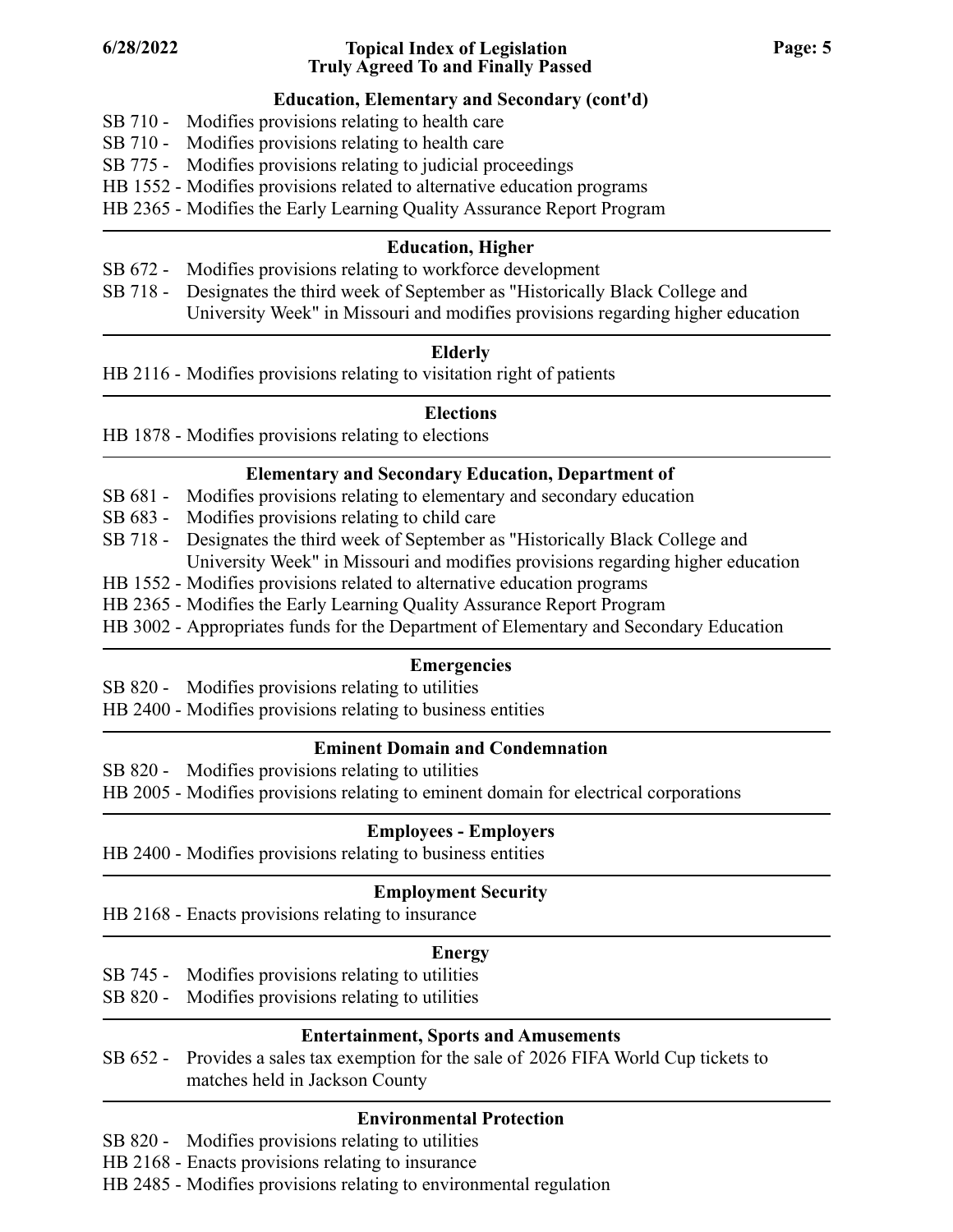#### **Estates, Wills and Trusts**

SB 886 - Modifies provisions relating to trusts

#### **Evidence**

SB 775 - Modifies provisions relating to judicial proceedings

#### **Federal - State Relations**

SCR 25 - Applies to Congress for the calling of an Article V convention of the states to propose an amendment to the United States Constitution regarding term limits for members of Congress

#### **Fees**

HB 1662 - Enacts provisions relating to restrictions on real property

#### **Food**

HB 1667 - Creates the "Kratom Consumer Protection Act"

HB 1697 - Modifies provisions relating to cottage food sales through the Internet

#### **Gambling**

SB 987 - Modifies provisions relating to excursion gambling boat facilities

#### **General Assembly**

- SCR 25 Applies to Congress for the calling of an Article V convention of the states to propose an amendment to the United States Constitution regarding term limits for members of Congress
- SCR 31 Approves the Missouri Water Resources Plan and its implementation
- HB 1600 Modifies requirements for retaining legislative employees when the General Assembly is not in session
- HB 3012 Appropriates funds for Elected Officials, the Judiciary, Public Defender and the General Assembly

#### **Governor and Lt. Governor**

HB 3012 - Appropriates funds for Elected Officials, the Judiciary, Public Defender and the General Assembly

#### **Health and Senior Services, Department of**

- SB 683 Modifies provisions relating to child care
- SB 710 Modifies provisions relating to health care
- HB 1667 Creates the "Kratom Consumer Protection Act"
- HB 1697 Modifies provisions relating to cottage food sales through the Internet
- HB 2116 Modifies provisions relating to visitation right of patients
- HB 2149 Modifies provisions relating to professional licensing
- HB 2162 Modifies provisions relating to Opioid Addiction Treatment
- HB 2331 Modifies provisions relating to health care
- HB 3010 Appropriates funds for the Department of Mental Health and the Department of Health and Senior Services

#### **Health Care**

- SB 725 Modifies provisions relating to ground ambulance services
- HB 2116 Modifies provisions relating to visitation right of patients
- HB 2149 Modifies provisions relating to professional licensing
- HB 2331 Modifies provisions relating to health care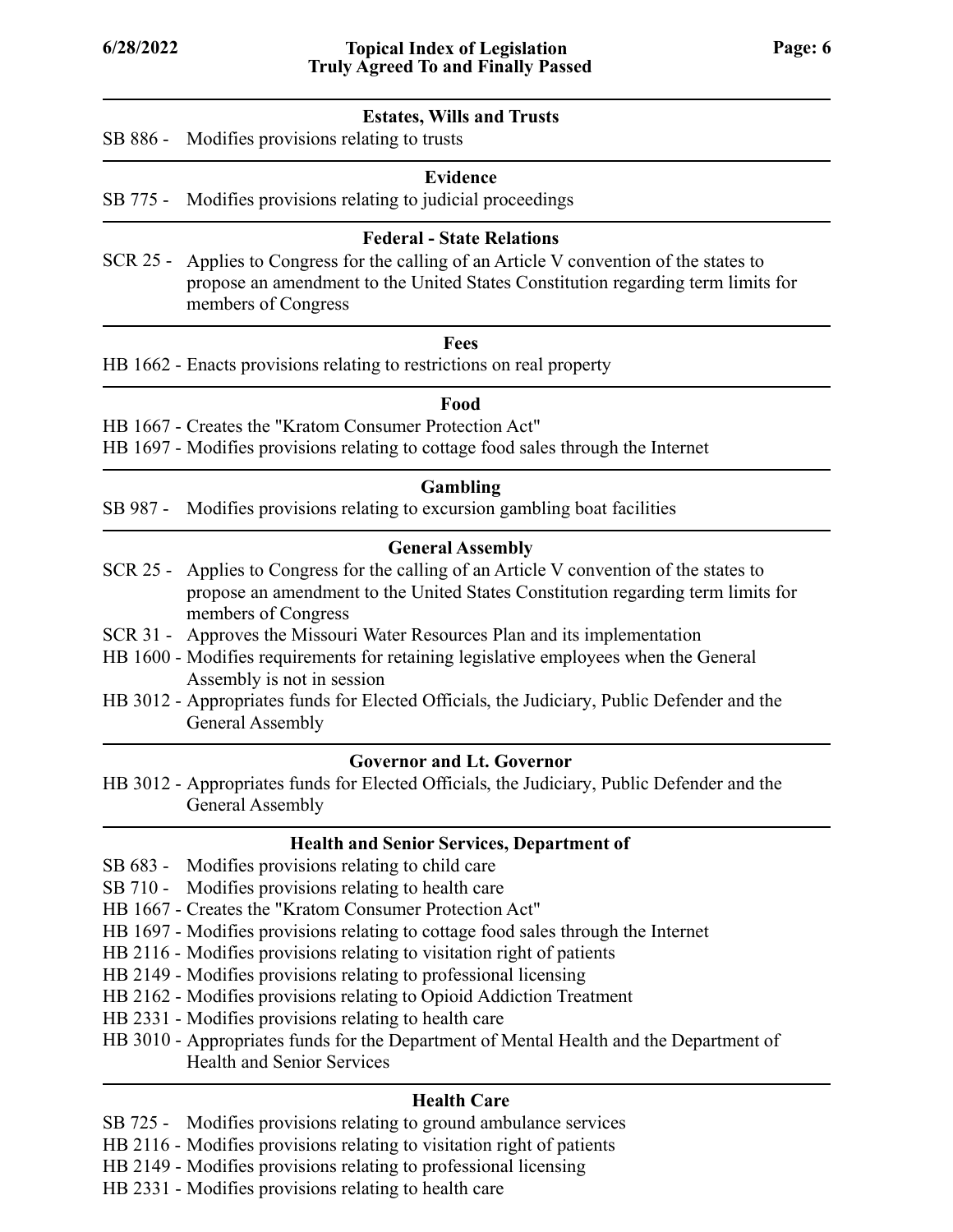#### **Health Care Professionals**

SB 710 - Modifies provisions relating to health care HB 2116 - Modifies provisions relating to visitation right of patients HB 2149 - Modifies provisions relating to professional licensing HB 2331 - Modifies provisions relating to health care

#### **Health, Public**

- HB 2162 Modifies provisions relating to Opioid Addiction Treatment
- HB 2331 Modifies provisions relating to health care

#### **Higher Education and Workforce Development, Department of**

- Designates the third week of September as "Historically Black College and University Week" in Missouri and modifies provisions regarding higher education SB 718 -
- HB 3003 Appropriates funds for the Department of Higher Education and Workforce Development

#### **Historic Preservation**

HB 1738 - Modifies provisions relating to state designations

#### **Holidays and Observances**

- SB 710 Modifies provisions relating to health care
- SB 718 Designates the third week of September as "Historically Black College and University Week" in Missouri and modifies provisions regarding higher education
- HB 1738 Modifies provisions relating to state designations
- HB 2627 Designates ten new awareness months

#### **Hospitals**

- SB 710 Modifies provisions relating to health care
- HB 2116 Modifies provisions relating to visitation right of patients

#### **Housing**

SB 820 - Modifies provisions relating to utilities

#### **Insurance - Automobile**

HB 2168 - Enacts provisions relating to insurance

#### **Insurance - General**

HB 2168 - Enacts provisions relating to insurance

# **Internet and E-mail**

- HB 1697 Modifies provisions relating to cottage food sales through the Internet
- HB 1725 Modifies provisions relating to lodging establishments

#### **Judges**

HB 3012 - Appropriates funds for Elected Officials, the Judiciary, Public Defender and the General Assembly

# **Kansas City**

SB 678 - Modifies provisions relating to funding for the Kansas City Police Department

#### **Labor and Industrial Relations, Department of**

HB 2168 - Enacts provisions relating to insurance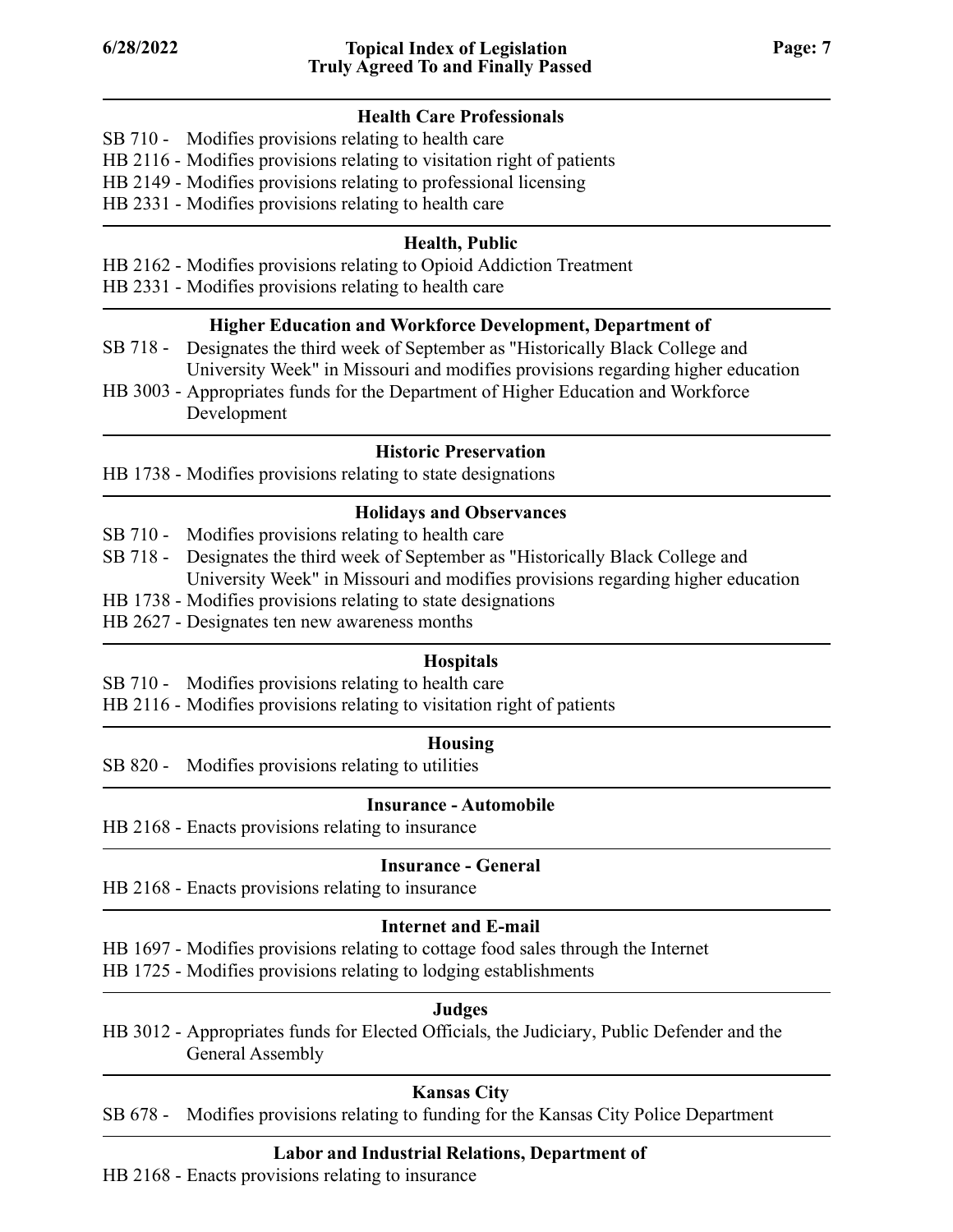#### **Topical Index of Legislation 6/28/2022 Page: 8 Truly Agreed To and Finally Passed**

# **Labor and Industrial Relations, Department of (cont'd)**

HB 3007 - Appropriates funds for the Department of Economic Development, the Department of Commerce & Insurance and the Department of Labor & Industrial Relations

HB 3007 - Appropriates funds for the Department of Economic Development, the Department of Commerce & Insurance and the Department of Labor & Industrial Relations

# **Lakes, Rivers and Waterways**

SCR 31 - Approves the Missouri Water Resources Plan and its implementation HB 2485 - Modifies provisions relating to environmental regulation

# **Landlords and Tenants**

HB 1662 - Enacts provisions relating to restrictions on real property

# **Law Enforcement Officers and Agencies**

- SB 678 Modifies provisions relating to funding for the Kansas City Police Department
- SJR 38 Modifies constitutional provisions relating to funding for a police force established by a state board of police commissioners
- HB 2168 Enacts provisions relating to insurance

# **Liability**

HB 1725 - Modifies provisions relating to lodging establishments

#### **Liens**

HB 1662 - Enacts provisions relating to restrictions on real property

# **Medicaid/MO Healthnet**

- SB 710 Modifies provisions relating to health care
- SB 725 Modifies provisions relating to ground ambulance services
- HB 3014 Appropriates supplemental state funding

# **Mental Health, Department of**

- HB 2116 Modifies provisions relating to visitation right of patients
- HB 3010 Appropriates funds for the Department of Mental Health and the Department of Health and Senior Services

# **Military Affairs**

- HB 2149 Modifies provisions relating to professional licensing
- HJR 116 Creates the Missouri Department of the National Guard

# **Mortgages and Deeds**

SB 820 - Modifies provisions relating to utilities

HB 1662 - Enacts provisions relating to restrictions on real property

# **Motels and Hotels**

HB 1725 - Modifies provisions relating to lodging establishments

# **Motor Fuel**

HB 1720 - Modifies several provisions relating to agricultural economic opportunities HB 2168 - Enacts provisions relating to insurance

# **Motor Vehicles**

HB 2168 - Enacts provisions relating to insurance

HB 2416 - Modifies provisions relating to off-premise sales by motor vehicle dealers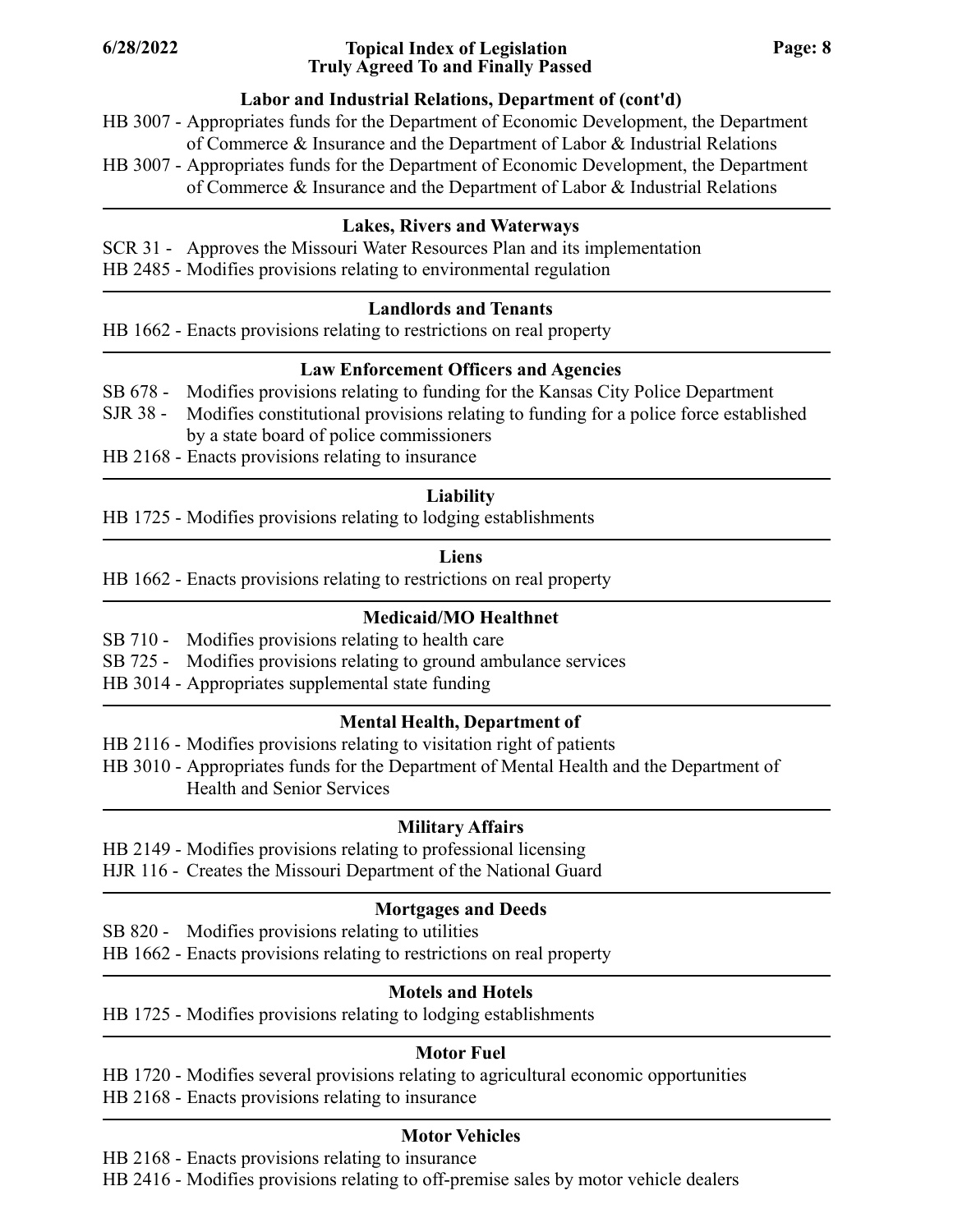#### **National Guard**

HJR 116 - Creates the Missouri Department of the National Guard

#### **Natural Resources, Department of**

- SCR 31 Approves the Missouri Water Resources Plan and its implementation
- HB 2485 Modifies provisions relating to environmental regulation
- HB 3006 Appropriates funds for the Department of Agriculture, the Department of Natural Resources and the Department of Conservation

#### **Newspapers and Publications**

Modifies various provisions relating to bidding procedures for certain public projects for facilities SB 758 -

#### **Nurses**

SB 710 - Modifies provisions relating to health care

#### **Nursing Homes and Long-term Care Facilities**

- SB 710 Modifies provisions relating to health care
- HB 2116 Modifies provisions relating to visitation right of patients

# **Pharmacy**

HB 2162 - Modifies provisions relating to Opioid Addiction Treatment

# **Physical Therapists**

HB 2149 - Modifies provisions relating to professional licensing

# **Physicians**

HB 2331 - Modifies provisions relating to health care

# **Political Subdivisions**

- Modifies provisions relating to Missouri Local Government Employees' SB 655 -
- Retirement System in order to provide for coverage of certain employee classes
- SB 724 Modifies provisions relating to county financial statements
- SB 725 Modifies provisions relating to ground ambulance services
- SB 758 Modifies various provisions relating to bidding procedures for certain public projects for facilities
- SB 820 Modifies provisions relating to utilities
- HB 1606 Modifies provisions relating to county officials
- HB 1662 Enacts provisions relating to restrictions on real property

# **Probation and Parole**

SB 799 - Modifies the offense of escaping from custody

# **Professional Registration and Licensing**

HB 2149 - Modifies provisions relating to professional licensing

# **Property, Real and Personal**

- SB 820 Modifies provisions relating to utilities
- HB 1662 Enacts provisions relating to restrictions on real property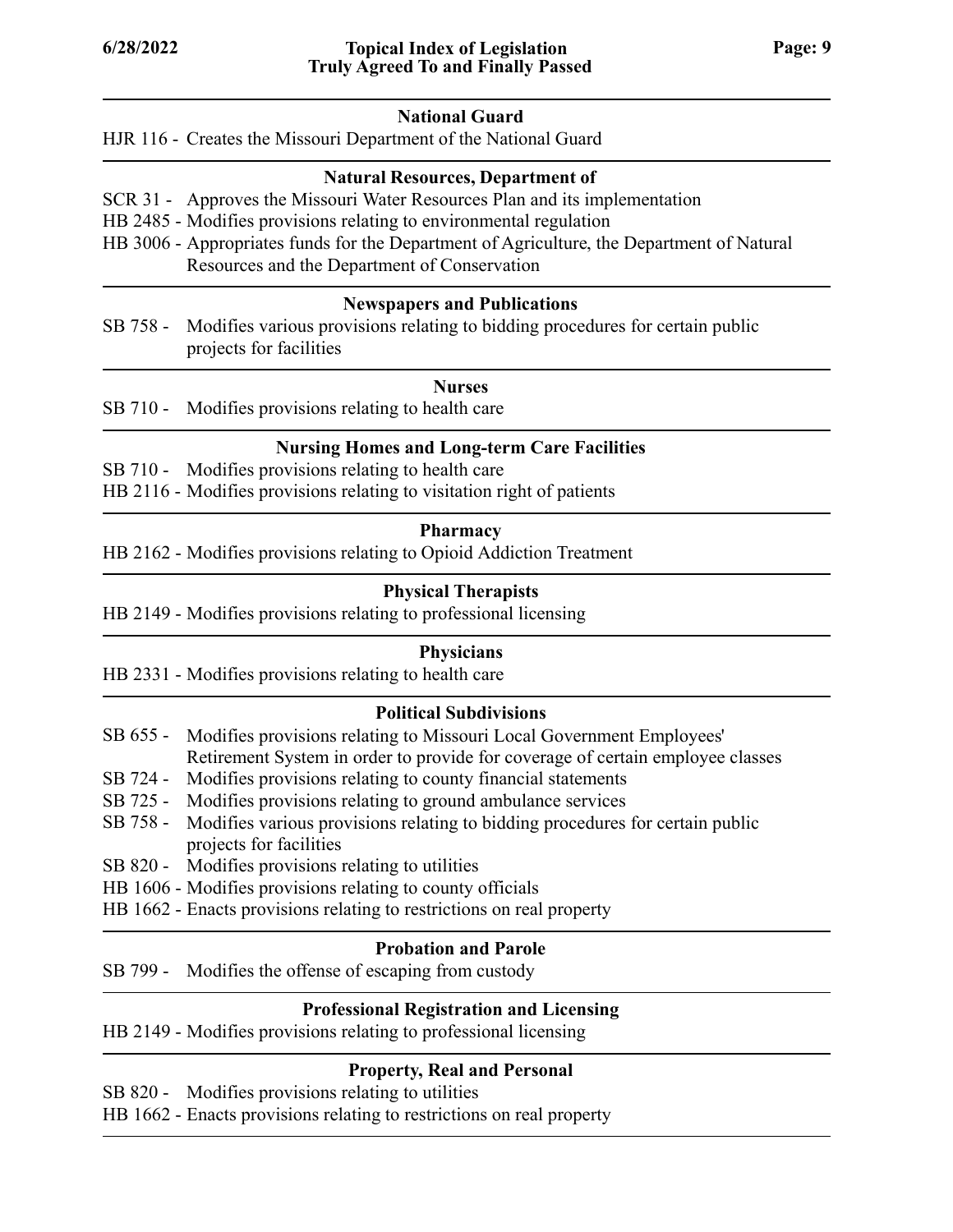#### **Topical Index of Legislation 6/28/2022 Page: 10 Truly Agreed To and Finally Passed**

#### **Public Officers**

- SB 758 Modifies various provisions relating to bidding procedures for certain public projects for facilities
- HB 1606 Modifies provisions relating to county officials

#### **Public Records, Public Meetings**

HB 1662 - Enacts provisions relating to restrictions on real property

#### **Public Safety, Department of**

HB 3008 - Appropriates funds for the Department of Public Safety

#### **Public Service Commission**

- SB 745 Modifies provisions relating to utilities
- SB 820 Modifies provisions relating to utilities

#### **Redistricting**

HB 2909 - Establishes new congressional districts beginning with the election to the 118th Congress

#### **Retirement - Local Government**

Modifies provisions relating to Missouri Local Government Employees' Retirement System in order to provide for coverage of certain employee classes SB 655 -

#### **Retirement Systems and Benefits - General**

Modifies provisions relating to Missouri Local Government Employees' Retirement System in order to provide for coverage of certain employee classes SB 655 -

#### **Revenue, Department of**

- SB 724 Modifies provisions relating to county financial statements
- HB 2090 Modifies various provisions relating to the payment of funds from the state treasury
- HB 2168 Enacts provisions relating to insurance
- HB 2416 Modifies provisions relating to off-premise sales by motor vehicle dealers
- HB 3004 Appropriates funds for the Department of Revenue and the Department of Transportation

#### **Roads and Highways**

HB 1738 - Modifies provisions relating to state designations

#### **Salaries**

HB 1606 - Modifies provisions relating to county officials

#### **Secretary of State**

HB 1878 - Modifies provisions relating to elections

#### **Sexual Offenses**

SB 775 - Modifies provisions relating to judicial proceedings

#### **Social Services, Department of**

SB 683 - Modifies provisions relating to child care

SB 725 - Modifies provisions relating to ground ambulance services

HB 3011 - Appropriates funds for the Department of Social Services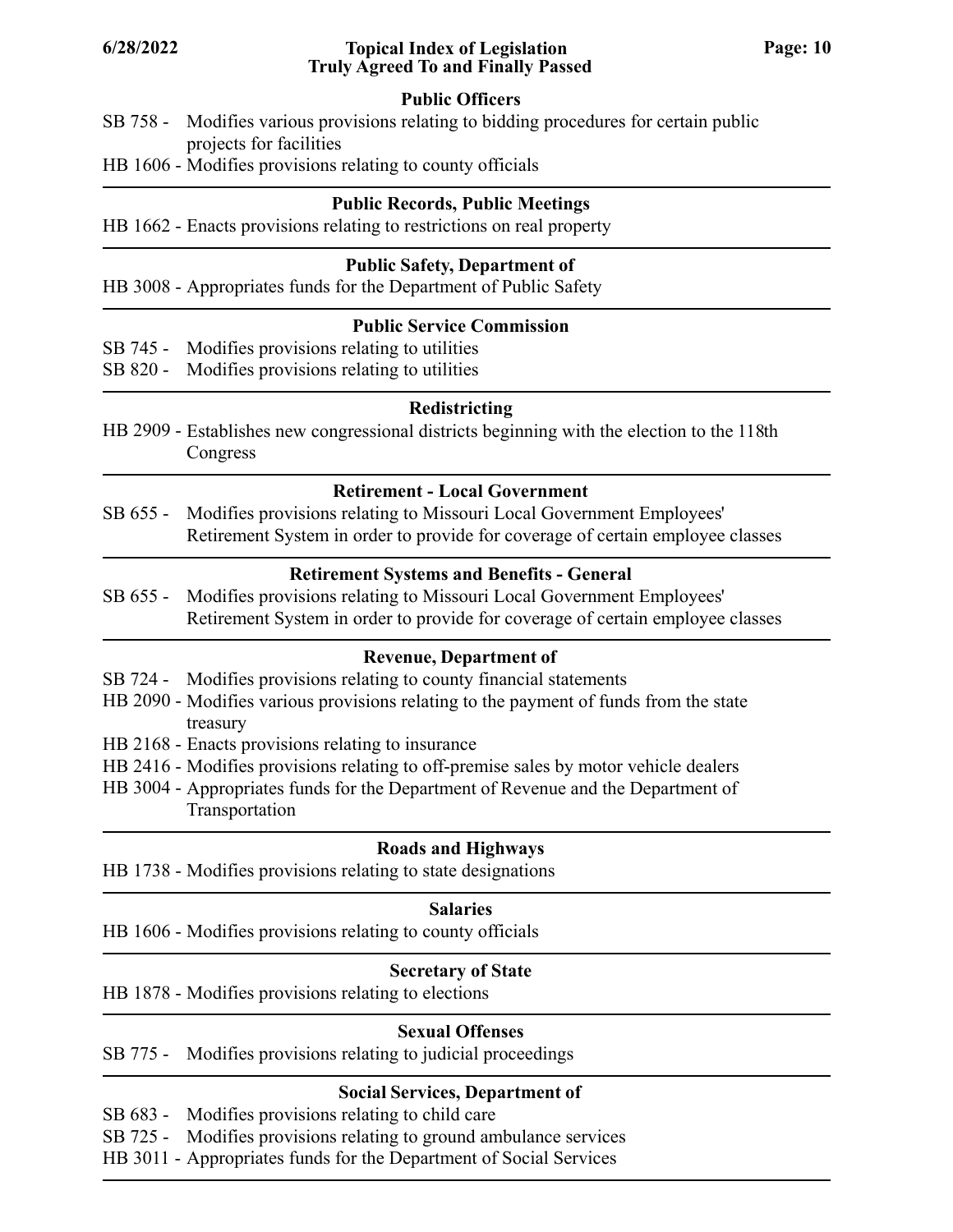#### **Topical Index of Legislation 6/28/2022 Page: 11 Truly Agreed To and Finally Passed**

#### **State Departments**

- SB 758 Modifies various provisions relating to bidding procedures for certain public projects for facilities
- HJR 116 Creates the Missouri Department of the National Guard

#### **State Employees**

- HB 2090 Modifies various provisions relating to the payment of funds from the state treasury
- HB 3005 Appropriates funds for the Office of Administration and other departments
- HB 3014 Appropriates supplemental state funding

#### **Sunshine Law**

SB 745 - Modifies provisions relating to utilities

#### **Surveyors**

HB 1720 - Modifies several provisions relating to agricultural economic opportunities

#### **Tax Credits**

- HB 1720 Modifies several provisions relating to agricultural economic opportunities
- HB 2090 Modifies various provisions relating to the payment of funds from the state treasury

HB 2400 - Modifies provisions relating to business entities

#### **Taxation and Revenue - General**

HB 2400 - Modifies provisions relating to business entities

#### **Taxation and Revenue - Income**

HB 2400 - Modifies provisions relating to business entities

#### **Taxation and Revenue - Property**

- HB 1606 Modifies provisions relating to county officials
- HB 1662 Enacts provisions relating to restrictions on real property

#### **Taxation and Revenue - Sales and Use**

- SB 652 Provides a sales tax exemption for the sale of 2026 FIFA World Cup tickets to matches held in Jackson County
- SB 745 Modifies provisions relating to utilities
- HB 2090 Modifies various provisions relating to the payment of funds from the state treasury

#### **Teachers**

SB 710 - Modifies provisions relating to health care

#### **Telecommunications**

- SB 820 Modifies provisions relating to utilities
- HB 2168 Enacts provisions relating to insurance

# **Transportation**

HB 1738 - Modifies provisions relating to state designations

HB 2168 - Enacts provisions relating to insurance

HB 2416 - Modifies provisions relating to off-premise sales by motor vehicle dealers